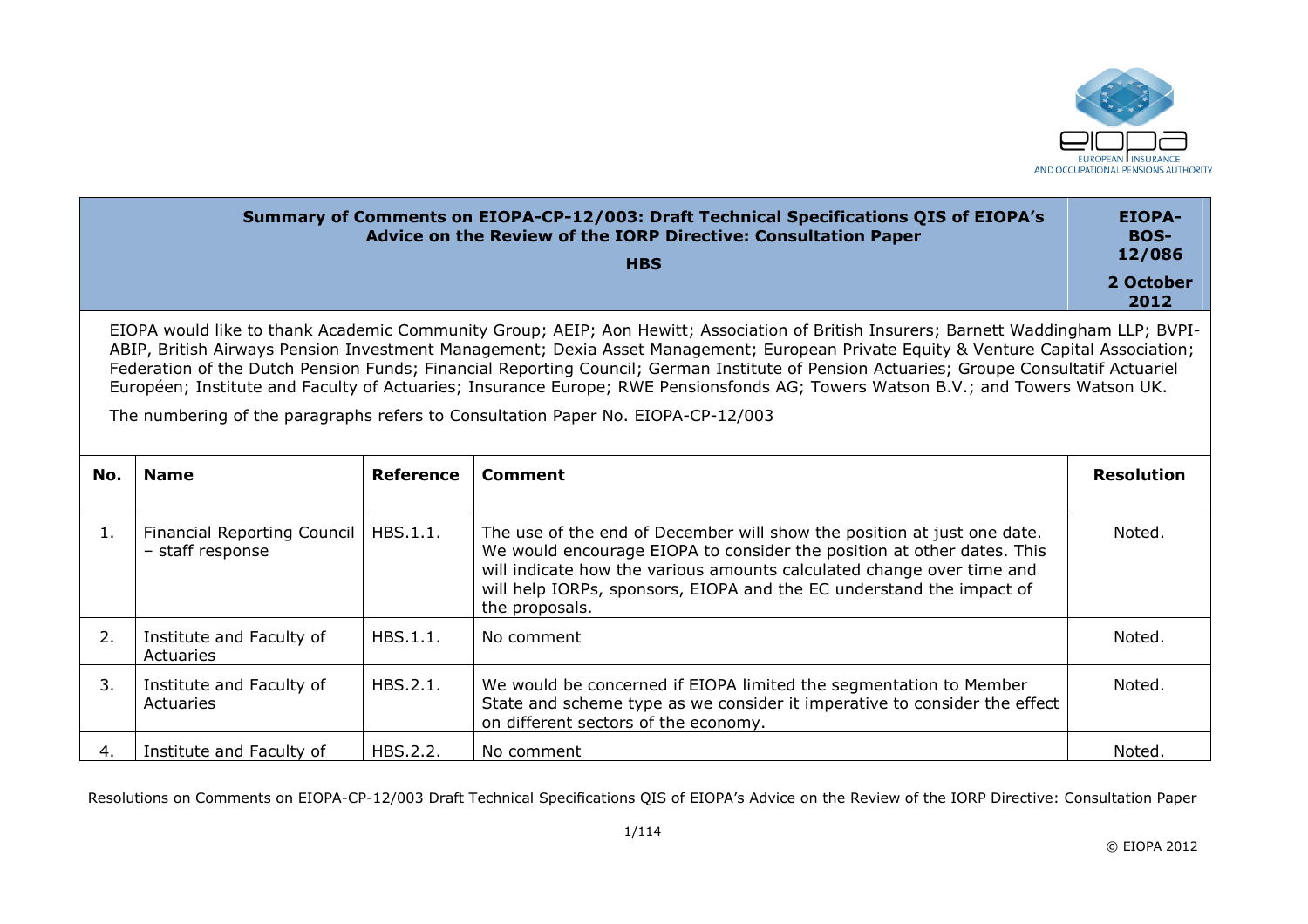

|     | Actuaries                                              |          |                                                                                                                                                                                                                                                                                                                                                                                                                                                                                                                                                                                                                                                                                                                                         |                                                                                                                                                                                                                                                                                                                         |
|-----|--------------------------------------------------------|----------|-----------------------------------------------------------------------------------------------------------------------------------------------------------------------------------------------------------------------------------------------------------------------------------------------------------------------------------------------------------------------------------------------------------------------------------------------------------------------------------------------------------------------------------------------------------------------------------------------------------------------------------------------------------------------------------------------------------------------------------------|-------------------------------------------------------------------------------------------------------------------------------------------------------------------------------------------------------------------------------------------------------------------------------------------------------------------------|
| 5.  | Institute and Faculty of<br>Actuaries                  | HBS.2.3. | No comment                                                                                                                                                                                                                                                                                                                                                                                                                                                                                                                                                                                                                                                                                                                              | Noted.                                                                                                                                                                                                                                                                                                                  |
| 6.  | Institute and Faculty of<br>Actuaries                  | HBS.2.4. | No comment                                                                                                                                                                                                                                                                                                                                                                                                                                                                                                                                                                                                                                                                                                                              | Noted.                                                                                                                                                                                                                                                                                                                  |
| 7.  | Institute and Faculty of<br>Actuaries                  | HBS.2.5. | No comment                                                                                                                                                                                                                                                                                                                                                                                                                                                                                                                                                                                                                                                                                                                              | Noted.                                                                                                                                                                                                                                                                                                                  |
| 9.  | Belgian Association of<br>Pension Institutions (BVPI-  | HBS.2.6. | In Belgium we currently have a clear split between social labour law and<br>prudential legislation. Social labour law has an impact on the plan rules.<br>Prudential legislation do impact the plan funding level in the IORP. Not all<br>social labour law requirements are fully prefunded via the IORP e.g. the<br>social labour minimum guarantee of 3.25% on employer contributions in<br>a defined contribution plan require only external (IORP) funding upon<br>leaving, transfer, death or retirement. As social and labour legislation<br>and not the plan as such is requiring an interest guarantee, is it correct<br>to consider the plan as a pure Defined Contribution (DC) benefit without<br>any guarantee in the IORP | Noted. The<br>segmentation<br>of obligations<br>was changed to<br>make clear that<br>all schemes<br>have to be<br>taken into<br>account which<br>include any<br>guarantees to<br>members and<br>beneficiaries<br>irrespective of<br>how these<br>schemes are so<br>far classified in<br>the different<br>Member States. |
| 10. | <b>Financial Reporting Council</b><br>- staff response | HBS.2.6. | Should benefits payable on death also be included?                                                                                                                                                                                                                                                                                                                                                                                                                                                                                                                                                                                                                                                                                      | Noted. The<br>segmentation                                                                                                                                                                                                                                                                                              |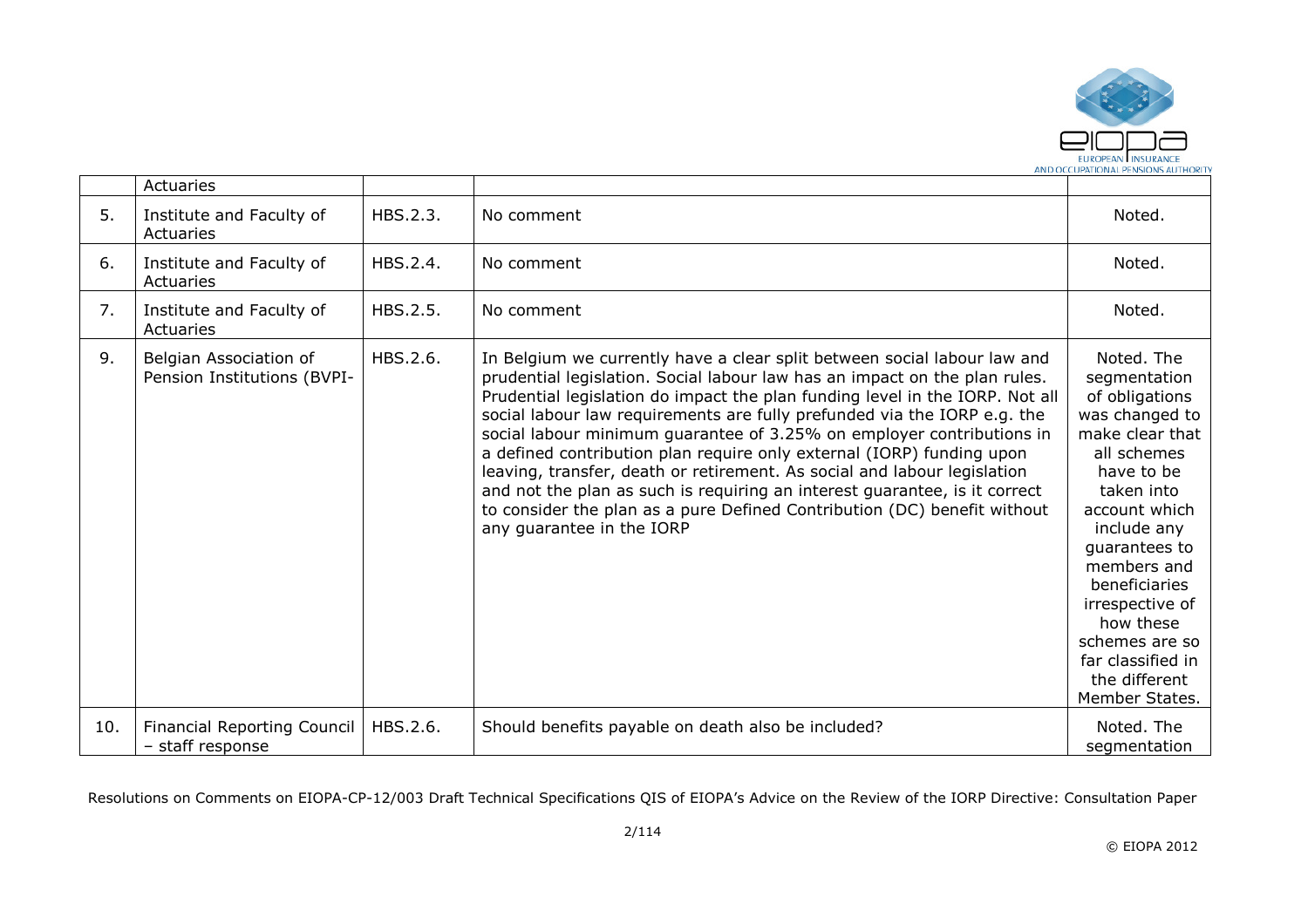

|     |                           |          |                                                                               | of obligations    |
|-----|---------------------------|----------|-------------------------------------------------------------------------------|-------------------|
|     |                           |          |                                                                               | was changed to    |
|     |                           |          |                                                                               | make clear that   |
|     |                           |          |                                                                               | all schemes       |
|     |                           |          |                                                                               | have to be        |
|     |                           |          |                                                                               | taken into        |
|     |                           |          |                                                                               | account which     |
|     |                           |          |                                                                               | include any       |
|     |                           |          |                                                                               | guarantees to     |
|     |                           |          |                                                                               | members and       |
|     |                           |          |                                                                               | beneficiaries     |
|     |                           |          |                                                                               | irrespective of   |
|     |                           |          |                                                                               | how these         |
|     |                           |          |                                                                               | schemes are so    |
|     |                           |          |                                                                               | far classified in |
|     |                           |          |                                                                               | the different     |
|     |                           |          |                                                                               | Member States.    |
| 11. | <b>Groupe Consultatif</b> | HBS.2.6. | We understand that the only reason for including pure DC here given its       | Agreed.           |
|     | Actuariel Européen        |          | exclusion in I.3.1 is because EIOPA is expecting some IORPs to include        |                   |
|     |                           |          | both DB and DC elements.                                                      |                   |
| 12. | Institute and Faculty of  | HBS.2.6. | It may be necessary to provide guidance on how $\ast$ pure $\ast$ a DC scheme | Noted. The        |
|     | Actuaries                 |          | needs to be to be included in this segment. For example is a DC Scheme        | segmentation      |
|     |                           |          | that provides an insured defined death benefit pure DC or hybrid.             | of obligations    |
|     |                           |          |                                                                               | was changed to    |
|     |                           |          |                                                                               | make clear that   |
|     |                           |          |                                                                               | all schemes       |
|     |                           |          |                                                                               | have to be        |
|     |                           |          |                                                                               | taken into        |
|     |                           |          |                                                                               | account which     |
|     |                           |          |                                                                               | include any       |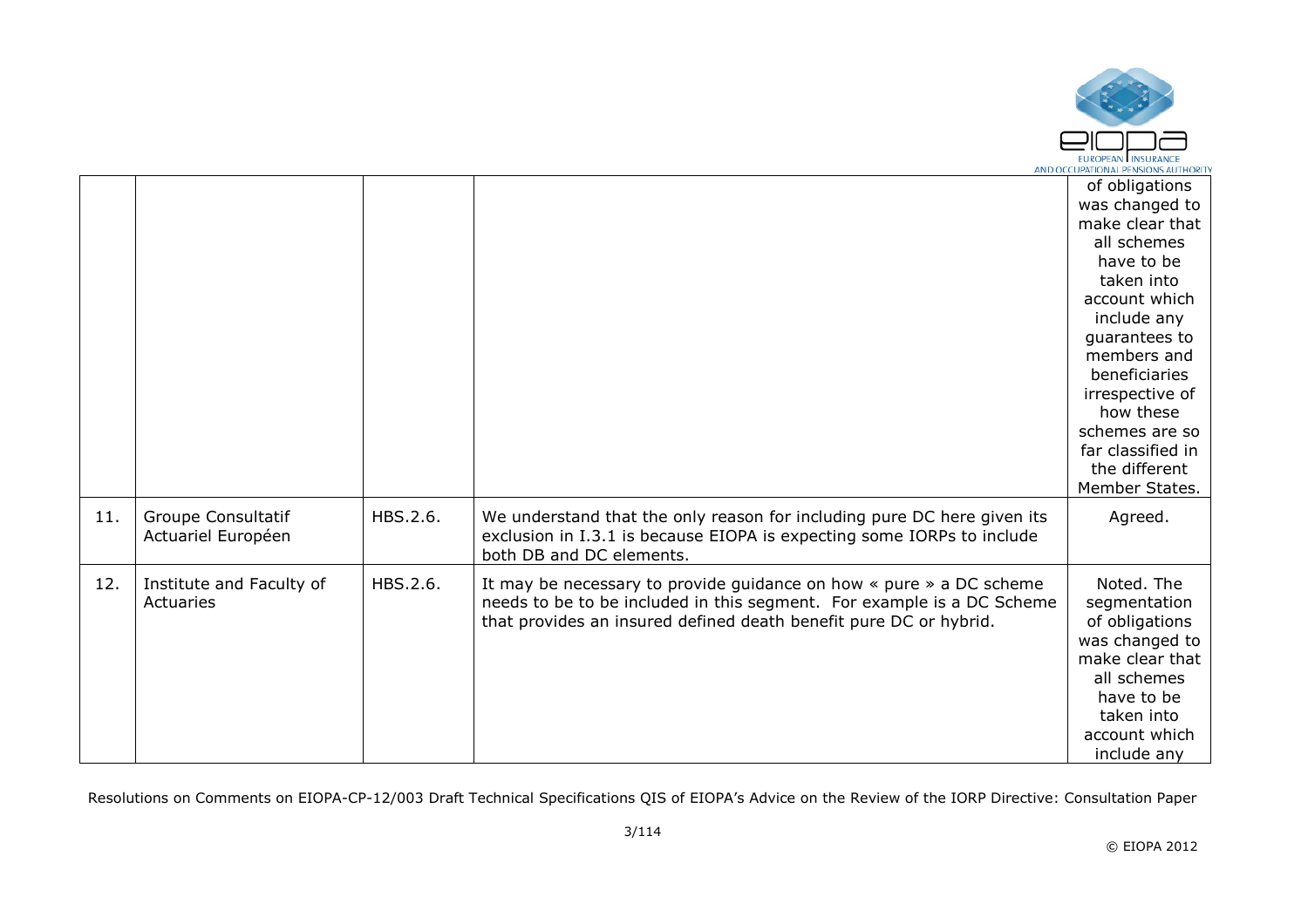

|     |                                       |          |                                                                                                                                                                                                                                                                                                                                                                                                                                        | guarantees to<br>members and<br>beneficiaries<br>irrespective of<br>how these<br>schemes are so<br>far classified in<br>the different<br>Member States.                                                                                                                                                                 |
|-----|---------------------------------------|----------|----------------------------------------------------------------------------------------------------------------------------------------------------------------------------------------------------------------------------------------------------------------------------------------------------------------------------------------------------------------------------------------------------------------------------------------|-------------------------------------------------------------------------------------------------------------------------------------------------------------------------------------------------------------------------------------------------------------------------------------------------------------------------|
| 14. | Barnett Waddingham LLP                | HBS.2.7. | EIOPA should clarify whether ancillary pension scheme benefits such as<br>enhanced pensions on ill-health retirement, and contribution waivers in<br>the event of long-term sickness, should be included under the defined<br>benefit or health benefit segments. We believe it would be an<br>appropriate simplification to permit these benefits to be considered as<br>part of the defined benefit segment where they are material. | Noted. The<br>segmentation<br>of obligations<br>was changed to<br>make clear that<br>all schemes<br>have to be<br>taken into<br>account which<br>include any<br>quarantees to<br>members and<br>beneficiaries<br>irrespective of<br>how these<br>schemes are so<br>far classified in<br>the different<br>Member States. |
| 15. | Institute and Faculty of<br>Actuaries | HBS.2.7. | No comment                                                                                                                                                                                                                                                                                                                                                                                                                             | Noted.                                                                                                                                                                                                                                                                                                                  |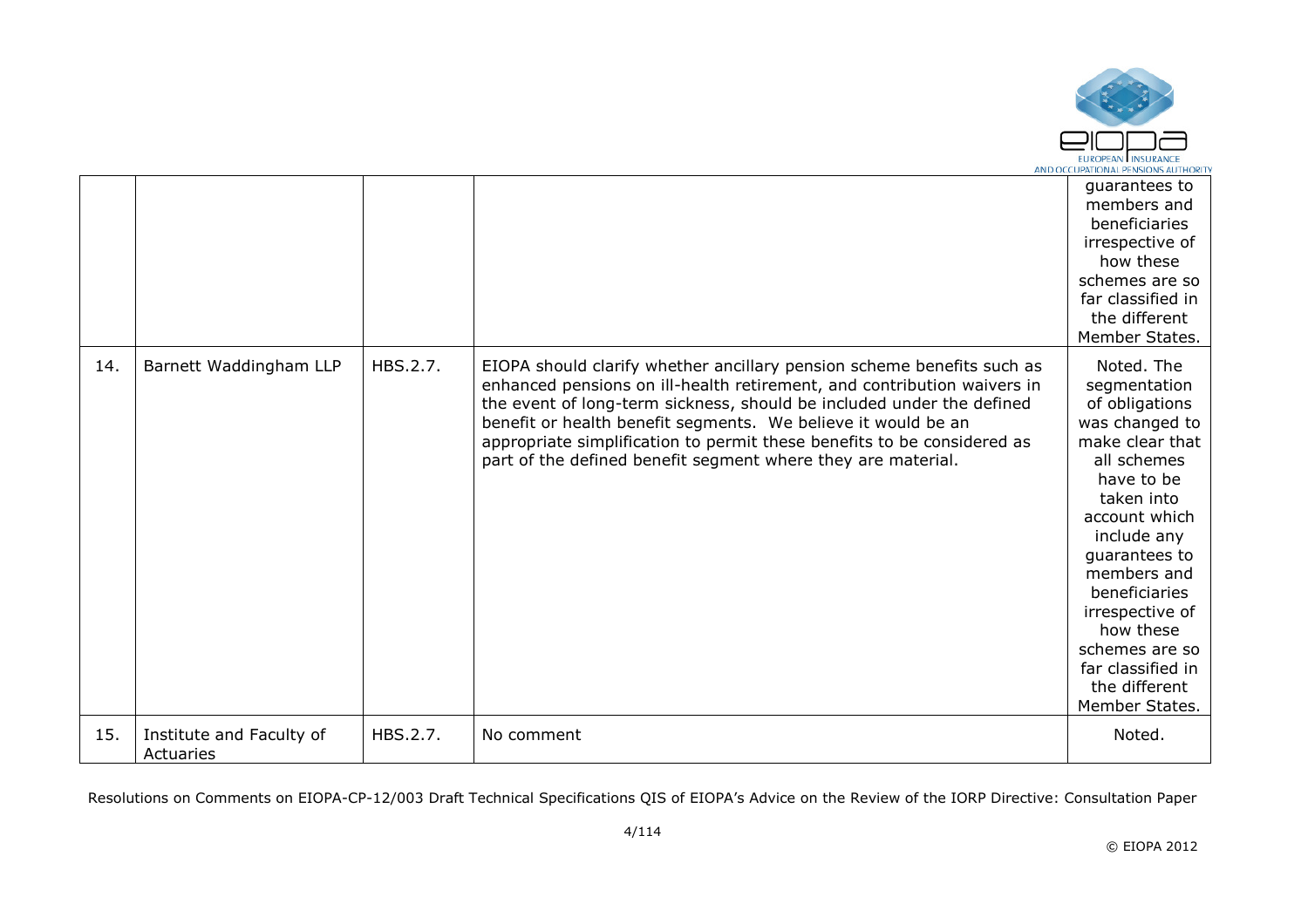

| 16. | Barnett Waddingham LLP                | HBS.2.8. | We assume that this definition means that defined benefit schemes<br>offering a defined contribution underpin should be considered under the<br>defined benefit segment.                                                                                                                                                                                                                                                                                                                                        | Noted. The<br>segmentation<br>of obligations<br>was changed to<br>make clear that<br>all schemes<br>have to be<br>taken into<br>account which<br>include any<br>guarantees to<br>members and<br>beneficiaries<br>irrespective of<br>how these<br>schemes are so<br>far classified in<br>the different<br>Member States. |
|-----|---------------------------------------|----------|-----------------------------------------------------------------------------------------------------------------------------------------------------------------------------------------------------------------------------------------------------------------------------------------------------------------------------------------------------------------------------------------------------------------------------------------------------------------------------------------------------------------|-------------------------------------------------------------------------------------------------------------------------------------------------------------------------------------------------------------------------------------------------------------------------------------------------------------------------|
| 17. | Institute and Faculty of<br>Actuaries | HBS.2.8. | As noted in our comment on HBS 2.6, there is some uncertainty about<br>the scope of the term Pure Defined Contribution. If it excludes IORPs<br>that cover any kind of biometric or market risk, many UK IORPs that are<br>currently regarded as defined contribution would be categorised as<br>hybrid.<br>It may be better to define as "hybrid" any IORP that is not defined<br>benefit, pure defined contribution or health benefit. As defined in this<br>paragraph it appears to include health benefits. | Noted. The<br>segmentation<br>of obligations<br>was changed to<br>make clear that<br>all schemes<br>have to be<br>taken into<br>account which<br>include any<br>quarantees to                                                                                                                                           |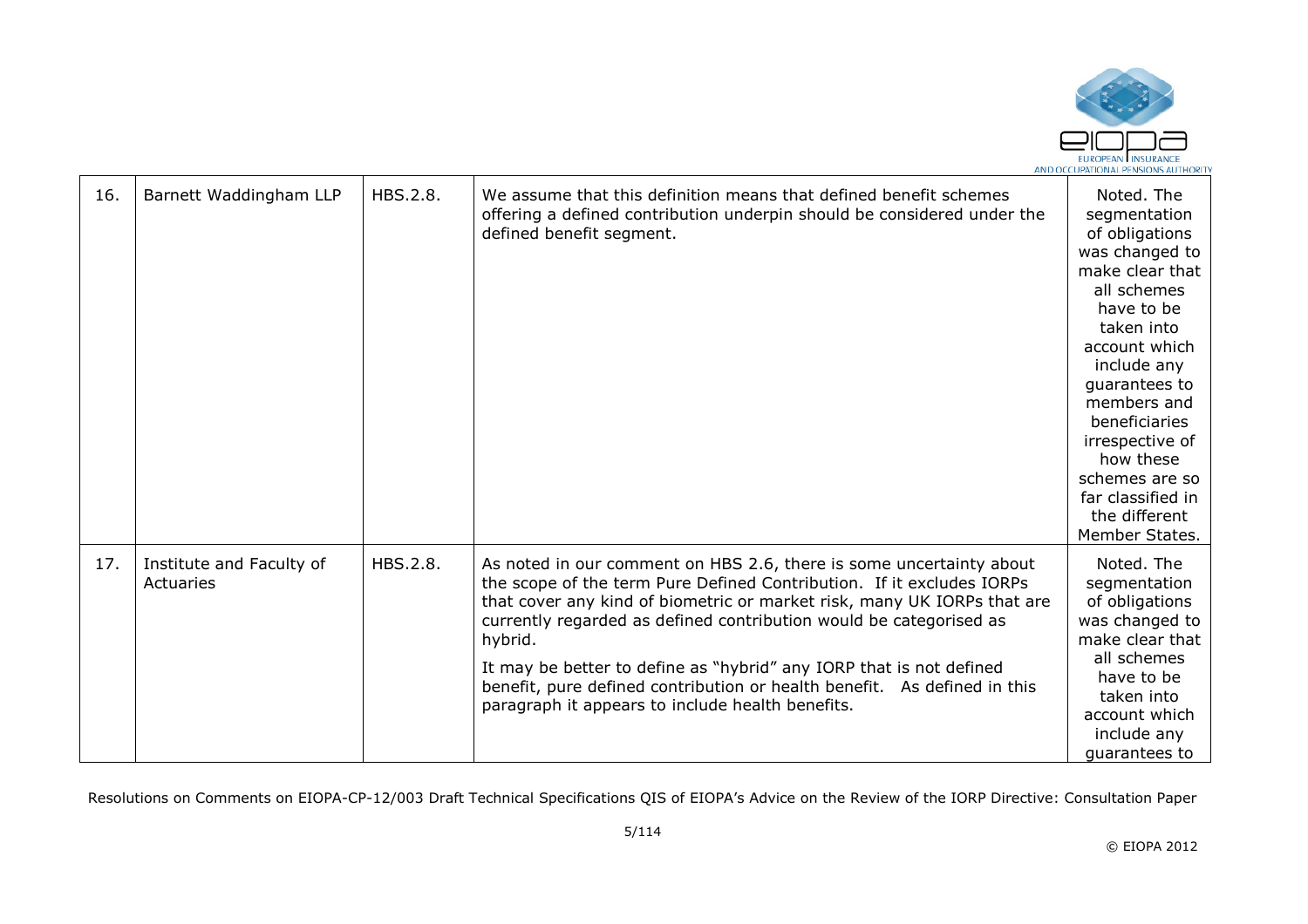

|     |                                    |          |                                                                                                                                                                                                                                                                                                                                                                                                                                                                                         | members and<br>beneficiaries<br>irrespective of<br>how these<br>schemes are so<br>far classified in<br>the different<br>Member States.                                                                                                                                                                                  |
|-----|------------------------------------|----------|-----------------------------------------------------------------------------------------------------------------------------------------------------------------------------------------------------------------------------------------------------------------------------------------------------------------------------------------------------------------------------------------------------------------------------------------------------------------------------------------|-------------------------------------------------------------------------------------------------------------------------------------------------------------------------------------------------------------------------------------------------------------------------------------------------------------------------|
| 18. | <b>Insurance Europe</b>            | HBS.2.8. | It is difficult to assess what are hybrids without a clear definition of<br>"defined benefits". In some markets a defined contribution scheme with<br>a minimum guarantee could be considered a "defined benefit scheme"<br>while in other markets it could considered as a "hybrid". Therefore,<br>Insurance Europe believes that to achieve consistency between the<br>different markets, a definition of what EIOPA assesses to be a "defined<br>benefit" scheme should be included. | Noted. The<br>segmentation<br>of obligations<br>was changed to<br>make clear that<br>all schemes<br>have to be<br>taken into<br>account which<br>include any<br>quarantees to<br>members and<br>beneficiaries<br>irrespective of<br>how these<br>schemes are so<br>far classified in<br>the different<br>Member States. |
| 19. | <b>Academic Community</b><br>Group | HBS.3.1. | We fully agree.                                                                                                                                                                                                                                                                                                                                                                                                                                                                         | Noted.                                                                                                                                                                                                                                                                                                                  |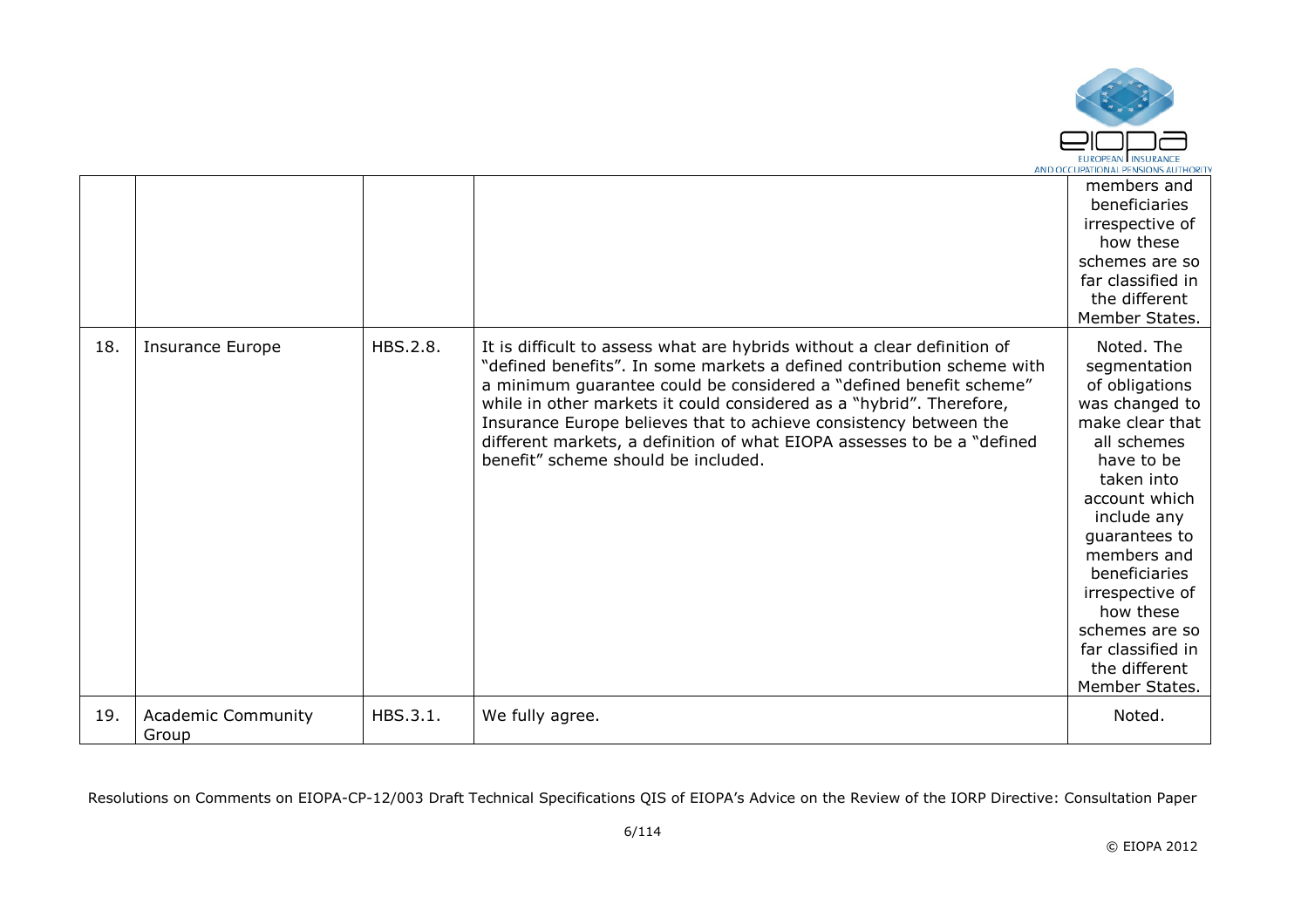

|     | Prof. David Blake<br>П.<br>(Cit                       |          |                                                                                                                                                                                                                                                                                                                                                                                                                                                                                                                                                                                                                                                                                                                                      |                                                                                                                                                                  |
|-----|-------------------------------------------------------|----------|--------------------------------------------------------------------------------------------------------------------------------------------------------------------------------------------------------------------------------------------------------------------------------------------------------------------------------------------------------------------------------------------------------------------------------------------------------------------------------------------------------------------------------------------------------------------------------------------------------------------------------------------------------------------------------------------------------------------------------------|------------------------------------------------------------------------------------------------------------------------------------------------------------------|
| 21. | Barnett Waddingham LLP                                | HBS.3.1. | The use of the extrapolation method set out in section 2.8 to derive the<br>risk-free yield curve means that the best estimate will not necessarily be<br>market-consistent, particularly in countries other than the UK where the<br>last liquid point is shorter. The use of a fixed inflation assumption is also<br>not consistent with a market consistent basis.                                                                                                                                                                                                                                                                                                                                                                | Noted.                                                                                                                                                           |
| 22. | Belgian Association of<br>Pension Institutions (BVPI- | HBS.3.1. | How to understand $\ll$ own credit standing $\gg$ ?                                                                                                                                                                                                                                                                                                                                                                                                                                                                                                                                                                                                                                                                                  | Noted.                                                                                                                                                           |
| 23. | Institute and Faculty of<br>Actuaries                 | HBS.3.1. | We do find the term « best estimate » unfortunate in this context as it is<br>a term that is widely used with a very different meaning in the UK.<br>Bearing in mind that those responsible for running UK IORPs are mostly<br>laymen rather than expert professionals, it is important that the jargon<br>employed is not counter-intuitive.<br>It would be better to refer to Level A technical provisions and Level B<br>technical provisions as appropriate. In this context, it will be necessary to<br>be explicit that the Risk Margin (if used) is separate from the Technical<br>Provisions. We find it unhelpful that in some places the term "technical<br>provision" includes the Risk Margin and in others it does not. | Noted. The<br>term best<br>estimate is<br>taken from the<br>Solvency II<br>concept. The<br>risk margin is<br>part of the<br>(level A)<br>technical<br>provisions |
| 24. | <b>Insurance Europe</b>                               | HBS.3.1. | Insurance Europe stresses that best estimate should be calculated in a<br>transparent manner and in such a way as to ensure that the calculation<br>method and the results that derive from it can be reviewed by EIOPA.<br>This seems to be easiest when showing all the economically significant<br>particularities of IORPs as assets in the HBS.                                                                                                                                                                                                                                                                                                                                                                                 | Noted.                                                                                                                                                           |
| 25. | <b>Towers Watson UK</b>                               | HBS.3.1. | In this context, we find the term "best estimate" unfortunate, It is a term                                                                                                                                                                                                                                                                                                                                                                                                                                                                                                                                                                                                                                                          | Noted.                                                                                                                                                           |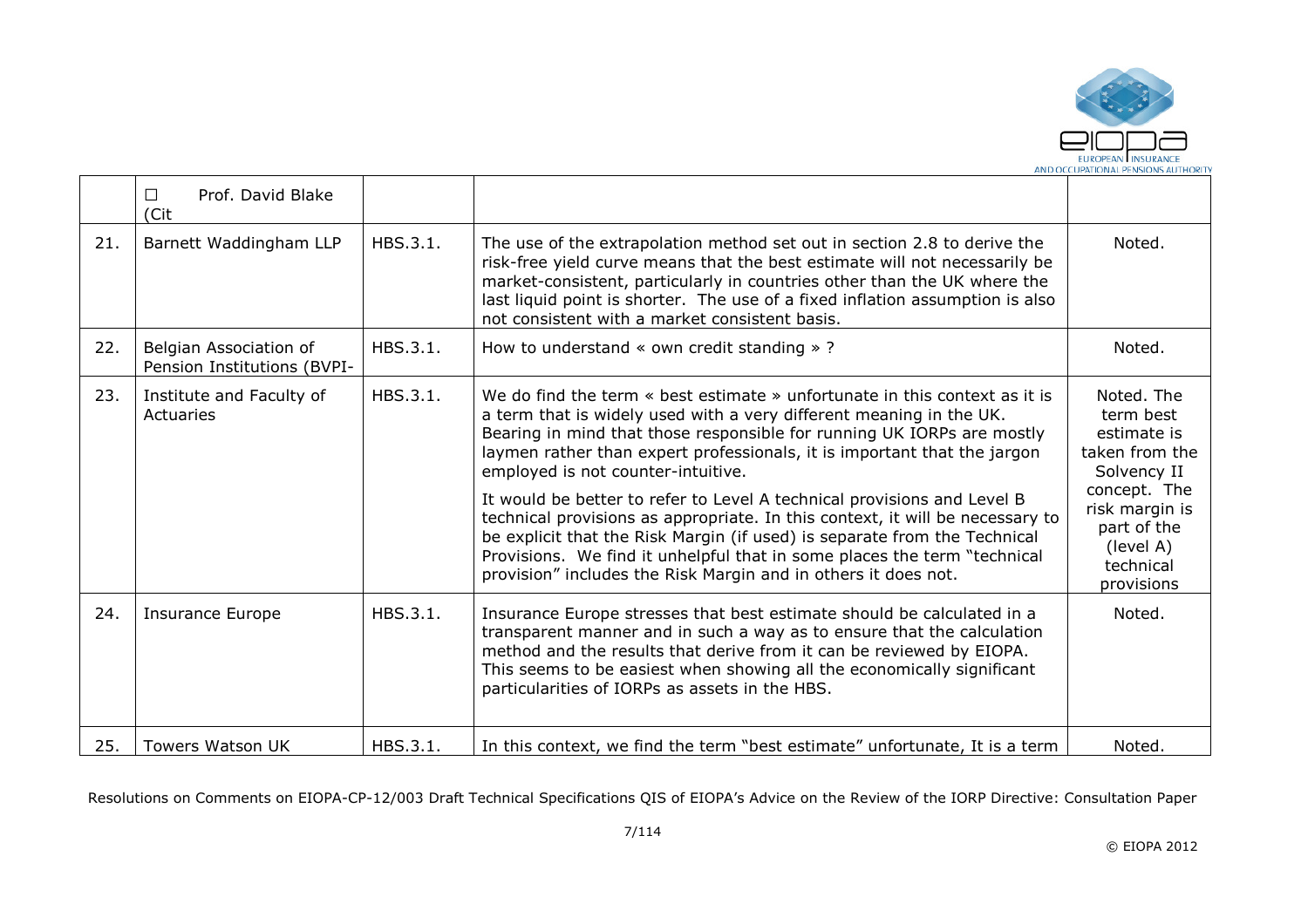

|     |                                                                      |          | that is widely used with a very different meaning in the UK. Bearing in<br>mind that those responsible for running UK IORPs are mostly laymen<br>rather than expert professionals, it is important that the jargon employed<br>is not counter-intuitive.                                  |        |
|-----|----------------------------------------------------------------------|----------|-------------------------------------------------------------------------------------------------------------------------------------------------------------------------------------------------------------------------------------------------------------------------------------------|--------|
|     |                                                                      |          | In our view, it would be better to refer to Level A Technical Provisions<br>and Level B Technical Provisions as appropriate.                                                                                                                                                              |        |
| 26. | <b>Academic Community</b><br>Group<br>Prof. David Blake<br>П<br>(Cit | HBS.3.2. | We assume that EIOPA here refers to so-called risk-adjusted or risk-<br>neutral probabilities. If the time-value of money is taken as not to<br>include risk-premiums (which is the usual definition), these probabilities<br>are the only ones that lead to market consistent valuation. | Noted. |
| 27. | Institute and Faculty of<br>Actuaries                                | HBS.3.2. | No comment                                                                                                                                                                                                                                                                                | Noted. |
| 28. | Barnett Waddingham LLP                                               | HBS.3.3. | EIOPA should reconsider what it means by $\ast$ best estimate $\ast$ in<br>connection with IORPS. We consider that level A technical provisions<br>represent an unduly prudent estimate of future cashflows. Level B would<br>be closer to a « best estimate ».                           | Noted. |
| 29. | Institute and Faculty of<br>Actuaries                                | HBS.3.3. | No comment                                                                                                                                                                                                                                                                                | Noted. |
| 30. | Aon Hewitt                                                           | HBS.3.4. | Taking a weighted average of all possible scenarios appears to be an<br>overly complicated approach                                                                                                                                                                                       | Noted. |
| 31. | Belgian Association of<br>Pension Institutions (BVPI-                | HBS.3.4. | Please clarify « closed form solutions »?                                                                                                                                                                                                                                                 | Noted. |
| 32. | Institute and Faculty of<br>Actuaries                                | HBS.3.4. | No comment                                                                                                                                                                                                                                                                                | Noted. |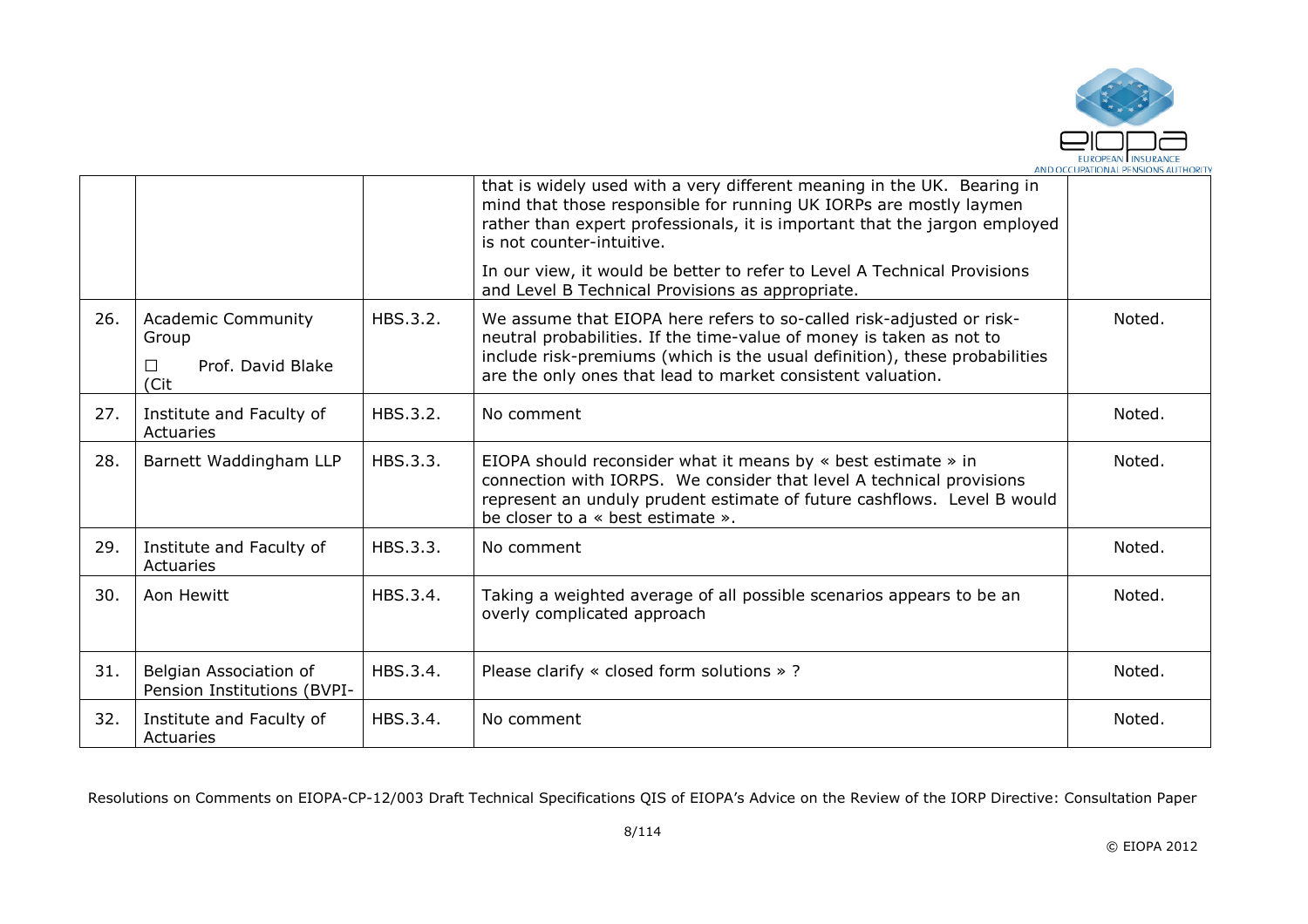

| 33. | Institute and Faculty of<br>Actuaries           | HBS.3.5.  | No comment                                                                                                                                                                                                                        | Noted. |
|-----|-------------------------------------------------|-----------|-----------------------------------------------------------------------------------------------------------------------------------------------------------------------------------------------------------------------------------|--------|
| 34. | Institute and Faculty of<br>Actuaries           | HBS.3.6.  | No comment                                                                                                                                                                                                                        | Noted. |
| 36. | German Institute of<br><b>Pension Actuaries</b> | HBS.3.7.  | In "QIS 5 Technical Specifications" the same notation fault in the<br>description of SCR Lapsemass (7.54) is made.                                                                                                                | Noted. |
| 37. | Institute and Faculty of<br>Actuaries           | HBS.3.7.  | No comment                                                                                                                                                                                                                        | Noted. |
| 38. | <b>Insurance Europe</b>                         | HBS.3.7.  | IORPs might use life insurance contracts as investments. It should be<br>clarified that these investments should be treated as normal assets with<br>an appropriate rating. (See also HBS 7.1)                                    | Noted. |
| 39. | <b>Association of British</b><br>Insurers       | HBS.3.8.  | Where indexation is linked to inflation with caps and floors, consideration<br>will need to be given to the appropriate allowance for such features given<br>that the market information is not based on a deep and liquid market | Noted. |
| 40. | Institute and Faculty of<br>Actuaries           | HBS.3.8.  | No comment                                                                                                                                                                                                                        | Noted. |
| 41. | Barnett Waddingham LLP                          | HBS.3.9.  | It would be useful for IORPs to know what level of detail is required for<br>such a demonstration. We assume that professional advice will suffice.                                                                               | Noted. |
| 42. | Institute and Faculty of<br>Actuaries           | HBS.3.9.  | No comment                                                                                                                                                                                                                        | Noted. |
| 43. | Federation of the Dutch<br>Pension Funds        | HBS.3.10. | There is no guidance on the calculation of balance sheet items if there is<br>not a relevant market price.                                                                                                                        | Noted. |
| 44. | <b>Groupe Consultatif</b><br>Actuariel Européen | HBS.3.10. | There is no guidance on the calculation of balance sheet items if there is<br>not a relevant market price.                                                                                                                        | Noted. |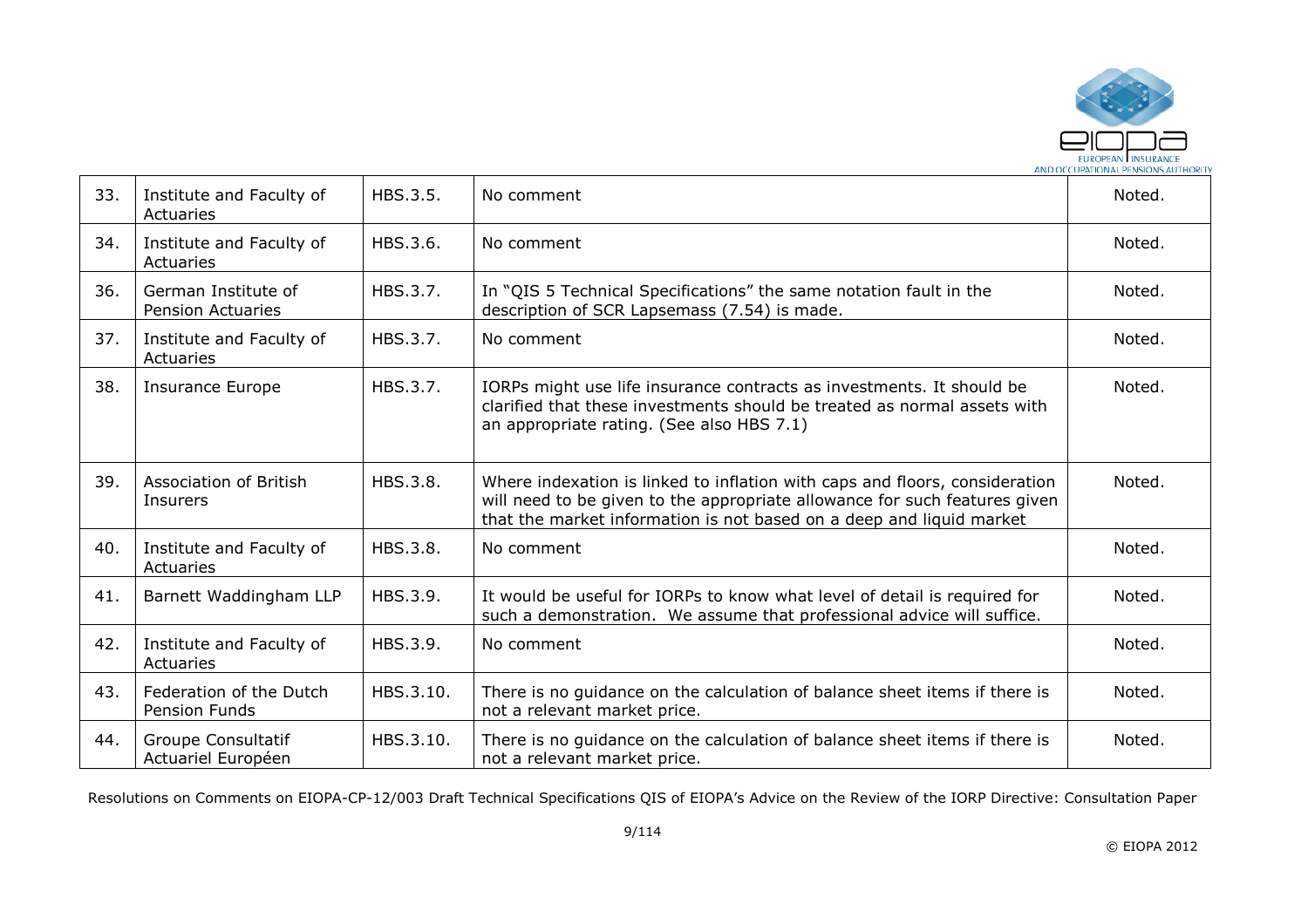

| 45. | Institute and Faculty of<br>Actuaries           | HBS.3.10. | No comment                                                                                                                                                                                                                                                                                                                                                                              | Noted.                                                        |
|-----|-------------------------------------------------|-----------|-----------------------------------------------------------------------------------------------------------------------------------------------------------------------------------------------------------------------------------------------------------------------------------------------------------------------------------------------------------------------------------------|---------------------------------------------------------------|
| 46. | Federation of the Dutch<br><b>Pension Funds</b> | HBS.3.11. | If the IORP has contingent, non-linear cash flows, these assumptions<br>require using a complex option model (risk-neutral valuation) to do the<br>calculations. Not many IORPs will have these models and even not many<br>pension consultants do seem to have the required models and expertise<br>(and therefore possibly local supervisors neither).                                | Noted. Please<br>note that<br>simplifications<br>are allowed. |
|     |                                                 |           | Experience in the Netherlands has demonstrated that various models can<br>give different results, even if the models are all market consistent and<br>calibrated to market prices. The assumptions required for missing<br>markets - like wage inflation, long dated volatility, the long end of<br>curves - requires many assumptions, leading to (substantial) model risk.            |                                                               |
| 47. | <b>Groupe Consultatif</b><br>Actuariel Européen | HBS.3.11. | If the IORP has contingent, non-linear cash flows, these assumptions<br>require using a complex option model (risk-neutral valuation) to do the<br>calculations. Not many IORPs will have these models. Moreover, many<br>pension consultants do not seem to have the required models and<br>expertise (and therefore it is possible that this 'lack' extends to local<br>supervisors). | Noted.                                                        |
| 48. | Institute and Faculty of<br>Actuaries           | HBS.3.11. | No comment                                                                                                                                                                                                                                                                                                                                                                              | Noted.                                                        |
| 49. | Institute and Faculty of<br>Actuaries           | HBS.3.12. | In our view objectivity is not always possible. Indeed we believe that<br>there is no uniquely correct methodology: it is only possible to model a<br>complex world approximately and consequently expert judgement and<br>opinion will always represent a key component of the modelling process.                                                                                      | Noted.                                                        |
| 50. | <b>Academic Community</b>                       | HBS.3.13. | We agree with the Deep, Liquid and Transparent principles                                                                                                                                                                                                                                                                                                                               | Noted.                                                        |
|     | Group<br>Prof. David Blake<br>П                 |           | However, we don't see any link between these principles and the actual<br>choices made (see HBS 8.7.)                                                                                                                                                                                                                                                                                   |                                                               |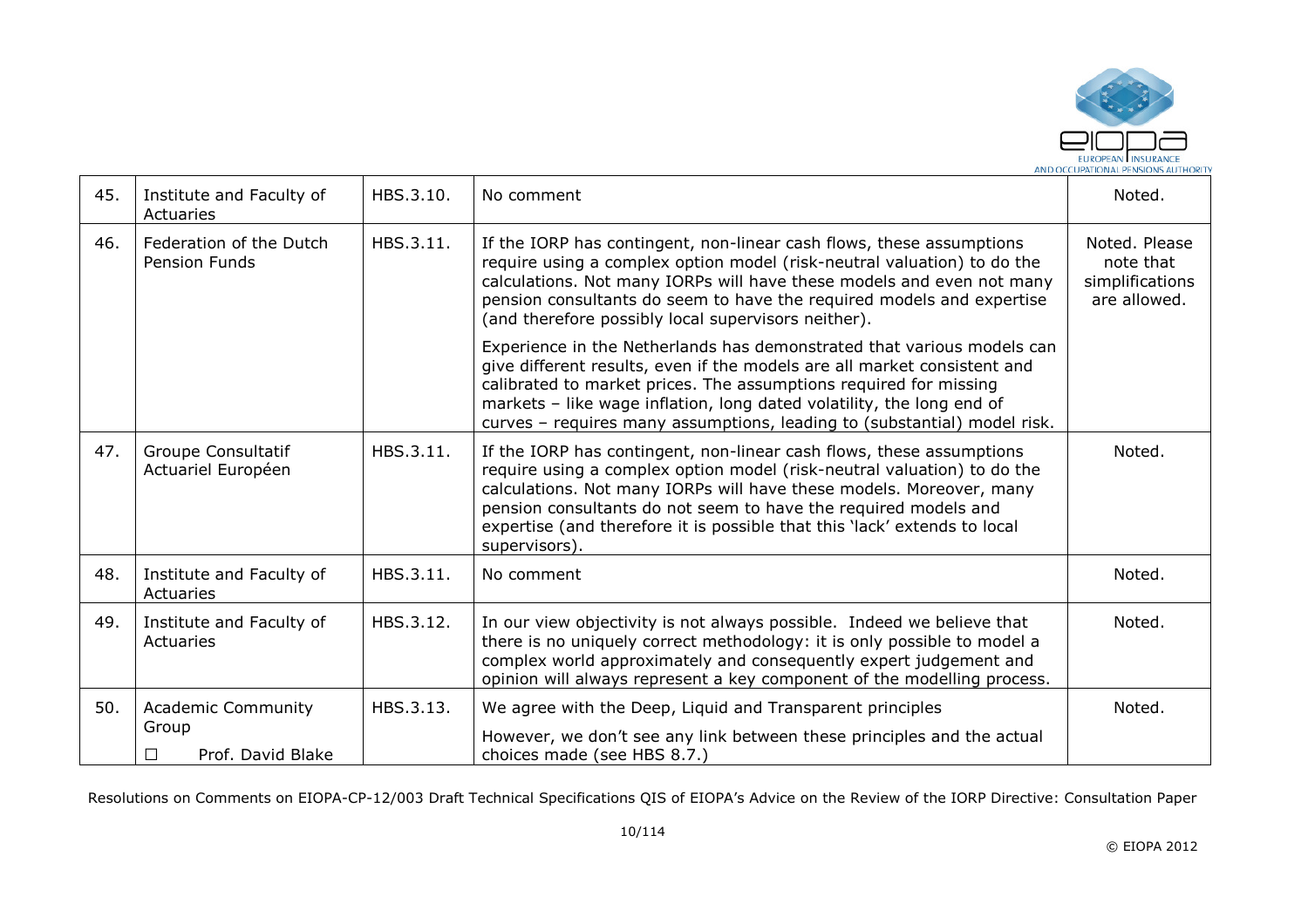

|     | (Cit                                                  |           |                                                                                                                                                                                                                                                                                                                                                                                                                                                 |        |
|-----|-------------------------------------------------------|-----------|-------------------------------------------------------------------------------------------------------------------------------------------------------------------------------------------------------------------------------------------------------------------------------------------------------------------------------------------------------------------------------------------------------------------------------------------------|--------|
| 51. | Belgian Association of<br>Pension Institutions (BVPI- | HBS.3.13. | How to define a deep, liquid market ? Current definition is not objective -<br>gives room for interpretation $-$ e.g. large number.                                                                                                                                                                                                                                                                                                             | Noted. |
| 52. | Institute and Faculty of<br>Actuaries                 | HBS.3.13. | We consider that EIOPA needs to explain what counts as a $\ast$ large<br>number ». One of our major concerns about the review of the IORP<br>Directive is that adopting a Solvency II approach is likely to trigger<br>changes to the asset allocations of IORPs that would move market<br>prices. We therefore consider that it is not enough to consider the depth<br>and liquidity of a market by reference to the size of individual IORPs. | Noted. |
|     |                                                       |           | Similarly we consider it important to consider the impact of Member<br>States reducing their debt burden as planned. Our concern is that the<br>supply of sovereign debt, and the extent to which a Member State's debt<br>meets the attributes for a risk free investment, may be very different<br>when IORP 2 is finally implemented so that the actual impact is very<br>different from the impact assessed using 31 December 2011 figures. |        |
| 53. | Institute and Faculty of<br>Actuaries                 | HBS.3.14. | No comment                                                                                                                                                                                                                                                                                                                                                                                                                                      | Noted. |
| 54. | Institute and Faculty of<br>Actuaries                 | HBS.3.15. | No comment                                                                                                                                                                                                                                                                                                                                                                                                                                      | Noted. |
| 55. | Belgian Association of<br>Pension Institutions (BVPI- | HBS.3.16. | Please clarify the terminology « portfolio ». Is this information linked to<br>the assets, to the underlying liabilities, to both ?                                                                                                                                                                                                                                                                                                             | Noted. |
| 56. | Institute and Faculty of<br>Actuaries                 | HBS.3.16. | No comment                                                                                                                                                                                                                                                                                                                                                                                                                                      | Noted. |
| 57. | Institute and Faculty of<br>Actuaries                 | HBS.3.17. | The availability and quality of data is potentially a significant source of<br>inconsistency. Indeed there is arguably a case for a QIS looking at the<br>impact of requiring minimum data standards.                                                                                                                                                                                                                                           | Noted. |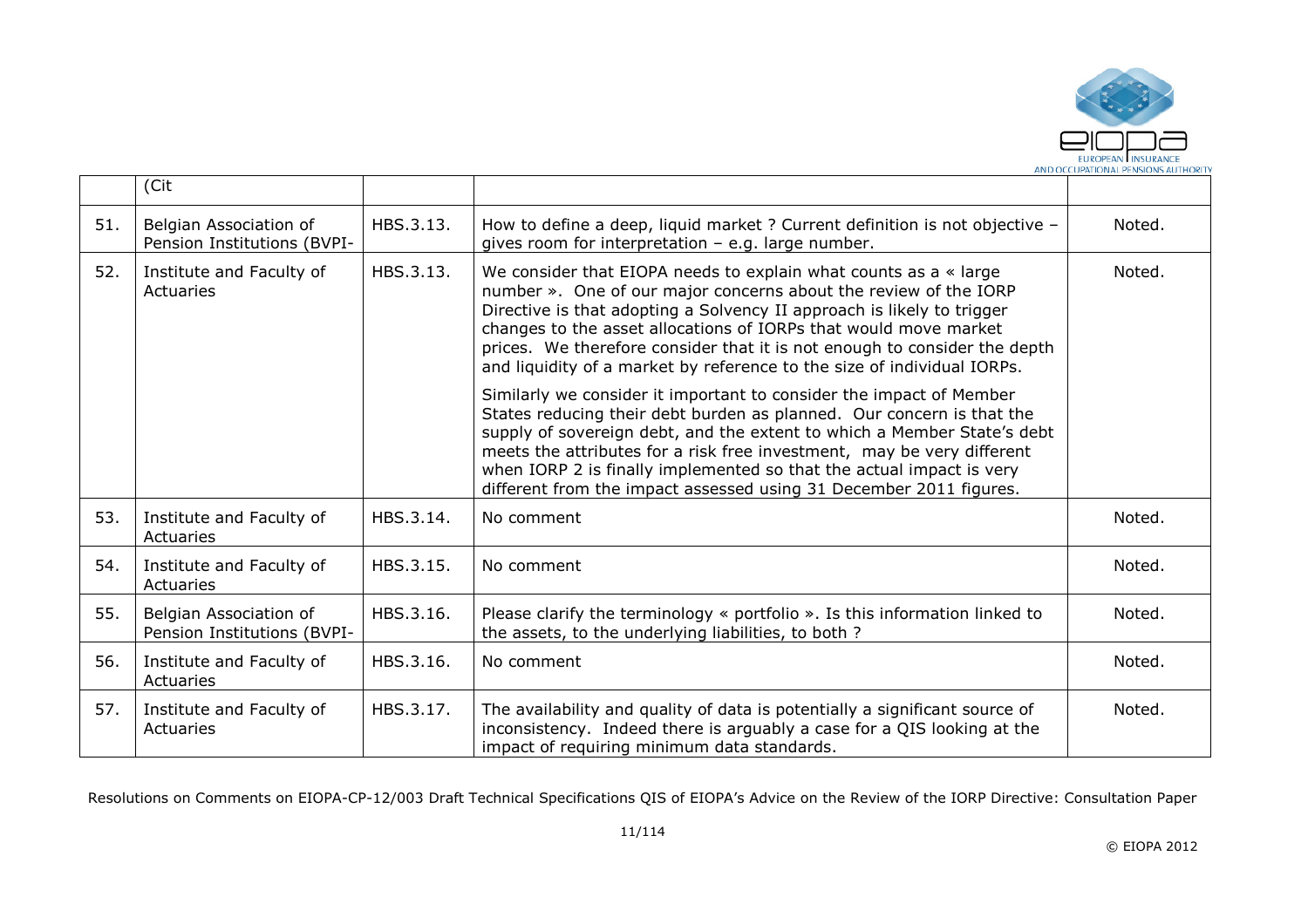

| 58. | Barnett Waddingham LLP                                | HBS.3.18. | Again, it would be useful for IORPs to know what level of detail is<br>required for such demonstrations. For example, it is common practice in<br>the UK to use industry-wide mortality tables developed by the Actuarial<br>Profession, making adjustments for the IORP's known, or perceived,<br>characteristics. For small pension schemes, an investigation into the<br>scheme's mortality experience may not be statistically significant. It<br>should be sufficient for an IORP to rely on a mortality assumption<br>recommended by an adviser without needing to understand the way such<br>a table was constructed or undertake an investigation which would add<br>little value. | Noted. |
|-----|-------------------------------------------------------|-----------|--------------------------------------------------------------------------------------------------------------------------------------------------------------------------------------------------------------------------------------------------------------------------------------------------------------------------------------------------------------------------------------------------------------------------------------------------------------------------------------------------------------------------------------------------------------------------------------------------------------------------------------------------------------------------------------------|--------|
| 59. | Institute and Faculty of<br>Actuaries                 | HBS.3.18. | Whilst we agree that it is desirable that "the IORP is able to demonstrate<br>that the assumptions and methodologies appropriately reflect the<br>characteristics of the portfolio" we anticipate that such a requirement is<br>potentially very onerous.                                                                                                                                                                                                                                                                                                                                                                                                                                  | Noted. |
| 60. | Belgian Association of<br>Pension Institutions (BVPI- | HBS.3.19. |                                                                                                                                                                                                                                                                                                                                                                                                                                                                                                                                                                                                                                                                                            |        |
| 61. | Institute and Faculty of<br>Actuaries                 | HBS.3.19. | No comment                                                                                                                                                                                                                                                                                                                                                                                                                                                                                                                                                                                                                                                                                 | Noted. |
| 62. | Aon Hewitt                                            | HBS.3.20. | Varying take up of options to reflect different future financial conditions<br>will be overly complicated. In many case the options might be broadly<br>cost neutral.                                                                                                                                                                                                                                                                                                                                                                                                                                                                                                                      | Noted. |
| 63. | Belgian Association of<br>Pension Institutions (BVPI- | HBS.3.20. | Include future legislative and other changes,  with or without a financial<br>impact. As from when ? (informal meetings, draft documents, draft<br>legislation, , published legislation)                                                                                                                                                                                                                                                                                                                                                                                                                                                                                                   | Noted. |
| 64. | Institute and Faculty of<br>Actuaries                 | HBS.3.20. | No comment                                                                                                                                                                                                                                                                                                                                                                                                                                                                                                                                                                                                                                                                                 | Noted. |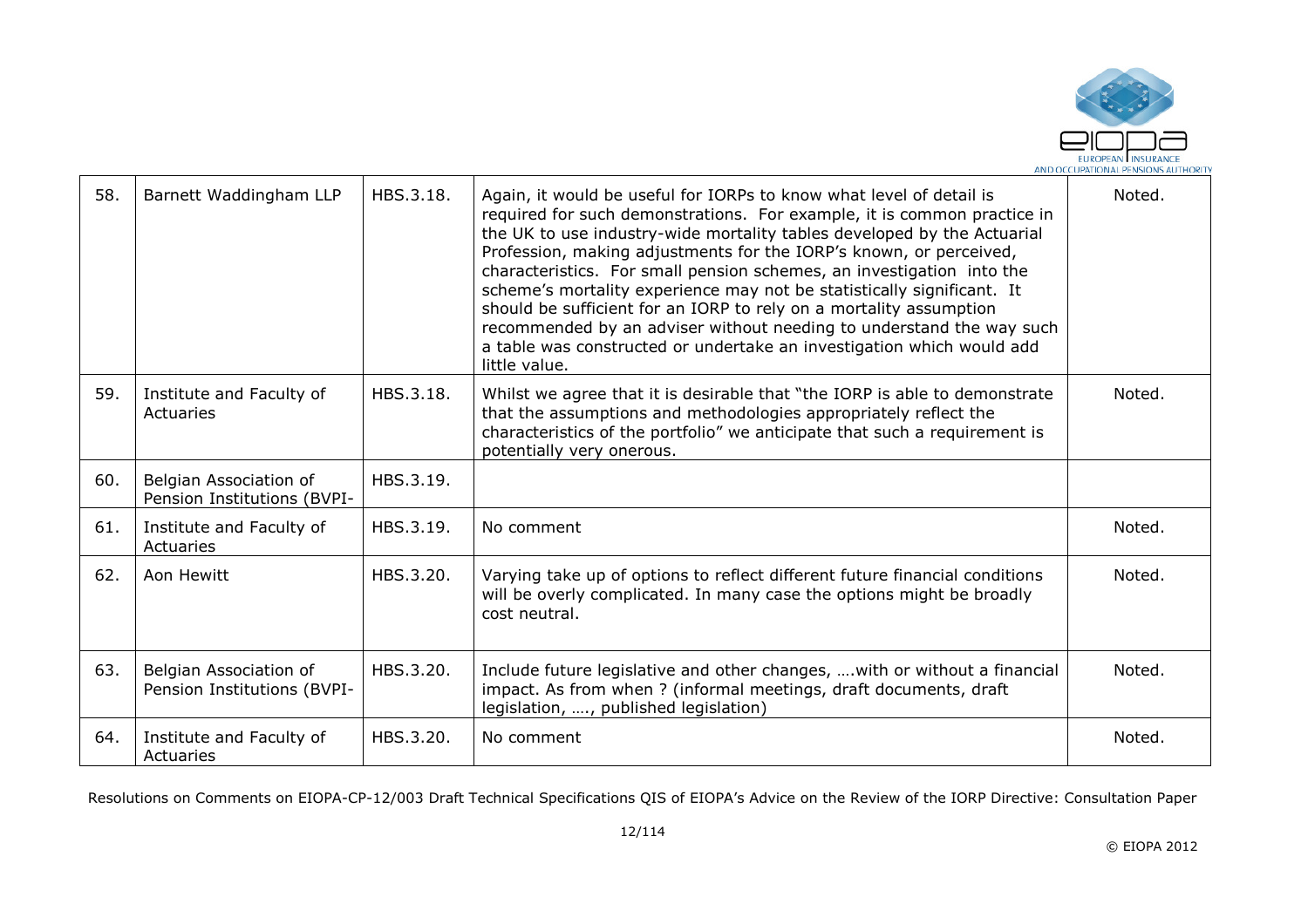

| 65. | Barnett Waddingham LLP                          | HBS.3.21. | It would be useful to clarify the position where there is little or no past<br>experience of a particular option, i.e. can the likelihood of exercising the<br>option be assumed to be nil - this would fit with HBS.3.19.                                                                                                                                                 | Noted. |
|-----|-------------------------------------------------|-----------|----------------------------------------------------------------------------------------------------------------------------------------------------------------------------------------------------------------------------------------------------------------------------------------------------------------------------------------------------------------------------|--------|
|     |                                                 |           | The definition of « contractual options » needs to be clarified to establish<br>whether this relates to the IORP's governing documentation or the<br>beneficiary's employment contract with the sponsor, or both.                                                                                                                                                          |        |
| 66. | Institute and Faculty of<br>Actuaries           | HBS.3.21. | We consider that there needs to be scope for expert judgement on the<br>likelihood of options being exercised as, for IORPs, this likelihood can be<br>sensitive to changes in employment, social security and tax law (unlike<br>insurance where legislative changes typically only affect new contracts)<br>which means past behaviour may be irrelevant and misleading. | Noted. |
| 67. | Institute and Faculty of<br>Actuaries           | HBS.3.22. | No comment                                                                                                                                                                                                                                                                                                                                                                 | Noted. |
| 68. | <b>Insurance Europe</b>                         | HBS.3.22. | HBS.3.22 - 3.28: More clarification is necessary about which<br>management actions to consider.                                                                                                                                                                                                                                                                            | Noted. |
| 69. | Federation of the Dutch<br><b>Pension Funds</b> | HBS.3.23. | Is this only applicable for conditional elements or also for discretionary<br>elements?                                                                                                                                                                                                                                                                                    | Noted. |
| 70. | Institute and Faculty of<br>Actuaries           | HBS.3.23. | We do not consider it reasonable to require objectivity in choosing<br>assumptions about future management actions as there is typically a<br>choice of action available and often the choice made is the outcome of a<br>negotiation and so cannot be anticipated in an objective way. Here again<br>we consider that there is a role for expert judgement.               | Noted. |
| 71. | Institute and Faculty of<br>Actuaries           | HBS.3.24. | No comment                                                                                                                                                                                                                                                                                                                                                                 | Noted. |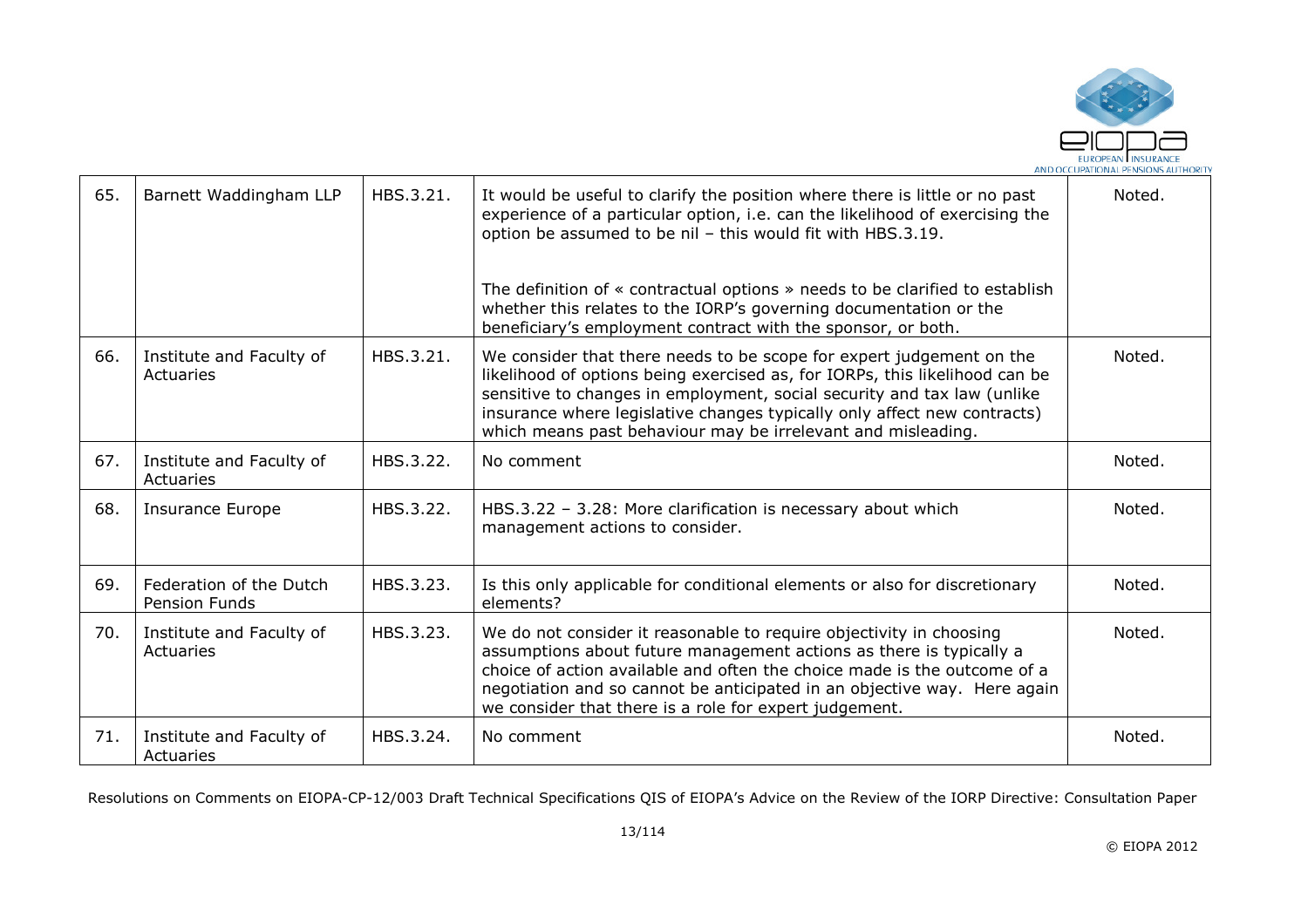

| 72. | Institute and Faculty of<br>Actuaries | HBS.3.25. | No comment                                                                                                                                                                                                                                                                                                                                                                                                                                                                                                                                                                                                                                                                                       | Noted. |
|-----|---------------------------------------|-----------|--------------------------------------------------------------------------------------------------------------------------------------------------------------------------------------------------------------------------------------------------------------------------------------------------------------------------------------------------------------------------------------------------------------------------------------------------------------------------------------------------------------------------------------------------------------------------------------------------------------------------------------------------------------------------------------------------|--------|
| 73. | Institute and Faculty of<br>Actuaries | HBS.3.26. | No comment                                                                                                                                                                                                                                                                                                                                                                                                                                                                                                                                                                                                                                                                                       | Noted. |
| 74. | Institute and Faculty of<br>Actuaries | HBS.3.27. | No comment                                                                                                                                                                                                                                                                                                                                                                                                                                                                                                                                                                                                                                                                                       | Noted. |
| 75. | Barnett Waddingham LLP                | HBS.3.28. | Again, it would be useful for IORPs to know what level of detail is<br>required for such verification.                                                                                                                                                                                                                                                                                                                                                                                                                                                                                                                                                                                           | Noted. |
| 76. | Institute and Faculty of<br>Actuaries | HBS.3.28. | We do not agree that IORPs should be able to verify assumptions about<br>future management actions by reference to actions actually taken as<br>many of those future actions will have no comparable precedents. For<br>example, for practical purposes it is only possible to close a scheme to<br>future accrual once.                                                                                                                                                                                                                                                                                                                                                                         | Noted. |
| 77. | Institute and Faculty of<br>Actuaries | HBS.3.29. | We welcome the recognition of the role that expert judgement plays.                                                                                                                                                                                                                                                                                                                                                                                                                                                                                                                                                                                                                              | Noted. |
| 78. | Aon Hewitt                            | HBS.4.1.  | Many IORPs calculate "best estimate" liabilities for their sponsor's<br>accounts (e.g. under International, US or local accounting standards).<br>These standards provide well defined methodologies for determining best<br>estimate assumptions and appropriate actuarial assumptions. We are<br>surprised that there is no reference to IAS19 or US GAAP in this section.<br>Please can you confirm if you have considered the wording in IAS19 or<br>US GAAP.<br>To reduce the costs of the QIS, it would be helpful if you could confirm<br>that assumptions and methods used for these accounting standards will<br>be acceptable for the purpose of the QIS. There will of course be some | Noted. |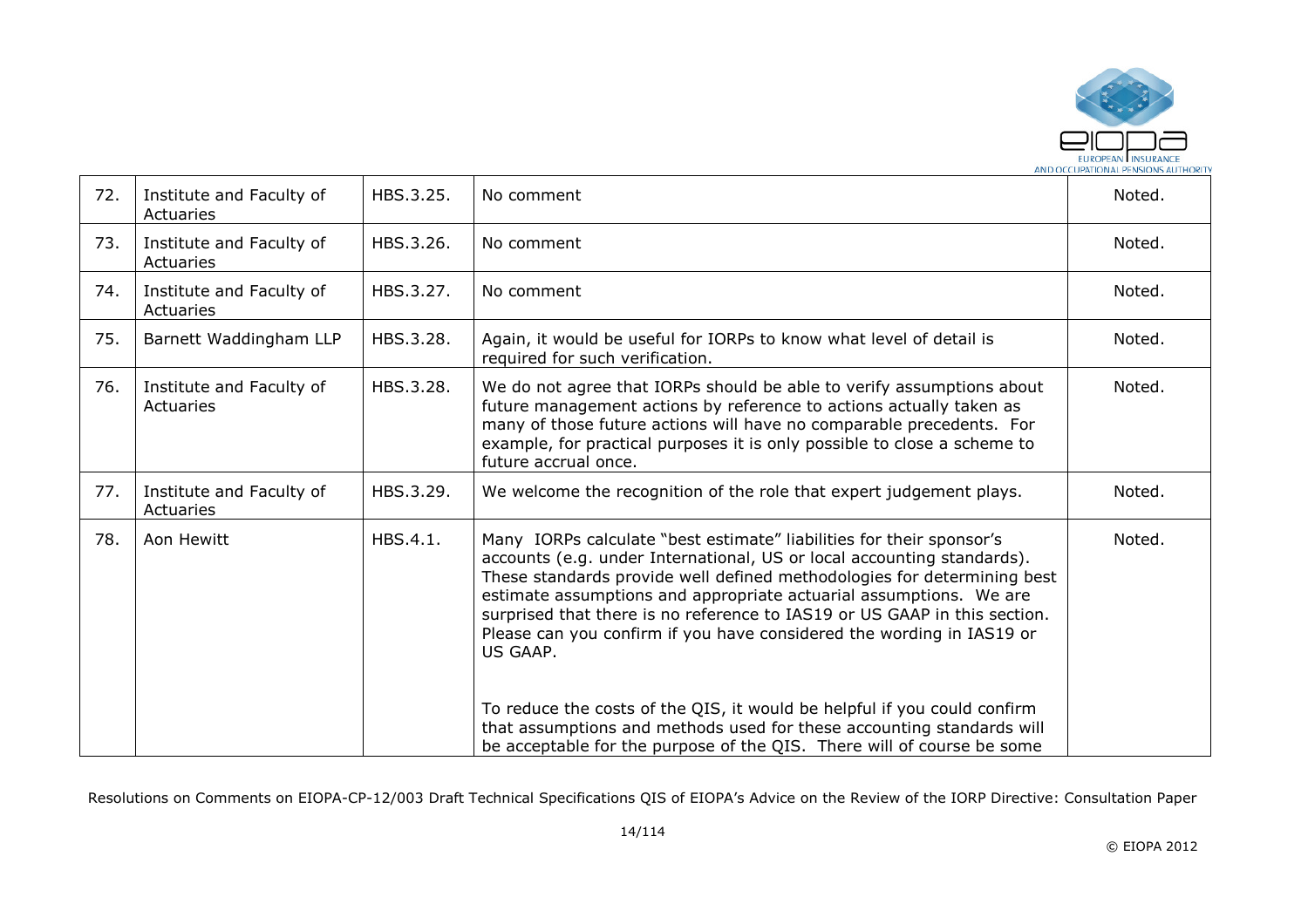

|     |                                       |          | differences e.g. calculation of the discount rate, salary increases and<br>inflation, but for most other assumptions and methods we see no<br>reasons why the best estimate for the QIS should be different from a<br>best estimate for accounting.                                                                                                                                                                                                                                                                                                   |                                                                                           |
|-----|---------------------------------------|----------|-------------------------------------------------------------------------------------------------------------------------------------------------------------------------------------------------------------------------------------------------------------------------------------------------------------------------------------------------------------------------------------------------------------------------------------------------------------------------------------------------------------------------------------------------------|-------------------------------------------------------------------------------------------|
| 79. | Barnett Waddingham LLP                | HBS.4.1. | If cash-flow projections are to reflect expected realistic future economic<br>developments, we consider that market-consistent inflation assumptions<br>should be made.                                                                                                                                                                                                                                                                                                                                                                               | Agreed. The<br>assumptions for<br>inflation and<br>salary growth<br>were changed.         |
| 80. | Institute and Faculty of<br>Actuaries | HBS.4.1. | We suggest that 'or' should be 'and'.                                                                                                                                                                                                                                                                                                                                                                                                                                                                                                                 | Noted.                                                                                    |
| 81. | Barnett Waddingham LLP                | HBS.4.2. | We believe that the last sentence should end with «  which are<br>appropriate and proportionate given the nature of the IORP. »                                                                                                                                                                                                                                                                                                                                                                                                                       | Partially<br>agreed. The<br>text on the<br>mortality tables                               |
|     |                                       |          | EIOPA should note that the frequency of publication and sophistication of<br>mortality tables may be different between countries, and that this may<br>lead to inconsistencies in the reported information.                                                                                                                                                                                                                                                                                                                                           | to be used was<br>changed.                                                                |
| 82. | Institute and Faculty of<br>Actuaries | HBS.4.2. | We consider the reference to the most recent tables to be ambiguous. If<br>it is intended that "recent tables" refers to the most recent calibration of<br>the IORP to standard tables, we support the principle. If, by contrast, it<br>is intended to require IORPs to calibrate their mortality only by reference<br>to the most recent standard tables, we would consider this a retrograde<br>step - IORPs must be allowed to use the standard tables that best fit<br>their demographic profile even if that means calibrating to older tables. | Partially<br>agreed. The<br>text on the<br>mortality tables<br>to be used was<br>changed. |
|     |                                       |          | For example a DB plan covering manual workers in an old heavy industry<br>may be better matched by an old mortality table.                                                                                                                                                                                                                                                                                                                                                                                                                            |                                                                                           |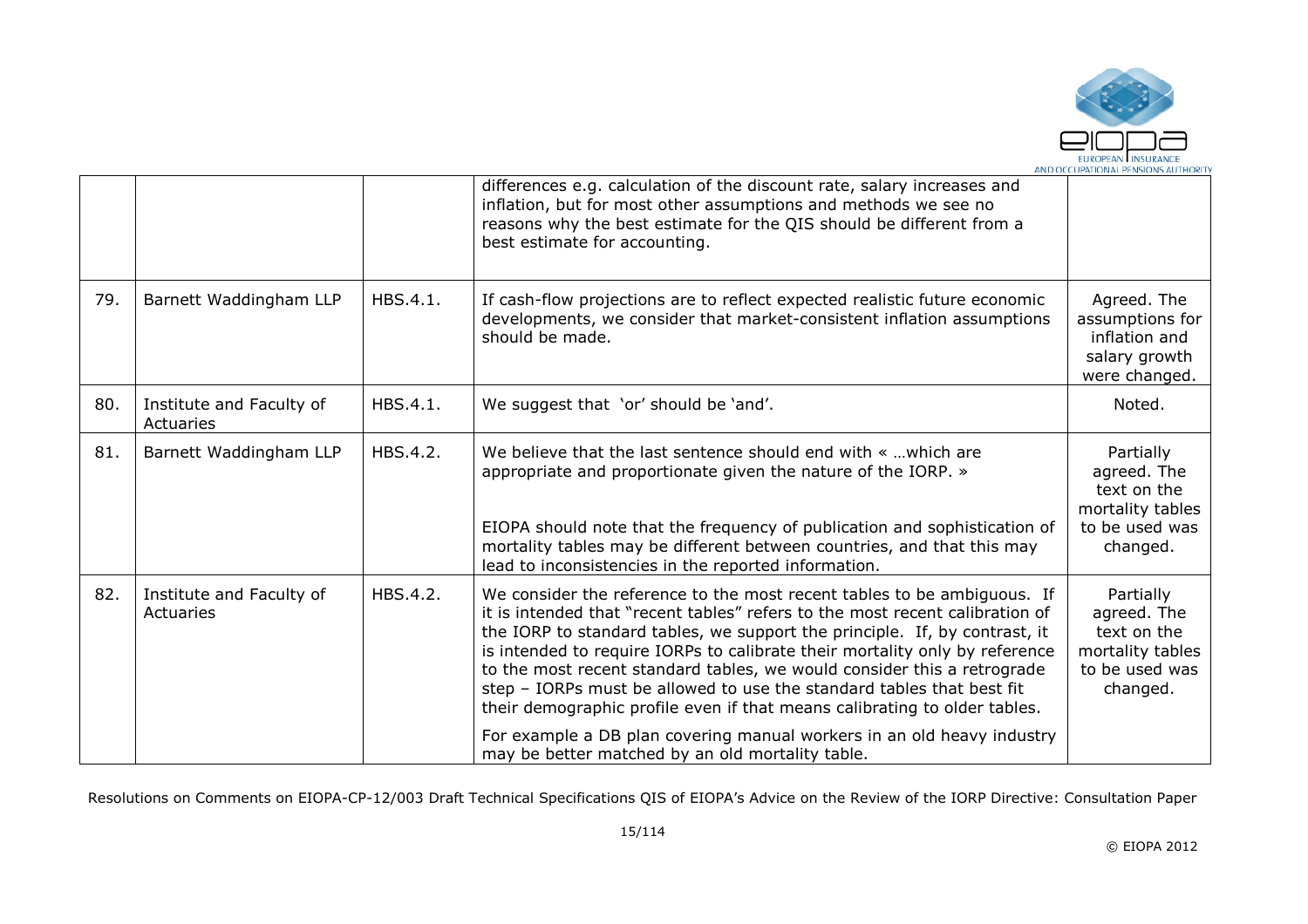

|     |                                                       |          | We consider "future trend" to be an unsatisfactory term. However we<br>would support the principle of using mortality tables that included a "best"<br>estimate" projection of future mortality improvements.                                                                                                                                                     |        |
|-----|-------------------------------------------------------|----------|-------------------------------------------------------------------------------------------------------------------------------------------------------------------------------------------------------------------------------------------------------------------------------------------------------------------------------------------------------------------|--------|
| 83. | Institute and Faculty of<br>Actuaries                 | HBS.4.3. | Some UK IORPs have as their asset a single contract covering all the<br>members. We assume that this paragraph is intended to result in<br>member-by-member calculations rather than contract-by-contract<br>calculations and would welcome clarification on this point.                                                                                          | Noted. |
| 84. | Institute and Faculty of<br>Actuaries                 | HBS.4.4. | Potentially the only way of demonstrating that a grouping does not<br>misrepresent the risk or misstate the costs is to do member-by-member<br>calculations as well, which would defeat the purpose of this provision. It<br>is therefore necessary to recognise the possibility that no such<br>demonstration is possible and that expert judgement is required. | Noted  |
| 85. | Institute and Faculty of<br>Actuaries                 | HBS.4.5. | No comment                                                                                                                                                                                                                                                                                                                                                        | Noted. |
| 86. | Belgian Association of<br>Pension Institutions (BVPI- | HBS.4.6. | Can we replace future cash flows with a run off/termination value (at age<br>80) to simplify calculations?                                                                                                                                                                                                                                                        | Noted. |
| 87. | Institute and Faculty of<br>Actuaries                 | HBS.4.6. | No comment                                                                                                                                                                                                                                                                                                                                                        | Noted. |
| 88. | Institute and Faculty of<br>Actuaries                 | HBS.4.7. | No comment                                                                                                                                                                                                                                                                                                                                                        | Noted. |
| 89. | Institute and Faculty of<br>Actuaries                 | HBS.4.8. | No comment                                                                                                                                                                                                                                                                                                                                                        | Noted. |
| 90. | <b>Insurance Europe</b>                               | HBS.4.8. | Insurance Europe suggests EIOPA to provide advice on which future cash<br>flows to take into account. This should be consistent with the approach<br>taken in Solvency II for group insurance contracts.                                                                                                                                                          | Noted. |
| 91. | Institute and Faculty of                              | HBS.4.9. | No comment                                                                                                                                                                                                                                                                                                                                                        | Noted. |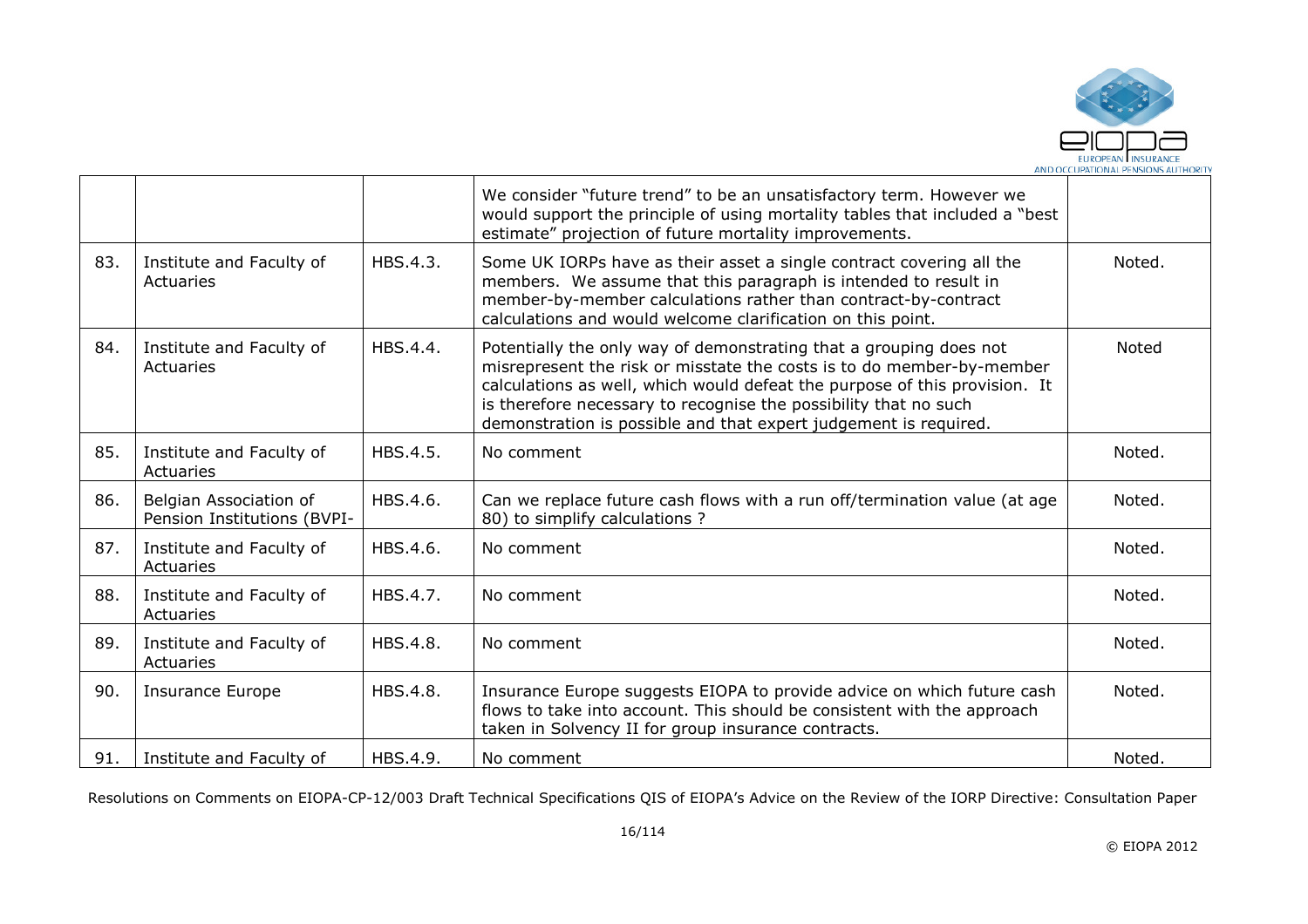

|     | Actuaries                             |           |                                                                                                                                                                                                                                                                                                                                                                                                                                                                                                                                                                                                                                                                                                                                                                                                                |        |
|-----|---------------------------------------|-----------|----------------------------------------------------------------------------------------------------------------------------------------------------------------------------------------------------------------------------------------------------------------------------------------------------------------------------------------------------------------------------------------------------------------------------------------------------------------------------------------------------------------------------------------------------------------------------------------------------------------------------------------------------------------------------------------------------------------------------------------------------------------------------------------------------------------|--------|
| 92. | <b>Insurance Europe</b>               | HBS.4.9.  | Insurance Europe suggests EIOPA to provide advice on which future cash<br>flows to take into account. This should be consistent with the approach<br>taken in Solvency II for group insurance contracts. HBS 4.12<br>Clarification about "possibility" (footnote 4) is necessary.                                                                                                                                                                                                                                                                                                                                                                                                                                                                                                                              | Noted. |
| 93. | Institute and Faculty of<br>Actuaries | HBS.4.10. | No comment                                                                                                                                                                                                                                                                                                                                                                                                                                                                                                                                                                                                                                                                                                                                                                                                     | Noted. |
| 94. | Institute and Faculty of<br>Actuaries | HBS.4.11. | No comment                                                                                                                                                                                                                                                                                                                                                                                                                                                                                                                                                                                                                                                                                                                                                                                                     | Noted. |
| 96. | Aon Hewitt                            | HBS.4.12. | We do not agree that any allowance for future service should be included<br>(and indeed it is not a requirement for IAS19 or US GAAP "best estimate"<br>accounting calculations). This makes sense for insurers where allowance<br>for future "accrual" is balanced by future premiums from the<br>policyholder. It does not make sense for IORPs where the contributions<br>will come largely from the sponsor, and where the sponsor can't be<br>expected to have the cash backing those contributions yet because the<br>employees haven't done the work yet that earns the income to pay for<br>them.<br>If you decide to include the allowance for future service, then expected<br>future contributions to cover future service benefits should also be<br>allowed for when determining sponsor support. | Noted. |
| 97. | Association of British<br>Insurers    | HBS.4.12. | This should allow for the possibility of the sponsor changing benefit levels<br>as well as the IORP.                                                                                                                                                                                                                                                                                                                                                                                                                                                                                                                                                                                                                                                                                                           | Noted  |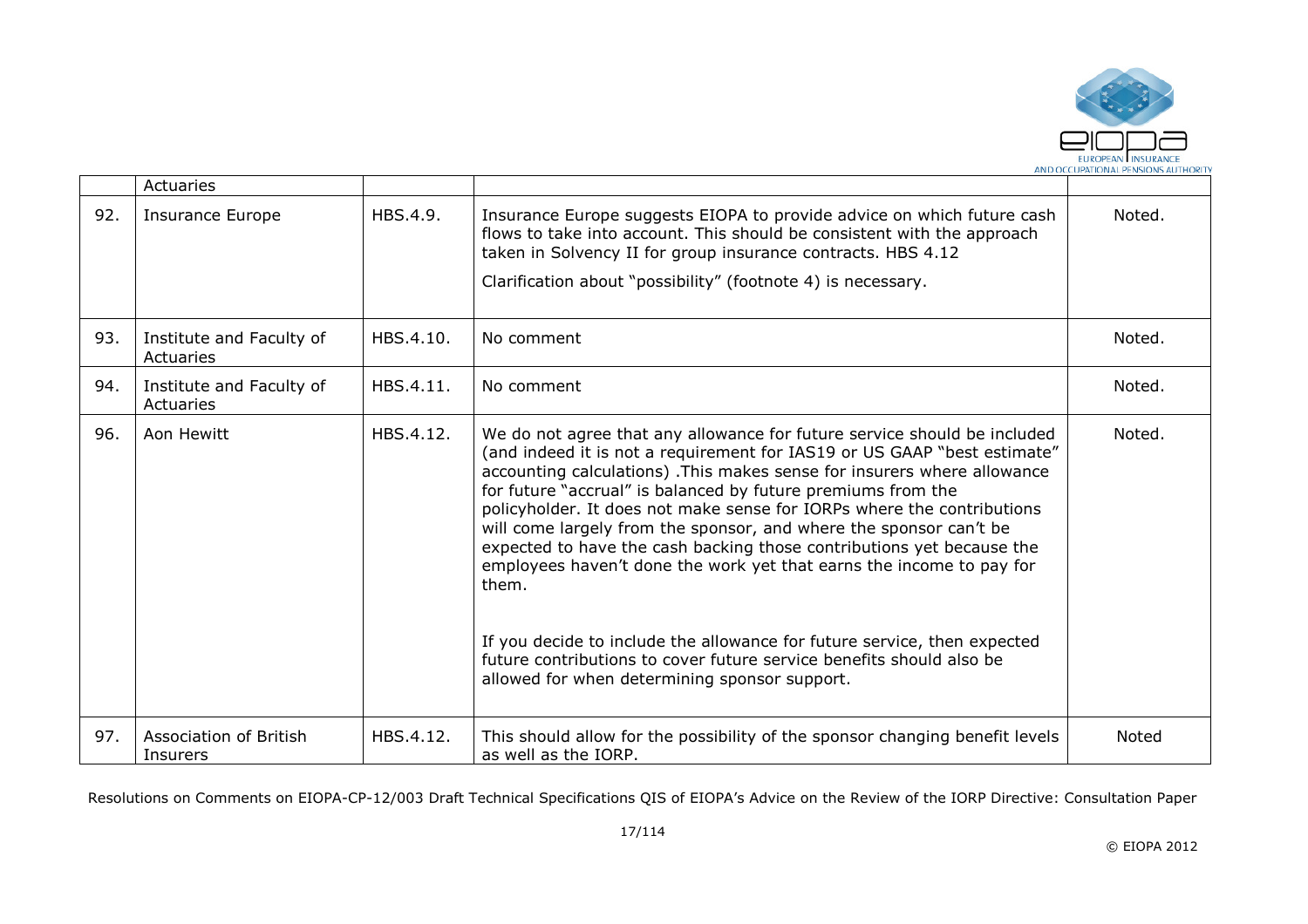

| 98.  | Belgian Association of<br>Pension Institutions (BVPI- | HBS.4.12. | Under Belgian Social and Labour Law retirement benefit plans can be<br>ended or replaced for future service, but in doing so, a dynamic approach<br>will have to be applied, which means that (only for active members),<br>past service benefits in the former plan are to be revalued to take into<br>account salary increases. Stopping a plan without such revaluation of the<br>past services can only be done under exceptional conditions.                     | Noted. |
|------|-------------------------------------------------------|-----------|-----------------------------------------------------------------------------------------------------------------------------------------------------------------------------------------------------------------------------------------------------------------------------------------------------------------------------------------------------------------------------------------------------------------------------------------------------------------------|--------|
|      |                                                       |           | Are such revaluations to be considered as "accruing new benefits with<br>respect to the future services", or not? It seems us that the answer is<br>"not", because no new benefits are calculated on the future services. We<br>only have a revalorization of the (stopped) past services, only for active<br>people, and not in all circumstances.                                                                                                                   |        |
|      |                                                       |           | If you agree that the answer is "not" the Belgian DB would have to be<br>considered as "type 1". We would have then to apply HBS.4.13 Can we<br>then calculate an ABO our do we have to calculate a PBO ? It seems us<br>that it should be an ABO. If it is a PBO, it would seem us logical to take<br>also account of the contributions corresponding to future salary increases<br>(like in HBS.4.14), but that isn't foreseen in HBS.4.13.                         |        |
| 99.  | Groupe Consultatif<br>Actuariel Européen              | HBS.4.12. | It may be helpful for EIOPA to clarify the definition of the benefits it<br>wants to be valued.                                                                                                                                                                                                                                                                                                                                                                       | Noted. |
| 100. | Institute and Faculty of<br>Actuaries                 | HBS.4.12. | No comment                                                                                                                                                                                                                                                                                                                                                                                                                                                            | Noted. |
| 101. | Aon Hewitt                                            | HBS.4.13. | In most countries, accrued benefits are regarded as those benefits<br>payable if a member were to leave service at the calculation date. This<br>raises an important policy issue as to whether the accrued benefits<br>should include allowance for future salary increases.  In some countries,<br>minimum funding measures do not take account of future salary<br>increases, and Pension Protection Schemes will not link benefits to future<br>salary increases. | Noted. |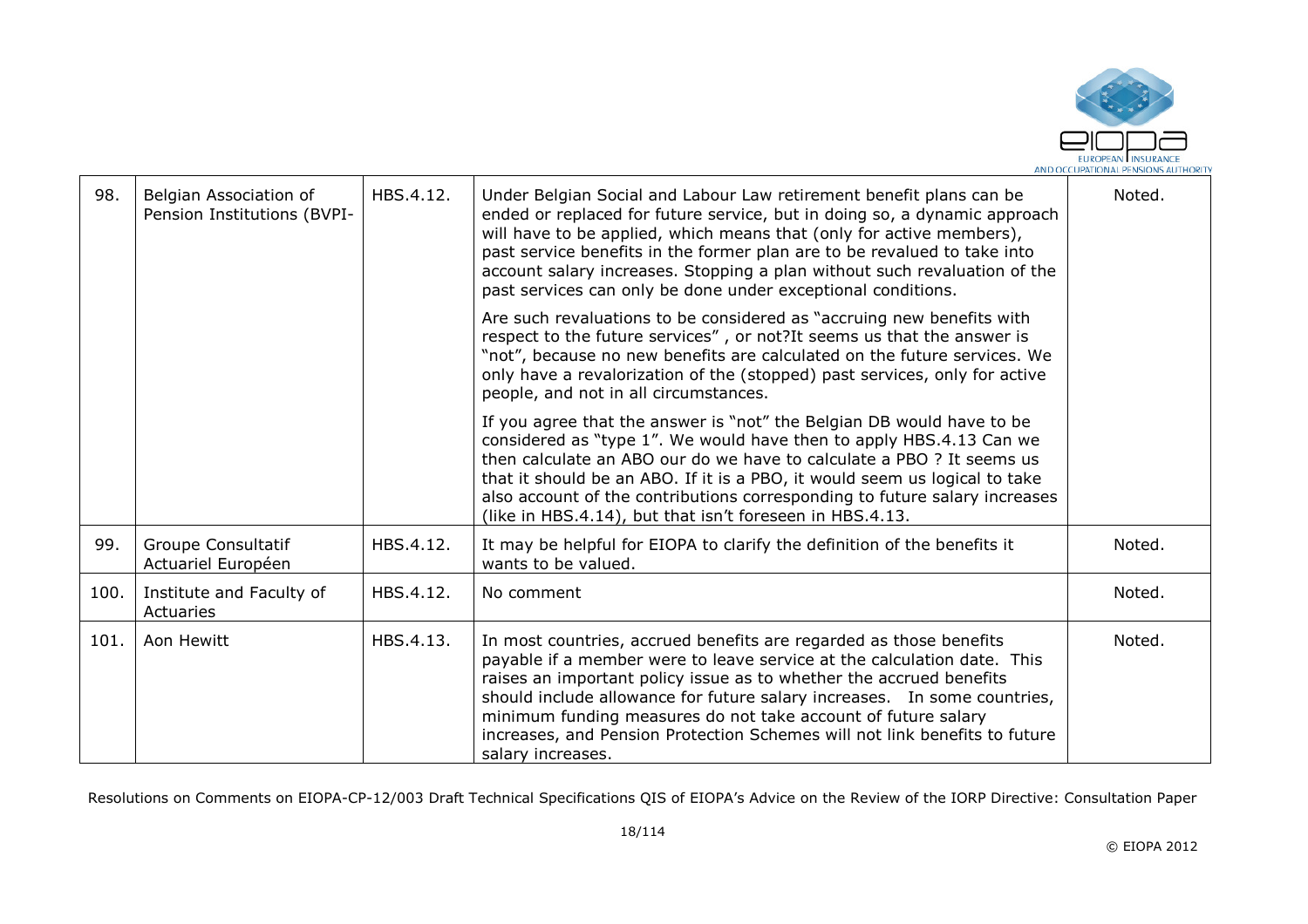

|      |                                                 |           | Given the importance of this point, please can EIOPA share its thinking<br>on this issue. A lot of thinking has been done on this issue in the past<br>by other organisations, not least the IASB in respect of whether<br>allowance should be made for salary increases when calculating<br>obligations for company accounting purposes.                                |                                |
|------|-------------------------------------------------|-----------|--------------------------------------------------------------------------------------------------------------------------------------------------------------------------------------------------------------------------------------------------------------------------------------------------------------------------------------------------------------------------|--------------------------------|
| 102. | Federation of the Dutch<br><b>Pension Funds</b> | HBS.4.13. | Questions arising:                                                                                                                                                                                                                                                                                                                                                       | Noted. The<br>section on       |
|      |                                                 |           | How should unconditional increases of accrued rights (DB final pay<br>$\Box$<br>or unconditionally indexed average career pay) be valued?                                                                                                                                                                                                                                | inflation and<br>salary growth |
|      |                                                 |           | To what extent do these unconditional rights belong to the<br>П<br>accrued rights as quoted in HBS 4.13?                                                                                                                                                                                                                                                                 | was changed.                   |
|      |                                                 |           | And if these are to be taken into account, should the related<br>П.<br>corresponding contributions also be valued as an asset?                                                                                                                                                                                                                                           |                                |
| 103. | Groupe Consultatif<br>Actuariel Européen        | HBS.4.13. | How should unconditional increases of accrued rights (uncapped DB final<br>pay or unconditionally indexed average career pay) be valued? To what<br>extent do these unconditional rights belong to the accrued rights as<br>quoted in HBS 4.13? And if these are to be taken into account, should<br>the related corresponding contributions also be valued as an asset? | Noted.                         |
| 104. | Institute and Faculty of<br>Actuaries           | HBS.4.13. | No comment                                                                                                                                                                                                                                                                                                                                                               | Noted.                         |
| 105. | Institute and Faculty of<br>Actuaries           | HBS.4.14. | No comment                                                                                                                                                                                                                                                                                                                                                               | Noted.                         |
| 106. | Institute and Faculty of<br>Actuaries           | HBS.4.15. | No comment                                                                                                                                                                                                                                                                                                                                                               | Noted.                         |
| 108. | Association of British                          | HBS.4.16. | Expenses should include the costs of paying pension protection schemes                                                                                                                                                                                                                                                                                                   | Noted. Levies                  |

Г

┱

┱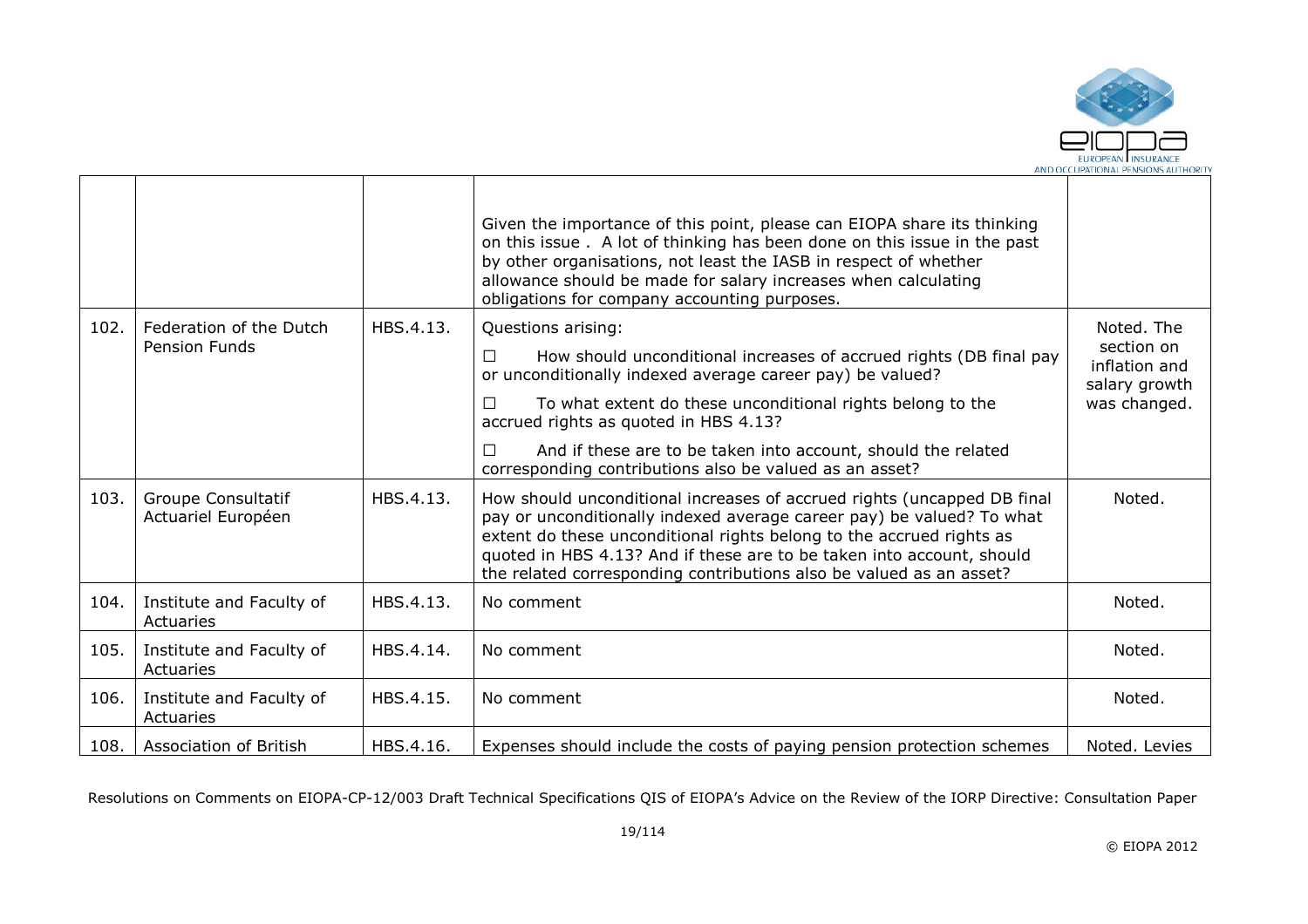

|      | <b>Insurers</b>                                       |           | contributions                                                                                                                                                                                                                                                                                                                                                                                                                                                                                                                                                                                                                                                                                                                                                                                                                                                                  | to a Pension<br>Protection<br>Schemes do not<br>have to be<br>included in the<br>HBS.                                 |
|------|-------------------------------------------------------|-----------|--------------------------------------------------------------------------------------------------------------------------------------------------------------------------------------------------------------------------------------------------------------------------------------------------------------------------------------------------------------------------------------------------------------------------------------------------------------------------------------------------------------------------------------------------------------------------------------------------------------------------------------------------------------------------------------------------------------------------------------------------------------------------------------------------------------------------------------------------------------------------------|-----------------------------------------------------------------------------------------------------------------------|
| 109. | Barnett Waddingham LLP                                | HBS.4.16. | It is common in the UK for expenses to be accounted for as part of the<br>future contributions due each year, rather than a reserve being held in<br>the technical provisions, or alternatively for the sponsoring employer to<br>meet expense costs entirely outside of the IORP. Where the sponsoring<br>employer meets the costs directly, the IORP may not have sufficient<br>information to estimate the future expenses and may choose not to<br>include them in the HBS, leading to inconsistency between schemes. We<br>note that the International Accounting Standards Board has recently<br>dropped a proposal to include the capitalised value of expenses in<br>pension scheme liabilities and we would encourage EIOPA to reconsider<br>whether this allowance is necessary. Alternatively, EIOPA could include<br>an option to present the HBS net of expenses. | Partially<br>agreed. It has<br>been made<br>clear that<br>expenses borne<br>by the<br>employer can<br>be disregarded. |
| 110. | Belgian Association of<br>Pension Institutions (BVPI- | HBS.4.16. | What are the expenses to consider ? (e.g. cost related to asset<br>management, custodian, etc) Where to get the information ? Can we<br>simplify the calculation by adjusting the return to allow for this type of<br>costs ?                                                                                                                                                                                                                                                                                                                                                                                                                                                                                                                                                                                                                                                  | Noted.                                                                                                                |
| 111. | Groupe Consultatif<br>Actuariel Européen              | HBS.4.16. | It would be helpful for this to specify whether the value should be gross<br>or net of expenses in cases where expenses are typically met by others,<br>e.g. sponsor.                                                                                                                                                                                                                                                                                                                                                                                                                                                                                                                                                                                                                                                                                                          | Noted. It has<br>been made<br>clear that<br>expenses borne<br>by the<br>employer can<br>be disregarded.               |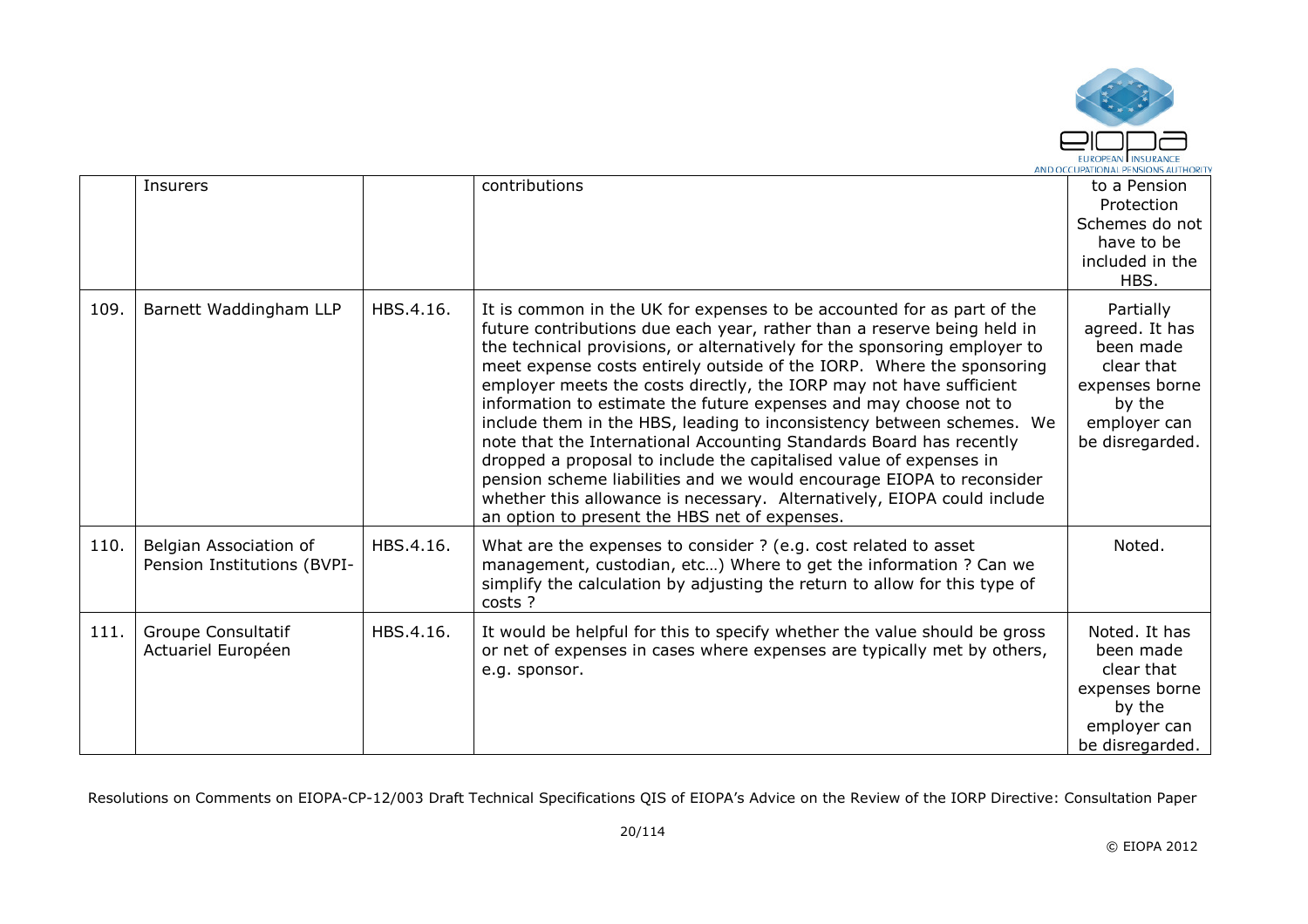

| 112. | Institute and Faculty of<br>Actuaries | HBS.4.16. | The financing strategy of many UK IORPs is designed to achieve « buy<br>out » within a pre-agreed timeframe. It would be helpful if EIOPA could<br>provide guidance on how such journey plans should be taken into<br>account in determining the best estimate of expenses.                             | Noted. |
|------|---------------------------------------|-----------|---------------------------------------------------------------------------------------------------------------------------------------------------------------------------------------------------------------------------------------------------------------------------------------------------------|--------|
| 113. | <b>Insurance Europe</b>               | HBS.4.16. | As indicated in its comments on HBS.4.8 & HBS.4.9, Insurance Europe<br>suggests EIOPA to provide advice on which future cash flows to take into<br>account. This should be consistent with the approach taken in Solvency<br>II for group insurance contracts.                                          | Noted. |
| 114. | Institute and Faculty of<br>Actuaries | HBS.4.17. | No comment                                                                                                                                                                                                                                                                                              | Noted. |
| 115. | Institute and Faculty of<br>Actuaries | HBS.4.18. | No comment                                                                                                                                                                                                                                                                                              | Noted. |
| 116. | Institute and Faculty of<br>Actuaries | HBS.4.19. | No comment                                                                                                                                                                                                                                                                                              | Noted. |
| 117. | Institute and Faculty of<br>Actuaries | HBS.4.20. | No comment                                                                                                                                                                                                                                                                                              | Noted. |
| 118. | Barnett Waddingham LLP                | HBS.4.21. | Please clarify whether investment management expenses should be<br>included here.                                                                                                                                                                                                                       | Noted. |
| 119. | Institute and Faculty of<br>Actuaries | HBS.4.21. | We think that IORPs should only be allowed to assume that they continue<br>to acquire new schemes/contracts if this assumption is realistic. It would<br>not be realistic for most UK (private sector) IORPs.                                                                                           | Noted. |
| 120. | Towers Watson B.V.                    | HBS.4.21. | The cash flows arising from expenses might need more detail. It is our<br>understanding that future expenses should only be taken into account to<br>the extent that they relate to accrued benefits and assuming no future<br>accrual. Based on this assumption, it should be determined what share of | Noted. |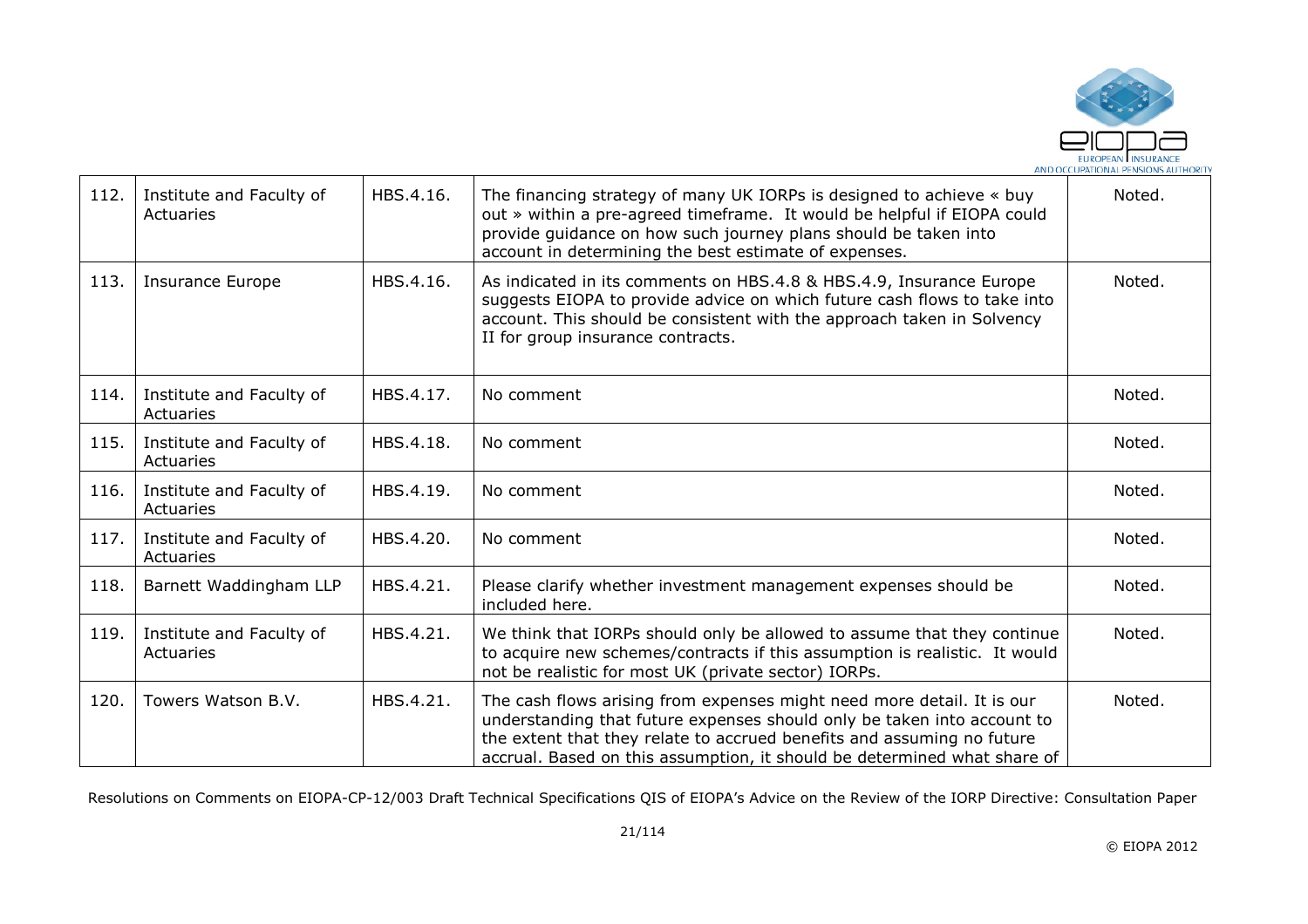

|      |                                          |           | overhead expenses relates to the accrual of benefits.                                                                                                                                                                                                                                                                                                                                                                                                                                                                                                                                                                                                                                                                                                                                                                                                                                                      |        |
|------|------------------------------------------|-----------|------------------------------------------------------------------------------------------------------------------------------------------------------------------------------------------------------------------------------------------------------------------------------------------------------------------------------------------------------------------------------------------------------------------------------------------------------------------------------------------------------------------------------------------------------------------------------------------------------------------------------------------------------------------------------------------------------------------------------------------------------------------------------------------------------------------------------------------------------------------------------------------------------------|--------|
| 121. | Institute and Faculty of<br>Actuaries    | HBS.4.22. | No comment                                                                                                                                                                                                                                                                                                                                                                                                                                                                                                                                                                                                                                                                                                                                                                                                                                                                                                 | Noted. |
| 123. | Aon Hewitt                               | HBS.4.23. | The subject of how to allow for conditional/discretionary benefits is also<br>one that has been considered in detail for company accounting purposes.<br>Under both International and US GAAP accounting requirements, plan<br>sponsors need to include allowance for "constructive benefit obligations".<br>These are defined under IAS 19 (for example) as follows:<br>"An entity shall account not only for its legal obligation under the formal<br>terms of a defined benefit plan, but also for any constructive obligation<br>that arises from the entity's informal practices. Informal practices give<br>rise to a constructive obligation where the entity has no realistic<br>alternative but to pay employee benefits. An example of a constructive<br>obligation is where a change in the entity's informal practices would<br>cause unacceptable damage to its relationship with employees." | Noted. |
|      |                                          |           | Given that these benefits are already included in best estimate<br>accounting calculations, EIOPA should state its view on whether it is<br>appropriate to include them in the calculation of the technical provision,<br>and whether they should be regarded as conditional, discretionary or<br>something else.                                                                                                                                                                                                                                                                                                                                                                                                                                                                                                                                                                                          |        |
| 124. | Federation of the Dutch<br>Pension Funds | HBS.4.23. | It is not clear what EIOPA perceives as the difference between<br>conditional benefits (HBS 4.23 and further) and contractual options (HBS<br>4.51 and further).                                                                                                                                                                                                                                                                                                                                                                                                                                                                                                                                                                                                                                                                                                                                           | Noted. |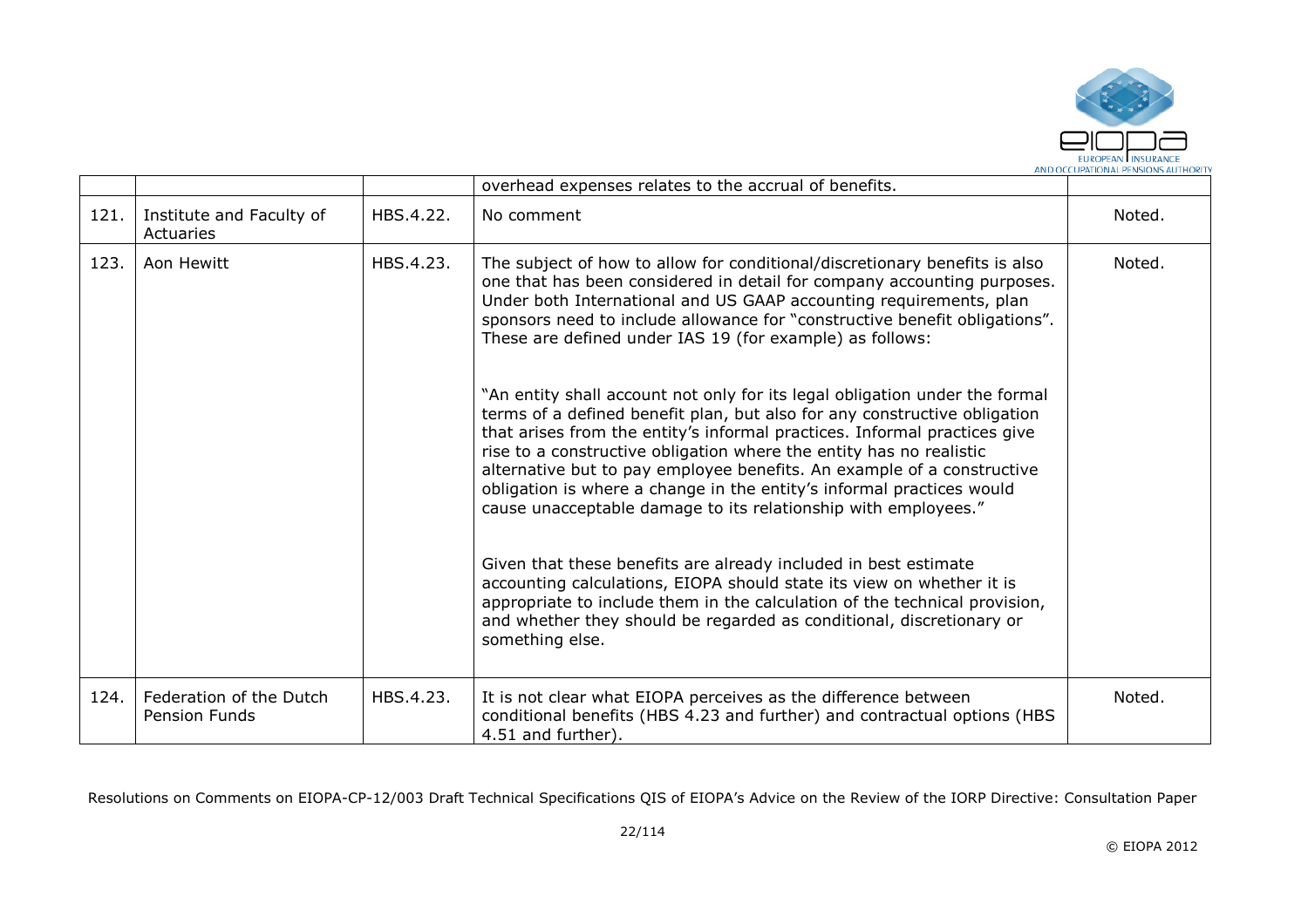

| 125. | Groupe Consultatif<br>Actuariel Européen | HBS.4.23. | It is not clear what EIOPA perceives as the difference between<br>conditional benefits (HBS 4.23 and further) and contractual options (HBS<br>4.51 and further).                                                                                                                                                                                                                                                                                                                           | Noted. |
|------|------------------------------------------|-----------|--------------------------------------------------------------------------------------------------------------------------------------------------------------------------------------------------------------------------------------------------------------------------------------------------------------------------------------------------------------------------------------------------------------------------------------------------------------------------------------------|--------|
| 126. | Institute and Faculty of<br>Actuaries    | HBS.4.23. | No comment                                                                                                                                                                                                                                                                                                                                                                                                                                                                                 | Noted. |
| 127. | Insurance Europe                         | HBS.4.23. | This comment covers HBS 4.23 to HBS 4.44: On discretionary and<br>conditional benefits it should be made clear from the beginning of this<br>section that surplus funds as exempt by Solvency II are not included in<br>the discussions on how to value technical provisions, as such funds<br>should be treated as assets and not liabilities. See in particular HBS 4.44<br>on valuation, a similar statement should be made earlier in the section<br>on benefits to avoid uncertainty. | Noted. |
|      |                                          |           | Even when giving some explanations of the new definitions<br>(unconditional benefits, pure conditional benefits, pure discretionary<br>benefit and mixed benefits) more information or examples should be<br>provided to avoid different interpretations.                                                                                                                                                                                                                                  |        |
| 128. | Institute and Faculty of<br>Actuaries    | HBS.4.24. | No comment                                                                                                                                                                                                                                                                                                                                                                                                                                                                                 | Noted. |
| 129. | Aon Hewitt                               | HBS.4.25. | It is not completely clear how benefits which can be reduced in the event<br>of sponsor default are dealt with under this definition. If the sponsor<br>defaults, there is not likely to be any additional funding so benefits may<br>well be reduced, irrespective of whether the IORP documentation says so<br>or not.                                                                                                                                                                   | Noted. |
| 130. | Institute and Faculty of                 | HBS.4.25. | We anticipate that EIOPA will need to provide more guidance on                                                                                                                                                                                                                                                                                                                                                                                                                             | Noted. |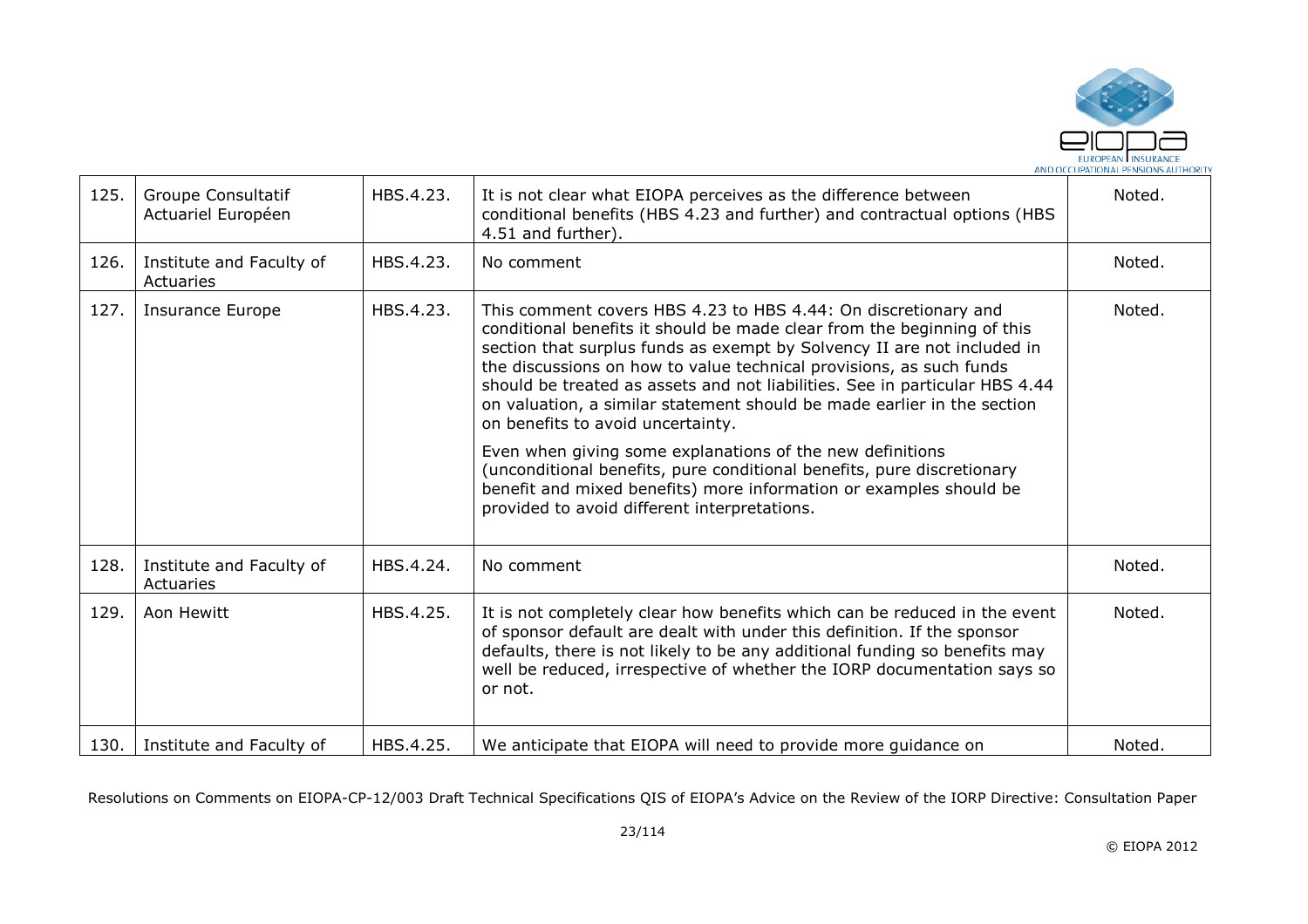

|      | Actuaries                                       |           | discretionary and conditional benefits. We suggest EIOPA consider, for<br>example, whether benefits that must be paid out if certain incapacity<br>criteria are met represent conditional benefits or medical benefits.                                                                                                                                                                                                                                                                                                              |        |
|------|-------------------------------------------------|-----------|--------------------------------------------------------------------------------------------------------------------------------------------------------------------------------------------------------------------------------------------------------------------------------------------------------------------------------------------------------------------------------------------------------------------------------------------------------------------------------------------------------------------------------------|--------|
| 131. | Institute and Faculty of<br>Actuaries           | HBS.4.26. | No comment                                                                                                                                                                                                                                                                                                                                                                                                                                                                                                                           | Noted. |
| 132. | Institute and Faculty of<br>Actuaries           | HBS.4.27. | No comment                                                                                                                                                                                                                                                                                                                                                                                                                                                                                                                           | Noted. |
| 133. | Towers Watson B.V.                              | HBS.4.27. | There appear to be complexities arising as to exactly what benefits<br>constitutes an unconditional, conditional, discretionary or mixed benefit.<br>This inevitably leads to considerable scope for different Member States<br>(or, within an individual country, different IORPs) to make their own<br>judgements.                                                                                                                                                                                                                 | Noted. |
| 134. | Federation of the Dutch<br><b>Pension Funds</b> | HBS.4.28. | It is clear that EIOPA members have different views. This makes it<br>possibly difficult for IORPs to have enough guidance. Next to that, it is<br>possible or even likely that various IORPs will use different<br>interpretations, making comparisons between IORPs and/or countries<br>less reliable and useful.                                                                                                                                                                                                                  | Noted. |
| 135. | Institute and Faculty of<br>Actuaries           | HBS.4.28. | No comment                                                                                                                                                                                                                                                                                                                                                                                                                                                                                                                           | Noted. |
| 136. | Barnett Waddingham LLP                          | HBS.4.29. | We support this view. The expectation of future benefits that a<br>beneficiary may have, based on past practice, does not invalidate an<br>IORP's discretion to change that policy. It may inform the IORP's<br>decision but there will be many other circumstances which IORPs will<br>need to take into account, not least the funding position of the IORP. We<br>consider that the classification of mixed benefits as either discretionary<br>or conditional should take into account each IORP's likely management<br>actions. | Noted. |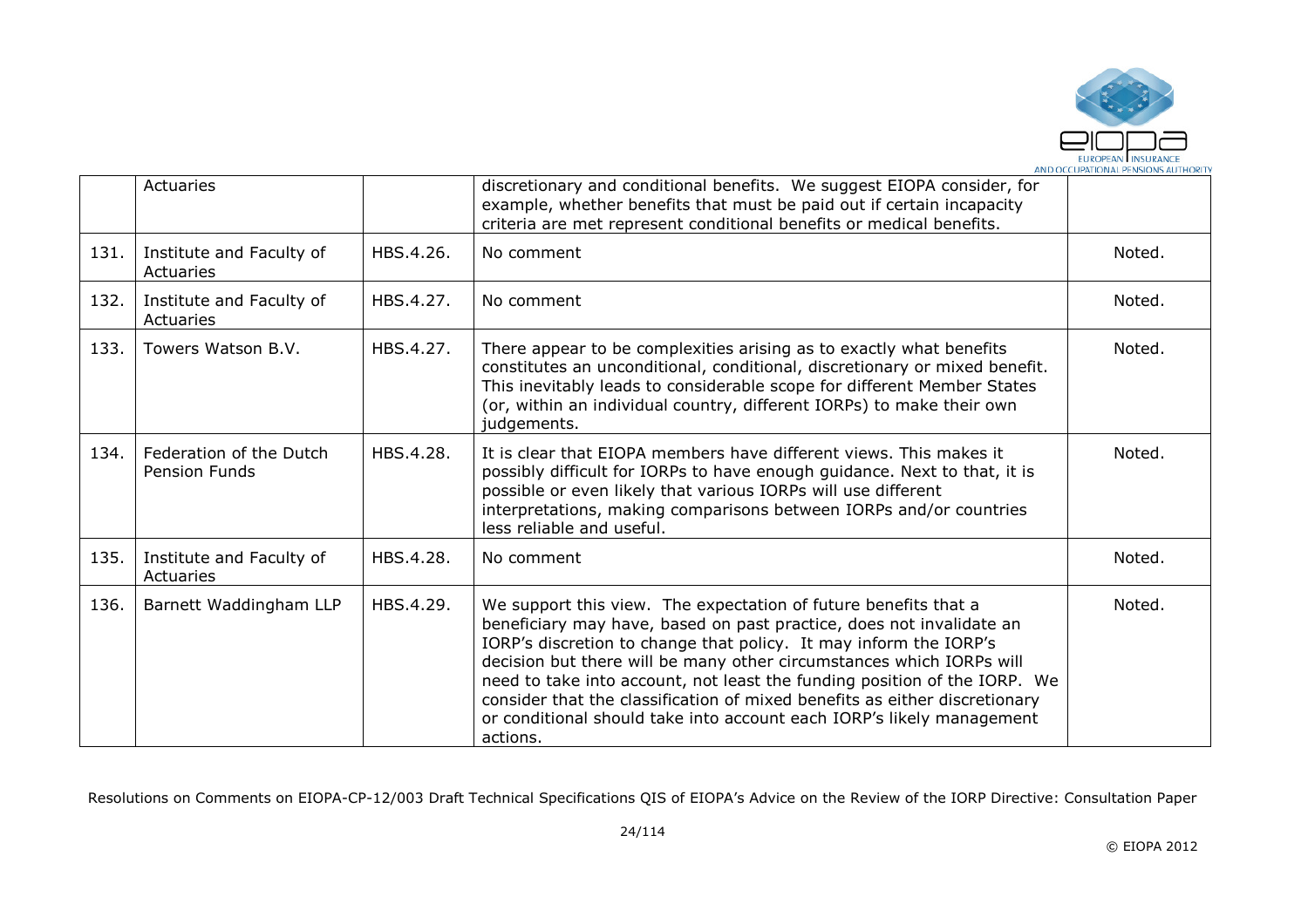

| 137. | Institute and Faculty of<br>Actuaries | HBS.4.29. | No comment                                                                                                                                                                                                                                                                                      | Noted. |
|------|---------------------------------------|-----------|-------------------------------------------------------------------------------------------------------------------------------------------------------------------------------------------------------------------------------------------------------------------------------------------------|--------|
| 138. | <b>Insurance Europe</b>               | HBS.4.29. | Insurance Europe agrees that a benefit can only be characterised as a<br>conditional benefit if members and beneficiaries have a legally<br>enforceable expectation about the granting of the benefits along the lines<br>of the (specified or perceived) policy.                               | Noted. |
| 139. | Institute and Faculty of<br>Actuaries | HBS.4.30. | No comment                                                                                                                                                                                                                                                                                      | Noted. |
| 140. | <b>Insurance Europe</b>               | HBS.4.30. | If mixed benefits would be considered as discretionary Insurance Europe<br>believes that they should be taken into account in the technical provision<br>on the basis of their conditional part and the expected managerial<br>actions should be taken into account for the discretionary part. | Noted. |
| 141. | Barnett Waddingham LLP                | HBS.4.31. | We believe EIOPA will not have sufficient information to take a position<br>on this item as aggregate data held by supervisors will not include<br>sufficient detail.                                                                                                                           | Noted. |
| 142. | Institute and Faculty of<br>Actuaries | HBS.4.31. | We note that EIOPA recognises that there is uncertainty and potential<br>subjectivity in determining the different forms of benefit. This is one<br>reason why we favour a 'staged' QIS approach.                                                                                               | Noted. |
| 143. | Institute and Faculty of<br>Actuaries | HBS.4.32. | No comment                                                                                                                                                                                                                                                                                      | Noted. |
| 144. | <b>Insurance Europe</b>               | HBS.4.32. | In line with HBS.3.22 where future management actions should be taken<br>into account, Insurance Europe believes that discretionary benefits<br>should be treated similarly.                                                                                                                    | Noted. |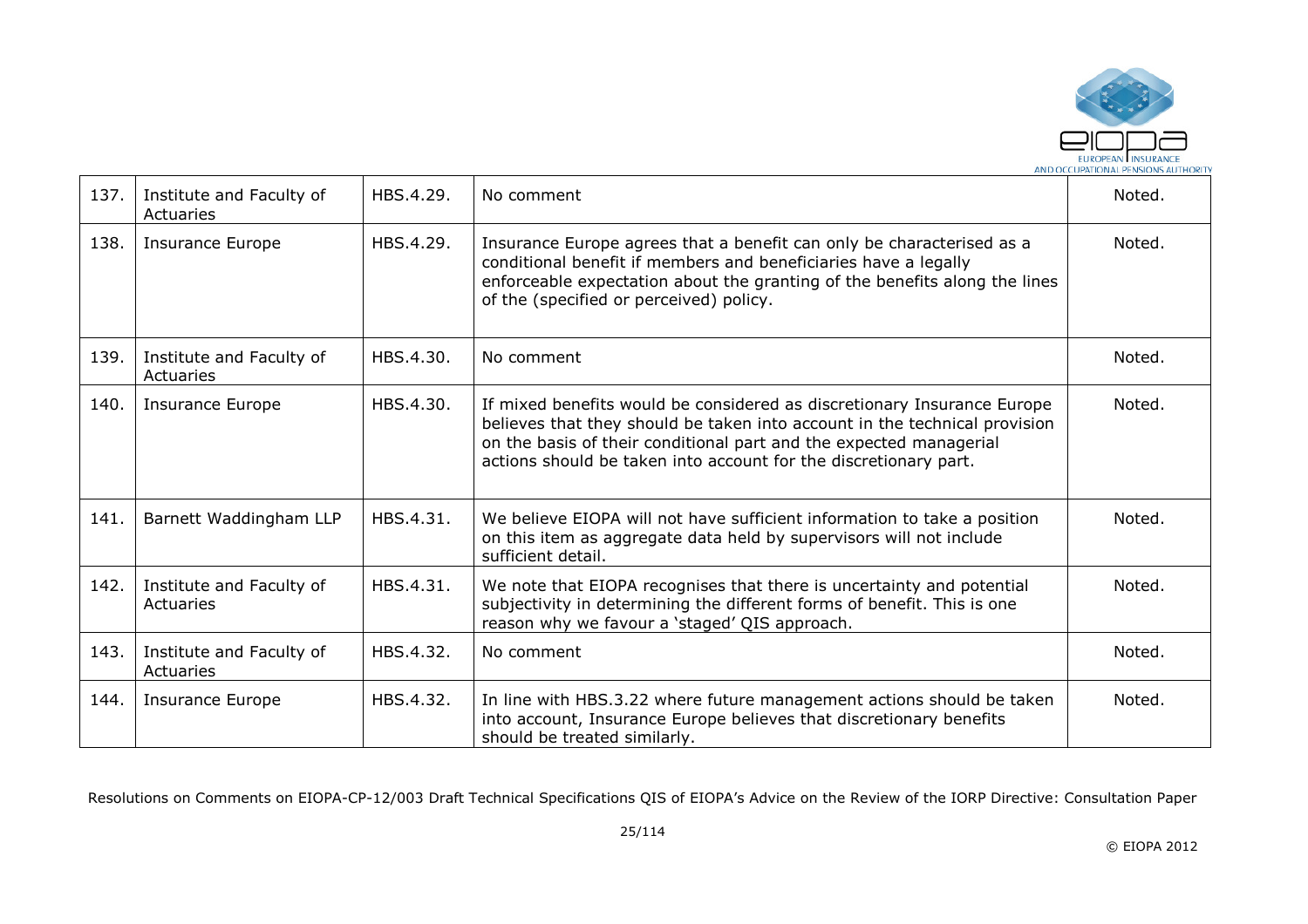

| 145. | Barnett Waddingham LLP                | HBS.4.33. | We believe that aggregate data held by supervisors will not include<br>sufficient detail to calculate these items.                                                                                                                                                                                                                                                                                                                                                                                                                                                                                                                                                                                                                                                                         | Noted. |
|------|---------------------------------------|-----------|--------------------------------------------------------------------------------------------------------------------------------------------------------------------------------------------------------------------------------------------------------------------------------------------------------------------------------------------------------------------------------------------------------------------------------------------------------------------------------------------------------------------------------------------------------------------------------------------------------------------------------------------------------------------------------------------------------------------------------------------------------------------------------------------|--------|
| 146. | Institute and Faculty of<br>Actuaries | HBS.4.33. | No comment                                                                                                                                                                                                                                                                                                                                                                                                                                                                                                                                                                                                                                                                                                                                                                                 | Noted. |
| 147. | Aon Hewitt                            | HBS.4.34. | We would suggest the question of whether to allow for benefits with an<br>element of discretion should left to the discretion of the body with the<br>discretion. EIOPA should also state its view on whether benefits that<br>give rise to a "constructive obligation" for accounting purposes should be<br>included in the calculation of technical provisions.                                                                                                                                                                                                                                                                                                                                                                                                                          | Noted. |
| 148. | Barnett Waddingham LLP                | HBS.4.34. | We believe that aggregate data held by supervisors will not include<br>sufficient detail to calculate these items.                                                                                                                                                                                                                                                                                                                                                                                                                                                                                                                                                                                                                                                                         | Noted. |
| 149. | Institute and Faculty of<br>Actuaries | HBS.4.34. | No comment                                                                                                                                                                                                                                                                                                                                                                                                                                                                                                                                                                                                                                                                                                                                                                                 | Noted. |
| 150. | <b>Insurance Europe</b>               | HBS.4.34. | Insurance Europe believes that in case discretionary benefits would be<br>excluded from the technical provisions or even mixed benefits, there is a<br>chance that many providers will add a discretionary element or change<br>their pension scheme to avoid the inclusion of them in the calculations of<br>the technical provisions. Insurance Europe would therefore suggest to<br>EIOPA to also assess the qualitative impact of the three options specified<br>by EIOPA.<br>For the purpose of the QIS, Insurance Europe suggests to take option 1.<br>The value of the liabilities under the options 2 and 3 should be calculated<br>separately and shown as potential assets in the HBS. Based on the QIS'<br>results, this will make further discussion easier on which option to | Noted. |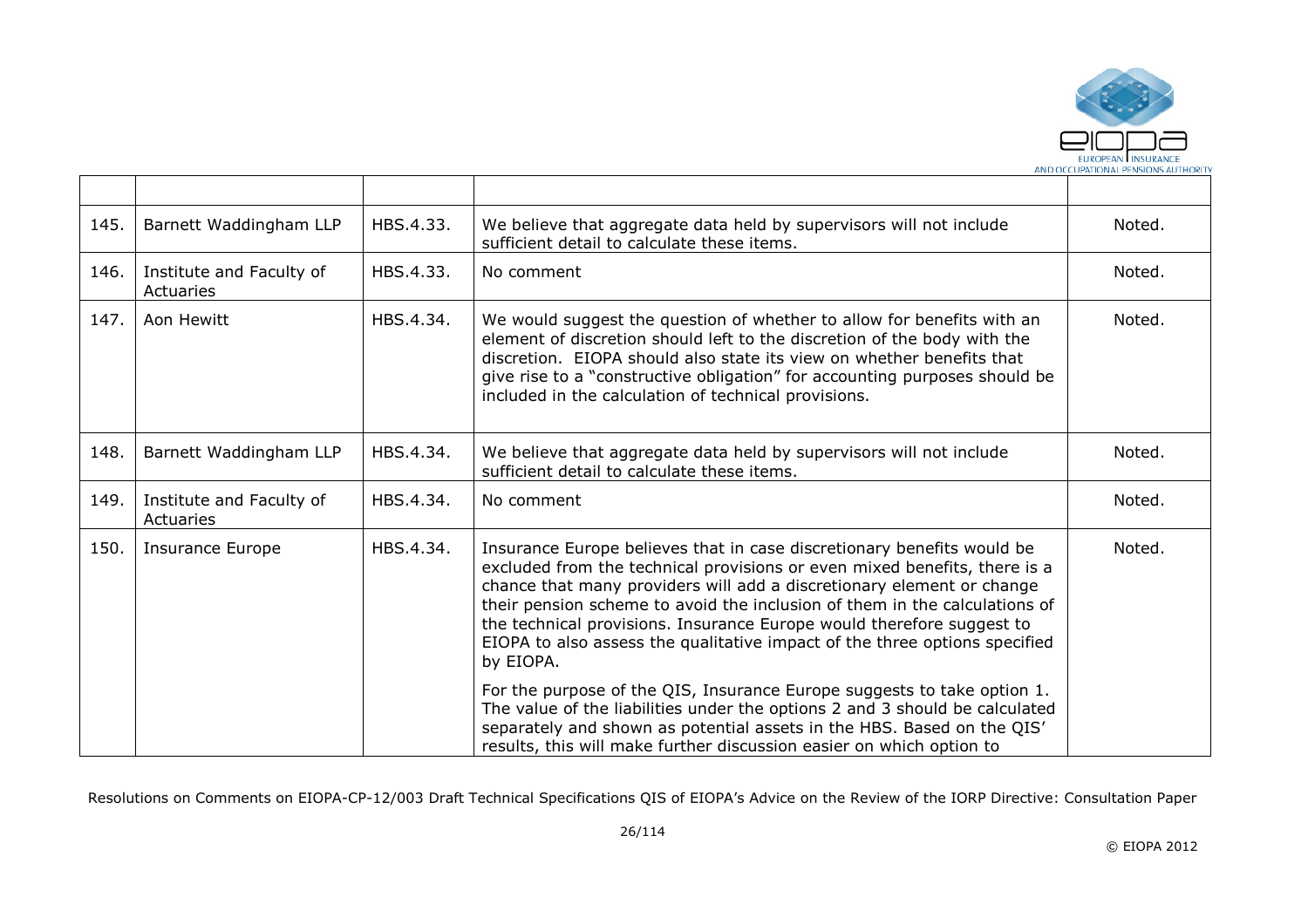

|      |                                                 |           | include in the revised directive (or to delegate it to national discretion<br>depending on national social and labour law).                                                                                                                                                                                                  |        |
|------|-------------------------------------------------|-----------|------------------------------------------------------------------------------------------------------------------------------------------------------------------------------------------------------------------------------------------------------------------------------------------------------------------------------|--------|
| 151. | Institute and Faculty of<br>Actuaries           | HBS.4.35. | It may be appropriate to consider separately the drivers for :<br>the incidence of non-unconditional benefits<br>$\Box$<br>the amount of such benefits.<br>П                                                                                                                                                                 | Noted. |
| 152. | Federation of the Dutch<br><b>Pension Funds</b> | HBS.4.36. | Next to calculating an upper limit, it is also sensible to calculate a lower<br>limit, assuming that the non-unconditional benefit is not there.                                                                                                                                                                             | Noted. |
| 153. | Institute and Faculty of<br>Actuaries           | HBS.4.36. | No comment                                                                                                                                                                                                                                                                                                                   | Noted. |
| 154. | Aon Hewitt                                      | HBS.4.37. | How does the option to use a deterministic approach tie in with the<br>requirement at paragraphs HBS.3.4 and HBS.3.20?                                                                                                                                                                                                       | Noted. |
| 155. | Federation of the Dutch<br><b>Pension Funds</b> | HBS.4.37. | EIOPA is not asking for an indication of the difference between the<br>options in HBS 4.37, i.e. stochastic, deterministic, deterministic +<br>quarantees.                                                                                                                                                                   | Noted. |
| 156. | Institute and Faculty of<br>Actuaries           | HBS.4.37. | We doubt that it will be possible to calibrate a stochastic approach for UK<br>IORPs as the data will not be statistically significant.                                                                                                                                                                                      | Noted. |
| 157. | Towers Watson B.V.                              | HBS.4.37. | The stochastic valuation of these cash flows (and in particular the non-<br>unconditional ones) will prove complicated and diverse in nature.<br>Furthermore, we question whether the cost of performing calculations for<br>conditional, mixed and discretionary benefits is commensurate with the<br>benefits of doing so. | Noted. |
| 159. | <b>Association of British</b><br>Insurers       | HBS.4.38. | Where the IORP's assets lie between the full value of the benefits and<br>the value of the benefits guaranteed by the pension protection scheme                                                                                                                                                                              | Noted. |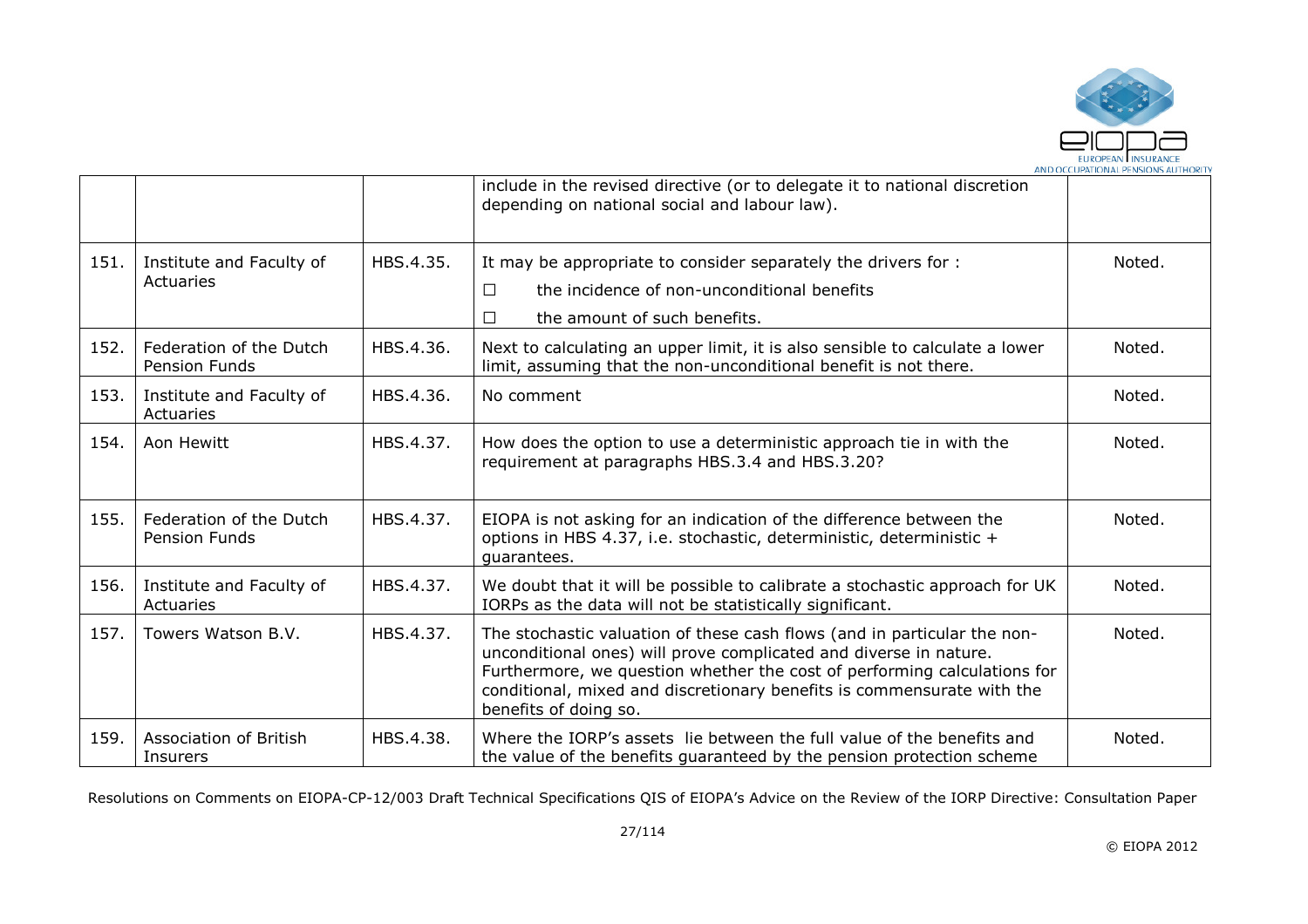

|      |                                       |           | then the value of the option should be calculated by reference to the<br>value of the scheme assets, as this will define the value of its obligations<br>in the event of sponsor default.                                                                                                                           |        |
|------|---------------------------------------|-----------|---------------------------------------------------------------------------------------------------------------------------------------------------------------------------------------------------------------------------------------------------------------------------------------------------------------------|--------|
|      |                                       |           | Great care will be needed in this area to avoid double counting of default<br>risk and/or non-sensical results. In particular it would not be sensible for<br>the technical provisions to be reduced simply because the sponsor is<br>weak - this is much better included on the asset side of the balance<br>sheet |        |
| 160. | Institute and Faculty of<br>Actuaries | HBS.4.38. | No comment                                                                                                                                                                                                                                                                                                          | Noted. |
| 161. | <b>Insurance Europe</b>               | HBS.4.38. | The incorporation of stochastic elements of non-financial risk-drivers in<br>an exhaustive way is too extensive and not practicable.                                                                                                                                                                                | Noted. |
| 162. | Institute and Faculty of<br>Actuaries | HBS.4.39. | No comment                                                                                                                                                                                                                                                                                                          | Noted. |
| 163. | Institute and Faculty of<br>Actuaries | HBS.4.40. | No comment                                                                                                                                                                                                                                                                                                          | Noted. |
| 164. | Institute and Faculty of<br>Actuaries | HBS.4.41. | It will be helpful to say what should be done if the evidence is not<br>deemed representative. We consider that it would be appropriate to rely<br>on expert opinion.                                                                                                                                               | Noted. |
| 165. | Barnett Waddingham LLP                | HBS.4.42. | It would be useful for IORPs to know the level of detail required here.<br>Further research at a national level may be required.                                                                                                                                                                                    | Noted. |
| 166. | Institute and Faculty of<br>Actuaries | HBS.4.42. | It would be helpful if EIOPA could illustrate what it meant by<br>« appropriate consideration » with some examples as to how an IORP<br>should take into account the possibility of increasing financial awareness                                                                                                  | Noted. |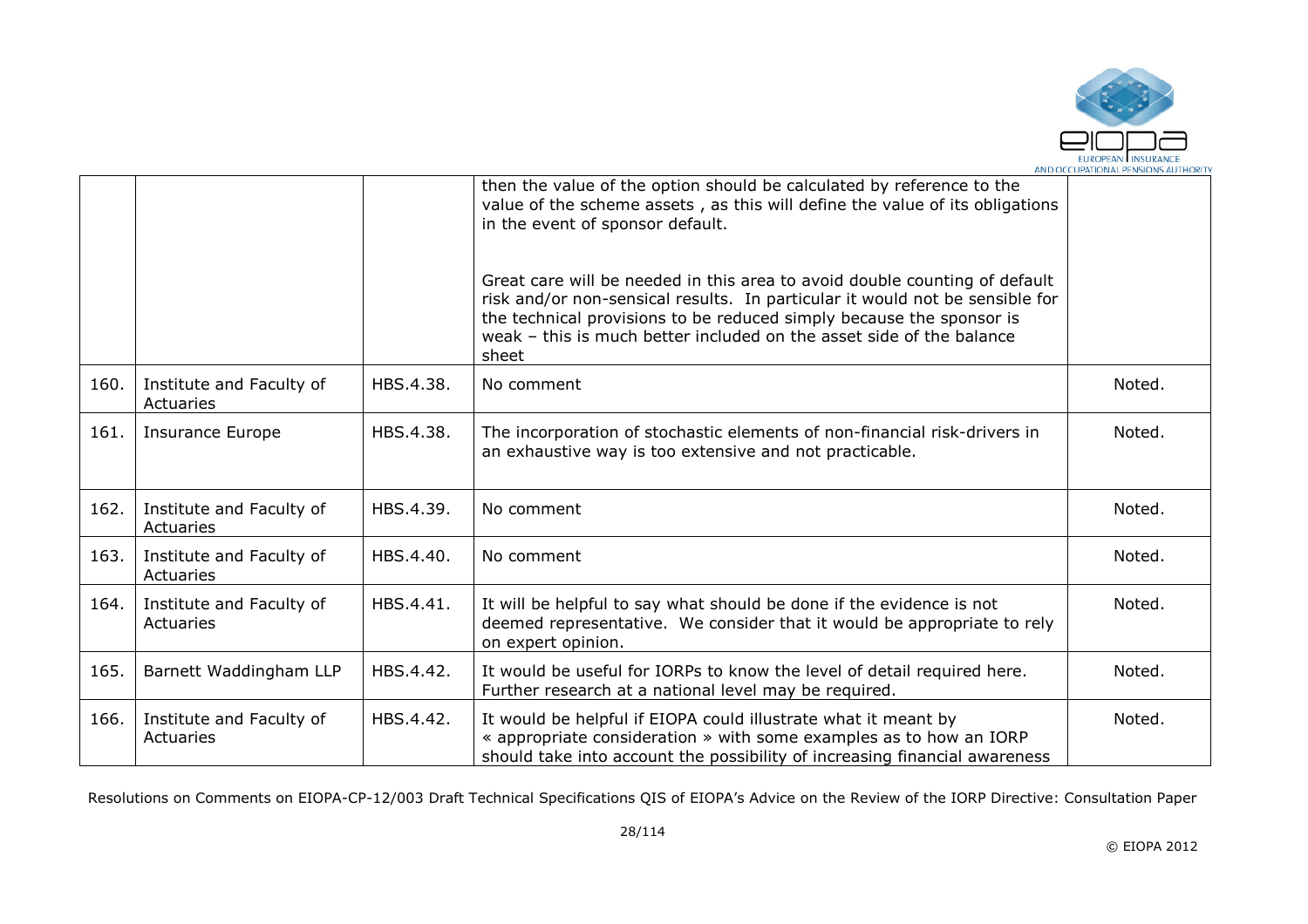

|      |                                       |           | of options among IORP members.                                                                                                                                                                                                                                                                                                        |        |
|------|---------------------------------------|-----------|---------------------------------------------------------------------------------------------------------------------------------------------------------------------------------------------------------------------------------------------------------------------------------------------------------------------------------------|--------|
| 167. | Institute and Faculty of<br>Actuaries | HBS.4.43. | No comment                                                                                                                                                                                                                                                                                                                            | Noted. |
| 168. | Institute and Faculty of<br>Actuaries | HBS.4.44. | No comment                                                                                                                                                                                                                                                                                                                            | Noted. |
| 169. | <b>Insurance Europe</b>               | HBS.4.44. | See comment above on HBS 4.23.                                                                                                                                                                                                                                                                                                        | Noted. |
| 170. | Institute and Faculty of<br>Actuaries | HBS.4.45. | It would be helpful if EIOPA made clear that the loss absorbing capacity<br>of discretionary benefits is their value in the stressed conditions.                                                                                                                                                                                      | Noted. |
| 171. | <b>Insurance Europe</b>               | HBS.4.45. | Insurance Europe fully agrees that the loss absorbing capacity of pure<br>conditional benefits directly follows from the objective conditions<br>applicable while the loss absorbing capacity of pure discretionary benefits<br>and mixed benefits is equal to their value. This should also be reflected<br>in the SCR calculations. | Noted. |
| 172. | Institute and Faculty of<br>Actuaries | HBS.4.46. | No comment                                                                                                                                                                                                                                                                                                                            | Noted. |
| 173. | Aon Hewitt                            | HBS.4.47. | It is not clear what "calculated and shown separately from the rest of the<br>best estimate" means. Is this part of the best estimate or not?<br>Depending on the answer, we also need clarity on whether this is added<br>to the best estimate, deducted from it, or not reflected in it.                                            | Noted. |
| 174. | Institute and Faculty of<br>Actuaries | HBS.4.47. | No comment                                                                                                                                                                                                                                                                                                                            | Noted. |
| 175. | Aon Hewitt                            | HBS.4.48. | The approach to a) and b) do not appear to be consistent. Consider a                                                                                                                                                                                                                                                                  | Noted. |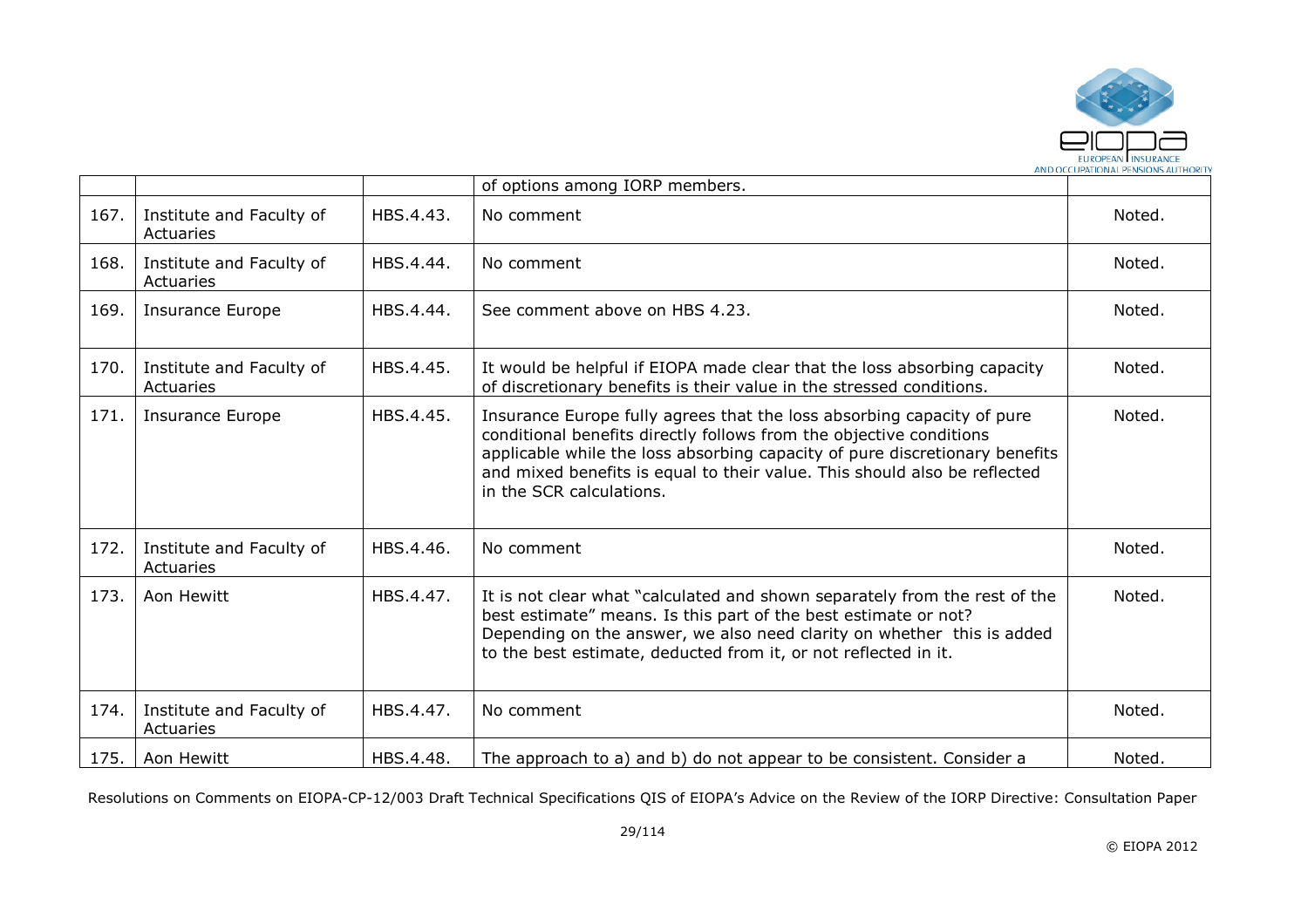

|      |                                                        |           | scenario in which a pension protection scheme provided a very small<br>level of protection. In this case a) and b) should have very similar levels<br>of protection but the values calculated could be significantly different<br>under the proposed approaches.                                                                                                                                                                                                                                             |        |
|------|--------------------------------------------------------|-----------|--------------------------------------------------------------------------------------------------------------------------------------------------------------------------------------------------------------------------------------------------------------------------------------------------------------------------------------------------------------------------------------------------------------------------------------------------------------------------------------------------------------|--------|
| 176. | <b>Financial Reporting Council</b><br>- staff response | HBS.4.48. | Should full level of benefits be reduced level of benefits?                                                                                                                                                                                                                                                                                                                                                                                                                                                  | Noted. |
| 177. | Institute and Faculty of<br><b>Actuaries</b>           | HBS.4.48. | No comment                                                                                                                                                                                                                                                                                                                                                                                                                                                                                                   | Noted. |
| 178. | <b>Insurance Europe</b>                                | HBS.4.48. | Insurance Europe believes that the value of the option in a) should be<br>between the actual value of the pension protection scheme and the<br>actual value of the sponsor support including default risk.                                                                                                                                                                                                                                                                                                   | Noted. |
| 180. | Aon Hewitt                                             | HBS.4.49. | It is not completely clear whether benefits which might be reduced on<br>insolvency are conditional benefits or Ex post benefit reductions. It is<br>also not clear whether the best estimate of technical provisions should<br>reduce to the level of financial assets in those member states where<br>IORPs can withdraw their support from the IROP at any time and<br>effectively walk away from their liabilities; or where there is no legal<br>obligation for plan sponsors to fund the pension plan. | Noted. |
| 181. | Groupe Consultatif<br>Actuariel Européen               | HBS.4.49. | This needs clarifying. In general IORPs will not be able to pay more<br>benefits than their asset base permits, if there is no one else available to<br>meet the shortfall. So, in the event of a catastrophic fall in asset values<br>(e.g. due to fraud, an excessive market risk is taken that goes sour etc.)<br>and in the absence of other benefit security mechanisms a 'last resort'<br>benefit reduction will always be triggered. If this power is fully                                           | Noted. |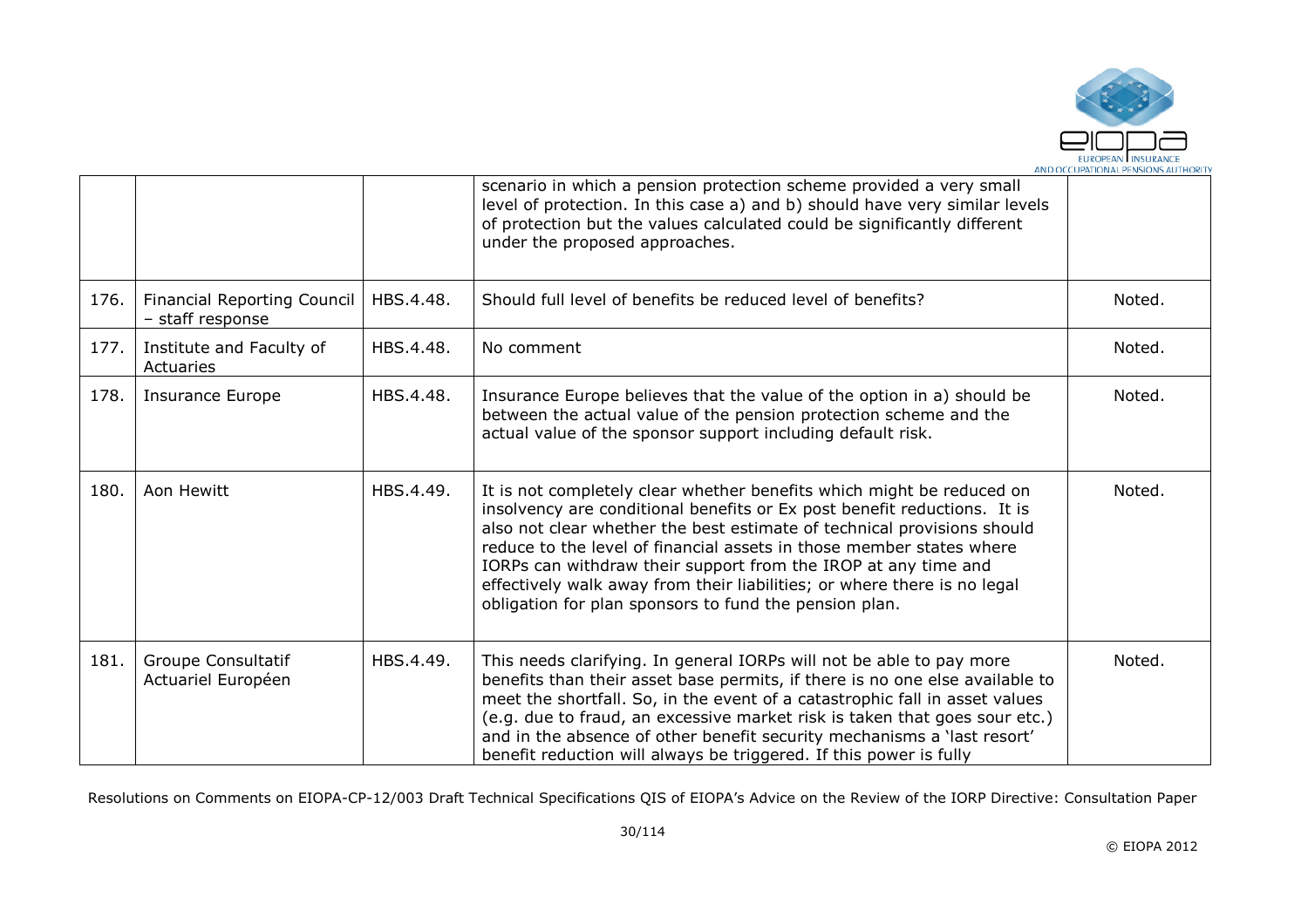

|      |                                                 |           | recognised in the HBS balance sheet as is suggested by the current<br>wording then it means that all IORPs are and will always be 'fully' solvent<br>irrespective of their current or future financial health. This doesn't seem<br>likely to be what EIOPA envisages. |                                                                                                                      |
|------|-------------------------------------------------|-----------|------------------------------------------------------------------------------------------------------------------------------------------------------------------------------------------------------------------------------------------------------------------------|----------------------------------------------------------------------------------------------------------------------|
| 182. | Institute and Faculty of<br>Actuaries           | HBS.4.49. | No comment                                                                                                                                                                                                                                                             | Noted.                                                                                                               |
| 183. | <b>Insurance Europe</b>                         | HBS.4.49. | Insurance Europe believes that ex-post benefit reductions should be<br>shown as an additional asset and not as a liability reduction in the QIS.<br>Additionally more explanation and examples are appreciated.                                                        | Noted.                                                                                                               |
| 184. | Federation of the Dutch<br><b>Pension Funds</b> | HBS.4.50. | It is not very clear what EIOPA perceives as the difference between ex-<br>ante and ex-post benefit reductions. Although there is the option to<br>exclude ex-post benefit reductions from the TP (HBS 4.50), what is the<br>difference if these are to be included?   | Noted.                                                                                                               |
| 185. | Groupe Consultatif<br>Actuariel Européen        | HBS.4.50. | It is not very clear what EIOPA perceives as the difference between ex-<br>ante and ex-post benefit reductions. Although there is the option to<br>exclude ex-post benefit reductions from the TP (HBS 4.50), what is the<br>difference if these are to be included?   | Partially<br>agreed. The<br>definition of ex<br>ante benefit<br>adjustment<br>mechanism has<br>been made<br>clearer. |
| 186. | Institute and Faculty of<br>Actuaries           | HBS.4.50. | No comment                                                                                                                                                                                                                                                             | Noted.                                                                                                               |
| 187. | Insurance Europe                                | HBS.4.50. | Insurance Europe sees no benefit in excluding ex post benefit reductions<br>from the best estimate calculations of the technical provisions. However,<br>Insurance Europe agrees that it is hard to assess the actual value of                                         | Noted.                                                                                                               |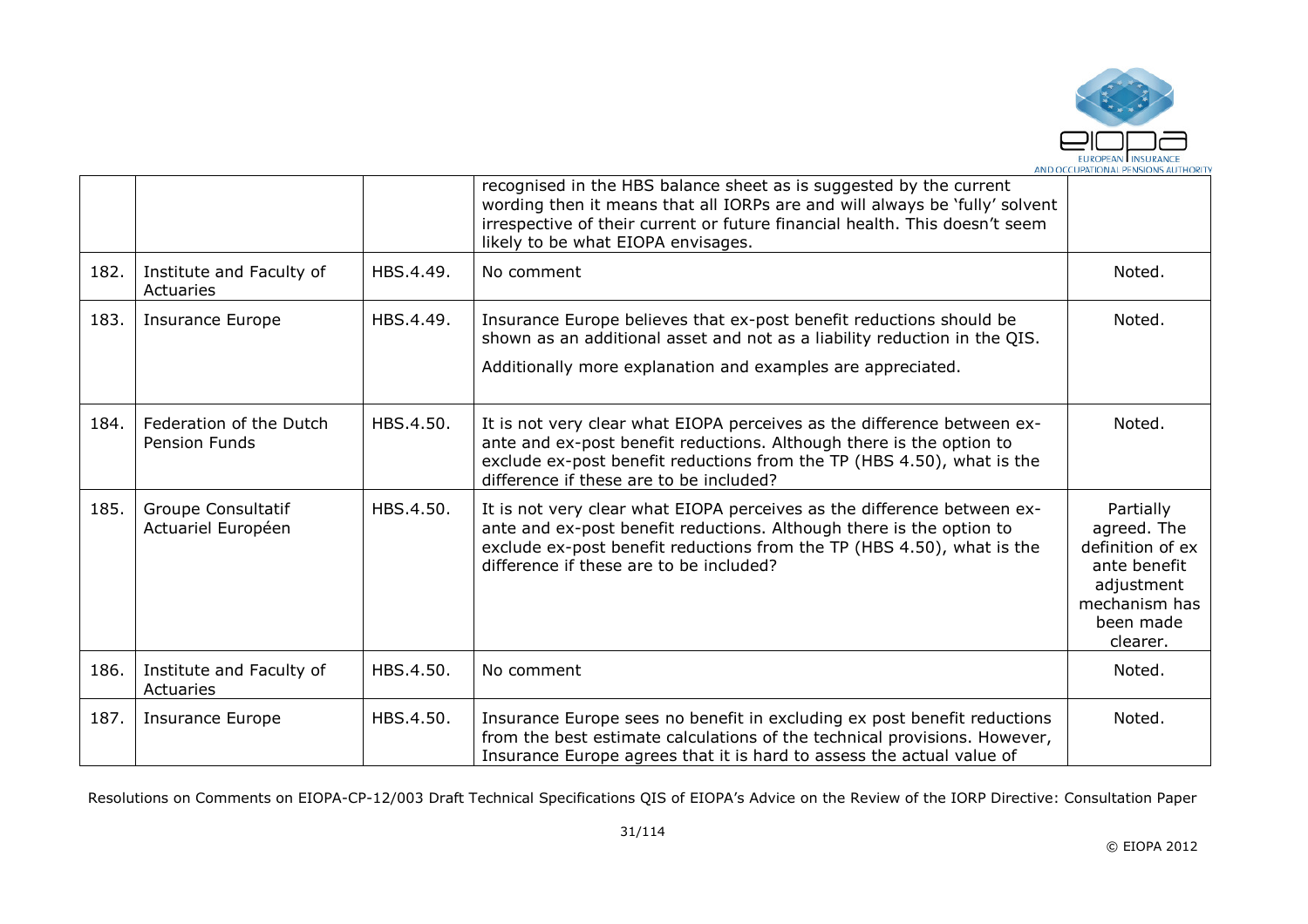

|      |                                                 |           | these benefit reductions. Therefore, Insurance Europe would suggest<br>including only those benefit reductions of the last resort which are based<br>on legally binding conditions. This would help assessing its value. |        |
|------|-------------------------------------------------|-----------|--------------------------------------------------------------------------------------------------------------------------------------------------------------------------------------------------------------------------|--------|
| 189. | Federation of the Dutch<br><b>Pension Funds</b> | HBS.4.51. | It is not clear what EIOPA perceives as the difference between<br>conditional benefits (HBS 4.23 and further) and contractual options (HBS<br>4.51 and further).                                                         | Noted. |
| 190. | Institute and Faculty of<br>Actuaries           | HBS.4.51. | No comment                                                                                                                                                                                                               | Noted. |
| 191. | Institute and Faculty of<br>Actuaries           | HBS.4.52. | No comment                                                                                                                                                                                                               | Noted. |
| 192. | Institute and Faculty of<br>Actuaries           | HBS.4.53. | No comment                                                                                                                                                                                                               | Noted. |
| 193. | Institute and Faculty of<br>Actuaries           | HBS.4.54. | No comment                                                                                                                                                                                                               | Noted. |
| 194. | Institute and Faculty of<br>Actuaries           | HBS.4.55. | No comment                                                                                                                                                                                                               | Noted. |
| 195. | Institute and Faculty of<br>Actuaries           | HBS.4.56. | No comment                                                                                                                                                                                                               | Noted. |
| 196. | Aon Hewitt                                      | HBS.4.57. | It is not clear how the deterministic approach ties in with the<br>requirement at paragraphs HBS.3.4 and HBS.3.20                                                                                                        | Noted. |
| 197. | Institute and Faculty of<br>Actuaries           | HBS.4.57. | No comment                                                                                                                                                                                                               | Noted. |
| 198. | Institute and Faculty of<br>Actuaries           | HBS.4.58. | No comment                                                                                                                                                                                                               | Noted. |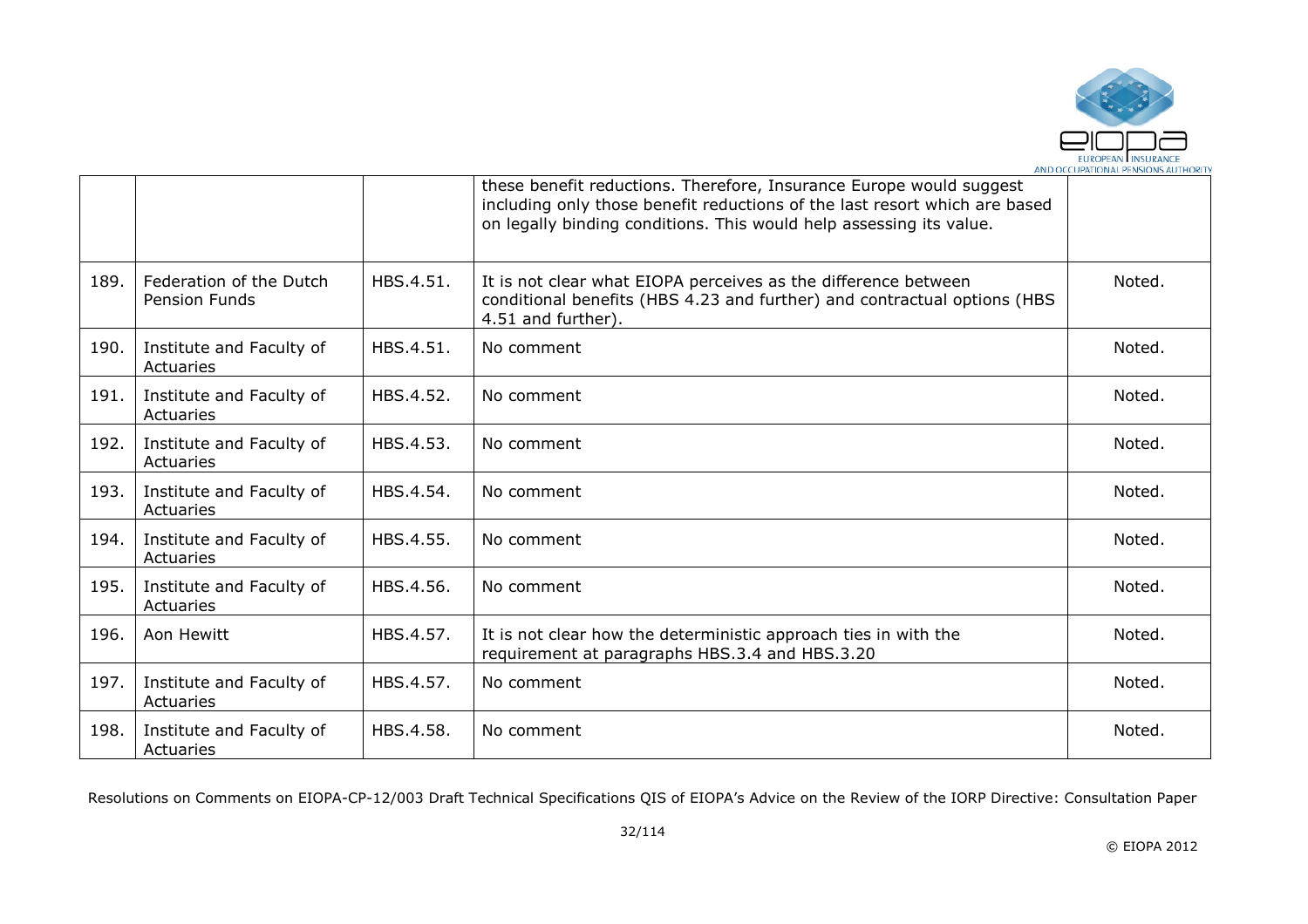

| 199. | Institute and Faculty of<br>Actuaries    | HBS.4.59. | No comment                                                                                                                                                                                                                                                                                                                                                                                                                                                                                                                                                                                                                                                                                                        | Noted. |
|------|------------------------------------------|-----------|-------------------------------------------------------------------------------------------------------------------------------------------------------------------------------------------------------------------------------------------------------------------------------------------------------------------------------------------------------------------------------------------------------------------------------------------------------------------------------------------------------------------------------------------------------------------------------------------------------------------------------------------------------------------------------------------------------------------|--------|
| 200. | Institute and Faculty of<br>Actuaries    | HBS.4.60. | No comment                                                                                                                                                                                                                                                                                                                                                                                                                                                                                                                                                                                                                                                                                                        | Noted. |
| 201. | Institute and Faculty of<br>Actuaries    | HBS.4.61. | No comment                                                                                                                                                                                                                                                                                                                                                                                                                                                                                                                                                                                                                                                                                                        | Noted. |
| 202. | Aon Hewitt                               | HBS.5.1.  | Guidance should be given as to what is meant as the "amount that an<br>IORP would be expected to require in order to take over and meet the<br>pension obligation". We assume this does not mean the amount needed<br>to secure the obligation with an insurance company, but rather the<br>expected amount needed to that there is a reasonable expectation that<br>the sponsor does not need to pay any additional amounts into the IORP<br>(i.e. the IORP can be regarded as "self sufficient", which is a term<br>frequently used in the UK at least). If it is the latter, EIOPA should<br>comment on what they consider to be a reasonable expectation (e.g.<br>50% certain, 75% certain, 90% certain etc). | Noted. |
| 203. | Barnett Waddingham LLP                   | HBS.5.1.  | Some of the scenarios considered in previous sections require IORPs to<br>weight probabilities towards adverse scenarios to reflect market pricing<br>for risk. In these cases we do not consider it appropriate for an<br>additional risk margin to be added. EIOPA should clarify what this risk<br>margin represents.                                                                                                                                                                                                                                                                                                                                                                                          | Noted. |
| 204. | Federation of the Dutch<br>Pension Funds | HBS.5.1.  | Cost of capital is not a useful concept for IORPs.                                                                                                                                                                                                                                                                                                                                                                                                                                                                                                                                                                                                                                                                | Noted. |
| 205. | Institute and Faculty of<br>Actuaries    | HBS.5.1.  | The cost-of-capital concept has little meaning in the context of UK IORPs.<br>We suggest that EIOPA consider allowing IORPs to set their risk margin<br>equal to BuyOut - Level A Technical Provisions, where BuyOut is an                                                                                                                                                                                                                                                                                                                                                                                                                                                                                        | Noted. |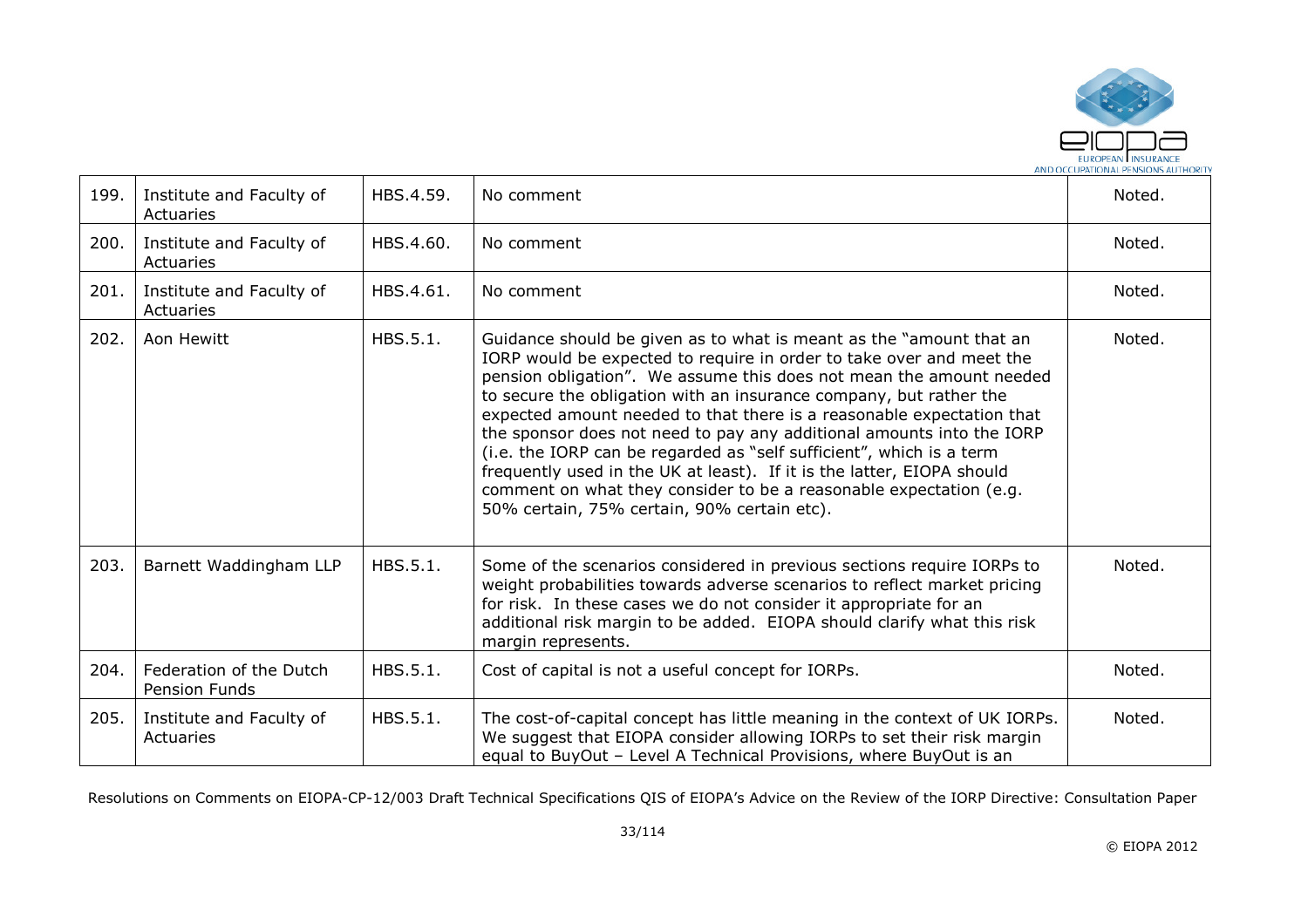

|      |                                           |          | estimate of the cost of transferring the obligations to an insurer. Our<br>view is that this is a more appropriate way to meet the principle of<br>assessing the costs of transferring liabilities to a third party $-$ at least for<br>UK IORPS.                    |                                                                                                                                                           |
|------|-------------------------------------------|----------|----------------------------------------------------------------------------------------------------------------------------------------------------------------------------------------------------------------------------------------------------------------------|-----------------------------------------------------------------------------------------------------------------------------------------------------------|
|      |                                           |          | We have also wondered whether the loss absorbency available from<br>sponsor support and pension protection schemes should be available as<br>an offset to the risk margin but the consultation period has proved too<br>short for us to consider the matter further. |                                                                                                                                                           |
| 207. | Aon Hewitt                                | HBS.5.2. | Where has the 8% come from? It is not clear that this is appropriate for<br>IORPs. Please can EIOPA explain its thinking.                                                                                                                                            | Partially<br>agreed. The<br>specifications<br>now give a<br>short<br>explanation of<br>how the fixed<br>percentage for<br>the risk margin<br>was derived. |
| 208. | <b>Association of British</b><br>Insurers | HBS.5.2. | The ABI is asking for further clarity on how the 8% of technical<br>provisions figure was determined and whether this is a realistic figure to<br>use.                                                                                                               | Partially<br>agreed. The<br>specifications<br>now give a<br>short<br>explanation of<br>how the fixed<br>percentage for<br>the risk margin<br>was derived. |
| 209. | Barnett Waddingham LLP                    | HBS.5.2. | We would like to see EIOPA's analysis behind the selection of a simplified                                                                                                                                                                                           | Partially                                                                                                                                                 |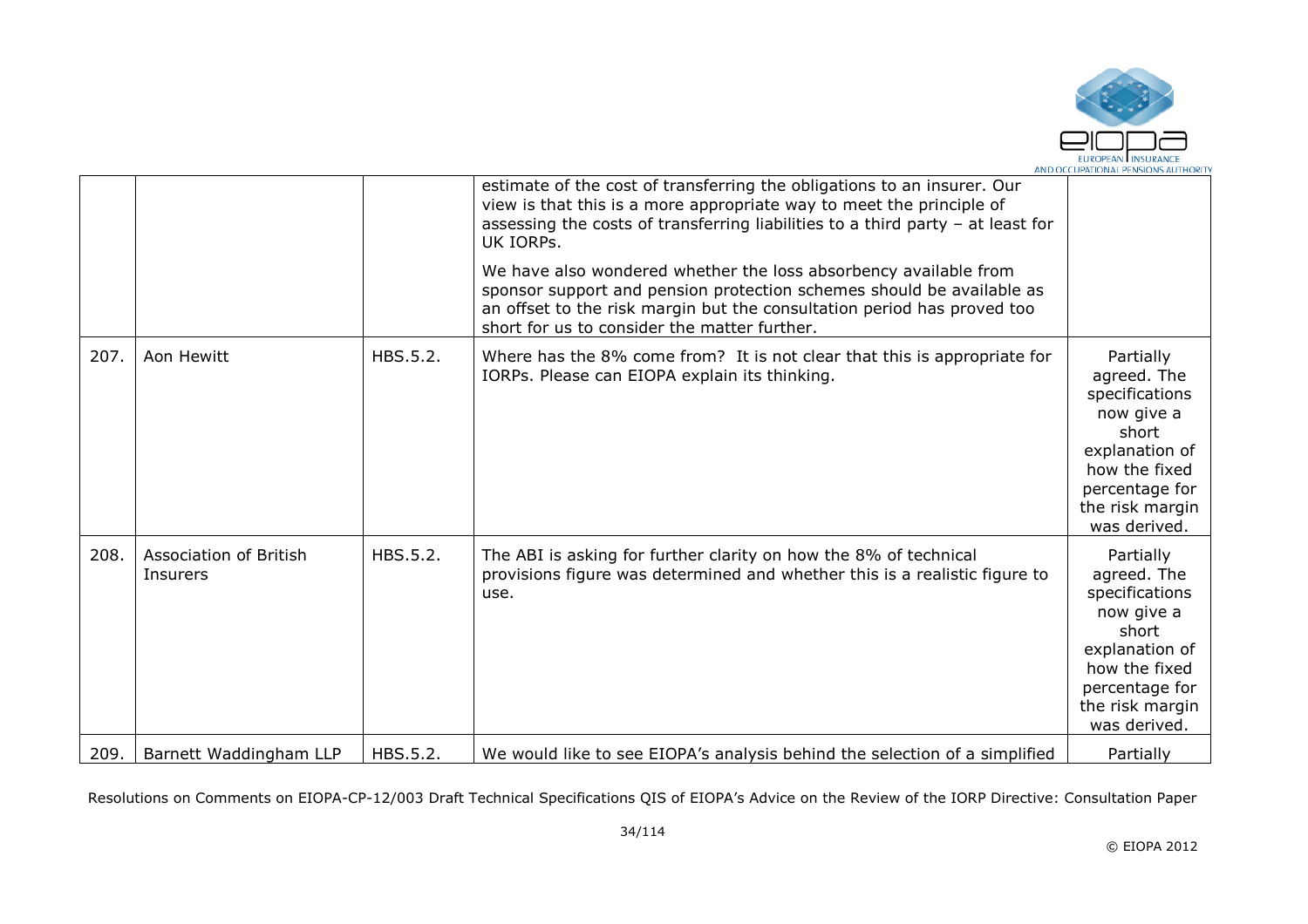

|      |                                                 |          | risk margin of 8% of best estimate technical provisions.                                                                                                                                                                                                                                                                                                                                                                                                                                                                                                                     | agreed. The<br>specifications<br>now give a<br>short<br>explanation of<br>how the fixed<br>percentage for<br>the risk margin<br>was derived.              |
|------|-------------------------------------------------|----------|------------------------------------------------------------------------------------------------------------------------------------------------------------------------------------------------------------------------------------------------------------------------------------------------------------------------------------------------------------------------------------------------------------------------------------------------------------------------------------------------------------------------------------------------------------------------------|-----------------------------------------------------------------------------------------------------------------------------------------------------------|
| 210. | Federation of the Dutch<br><b>Pension Funds</b> | HBS.5.2. | It is unclear what the basis for the assumed parameter of 8% is and<br>whether this is applicable / adequate for IORPs (also see HBS 5.1).                                                                                                                                                                                                                                                                                                                                                                                                                                   | Partially<br>agreed. The<br>specifications<br>now give a<br>short<br>explanation of<br>how the fixed<br>percentage for<br>the risk margin<br>was derived. |
| 211. | Groupe Consultatif<br>Actuariel Européen        | HBS.5.2. | In some member states, e.g. UK, part of the role of the IORP's actuary is<br>to estimate the discontinuance position of the IORP, usually understood<br>to be the probable buy-out cost were the IORP's liabilities transferred to<br>an insurer.<br>(i) It would be helpful for EIPOA to clarify whether these estimates if<br>available and sufficiently reliable could replace the best estimate + risk<br>margin computation, on the grounds that such a value can be viewed as<br>corresponding to the market consistent value of the (accrued wind-up)<br>liabilities. | Noted. The<br>specifications<br>now give a<br>short<br>explanation of<br>how the fixed<br>percentage for<br>the risk margin<br>was derived.               |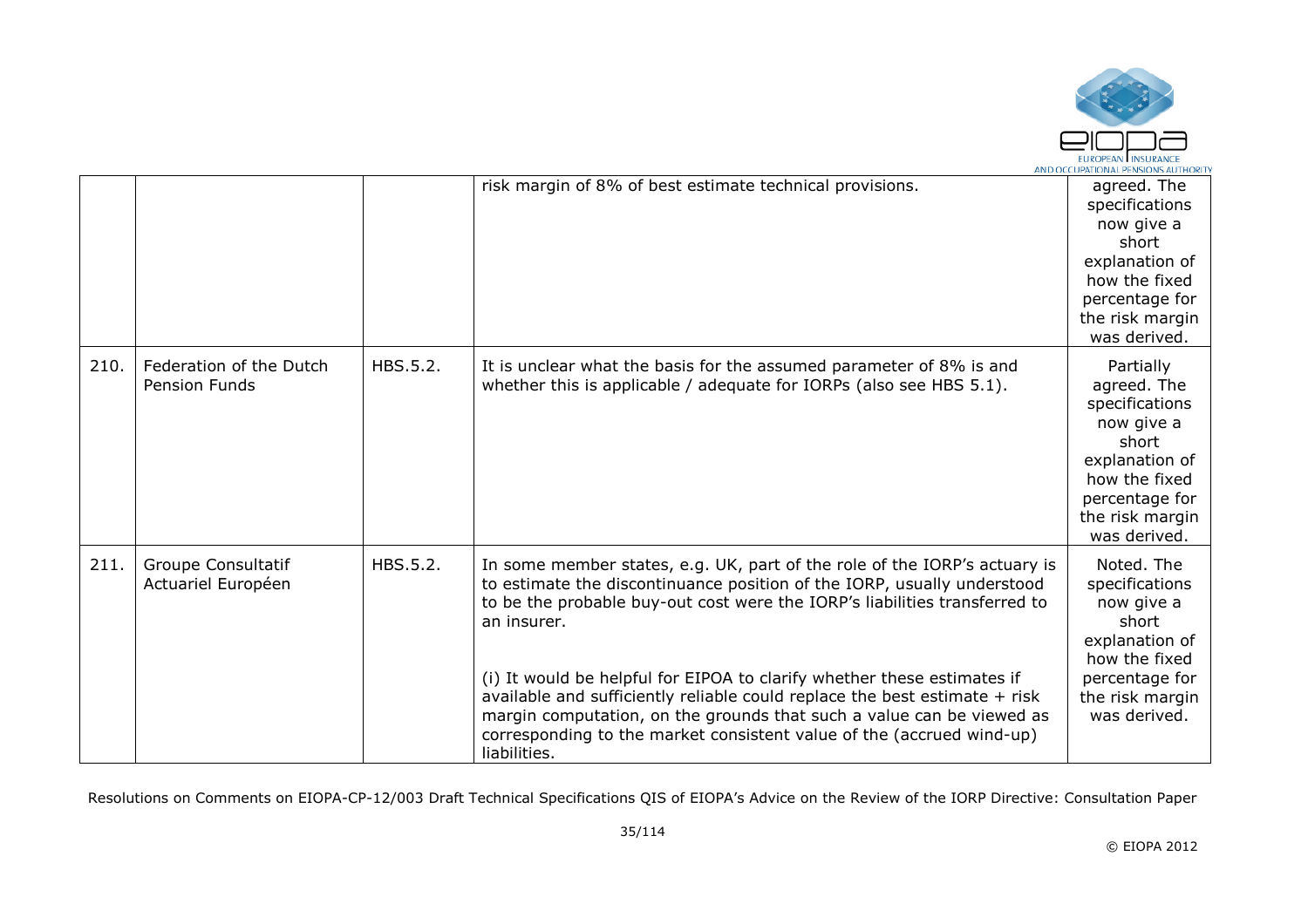

|      |                                       |          | (ii) If these values are not considered appropriate to replace the best<br>estimate + risk margin then it would be helpful to analyse how they<br>typically compare with the proposed best estimate $+$ risk margin<br>approach. If there is a significant difference then the rationale for using a<br>best estimate plus risk margin computation may be weakened.<br>Also, it is not clear what the approximation of 8% is based upon. It<br>would be helpful to receive additional clarification on this. |                                                                                                                                                           |
|------|---------------------------------------|----------|--------------------------------------------------------------------------------------------------------------------------------------------------------------------------------------------------------------------------------------------------------------------------------------------------------------------------------------------------------------------------------------------------------------------------------------------------------------------------------------------------------------|-----------------------------------------------------------------------------------------------------------------------------------------------------------|
| 212. | Institute and Faculty of<br>Actuaries | HBS.5.2. | Notwithstanding our preference as set out in our response to HBS 5.1, an<br>8% adjustment is admirably simple. However, we wonder whether a<br>scale based on size of Technical Provisions might be more appropriate. It<br>seems to us prudent to permit individual Member States to determine<br>whether to adopt this simplified formulaic 'adjustment' approach or the<br>alternative we present in response to HBS 5.1.                                                                                 | Partially<br>agreed. The<br>specifications<br>now give a<br>short<br>explanation of<br>how the fixed<br>percentage for<br>the risk margin<br>was derived. |
| 213. | <b>Insurance Europe</b>               | HBS.5.2. | Insurance Europe is wondering on what basis the percentage applied to<br>the level A best estimate technical provisions was determined at 8% as a<br>proxy for the calculation of the risk margin.                                                                                                                                                                                                                                                                                                           | Partially<br>agreed. The<br>specifications<br>now give a<br>short<br>explanation of<br>how the fixed<br>percentage for<br>the risk margin                 |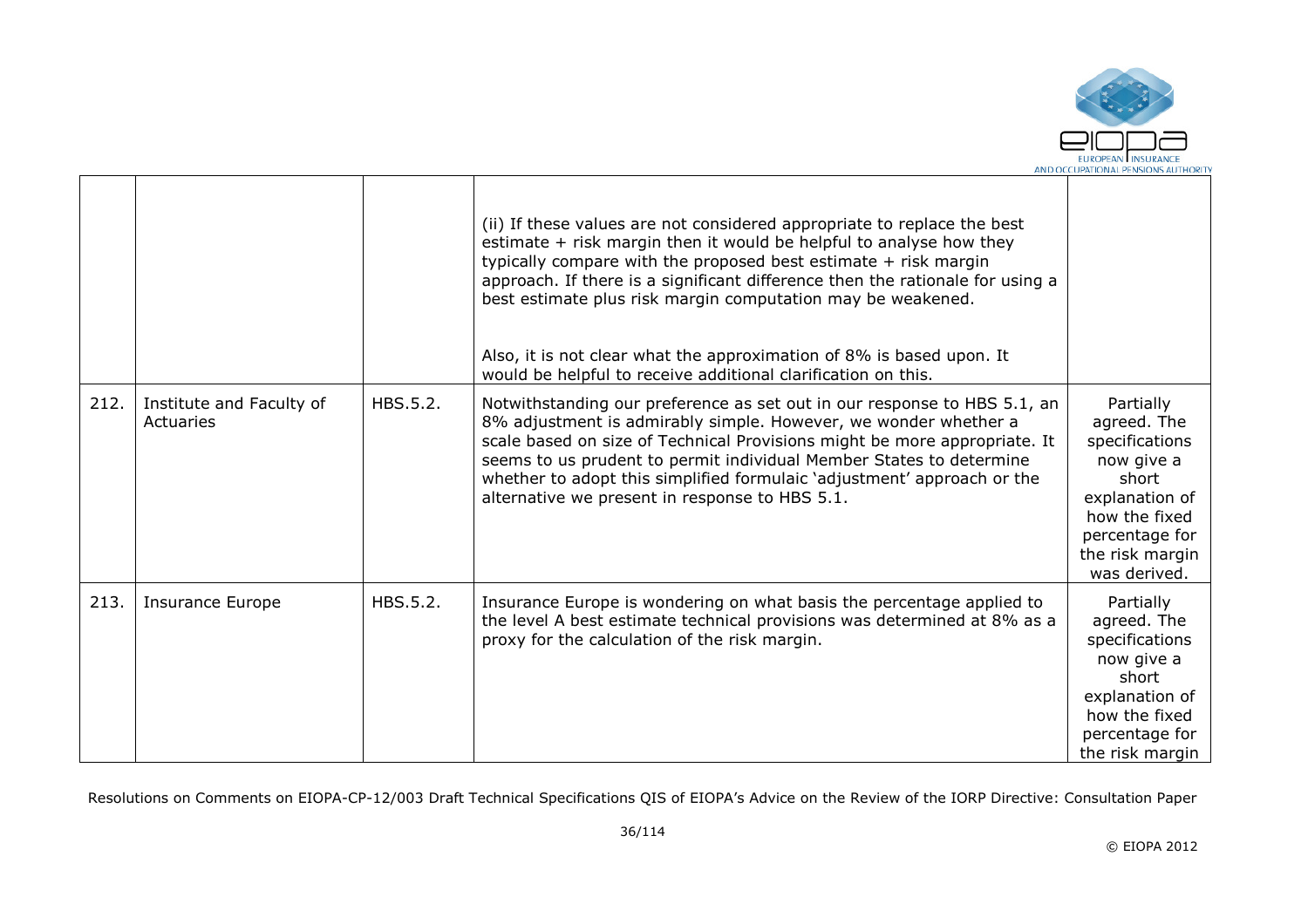

|      |                                                       |          |                                                                                                                                                                                                                                                                                                                                                                                                                                                                                                                                                              | was derived.                                            |
|------|-------------------------------------------------------|----------|--------------------------------------------------------------------------------------------------------------------------------------------------------------------------------------------------------------------------------------------------------------------------------------------------------------------------------------------------------------------------------------------------------------------------------------------------------------------------------------------------------------------------------------------------------------|---------------------------------------------------------|
| 214. | Aon Hewitt                                            | HBS.5.3. | Please include details on how this can be calculated in accordance to<br>Solvency II so that we have a self-contained document (and do not need<br>to refer to other documents that are written for insurers). Also we do<br>not see how IORPs can judge whether the proposed simplification is<br>appropriate until more specific guidance is provided on what it is<br>supposed to cover. Member states are also likely to need guidance on<br>how to interpret the last requirement (especially to ensure a consistent<br>approach across member states). | Noted.                                                  |
| 215. | Institute and Faculty of<br>Actuaries                 | HBS.5.3. | No comment                                                                                                                                                                                                                                                                                                                                                                                                                                                                                                                                                   | Noted.                                                  |
| 216. | Institute and Faculty of<br>Actuaries                 | HBS.5.4. | No comment                                                                                                                                                                                                                                                                                                                                                                                                                                                                                                                                                   | Noted.                                                  |
| 217. | Institute and Faculty of<br>Actuaries                 | HBS.5.5. | No comment                                                                                                                                                                                                                                                                                                                                                                                                                                                                                                                                                   | Noted.                                                  |
| 218. | Belgian Association of<br>Pension Institutions (BVPI- | HBS.6.1. | How to explain $\alpha$ A $\alpha$ - increase in contribution - what is the time<br>horizon ? One year ? Aligned with the horizon of the best estimate ?                                                                                                                                                                                                                                                                                                                                                                                                     | Noted.<br><b>Explained later</b><br>in the<br>document. |
| 219. | Institute and Faculty of<br>Actuaries                 | HBS.6.1. | No comment                                                                                                                                                                                                                                                                                                                                                                                                                                                                                                                                                   | Noted.                                                  |
| 220. | <b>Insurance Europe</b>                               | HBS.6.1. | Valuation of components beyond the sphere of the IORP itself is a big<br>challenge for IORPs. Data and parameters from sponsors and pension<br>protection schemes might not be publicly available and the IORP should<br>not have the responsibility for completing these missing figures.<br>Therefore EIOPA has to fill these gaps or to delegate the discussion about                                                                                                                                                                                     | Noted.                                                  |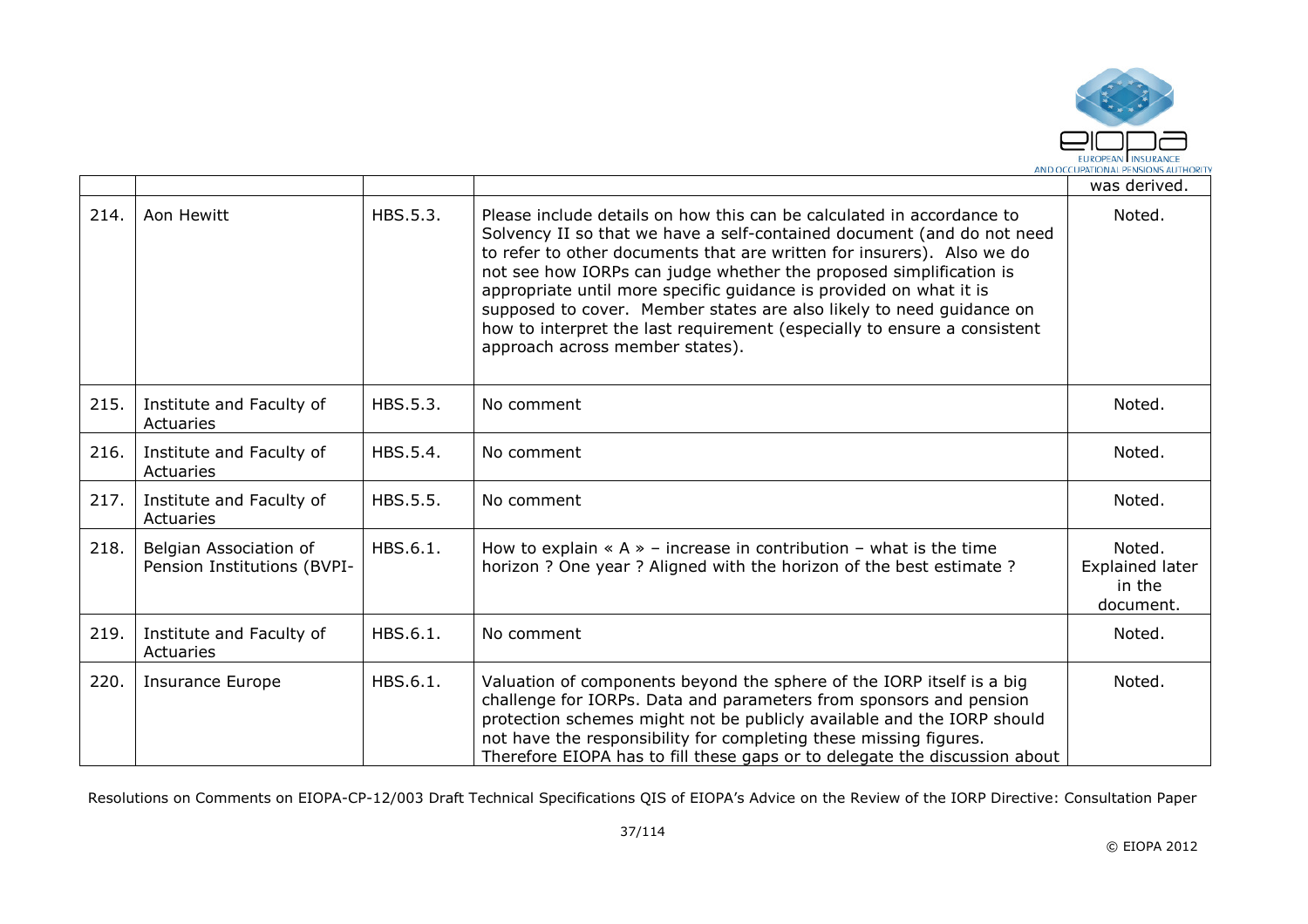

|      |                                       |          | the completion of the figures to the national supervisors. The QIS' results<br>should give further insight where IORPs have lack of information and will<br>need more guidance and specifications on methods and parameters.                                                                                                                                                                                                                                                              |                                                             |
|------|---------------------------------------|----------|-------------------------------------------------------------------------------------------------------------------------------------------------------------------------------------------------------------------------------------------------------------------------------------------------------------------------------------------------------------------------------------------------------------------------------------------------------------------------------------------|-------------------------------------------------------------|
|      |                                       |          | Furthermore, reporting data from the sponsor are usually local GAAP or<br>IFRS figures. However, they are not from an economic balance sheet<br>which uses consistent interest rates for valuation for solvency purposes.<br>Ie there are no original data on cash-flows or assets of the sponsor<br>available that follow the valuation principles taken for the IORPs. The<br>proposed calculations would therefore require a revaluation which hardly<br>can be performed by the IORP. |                                                             |
| 221. | Institute and Faculty of<br>Actuaries | HBS.6.2. | No comment                                                                                                                                                                                                                                                                                                                                                                                                                                                                                | Noted.                                                      |
| 222. | Aon Hewitt                            | HBS.6.3. | There is no standard nomenclature, definition or valuation methodology<br>for the "wealth of the sponsor" in corporate or actuarial finance.                                                                                                                                                                                                                                                                                                                                              | Noted.                                                      |
| 223. | Institute and Faculty of<br>Actuaries | HBS.6.3. | No comment                                                                                                                                                                                                                                                                                                                                                                                                                                                                                | Noted.                                                      |
| 224. | Barnett Waddingham LLP                | HBS.6.4. | An additional form of contingent asset is the existence of a parent<br>company or group of companies which, legally or voluntarily, have an<br>obligation to support the scheme, for example in the event of sponsor<br>default.                                                                                                                                                                                                                                                          | Noted.                                                      |
| 225. | Institute and Faculty of<br>Actuaries | HBS.6.4. | It is possible that the structure of the contingent asset means that it<br>does not form part of the value of sponsor support : for example bank-<br>backed credit letterthat belong to the IORP.                                                                                                                                                                                                                                                                                         | Noted, will be<br>further<br>developed at a<br>later stage. |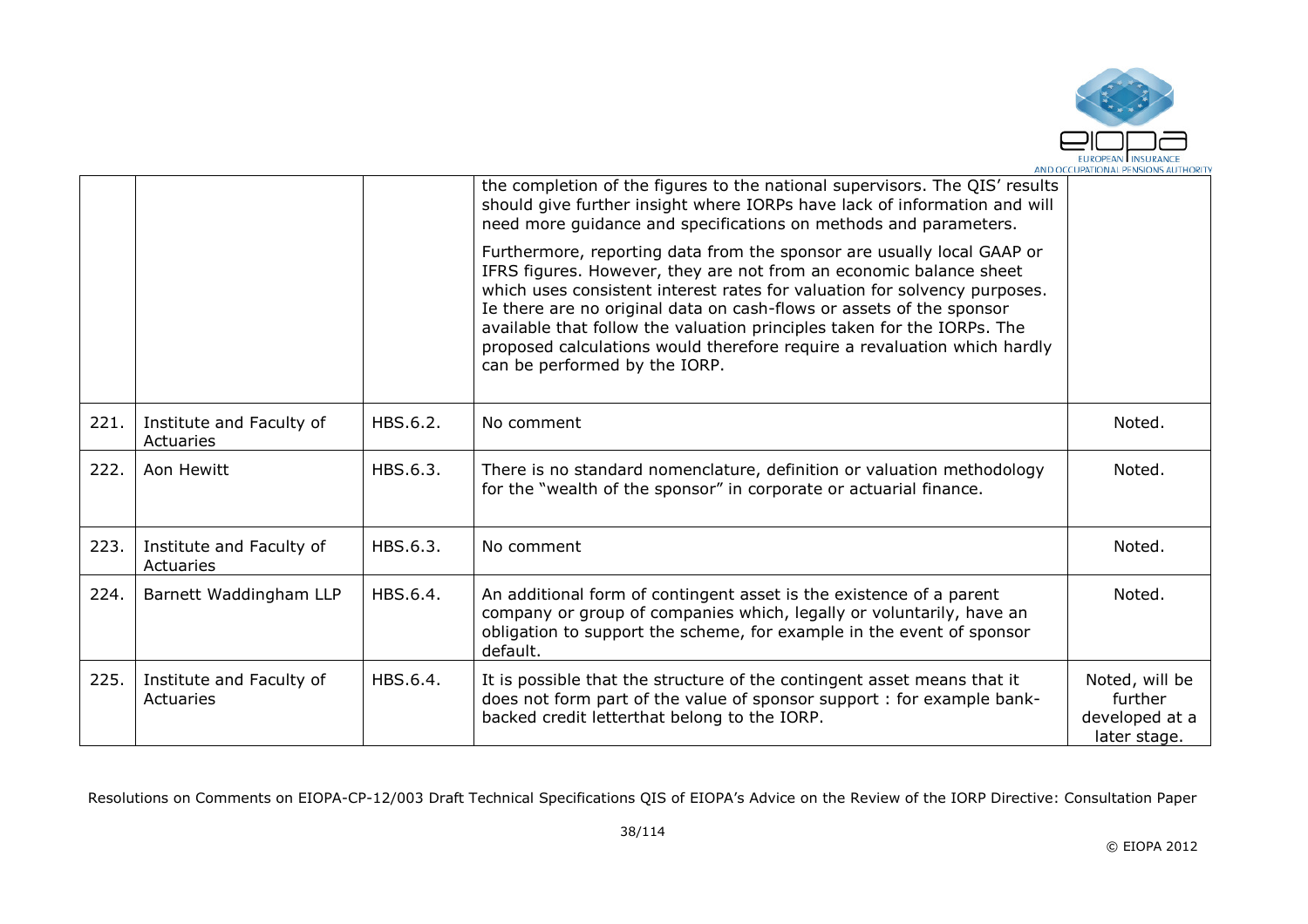

| 227. | Aon Hewitt                                            | HBS.6.5. | Where a group/parent company quarantee is provided, we think it is<br>more appropriate (and indeed easier) to allow for this when calculating<br>the default probability for the sponsor support item rather than showing<br>this as a separate asset. A large number of IORPS in the UK have<br>parent/group guarantees and, if EIOPA require these be valued as<br>separate contingent assets, will increase the overall complexity of the<br>calculations but with no obvious benefit to be gained by doing so since<br>the guarantees will still be allowed for in the Holistic Balance Sheet<br>asset. | Noted, will be<br>further<br>developed at a<br>later stage.    |
|------|-------------------------------------------------------|----------|-------------------------------------------------------------------------------------------------------------------------------------------------------------------------------------------------------------------------------------------------------------------------------------------------------------------------------------------------------------------------------------------------------------------------------------------------------------------------------------------------------------------------------------------------------------------------------------------------------------|----------------------------------------------------------------|
| 228. | Institute and Faculty of<br>Actuaries                 | HBS.6.5. | We agree that contingent assets should not be double-counted but we<br>consider that the value of contingent assets should only be deducted<br>from the value of sponsor support if this is necessary to avoid double-<br>counting.                                                                                                                                                                                                                                                                                                                                                                         | Noted.                                                         |
| 229. | <b>Insurance Europe</b>                               | HBS.6.5. | More explanations and examples on contingent assets of the sponsor<br>would be appreciated.                                                                                                                                                                                                                                                                                                                                                                                                                                                                                                                 | Noted.                                                         |
| 230. | Belgian Association of<br>Pension Institutions (BVPI- | HBS.6.6. | Please clarify. It is not totally clear what to understand under D in case<br>of discontinuance of the IORP?                                                                                                                                                                                                                                                                                                                                                                                                                                                                                                | Noted and its<br>use is explained<br>later in the<br>document. |
| 231. | Institute and Faculty of<br>Actuaries                 | HBS.6.6. | No comment                                                                                                                                                                                                                                                                                                                                                                                                                                                                                                                                                                                                  | Noted.                                                         |
| 232. | Institute and Faculty of<br>Actuaries                 | HBS.6.7. | No comment                                                                                                                                                                                                                                                                                                                                                                                                                                                                                                                                                                                                  | Noted.                                                         |
| 233. | Aon Hewitt                                            | HBS.6.8. | In countries where it is legally possible for sponsors to walk away from                                                                                                                                                                                                                                                                                                                                                                                                                                                                                                                                    | Noted. IORPs                                                   |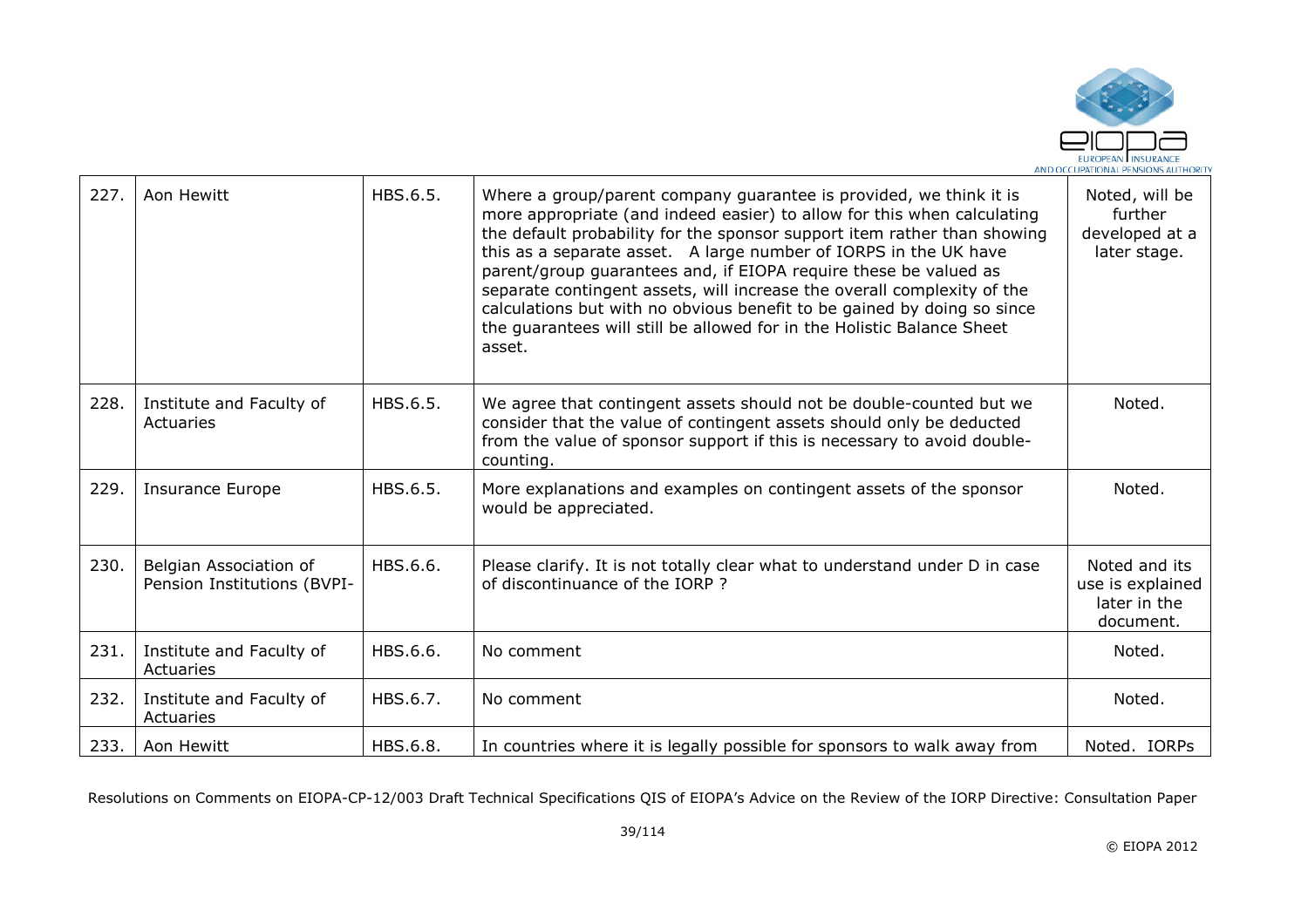

|      |                                                 |           | the IORP pension liabilities, does this mean the support should be valued<br>as zero?                                                                                                                                                                                                                                                                                                                                                                | should consult<br>their<br>supervisors for<br>how this applies<br>in different<br>Member States. |
|------|-------------------------------------------------|-----------|------------------------------------------------------------------------------------------------------------------------------------------------------------------------------------------------------------------------------------------------------------------------------------------------------------------------------------------------------------------------------------------------------------------------------------------------------|--------------------------------------------------------------------------------------------------|
| 234. | Institute and Faculty of<br>Actuaries           | HBS.6.8.  | No comment                                                                                                                                                                                                                                                                                                                                                                                                                                           | Noted.                                                                                           |
| 235. | Institute and Faculty of<br>Actuaries           | HBS.6.9.  | We are not persuaded that the draft specification achieves this objective.<br>We believe that the way sponsor support is taken into account needs<br>substantial development. For the purpose of the QIS, we think it would<br>be a useful « sense check » to compare the maximum value of sponsor<br>support item with market capitalisation where this is available.                                                                               | Noted.                                                                                           |
| 236. | Federation of the Dutch<br><b>Pension Funds</b> | HBS.6.10. | In some circumstances it is not always clear which part of the sponsor<br>contribution is defined for normal accrual and which part is 'sponsor<br>support' in respect of security mechanisms. More guidance is required in<br>order to get good indication of sponsor support; the reference to 'excess<br>of its regular contribution' in HBS 6.10 is not sufficient as there may be<br>many different definitions in the different Member States. | Noted.                                                                                           |
| 237. | Institute and Faculty of<br>Actuaries           | HBS.6.10. | No comment                                                                                                                                                                                                                                                                                                                                                                                                                                           | Noted.                                                                                           |
| 238. | Institute and Faculty of<br>Actuaries           | HBS.6.11. | We suspect that the holistic balance sheet is sensitive to the choice of<br>« required level » and suggest that EIOPA investigate this.                                                                                                                                                                                                                                                                                                              | Noted and this<br>will be<br>developed<br>further at a<br>later stage.                           |
| 239. | Institute and Faculty of<br>Actuaries           | HBS.6.12. | No comment                                                                                                                                                                                                                                                                                                                                                                                                                                           | Noted.                                                                                           |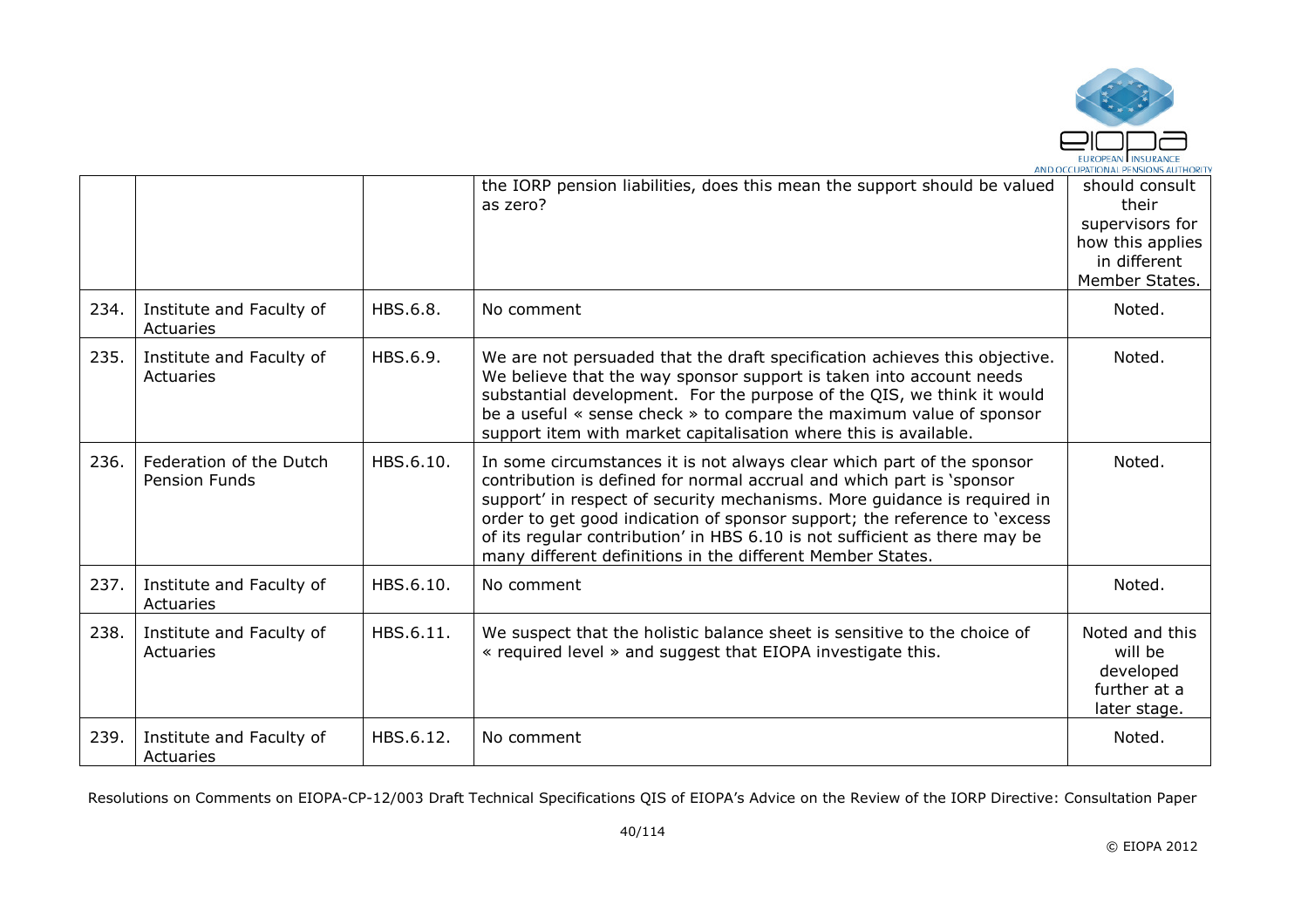

| 240. | Institute and Faculty of<br>Actuaries | HBS.6.13. | No comment                                                                                                                                                                                                                                                                                                                                                                                                                                                                                                                                                                                                                                                                                                                                                                                                                                                                                                                                                                                                     | Noted.                                                      |
|------|---------------------------------------|-----------|----------------------------------------------------------------------------------------------------------------------------------------------------------------------------------------------------------------------------------------------------------------------------------------------------------------------------------------------------------------------------------------------------------------------------------------------------------------------------------------------------------------------------------------------------------------------------------------------------------------------------------------------------------------------------------------------------------------------------------------------------------------------------------------------------------------------------------------------------------------------------------------------------------------------------------------------------------------------------------------------------------------|-------------------------------------------------------------|
| 241. | Aon Hewitt                            | HBS.6.14. | We are surprised that there are several paragraphs in this section<br>concerning the most appropriate default probabilities (i.e. HBS.7.26 to<br>HBS 7.31) to use, whereas in the section for sponsor support very little<br>explanation is given (cf HBS.6.15), even though we expect default<br>probabilities to be far more material to the calculation of sponsor<br>support.                                                                                                                                                                                                                                                                                                                                                                                                                                                                                                                                                                                                                              | Noted.                                                      |
| 242. | Institute and Faculty of<br>Actuaries | HBS.6.14. | No comment                                                                                                                                                                                                                                                                                                                                                                                                                                                                                                                                                                                                                                                                                                                                                                                                                                                                                                                                                                                                     | Noted.                                                      |
| 243. | Aon Hewitt                            | HBS.6.15. | The probabilities of default listed are broadly similar to S&P long term<br>average rates per category (see S&P's 2011 Annual Global Corporate<br>Default Study And Rating Transitions:<br>.http://www.standardandpoors.com/ratings/articles/en/us/?articleType=<br>HTML&assetID=1245330814766. There are some small differences<br>though, so it would be helpful if EIOPA could provide some information<br>on how they have determined these default probabilities.<br>However, we note in particular that the proposed default rate for CCC or<br>lower rated sponsors is 4.175% whereas the S&P long-term average is<br>26.82%. Although a lower assumption will increase the Holistic Balance<br>Sheets asset for CCC or lower rated sponsors and obviously be viewed<br>positively by such sponsors, we question whether this will provide EIOPA<br>and the Commission with information that accurately assesses the risks<br>associated with such sponsors, and could distort the findings of the QIS. | Noted, will be<br>further<br>developed at a<br>later stage. |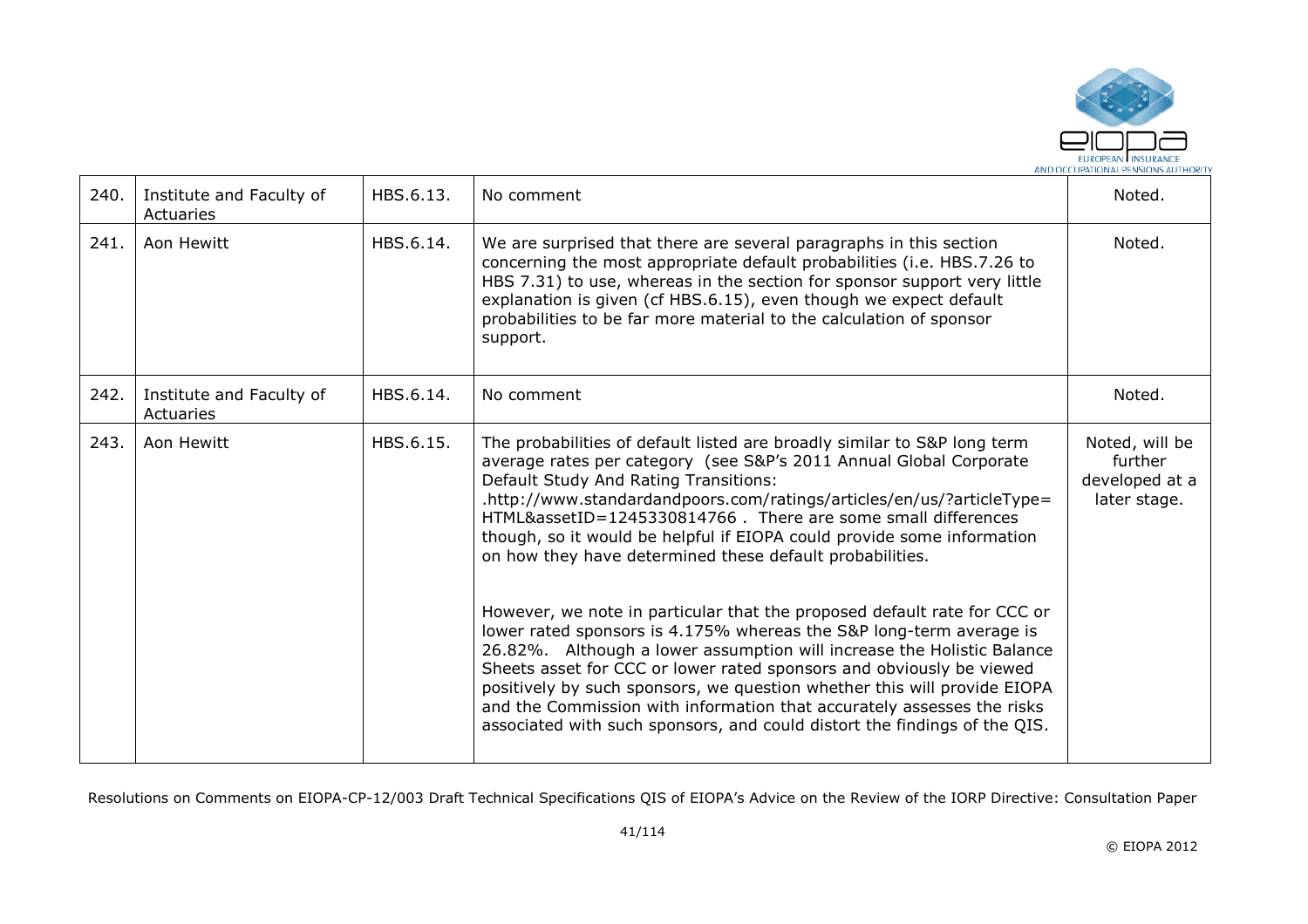

|      |                                                 |           | However, in most cases the these probability of defaults have a standard<br>deviation that is larger than the average itself (eg S&P have BB at a 1<br>year average default rate of 0.89% with a standard deviation of 1.05%,<br>whereas the standard deviation for CCC or lower bonds is 12.68%,<br>compared to EIOPA's suggested probability of 4.175%).                                                                                                            |        |
|------|-------------------------------------------------|-----------|-----------------------------------------------------------------------------------------------------------------------------------------------------------------------------------------------------------------------------------------------------------------------------------------------------------------------------------------------------------------------------------------------------------------------------------------------------------------------|--------|
|      |                                                 |           | We also think the number of bands are too low, and there will be<br>significant changes in the calculated items depending on whether a<br>sponsor is at a top of one band or the bottom of another. EEIOPA should<br>consider providing a wider range of bands (eg A+, A- etc) in order to<br>improve the accuracy of the calculations (especially for those rated BBB<br>or below) - credit rating agencies use a wider range of bands than those<br>specified here. |        |
| 244. | Federation of the Dutch<br><b>Pension Funds</b> | HBS.6.15. | It is unclear what to use in case of a multi-employer IORP (in the<br>Netherlands, there are many industry wide schemes with over 10.000<br>non-rated employers).                                                                                                                                                                                                                                                                                                     | Noted. |
| 245. | Institute and Faculty of<br>Actuaries           | HBS.6.15. | The holistic balance sheet results are sensitive to the probability of<br>default. The probabilities provided seem low to us relative to market<br>conditions at the proposed valuation date and so we are concerned that a<br>QIS in accordance with the draft specification could fail to capture the full<br>impact of implementing the holistic balance sheet.                                                                                                    | Noted. |
| 247. | Aon Hewitt                                      | HBS.6.16. | We do not agree that unrated sponsors should have a default rating in<br>line with that of a B rated company. There is some logic in this in the<br>context of Solvency II for a financial institution investing in a broad<br>range of bonds almost all of which are rated, and which can sell the non-<br>rated bonds if it wants. This logic does not apply in relation to IORPs who                                                                               | Noted. |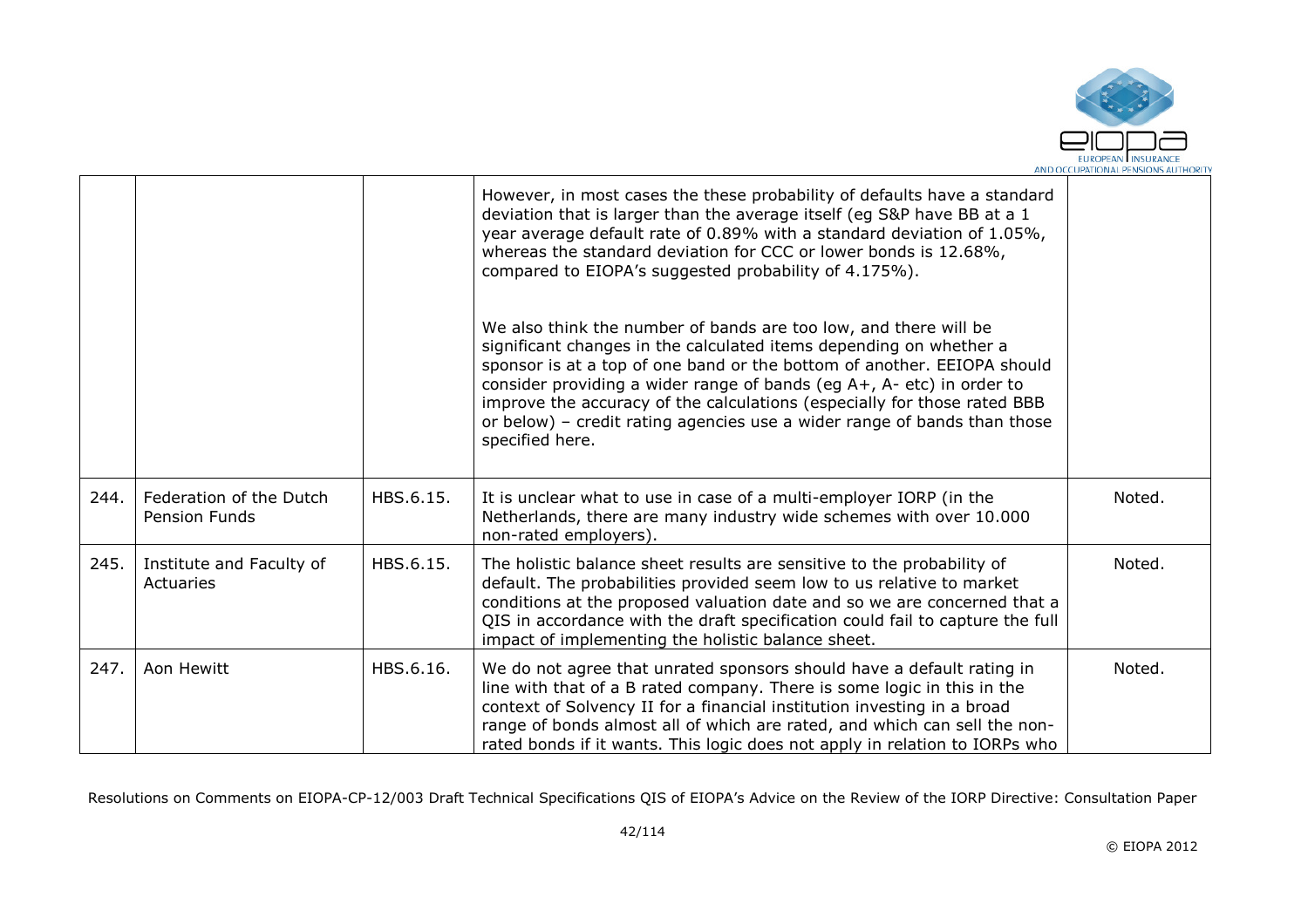

|      |                                                 |           |                                                                                                                                                                                                                                                                                                                                                                                                                                                                                                                                                                                                                                                                                  | AIVO OCCUPATIONAL FEIVJIOIVJAO HUTIONI |
|------|-------------------------------------------------|-----------|----------------------------------------------------------------------------------------------------------------------------------------------------------------------------------------------------------------------------------------------------------------------------------------------------------------------------------------------------------------------------------------------------------------------------------------------------------------------------------------------------------------------------------------------------------------------------------------------------------------------------------------------------------------------------------|----------------------------------------|
|      |                                                 |           | cannot choose their sponsor.                                                                                                                                                                                                                                                                                                                                                                                                                                                                                                                                                                                                                                                     |                                        |
|      |                                                 |           | Credit rating providers also calculate market-implied credit ratings for<br>certain listed entities. We recommend that IORPs are allowed to use a<br>market-implied credit rating when a credit rating is not available.                                                                                                                                                                                                                                                                                                                                                                                                                                                         |                                        |
|      |                                                 |           | Unrated employers will include non-profit institutions such as charities,<br>universities, research organisations, hospitals, public service providers,<br>trade unions, churches and partnerships. By treating these as unrated<br>employers with a default probability of 4.175%, there is a risk that IORPs<br>sponsored by these institutions will have significant balance sheet deficits<br>and, depending on any future policy framework, may have reduce the<br>amount of money spend on their non-profit activities (eg charitable<br>giving, philanthropic activity). EIOPA should consider whether it is<br>appropriate to treat non-profit institutions in this way. |                                        |
| 248. | Barnett Waddingham LLP                          | HBS.6.16. | We do not believe the credit rating for unrated employers adequately<br>captures factors such as member state, industry or legal form of<br>employer.                                                                                                                                                                                                                                                                                                                                                                                                                                                                                                                            | Noted.                                 |
|      |                                                 |           | In the UK, most IORPs need to pay a levy to a pension protection<br>scheme which is based, in part, on the estimated probability of default of<br>the sponsor. We suggest this would be more appropriate than the<br>blanket rate which EIOPA has specified.                                                                                                                                                                                                                                                                                                                                                                                                                     |                                        |
| 249. | Federation of the Dutch<br><b>Pension Funds</b> | HBS.6.16. | It is unclear what to use in case of a multi-employer IORP (in the<br>Netherlands, there are many industry wide schemes with over 10.000<br>non-rated employers). With many employers, the sponsor risk is better<br>diversified and should therefore be lower (than 4.175%).                                                                                                                                                                                                                                                                                                                                                                                                    | Noted.                                 |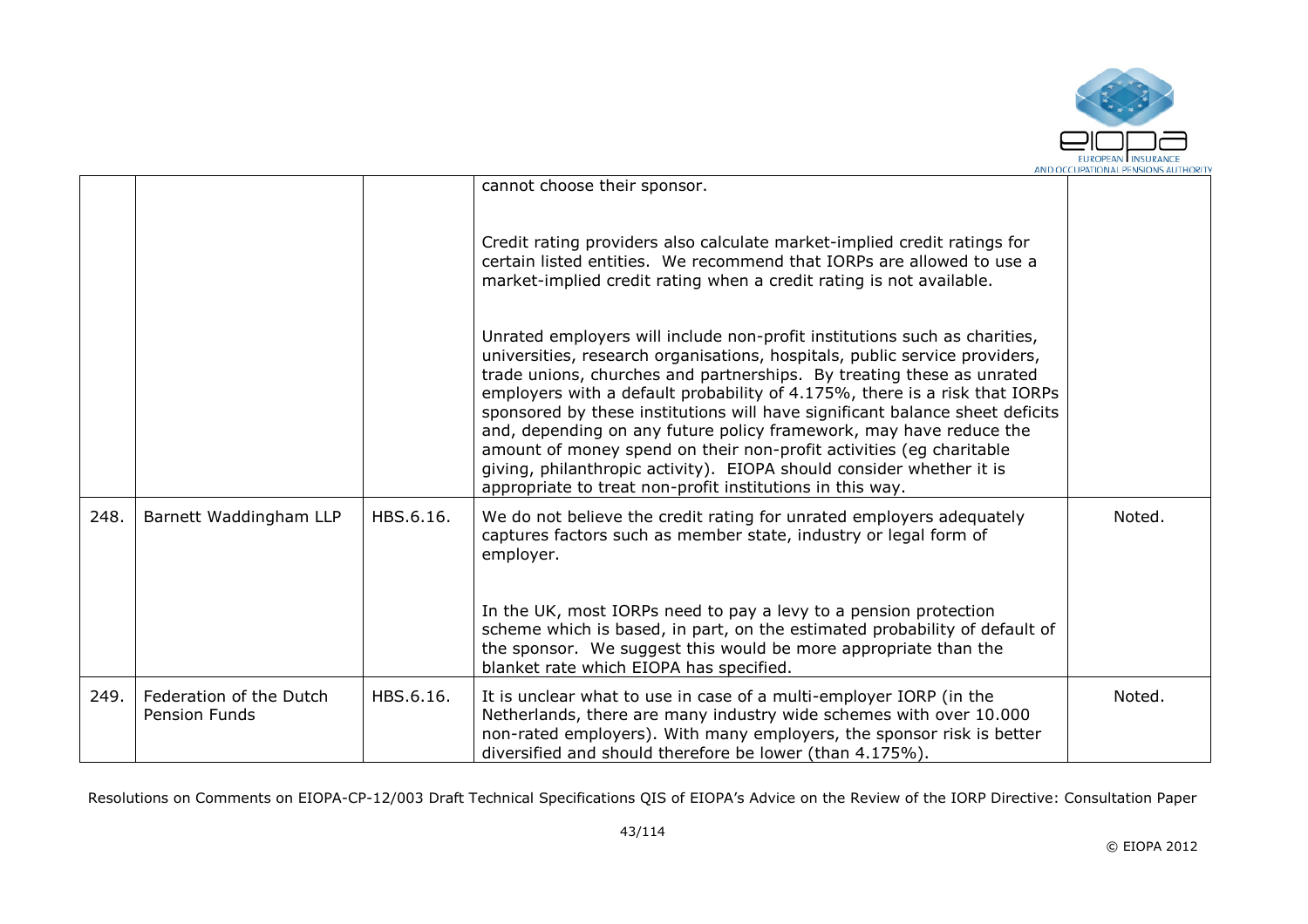

| 250. | Institute and Faculty of<br>Actuaries                 | HBS.6.16. | No comment                                                                                                                                                                                                                                                                                                                                                                             | Noted.                                      |
|------|-------------------------------------------------------|-----------|----------------------------------------------------------------------------------------------------------------------------------------------------------------------------------------------------------------------------------------------------------------------------------------------------------------------------------------------------------------------------------------|---------------------------------------------|
| 251. | <b>Insurance Europe</b>                               | HBS.6.16. | The specification of reasons for deviation from the 4.175% probability of<br>default requires an individual assessment by the IORP. On the one hand<br>this will require an additional effort for the IORP and on the other hand<br>the IORP will also be responsible for the proof. Especially for multi-<br>employer IORPs evaluation of employers' portfolios is almost impossible. | Noted.                                      |
|      |                                                       |           | For the purpose of the QIS we therefore propose to provide a unique<br>figure for the probability of default. Alternatively a formula/tool which<br>calculates the figure depending on the number/size of the sponsors<br>should be provided.                                                                                                                                          |                                             |
|      |                                                       |           | We expect that the default probability of a portfolio of many (unrated)<br>employers is not much different from the default probability of a good<br>rated employer. Since ratings can change in time this has to be taken<br>into account when deriving a default probability from the rating.                                                                                        |                                             |
| 252. | Aon Hewitt                                            | HBS.6.17. | The recovery rate may need to vary by country. For Germany 100% may<br>be appropriate, including allowance for PSV. For the UK, 50% seems very<br>high based on actual experience. We note that EIOPA is investigating<br>this further, and we would be pleased to comment on its findings.                                                                                            | Noted.                                      |
| 253. | Belgian Association of<br>Pension Institutions (BVPI- | HBS.6.17. | Why 50% ?                                                                                                                                                                                                                                                                                                                                                                              | Noted, and note<br>that it is a<br>maximum. |
| 254. | Federation of the Dutch<br><b>Pension Funds</b>       | HBS.6.17. | There is no justification of the 50% presented.                                                                                                                                                                                                                                                                                                                                        | Noted.                                      |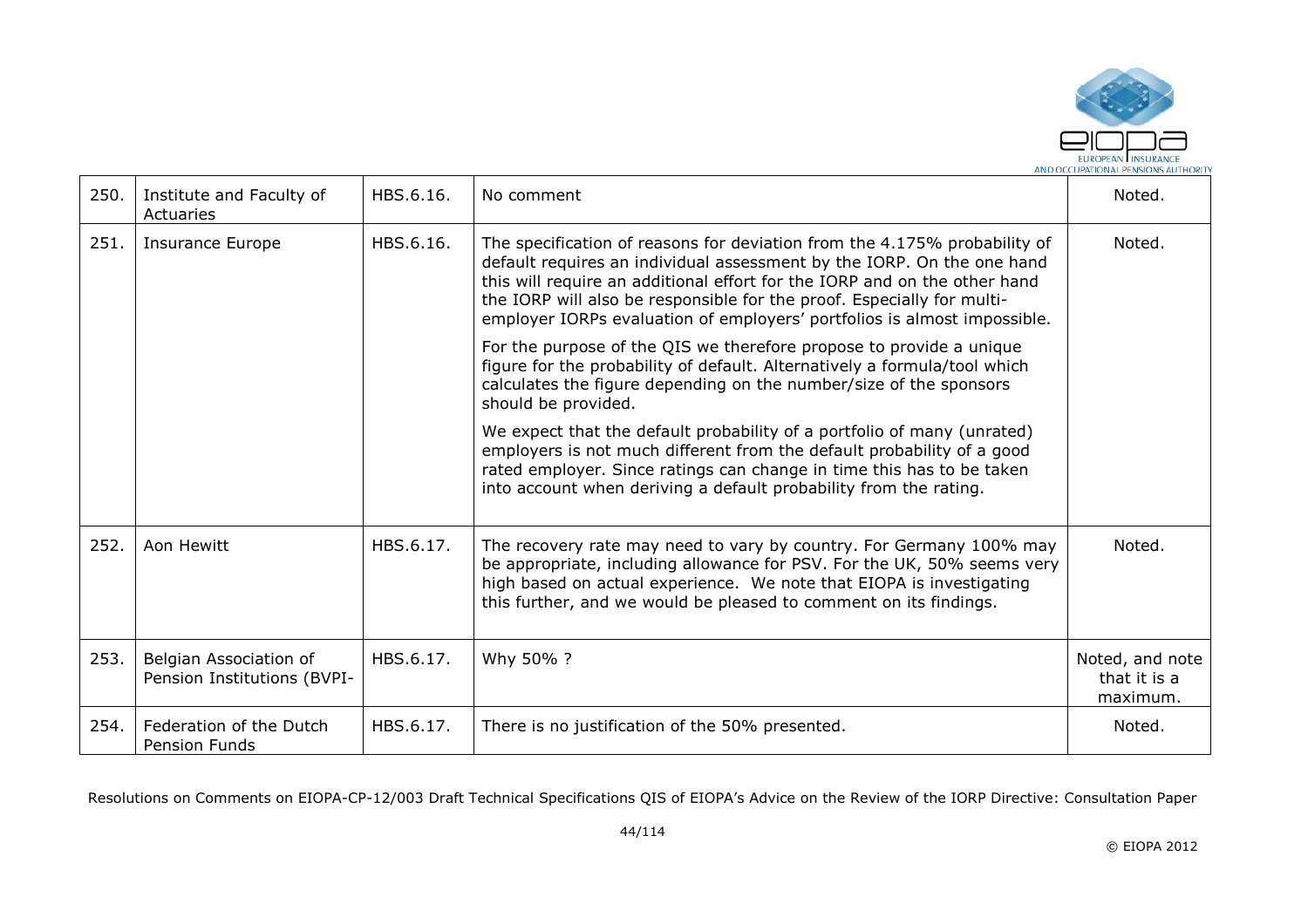

| 255. | Institute and Faculty of<br>Actuaries                 | HBS.6.17. | We agree that the recovery rate needs further investigation and are<br>concerned that the result of a QIS on this basis may misrepresent the<br>potential impact of implementing the holistic balance sheet. For<br>example, EIOPA may wish to compare the impact on revenue rich/asset<br>poor sponsors with the impact on revenue poor/asset rich sponsors.                                                                                                               | Noted. |
|------|-------------------------------------------------------|-----------|-----------------------------------------------------------------------------------------------------------------------------------------------------------------------------------------------------------------------------------------------------------------------------------------------------------------------------------------------------------------------------------------------------------------------------------------------------------------------------|--------|
| 256. | Towers Watson B.V.                                    | HBS.6.17. | The 50% recovery rate seems to be arbitrarily determined.                                                                                                                                                                                                                                                                                                                                                                                                                   | Noted. |
| 257. | Institute and Faculty of<br>Actuaries                 | HBS.6.18. | A typical UK IORP ranks below debt holders but above equity holders.<br>However many IORPs have increased the level of security through<br>corporate guarantees etc. It is rare for the IORP to rank alongside debt<br>holders and therefore to have the same probability of default as them. It<br>follows that it will be difficult to infer the relevant probability of default<br>from market data and that it may therefore be necessary to rely on<br>expert opinion. | Noted. |
| 258. | Institute and Faculty of<br>Actuaries                 | HBS.6.19. | We anticipate that it will be particularly difficult to take proper account of<br>multiple sponsors (whose businesses may be very similar, subject to<br>cross holdings and guarantees, or completely uncorrelated) or of other<br>IORPs supported by individual sponsors. We suggest that this is a topic<br>that EIOPA may wish to investigate further.                                                                                                                   | Noted. |
| 260. | Aon Hewitt                                            | HBS.6.20. | In cases where sponsors can walk away from their pension liabilities, it is<br>not clear whether sponsor support should be regarded as 'limited<br>conditional sponsor support' or should not be included at all.                                                                                                                                                                                                                                                           | Noted. |
| 261. | Belgian Association of<br>Pension Institutions (BVPI- | HBS.6.20. | Why to calculate an unlimited sponsor value if it is limited anyway?                                                                                                                                                                                                                                                                                                                                                                                                        | Noted. |
| 262. | Institute and Faculty of                              | HBS.6.20. | No comment                                                                                                                                                                                                                                                                                                                                                                                                                                                                  | Noted. |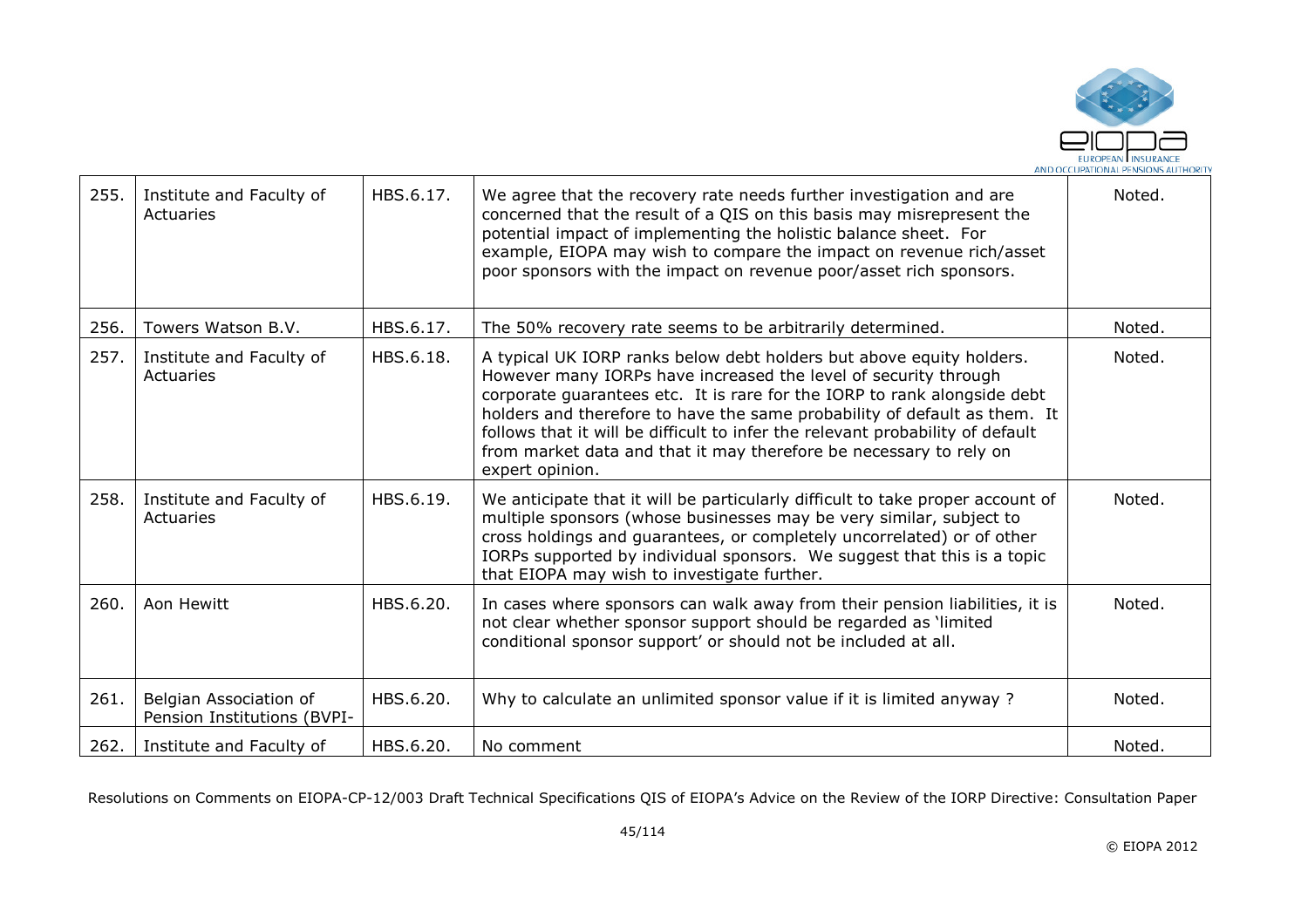

|      | Actuaries                                                |           |                                                                                                                                                                                                                                                                                                                                                           |                                                                    |
|------|----------------------------------------------------------|-----------|-----------------------------------------------------------------------------------------------------------------------------------------------------------------------------------------------------------------------------------------------------------------------------------------------------------------------------------------------------------|--------------------------------------------------------------------|
| 263. | <b>Insurance Europe</b>                                  | HBS.6.20. | It is unclear what is meant with "the IORP should perform the calculation<br>as if it was not limited in this way (the limit or the condition?) but the<br>value should be reported as relating to "limited conditional sponsor<br>support".                                                                                                              | Noted.                                                             |
| 264. | AEIP - The European<br>Association of Paritarian<br>Inst | HBS.6.21. | In which case restitutions to the sponsor should be assumed possible?                                                                                                                                                                                                                                                                                     | Noted. This is<br>based on the<br>legal provisions<br>of the IORP. |
| 265. | Aon Hewitt                                               | HBS.6.21. | EIOPA should clarify the treatment of contributions in respect of future<br>accrual where future service benefits are included in the technical<br>provisions under HBS.4.14. If future service benefits are included in the<br>liabilities, then it is appropriate to allow for contributions in respect of the<br>benefits when calculating the assets. | Noted.                                                             |
| 266. | Institute and Faculty of<br>Actuaries                    | HBS.6.21. | We anticipate that the impact of implementing Solvency II for IORPs will<br>be particularly high for shared cost DB schemes and suggest that EIOPA<br>may wish to segment these separately from other DB IORPs.                                                                                                                                           | Noted.                                                             |
| 267. | Towers Watson B.V.                                       | HBS.6.21. | We doubt whether it is always clear what part of the contribution relates<br>to existing obligations and should or can therefore be considered<br>additional contributions. We note that the fact that regular contributions<br>aren't refered to in the consultation adds to this lack of clarity.                                                       | Noted.                                                             |
| 268. | Institute and Faculty of<br>Actuaries                    | HBS.6.22. | No comment                                                                                                                                                                                                                                                                                                                                                | Noted.                                                             |
| 269. | Institute and Faculty of                                 | HBS.6.23. | No comment                                                                                                                                                                                                                                                                                                                                                | Noted.                                                             |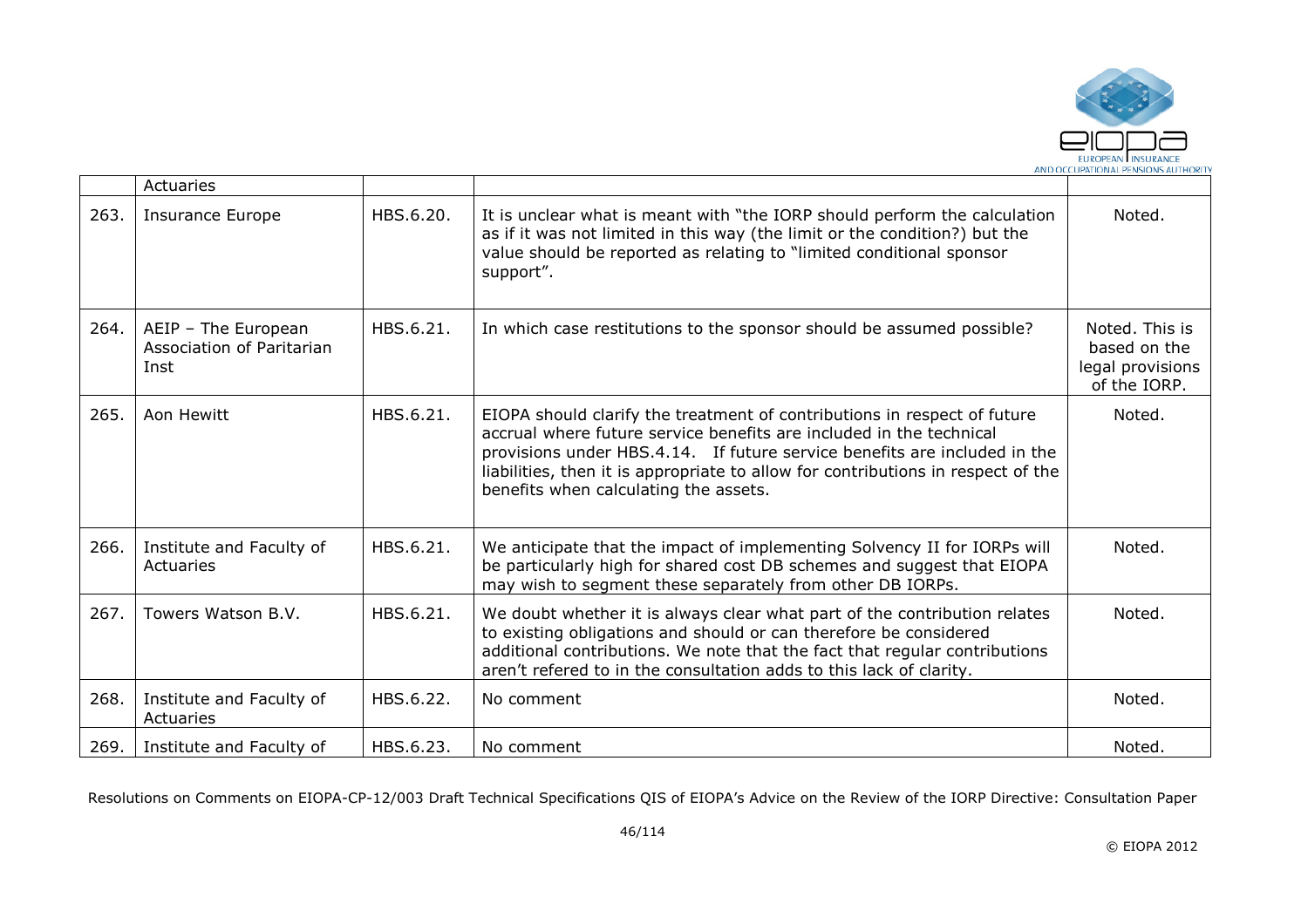

|      | Actuaries  |           |                                                                                                                                                                                                                                                                                                                                                                                            |        |
|------|------------|-----------|--------------------------------------------------------------------------------------------------------------------------------------------------------------------------------------------------------------------------------------------------------------------------------------------------------------------------------------------------------------------------------------------|--------|
| 270. | Aon Hewitt | HBS.6.24. | Allowing self estimation would appear to provide scope for manipulation<br>of the results and this would be particularly important if a similar<br>approach was adopted in practice, rather than just for the QIS.                                                                                                                                                                         | Noted. |
|      |            |           | However, we note that it many cases the standard methodology will<br>lead to inappropriate values (eg for private and non-profit companies,<br>complex group structures, entities where future earnings will be different<br>from the past eg the past includes exceptional or negative items,<br>sponsors where the nature or size of business has changed).                              |        |
|      |            |           | EIOPA should provide guidance on when the standard methodology may<br>not be suitable                                                                                                                                                                                                                                                                                                      |        |
|      |            |           | For the purpose of the QIS, it is likely to be difficult to use anything<br>different from the standard methodology given the time available, so<br>EIOPA should comment on whether there is a risk that the output from<br>the QIS could misstate sponsor support as a whole if most IORPs decide<br>to use the standard methodology for this exercise.                                   |        |
|      |            |           | It could be argued that as the standard methodology builds in allowance<br>for cash contributions from the sponsor to the IORP which are different<br>to those expected in practice, then every IORP should conclude that the<br>standard methodology gives an inappropriate value. We suspect this is<br>not what EIOPA intends, and suggest that EIOPA reviews the instructions<br>here. |        |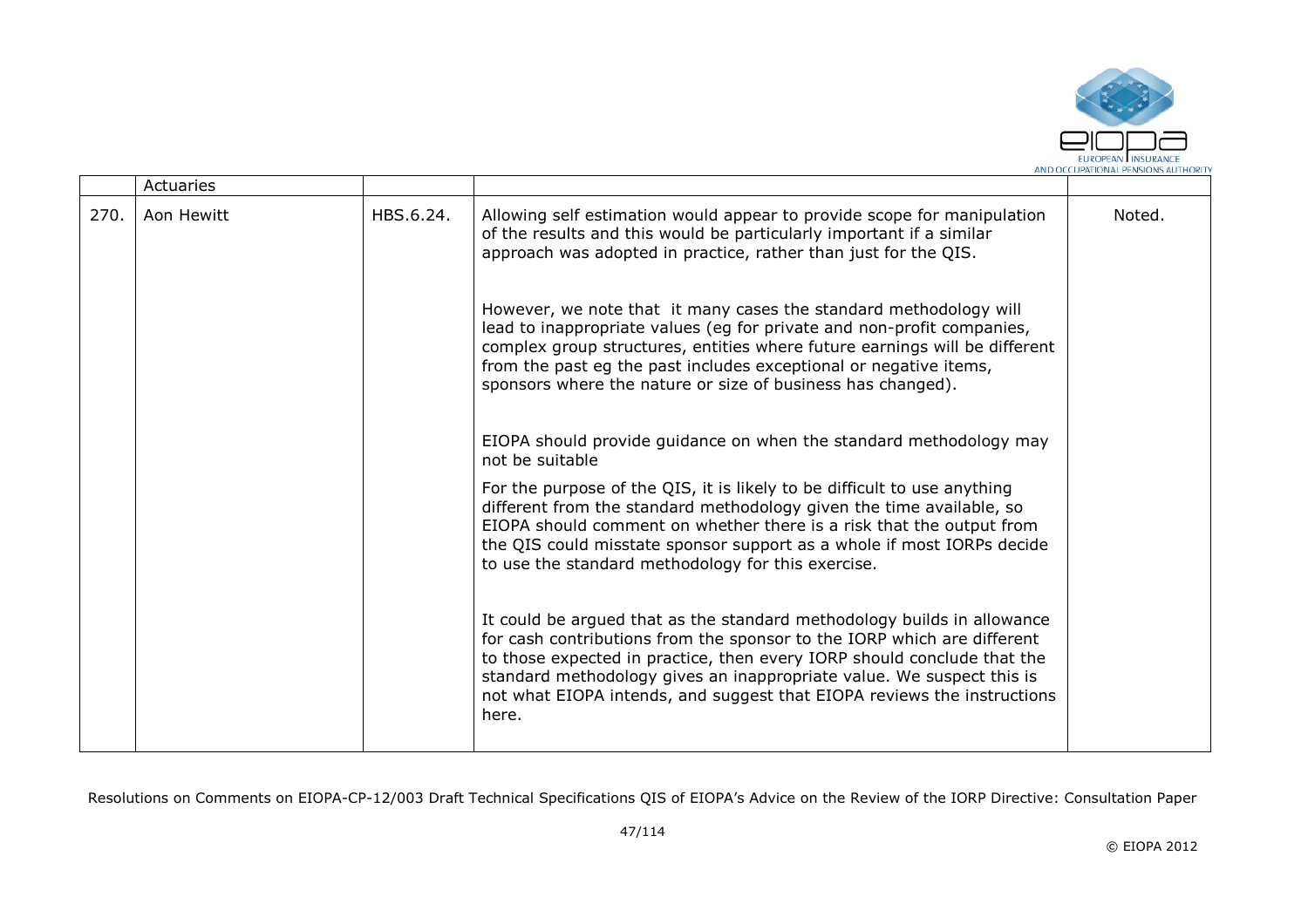

| 271. | Institute and Faculty of<br>Actuaries | HBS.6.24. | We understand that the UK Pensions Regulator will be conducting the<br>QIS for the UK. It therefore seems likely that the standard method will<br>be used throughout                                                                                                                                                                                                                                                                                        | Noted. |
|------|---------------------------------------|-----------|-------------------------------------------------------------------------------------------------------------------------------------------------------------------------------------------------------------------------------------------------------------------------------------------------------------------------------------------------------------------------------------------------------------------------------------------------------------|--------|
| 272. | <b>Insurance Europe</b>               | HBS.6.24. | Usage of own valuation techniques of the IORP would lead to an<br>additional burden for the IORP and to arbitrariness. Alternative methods<br>could be defined at national level by the national supervisors, at least for<br>the purpose of this QIS.                                                                                                                                                                                                      | Noted. |
| 273. | Institute and Faculty of<br>Actuaries | HBS.6.25. | No comment                                                                                                                                                                                                                                                                                                                                                                                                                                                  | Noted. |
| 274. | Institute and Faculty of<br>Actuaries | HBS.6.26. | We would welcome further analysis of the value of sponsor support<br>recognised on the holistic balance sheet. For example, the level of risk<br>may be transparent if the maximum value of sponsor support were<br>included in the assets and that the SCR was shown gross (after<br>downwards adjustment to reflect correlations). This approach may also<br>require fewer calculations.                                                                  | Noted. |
| 275. | Institute and Faculty of<br>Actuaries | HBS.6.27. | No comment                                                                                                                                                                                                                                                                                                                                                                                                                                                  | Noted. |
| 277. | Aon Hewitt                            | HBS.6.28. | For listed entities, it is not clear why the maximum amount of sponsor<br>support should be different from the market capitalisation of the entity.<br>It would be helpful if EIOPA could explain its thinking in this area,<br>especially as this would then be a market-related value which would then<br>be consistent with the methods used to value the assets and liabilities.<br>Some of our clients have expressed concerns that the maximum amount | Noted. |
|      |                                       |           | of sponsor support could be commercially sensitive, especially it turns                                                                                                                                                                                                                                                                                                                                                                                     |        |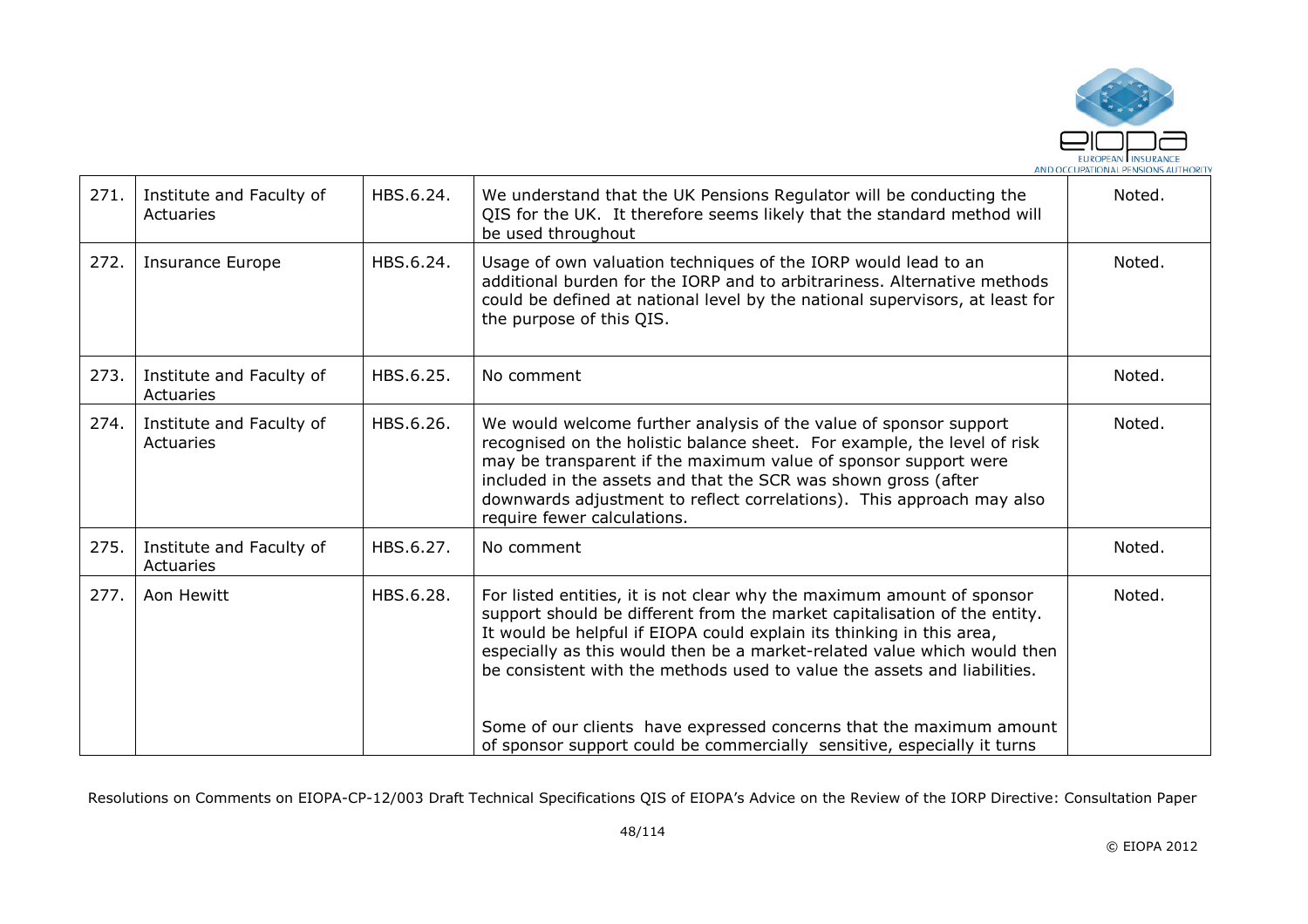

|      |                                                       |           | out to be different (either higher of lower) than actual market<br>capitalisation. Some sponsors are concerned as to how this information<br>will be used, and that it could then become available for third parties.<br>This in turn could impact the price that investors may be willing to pay<br>for shares in these sponsors, and reduce the attractiveness of the<br>sponsor to external investors. This in turn could weaken the strength of<br>the sponsor, and reduce the level of sponsor support for the IORP.<br>EIOPA should provide some safeguards and reassurance as to how the<br>information on the maximum sponsor support will be used in order and<br>kept confidential.<br>Without appropriate safeguards, this may mean that some IORPs will be |        |
|------|-------------------------------------------------------|-----------|------------------------------------------------------------------------------------------------------------------------------------------------------------------------------------------------------------------------------------------------------------------------------------------------------------------------------------------------------------------------------------------------------------------------------------------------------------------------------------------------------------------------------------------------------------------------------------------------------------------------------------------------------------------------------------------------------------------------------------------------------------------------|--------|
|      |                                                       |           | reluctant to take part in the QIS (some of our large clients have already<br>expressed this concern to us).                                                                                                                                                                                                                                                                                                                                                                                                                                                                                                                                                                                                                                                            |        |
| 278. | Belgian Association of<br>Pension Institutions (BVPI- | HBS.6.28. | If a sponsor reports under local GAAP at solo level and IFRS at group<br>level, which accouting standard should be used to define the liabilities<br>towards the IORP?                                                                                                                                                                                                                                                                                                                                                                                                                                                                                                                                                                                                 | Noted. |
| 279. | Institute and Faculty of<br>Actuaries                 | HBS.6.28. | No comment                                                                                                                                                                                                                                                                                                                                                                                                                                                                                                                                                                                                                                                                                                                                                             | Noted. |
| 280. | <b>Insurance Europe</b>                               | HBS.6.28. | Insurance Europe questions how to achieve realistic assumptions about<br>future gains of the sponsor and how this could be checked by the<br>supervisors. Furthermore, it is unclear how to assess the future profits of<br>non-for profit organisations. They too can offer pension provisions for<br>their employees.                                                                                                                                                                                                                                                                                                                                                                                                                                                | Noted. |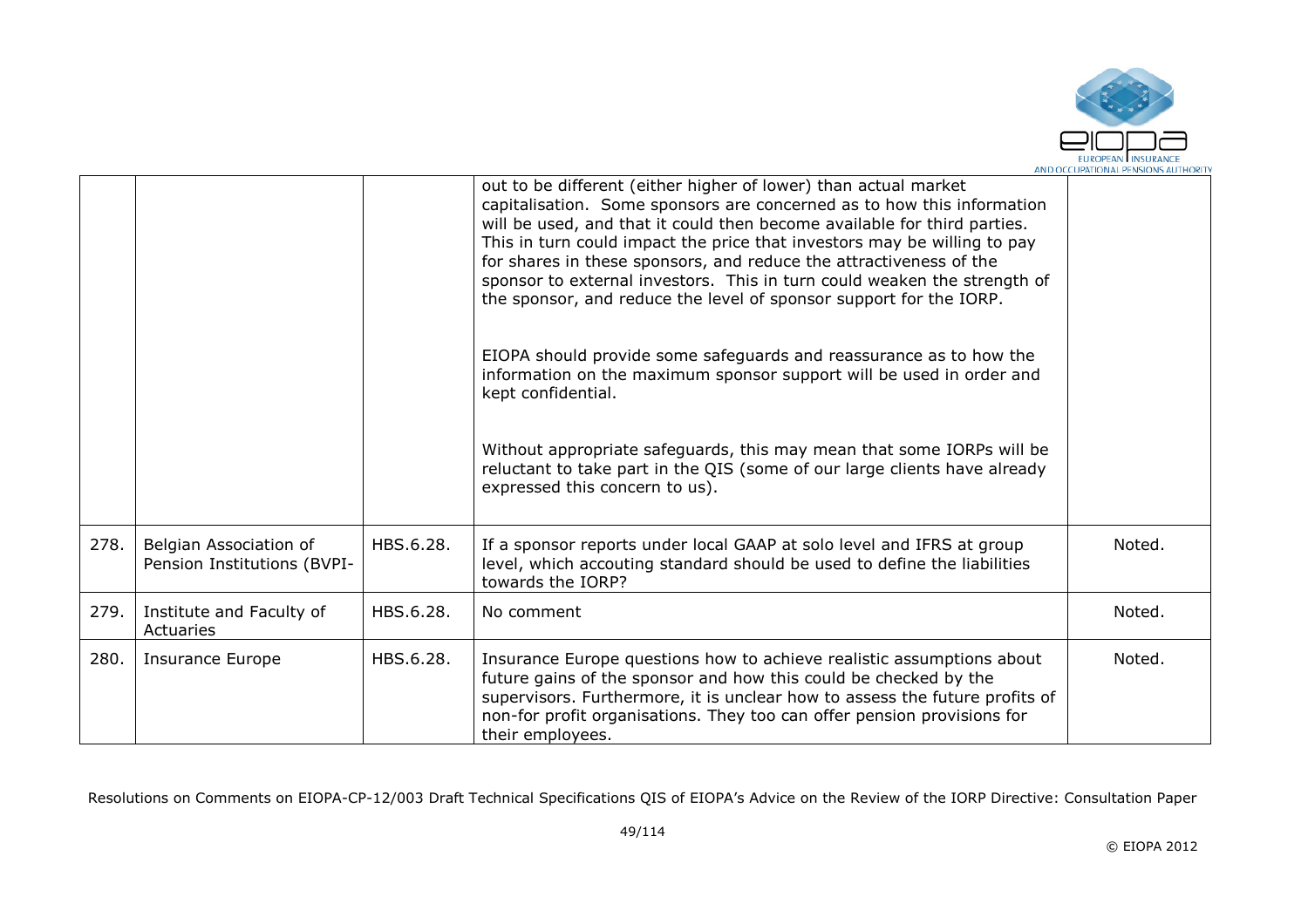

|      |                                       |           | An alternative approach here would be to take into account the surplus<br>rather than the profit and to also include reserves in the maximum value<br>for the sponsor support.                                                                                                                                               |                               |
|------|---------------------------------------|-----------|------------------------------------------------------------------------------------------------------------------------------------------------------------------------------------------------------------------------------------------------------------------------------------------------------------------------------|-------------------------------|
| 282. | Aon Hewitt                            | HBS.6.29. | Presumably you mean shareholder funds when you refer to excess assets<br>over liabilities (for consistency with the wording in HBS.6.37)? Please                                                                                                                                                                             | Noted.                        |
|      |                                       |           | clarify.                                                                                                                                                                                                                                                                                                                     | Yes to the first<br>question. |
|      |                                       |           | In some cases it may not be easy to work out the liabilities of the<br>sponsor towards the IORP. This will depend on how the sponsor has<br>broken down information in its accounts. Some sponsors may not even<br>include a liability, especially entities in a group company that participate<br>in a multi-employer plan. |                               |
|      |                                       |           | It is not obvious why current recovery plan contributions are netted off<br>(where relevant) from future profits or earnings in HBS.6.30 but there is<br>no consideration as to whether they should be netted off from current<br>wealth in HBS.6.29.                                                                        |                               |
| 283. | Institute and Faculty of<br>Actuaries | HBS.6.29. | This definition of the wealth currently available for the IORP is admirably<br>clear however it may often be too simple to reflect adequately the<br>resources available to the IORP if the sponsoring entity is part of a<br>complex corporate structure.                                                                   | Noted.                        |
| 284. | <b>Insurance Europe</b>               | HBS.6.29. | The calculation of the first component for the purpose of the maximum<br>value of sponsor support might not be possible as often sponsors don't<br>have an economic balance sheet. Therefore they cannot provide the                                                                                                         | Noted.                        |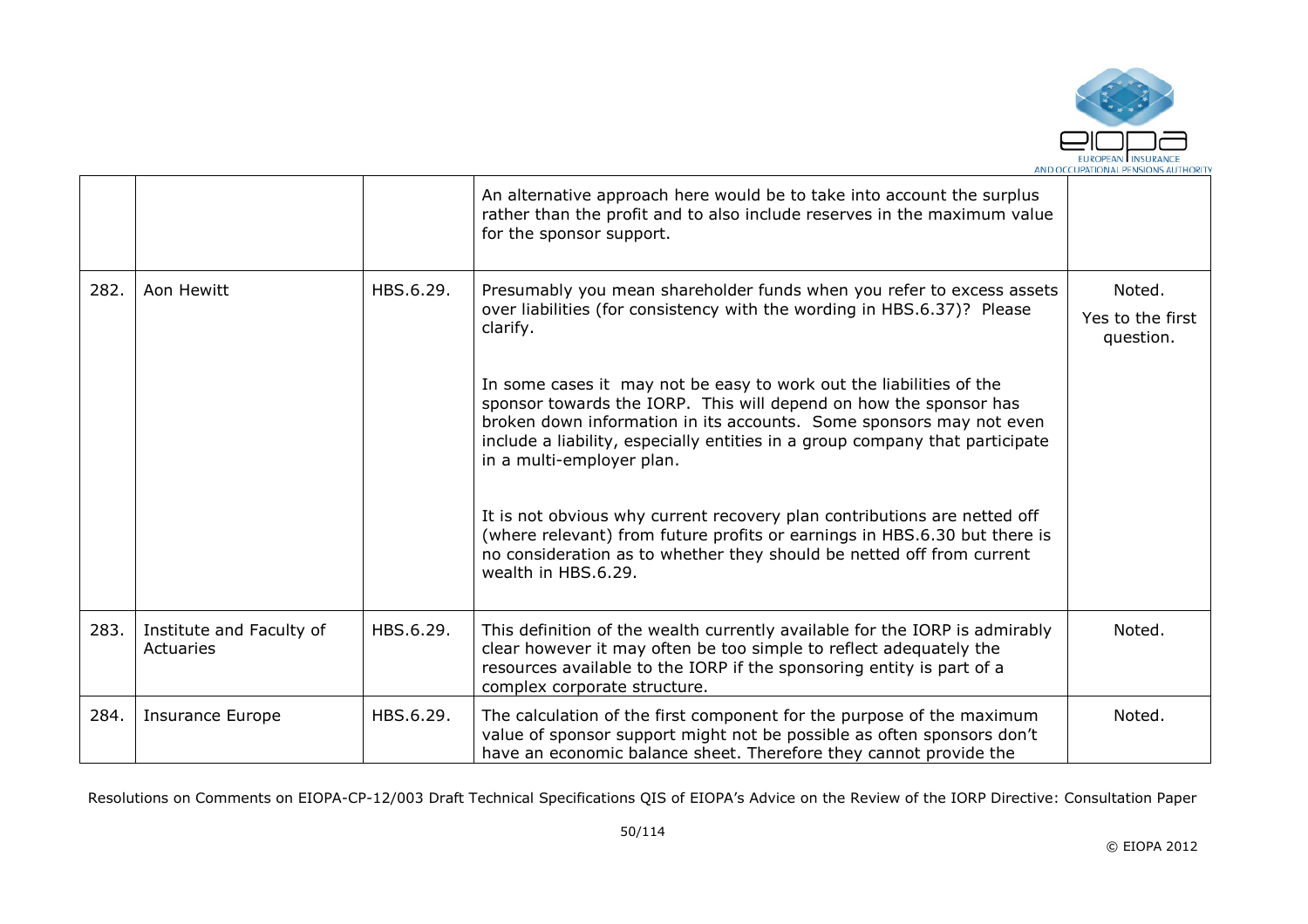

|      |            |           | economic excess of assets over liabilities to the IORP.                                                                                                                                                                                                                                                                                                                                                                                                                                                                                                                         |                                                                             |
|------|------------|-----------|---------------------------------------------------------------------------------------------------------------------------------------------------------------------------------------------------------------------------------------------------------------------------------------------------------------------------------------------------------------------------------------------------------------------------------------------------------------------------------------------------------------------------------------------------------------------------------|-----------------------------------------------------------------------------|
| 285. | Aon Hewitt | HBS.6.30. | It is not clear that a sensible value can be obtained by adding a balance<br>sheet item to future cash flows. As an aside, it will be difficult to forecast<br>future net profits or EBTDA (gross profits) as most companies do not<br>disclose this, and EBTDA is not a widely used term, so this may need to<br>be estimated which will increase the costs of doing the exercise.                                                                                                                                                                                             | Noted. These<br>issues will be<br>further<br>developed at a<br>later stage. |
|      |            |           | It is also not clear what is meant by net profit. We assume it is post-tax<br>net profit or, in some cases, "other comprehensive income". Or do you<br>mean Operating Earnings, or Amounts transferred to Retained Earnings<br>(ie taking into account dividends paid) or Other Comprehensive Income.<br>EIOPA should provide clarification on the net profit figure that should be<br>used and why it believes this is the most appropriate definition.                                                                                                                        |                                                                             |
|      |            |           | Also, since contributions are paid from cash flow, a better or alternative<br>metric should be company cash flow (if a company is not generating<br>cash it will generally not be able to pay pension contributions, unless if<br>borrows or sells assets). Alternative measures could then be cash<br>generated from operating activities, net cash inflow from operating<br>activities, net increase in cash during the year, and such measures are<br>normally found in published cash flow statements. Other measures, such<br>as Free Cash Flow, could also be considered. |                                                                             |
|      |            |           | For non-profit entitles, the concept of "earnings" does not exist.<br>Alternative definitions will need to be used. For charities, some assets<br>may be restricted assets so not available for pension funding purposes.                                                                                                                                                                                                                                                                                                                                                       |                                                                             |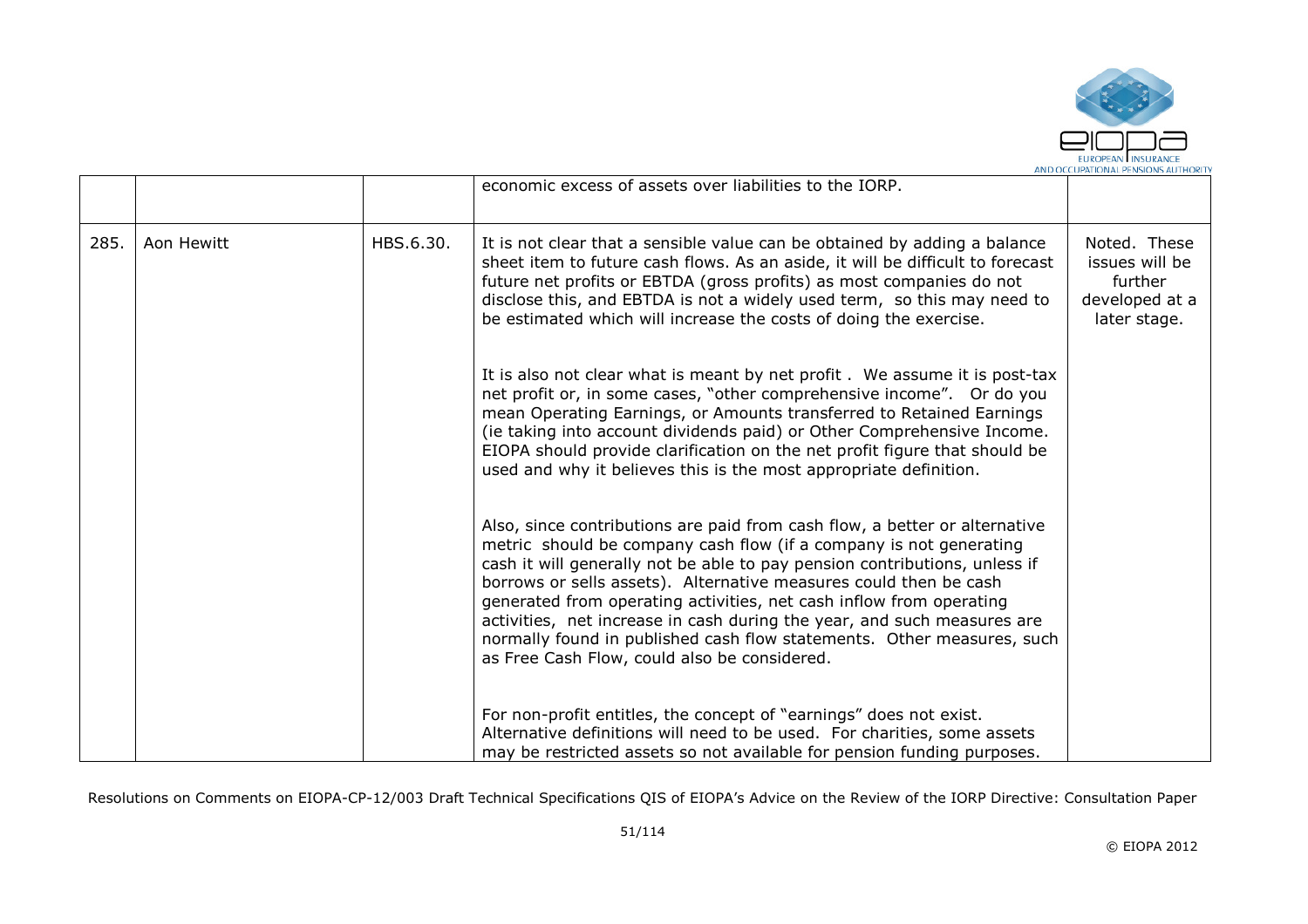

|  |                                                                                                                                                                                                                                                                                                                                                                                                                                                                                                                                                                                                  | AND OCCUPATIONAL FEN3ION3 AUTHONIT                                                   |
|--|--------------------------------------------------------------------------------------------------------------------------------------------------------------------------------------------------------------------------------------------------------------------------------------------------------------------------------------------------------------------------------------------------------------------------------------------------------------------------------------------------------------------------------------------------------------------------------------------------|--------------------------------------------------------------------------------------|
|  | Given the large number of non-profit organisations in the EEA, EIOPA<br>should provide guidance on how non-profit entities should be treated.                                                                                                                                                                                                                                                                                                                                                                                                                                                    |                                                                                      |
|  | It is not clear why EBTDA has been used as a definition, For large<br>financial institutions, a large part of their earnings is interest income, so<br>EBTDA can actually be a very large negative number. We are not sure<br>whether this is EIOPA's intention, as this could penalise some of Europe's<br>largest financial institutions.                                                                                                                                                                                                                                                      |                                                                                      |
|  | Since it is possible for future earnings to be negative, then the difference<br>between items II and III should then be set to zero for the purpose of<br>the calculation (ie the minimum value then equals current recovery plan<br>contributions)                                                                                                                                                                                                                                                                                                                                              |                                                                                      |
|  | Likewise, some companies have significant borrowings, with certain<br>creditors ranking ahead of the IORP (eg corporate bond holders). For<br>these companies, EBTDA may overstate the potential amount that may<br>be available to the pension fund. It is not clear why EIOPA have not<br>specified EBITDA as an appropriate earnings measure.                                                                                                                                                                                                                                                 |                                                                                      |
|  | As there is an interest component to pension costs, some companies will<br>include this in their interest expense whereas some may include it in<br>their operating expense. For sponsors of large IORPS, the line in which<br>pension net interest expense is recorded could then have a significant<br>impact on the calculated sponsor wealth. For consistency with the<br>balance sheet item, it would be appropriate to strip pension related<br>items out of the earnings component (eg so EBITDAP or EBTDAP should<br>be used instead of EBITDA or EBTDA). We note however that this will | No. These<br>should be any<br>currently<br>agreed<br>recovery plan<br>contributions. |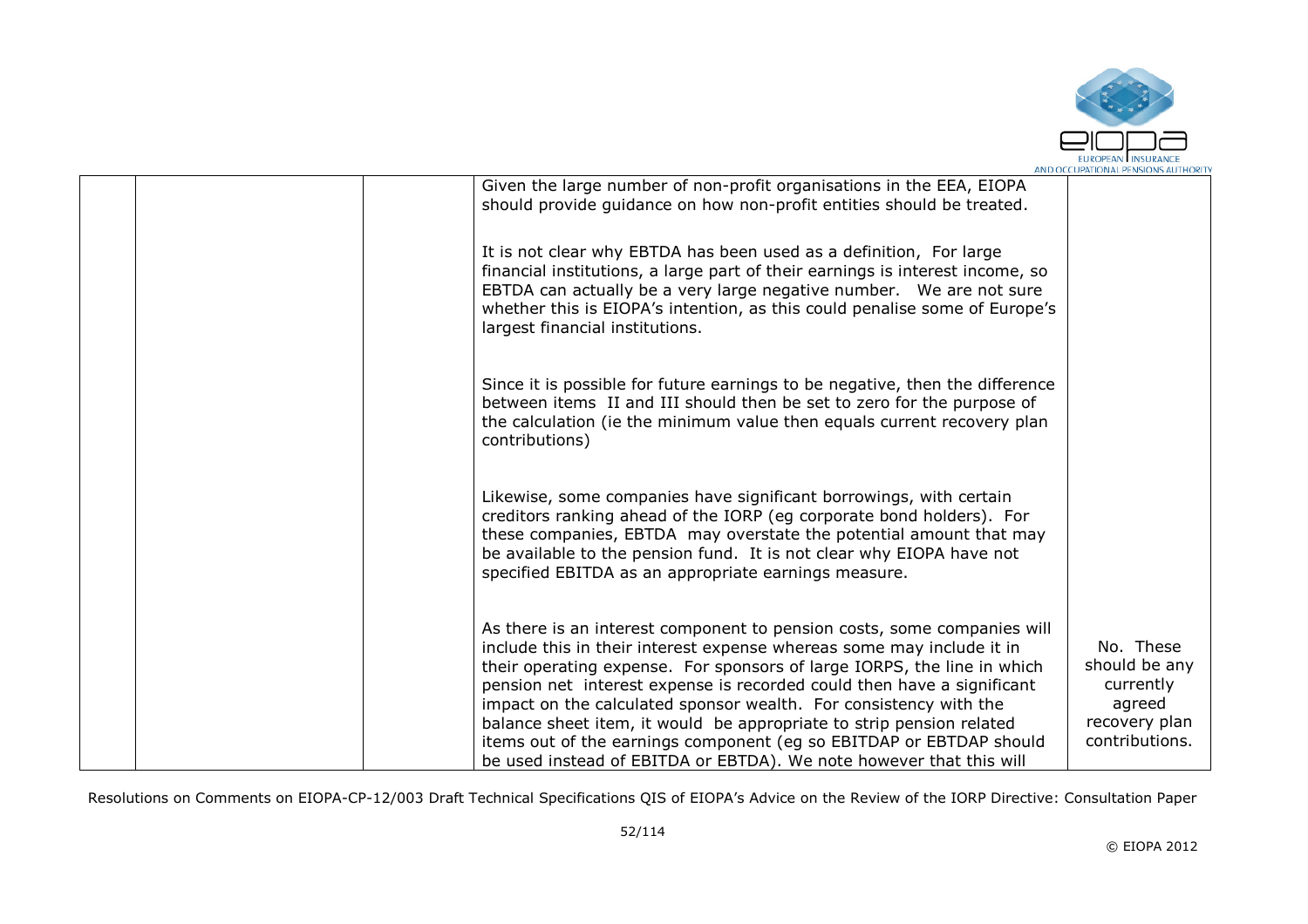

|      |                                                       |           | make the calculations more complex (and indeed in some cases it may<br>not be possible to make this adjustment if the corresponding amounts<br>are not disclosed in the accounts).                                                                                                                                                                                                                                                                                                                                                                                                                                                     |                                                                           |
|------|-------------------------------------------------------|-----------|----------------------------------------------------------------------------------------------------------------------------------------------------------------------------------------------------------------------------------------------------------------------------------------------------------------------------------------------------------------------------------------------------------------------------------------------------------------------------------------------------------------------------------------------------------------------------------------------------------------------------------------|---------------------------------------------------------------------------|
|      |                                                       |           | For the item "current recovery plan contributions" should these be<br>adjusted to take account of what level of contributions might be payable<br>based on a new valuation, under existing rules and methods, as at 30<br>December 2011? In some countries, eg the UK, existing recovery plan<br>contributions may have been based on an actuarial valuation that is up<br>to three years old (or in the process of being updated), so it would be<br>inappropriate to compare deficit contributions under a new regime as at<br>this date, without knowing what they would look like under the current<br>regime as at the same date. |                                                                           |
|      |                                                       |           | Overall we think this section needs a significant amount for work in order<br>for it to be meaningful and interpreted appropriately for all different<br>types of sponsors.                                                                                                                                                                                                                                                                                                                                                                                                                                                            |                                                                           |
| 286. | Belgian Association of<br>Pension Institutions (BVPI- | HBS.6.30. | Why EBTDA and not EBITDA ?<br>What's the sense of this in case of sponsors belonging to a bigger<br>group/holding/multinational where often all profit is transfered to the<br>mother holding? How to apply for industry-wide IORPs with multiple<br>small sponsors ?                                                                                                                                                                                                                                                                                                                                                                  | Noted. This<br>issue will be<br>developed<br>further at a<br>later stage. |
| 287. | Institute and Faculty of<br>Actuaries                 | HBS.6.30. | Many recovery plans for UK IORPs include contributions contingent on<br>future financial events/conditions. We suggest that it be made clear that<br>future foreseen wealth should be adjusted appropriately to ensure no<br>double-counting.                                                                                                                                                                                                                                                                                                                                                                                          | Noted.                                                                    |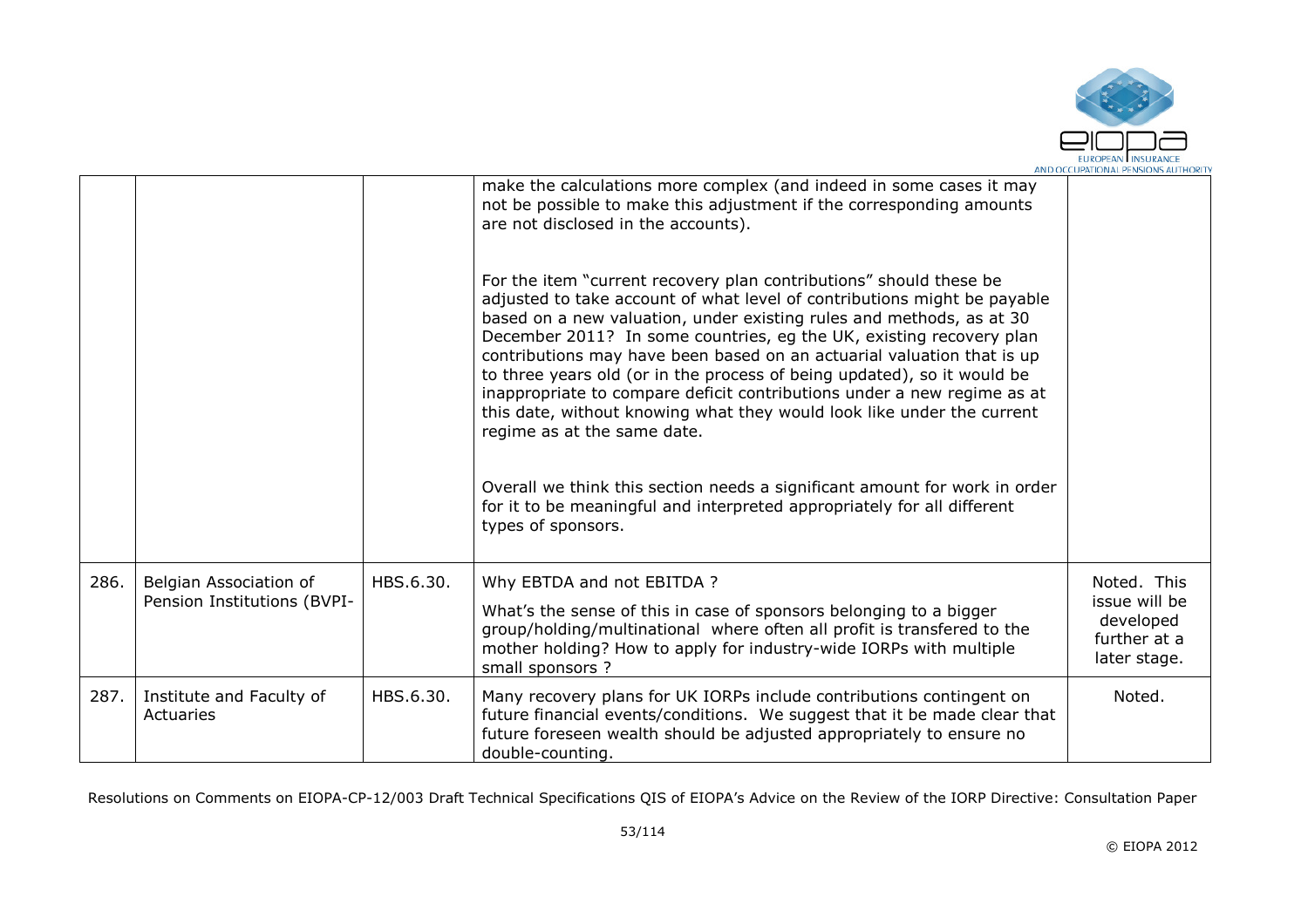

| 288. | Aon Hewitt                            | HBS.6.31. | For many sponsors, we would expect future earnings forecasts to be very<br>different from historic earnings. The standard approach suggested by<br>EIOPA is to assume future earnings will be in line with historic earnings<br>adjusted for inflation. We think this is a massive over-simplification,<br>especially given the potential lack of uncertainty around any forward<br>business-looking forecast over any significant period.         | Noted. |
|------|---------------------------------------|-----------|----------------------------------------------------------------------------------------------------------------------------------------------------------------------------------------------------------------------------------------------------------------------------------------------------------------------------------------------------------------------------------------------------------------------------------------------------|--------|
| 289. | Institute and Faculty of<br>Actuaries | HBS.6.31. | No comment                                                                                                                                                                                                                                                                                                                                                                                                                                         | Noted. |
| 290. | Aon Hewitt                            | HBS.6.32. | As a simplification, why not set the value to market capitalisation where<br>this exists.                                                                                                                                                                                                                                                                                                                                                          | Noted. |
| 291. | Institute and Faculty of<br>Actuaries | HBS.6.32. | No comment                                                                                                                                                                                                                                                                                                                                                                                                                                         | Noted. |
| 292. | Institute and Faculty of<br>Actuaries | HBS.6.33. | Credit ratings are not created for the purpose of assessing the probability<br>of pension default events and may not adequately reflect where the IORP<br>ranks in the corporate structure or, if a company has no need to borrow,<br>may not exist at all.                                                                                                                                                                                        | Noted. |
| 293. | Institute and Faculty of<br>Actuaries | HBS.6.34. | No comment                                                                                                                                                                                                                                                                                                                                                                                                                                         | Noted. |
| 294. | Insurance Europe                      | HBS.6.34. | Where the legal nature of the sponsor support means that the sponsor<br>has the opportunity to choose to no longer provide support, Insurance<br>Europe believes that a different simulation should be performed. In cases<br>where the support of a sponsor would be conditional, then the conditional<br>elements should be taken into account. In case the support of the<br>sponsor would not be legally binding and its commitments only come | Noted. |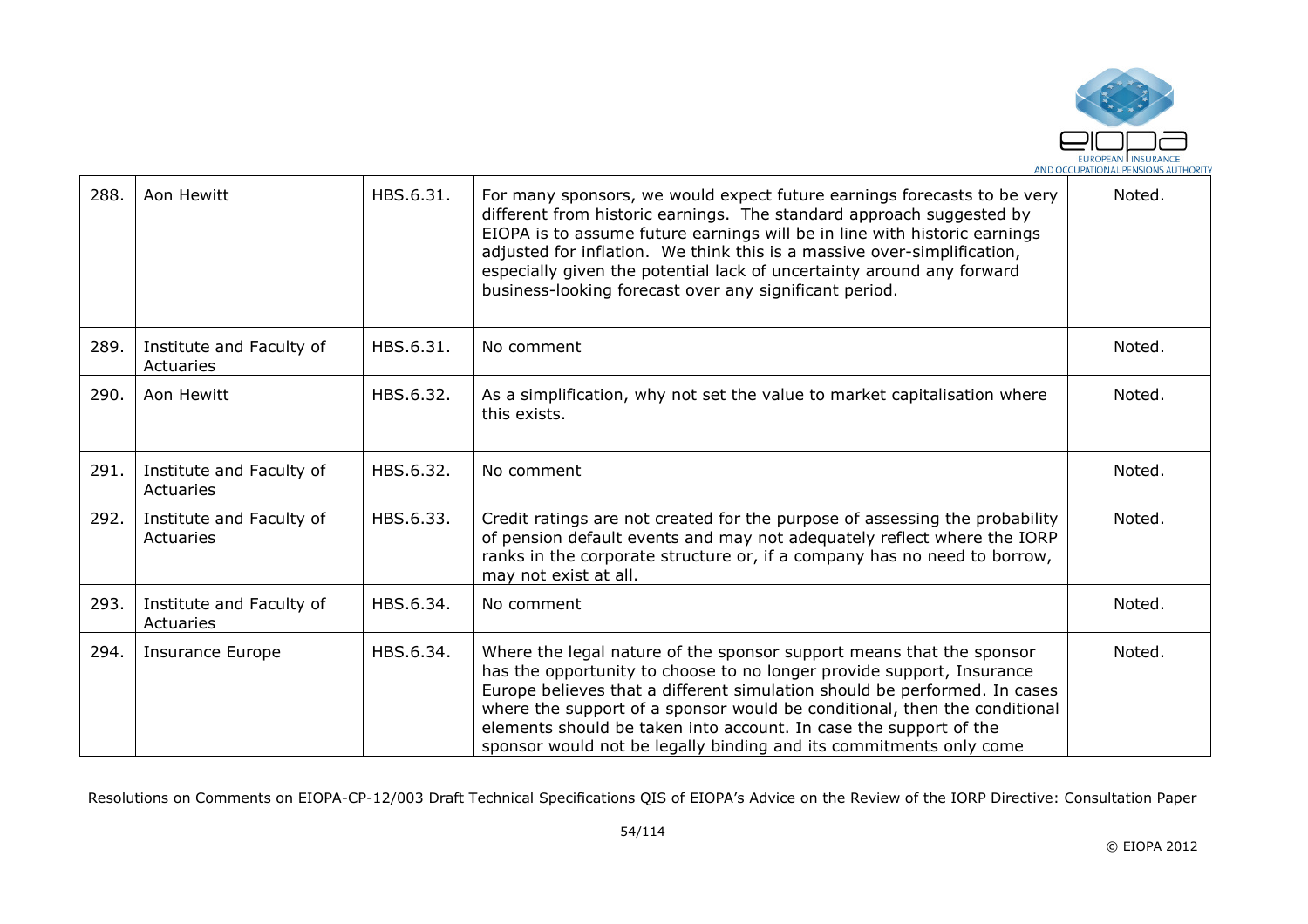

|      |                                                       |           | from sponsor behaviour, then no amounts of sponsoring support should<br>be taken into account.                                                                                                                                                                                                                                                                                                               |                                                                                                      |
|------|-------------------------------------------------------|-----------|--------------------------------------------------------------------------------------------------------------------------------------------------------------------------------------------------------------------------------------------------------------------------------------------------------------------------------------------------------------------------------------------------------------|------------------------------------------------------------------------------------------------------|
| 296. | Aon Hewitt                                            | HBS.6.35. | It would be inappropriate to gross-up for all employers in multi-employer<br>funds where liabilities and assets are ringfenced for individual employers.                                                                                                                                                                                                                                                     | Noted.                                                                                               |
| 297. | Belgian Association of<br>Pension Institutions (BVPI- | HBS.6.35. | In the Belgian context of seperate assets (afzonderlijk<br>vermogen/patrimoine distincts) seperate statutory balance sheets apply,<br>no solidarity exists, does this also mean a seperate HBS ?<br>In case of cross border activities, only 1 HBS ?                                                                                                                                                         | Yes.<br>This will depend<br>on the legal<br>nature of the<br>IORP and the<br>financial<br>structure. |
| 298. | Groupe Consultatif<br>Actuariel Européen              | HBS.6.35. | In this section, EIOPA has clearly tried to provide a practical alternative<br>for multi-employer IORPs. However, large industry-wide IORPs often<br>have several thousands of small non-associated companies. In order to<br>make calculations for a representative sample, the number of<br>calculations would still be too large. We would encourage EIOPA to<br>formulate clearer guidance on this issue | Noted. This will<br>be further<br>developed at a<br>later stage.                                     |
| 299. | Institute and Faculty of<br>Actuaries                 | HBS.6.35. | Some UK IORPs are « sectionalised » so that, although they are<br>nominally multi-employer, there is no cross-subsidy by unrelated<br>employers. We therefore suggest that this definition could be usefully<br>expanded so that it is clear that employers can only be omitted if the<br>liabilities they are underwriting are also supported by other employers.                                           | Noted.                                                                                               |
| 300. | <b>Insurance Europe</b>                               | HBS.6.35. | Insurance Europe believes that this type of simplification does not work.<br>It includes a lot of arbitrariness as the IORP is the responsible for its<br>reasoning. Moreover, Insurance Europe believes that larger employers                                                                                                                                                                               | Noted.                                                                                               |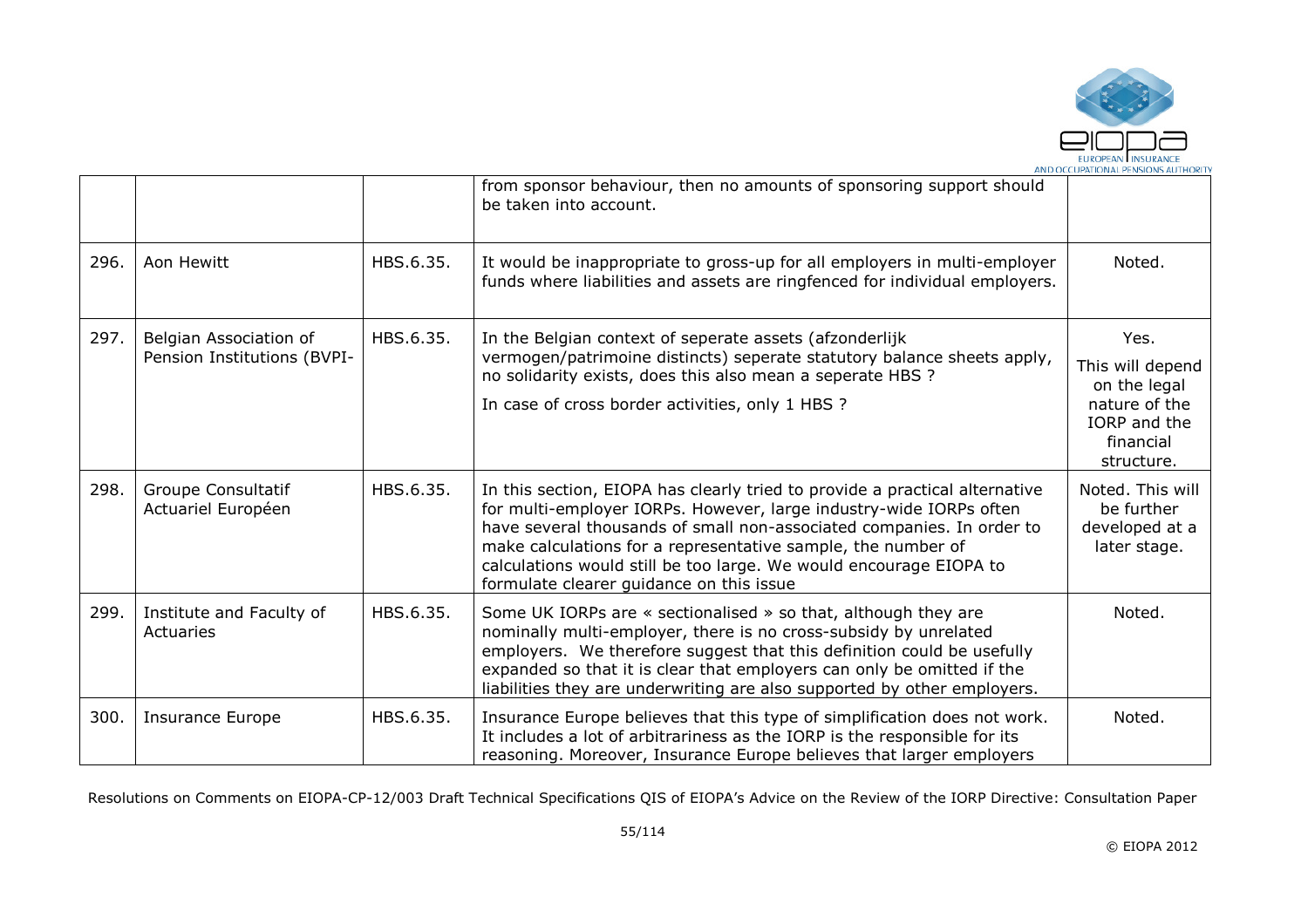

|      |            |           | are not representative. For example, a multi-employer IORP with 10<br>indexed big companies (all rated), 100 larger medium-size companies<br>(thereof 5 with a rating) and 200 medium crafts enterprises (no one with<br>a rating).                                                                                                                                  |                                                                 |
|------|------------|-----------|----------------------------------------------------------------------------------------------------------------------------------------------------------------------------------------------------------------------------------------------------------------------------------------------------------------------------------------------------------------------|-----------------------------------------------------------------|
|      |            |           | Insurance Europe believes that the results can only be grossed up for all<br>employers in case this could be demonstrated or objectively measured,<br>rather than "seen as".                                                                                                                                                                                         |                                                                 |
| 302. | Aon Hewitt | HBS.6.36. | It is not clear why employer support is only assumed to continue for the<br>average duration of the cash flows rather than until all cash flows are<br>paid. Some of the other inputs also appear arbitrary. For example, why<br>is 50% of expected future net profits used rather than 10% or 25%?<br>Why 25% of EBTDA?                                             | Noted, and will<br>be further<br>developed at a<br>later stage. |
|      |            |           | It is also giving the impression that EIOPA will allow deficits to be met<br>over the average duration of the cash flows. We understand no decision<br>has been made on this yet, and this will be a matter for the Commission,<br>so it is important that the Commission has information which can help it<br>assess the impact of different recovery plan lengths. |                                                                 |
|      |            |           | Given the materiality of this item, we suggest IORPs also do calculations<br>where d is doubled (ie it equals two times the value of the average<br>duration)                                                                                                                                                                                                        |                                                                 |
|      |            |           | Further clarification should be given on what is meant by net profit (see<br>comments to HBS.6.30)                                                                                                                                                                                                                                                                   | <b>IORPs</b> should                                             |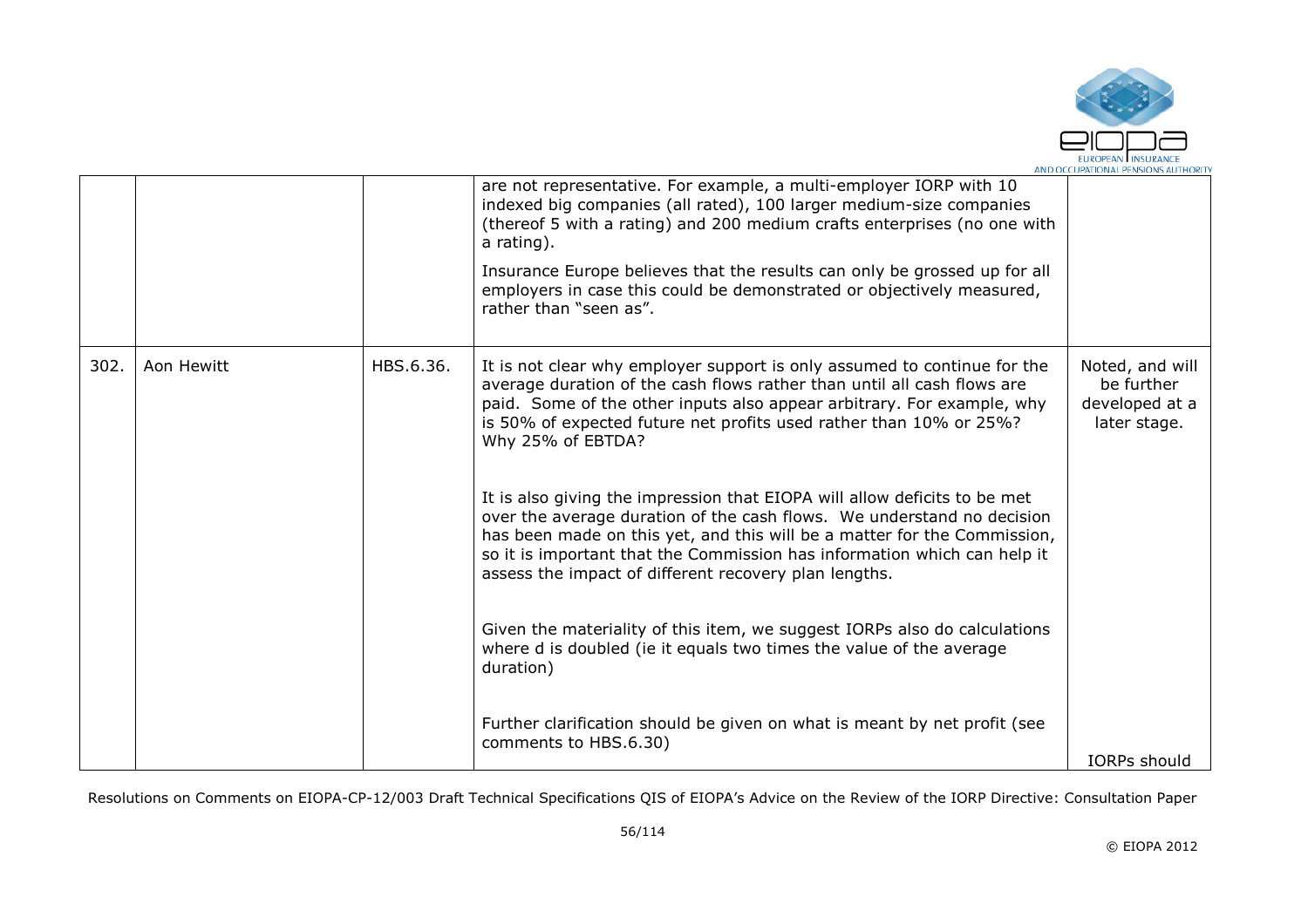

|      |                                                       |           | It is not clear why (ii) is based on future net profit, whereas, in (iii)<br>EBTDA is based on a three year average of EBTDA. Should the net profit<br>for (ii) also be based on a three year average?<br>Also, what happens if any of the earnings periods in the last three years<br>includes negative or one-off exceptional items (which could be positive or<br>negative). Should these be ignored, or adjusted?<br>What inflation figure is proposed for the adjustment? Is it price inflation,<br>or some other measure of earnings inflation (eg dividend growth)? | consider<br>whether the<br>results are<br>misleading and<br>apply their<br>judgment in<br>line with the<br>principles. |
|------|-------------------------------------------------------|-----------|----------------------------------------------------------------------------------------------------------------------------------------------------------------------------------------------------------------------------------------------------------------------------------------------------------------------------------------------------------------------------------------------------------------------------------------------------------------------------------------------------------------------------------------------------------------------------|------------------------------------------------------------------------------------------------------------------------|
| 303. | Belgian Association of<br>Pension Institutions (BVPI- | HBS.6.36. | The use of $\ast$ i $\ast$ is confusing, once it is used as a discount factor (see<br>6.36 and 6.39), other times it is used as an discount rate (see 6.48 and<br>6.50). Better to use discount factor $v = 1/(1+i)$ in 6.36 and 6.39, and to<br>use $\le$ i $\ge$ discount rate in 6.48.                                                                                                                                                                                                                                                                                  | Agreed.                                                                                                                |
| 304. | Institute and Faculty of<br>Actuaries                 | HBS.6.36. | We have a number of suggestions for improving these definitions;<br>however it would be wrong to infer that we consider this approach to<br>valuing sponsor support to be satisfactory: we think other methods may<br>be superior and should also be considered.                                                                                                                                                                                                                                                                                                           | Agreed.                                                                                                                |
|      |                                                       |           | Although the definition of it is correct and it defined in this way is<br>correctly used in the formulae that follow in paragraph HBS 6.39, it is<br>unfortunate that in HBS6.50 $\cdot$ i $\cdot$ is used in a different, more<br>conventional way despite a very similar definition in HBS6.48.                                                                                                                                                                                                                                                                          |                                                                                                                        |
|      |                                                       |           | We would be pleased to see EIOPA amend HBS6.36 in line with the<br>convention used in actuarial practice, namely:                                                                                                                                                                                                                                                                                                                                                                                                                                                          |                                                                                                                        |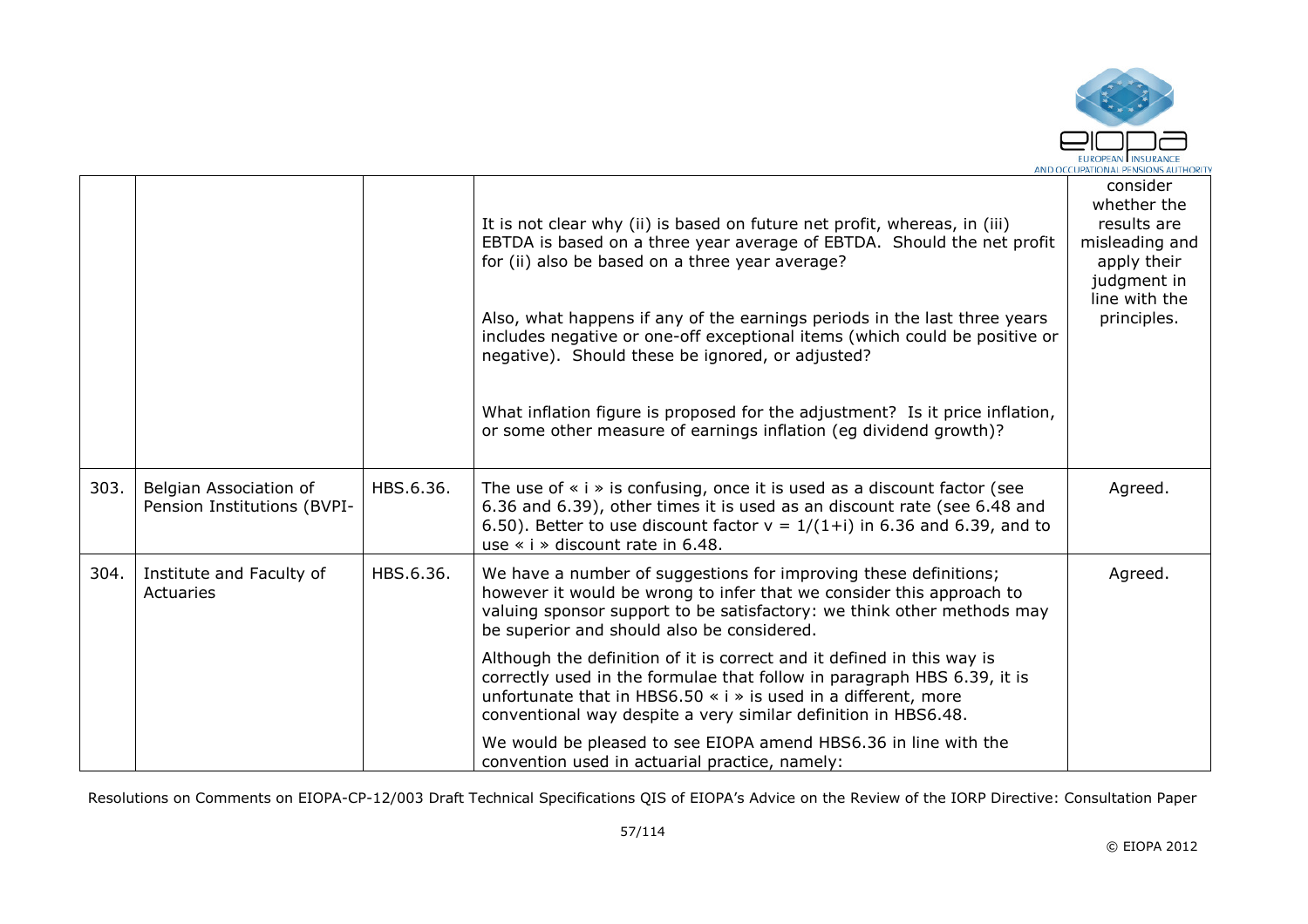

|      |                         |           | i :<br>discount rate<br>discount factor for one year= $(1+i)-1$<br>$V$ :                                                                                                                                                                                                                                                                                                     |        |
|------|-------------------------|-----------|------------------------------------------------------------------------------------------------------------------------------------------------------------------------------------------------------------------------------------------------------------------------------------------------------------------------------------------------------------------------------|--------|
|      |                         |           | discount factor for t years = $(1+i)$ -t<br>vt :                                                                                                                                                                                                                                                                                                                             |        |
|      |                         |           | In our view it is not necessary or appropriate to limit d to the average<br>duration. In fact using d for duration risks confusion as d commonly<br>denotes the quantity $1 - v$ in actuarial practice.                                                                                                                                                                      |        |
|      |                         |           | The definition of ECt is not clear and it appears inconsistent with the<br>formulae in which it is subsequently used. We think the reference to<br>discounting in (i) and (ii) is not correct because a discount factor is<br>applied to ECt in the formula in HBS 6.39. We also think that the<br>references to year d are unhelpful. We propose the following definition : |        |
|      |                         |           | ECt : Expected cashflow in year t<br>$=$ Sum of                                                                                                                                                                                                                                                                                                                              |        |
|      |                         |           | the recovery plan contribution expected in year t<br>(i)                                                                                                                                                                                                                                                                                                                     |        |
|      |                         |           | (ii)<br>the lesser of :                                                                                                                                                                                                                                                                                                                                                      |        |
|      |                         |           | For the purpose of this QIS, 50% of the expected net profit in<br>a)<br>year t, and                                                                                                                                                                                                                                                                                          |        |
|      |                         |           | b)<br>For the purpose of this QIS, 25% of the sponsors' EBTDA in year<br>t.                                                                                                                                                                                                                                                                                                  |        |
|      |                         |           | We would like to see EIOPA explain the rationale for proposing a 3 year<br>average for base EBTDA but not for base net profits.                                                                                                                                                                                                                                              |        |
| 305. | <b>Insurance Europe</b> | HBS.6.36. | Insurance Europe assesses this as a rather strong simplification.<br>Especially, additional guidance is required on how to calculate the<br>expected net profits.                                                                                                                                                                                                            | Noted. |
|      |                         |           | Furthermore, Insurance Europe thinks that regarding the ECt (iii) for the                                                                                                                                                                                                                                                                                                    |        |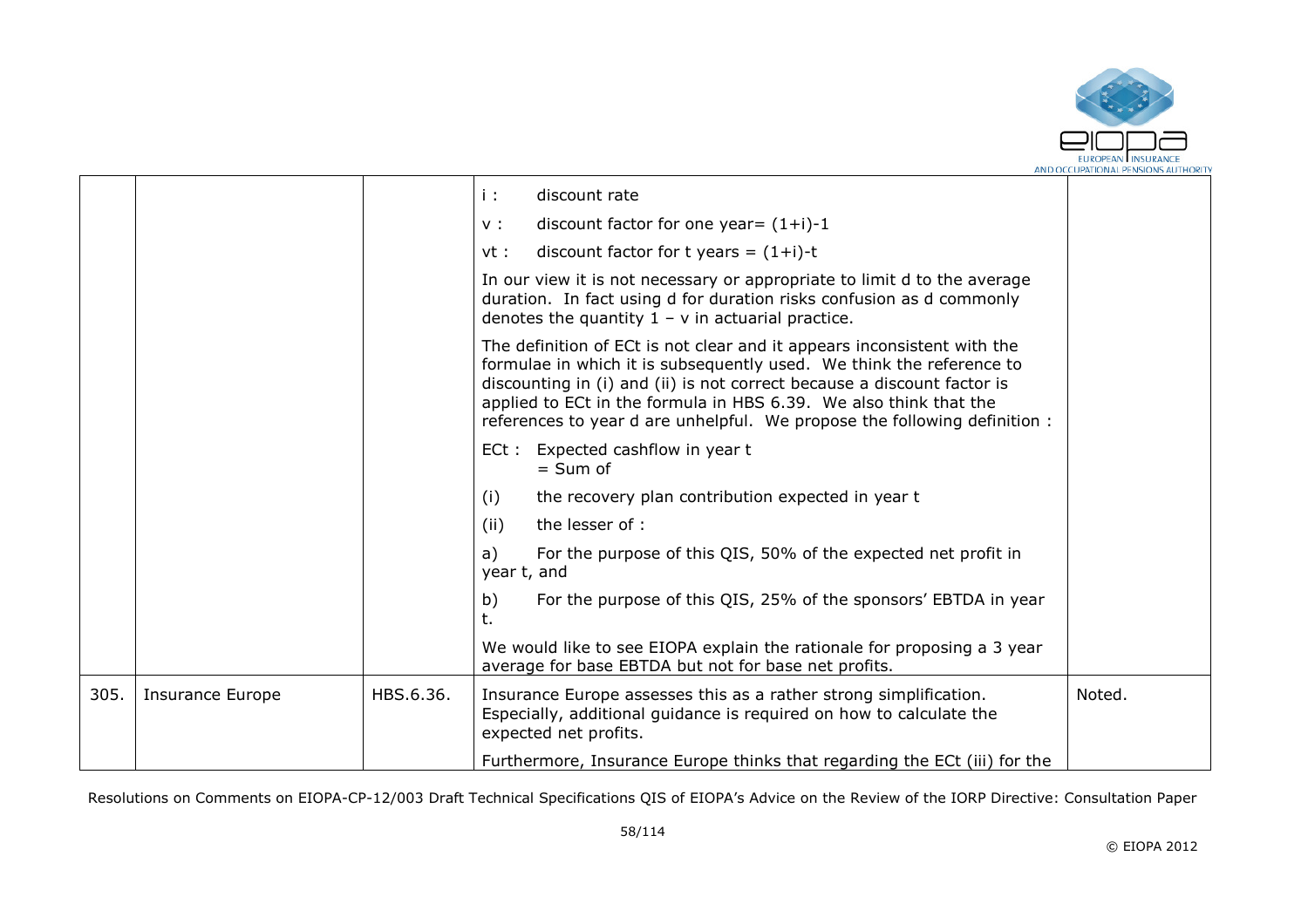

|      |                                                       |           | future years, the figure should be increased by inflation to year 'd' rather<br>than year 't'.                                                                                                            |                                                                  |
|------|-------------------------------------------------------|-----------|-----------------------------------------------------------------------------------------------------------------------------------------------------------------------------------------------------------|------------------------------------------------------------------|
| 306. | Towers Watson B.V.                                    | HBS.6.36. | The assessment of future profits and sponsors' earnings seems to be<br>arbitrarily determined.                                                                                                            | Noted.                                                           |
| 307. | Aon Hewitt                                            | HBS.6.37. | The most recent shareholder funds may not be comparable across<br>countries. A key factor will be whether goodwill is on or off balance<br>sheet.                                                         | Noted. This will<br>be further<br>developed at a<br>later stage. |
|      |                                                       |           | It is also not clear why 50% has been taken for the proportion of<br>shareholder funds available for the IORP. In many countries, the level of<br>support is not at the employer's or owner's discretion. |                                                                  |
|      |                                                       |           | Where has the 50% figure come from? Shouldn't it be 100% especially<br>in countries where sponsors have a legal responsibility to fund deficits?                                                          |                                                                  |
|      |                                                       |           | For y (value of liabilities already accounted for in sponsor accounts),<br>EIOPA should add clarity on whether this is on a pre-tax or post-tax<br>basis?                                                 |                                                                  |
| 308. | Belgian Association of<br>Pension Institutions (BVPI- | HBS.6.37. | In the Belgian context we understand there is no limitation, is this<br>correct ?                                                                                                                         | Noted. Consult<br>the Belgian<br>supervisors.                    |
|      |                                                       |           | If a sponsor reports under local GAAP at solo level and IFRS at group<br>level, which accouting standard should be used to define the liabilities<br>towards the IORP?                                    |                                                                  |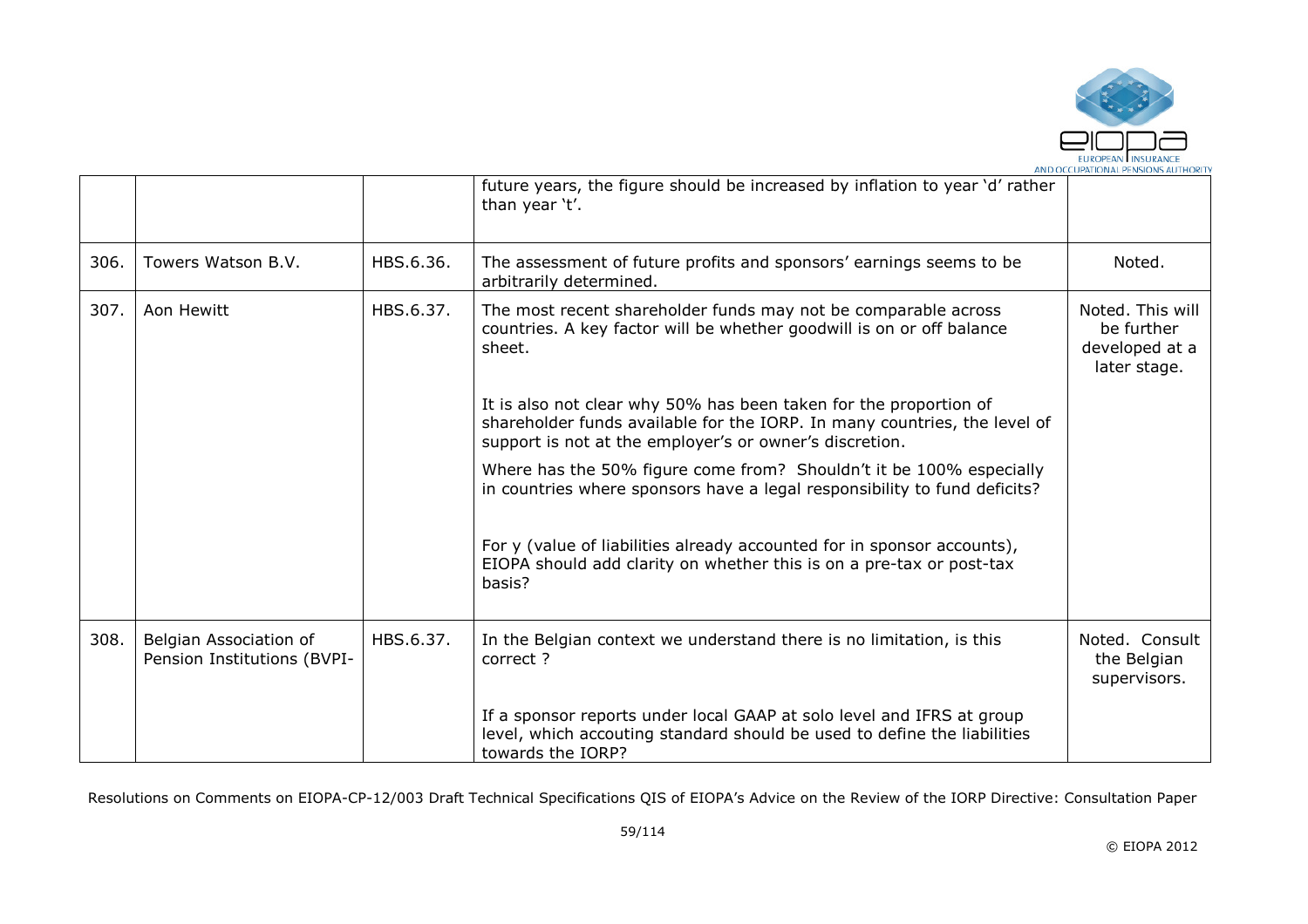

| 309. | Institute and Faculty of<br>Actuaries                 | HBS.6.37. | The holistic balance sheets results are potentially sensitive to the chosen<br>value of ξ. Moreover whilst a value of 50% may well be a suitable<br>average value, it is possible that different segments of the market have<br>very different values. We therefore advocate considering a range of<br>values for this parameter as part of the QIS. | Noted.  |
|------|-------------------------------------------------------|-----------|------------------------------------------------------------------------------------------------------------------------------------------------------------------------------------------------------------------------------------------------------------------------------------------------------------------------------------------------------|---------|
| 310. | Institute and Faculty of<br>Actuaries                 | HBS.6.38. | No comment                                                                                                                                                                                                                                                                                                                                           | Noted.  |
| 311. | Aon Hewitt                                            | HBS.6.39. | For the maximum value of sponsor support taking account of credit risk,<br>we think the term next to the summation sign in the second part of the<br>formula should be it - 0.5, and not $i$ t + 0.5.                                                                                                                                                | Noted.  |
| 312. | Belgian Association of<br>Pension Institutions (BVPI- | HBS.6.39. | If the first cash flow from recovery plan occurs in the middle of year 1,<br>we would expect the following discount factor : I(t-0.5), so shouldn't we<br>consider t as from 0 instead of as from 1?                                                                                                                                                 | Noted.  |
| 313. | Institute and Faculty of<br>Actuaries                 | HBS.6.39. | As noted in our comment on HBS 6.36, we would like EIOPA to use vt for<br>the discount factor (or, failing that, to define and use it in the same way<br>throughout the specification.                                                                                                                                                               | Agreed. |
|      |                                                       |           | We would also suggest the following correction to the formulae for Msscr<br>and Mss: the first value of t is 1, and assuming ECt represents cashflows<br>in the first year, the discount factor should be to the power $t - 0.5$ and<br>not $t+0.5$ .                                                                                                |         |
| 314. | Aon Hewitt                                            | HBS.6.40. | Please can we see the spreadsheets $-$ it is a shame these were not<br>produced in time for the consultation exercise.                                                                                                                                                                                                                               | Noted.  |
| 315. | Groupe Consultatif<br>Actuariel Européen              | HBS.6.40. | EIOPA provides a simplification to calculate sponsor support. It seems<br>however that there is no base calculation for which this is a<br>simplification.                                                                                                                                                                                           | Noted.  |
| 316. | Institute and Faculty of                              | HBS.6.40. | The consultation period has proved too short for us to analyse the                                                                                                                                                                                                                                                                                   | Noted.  |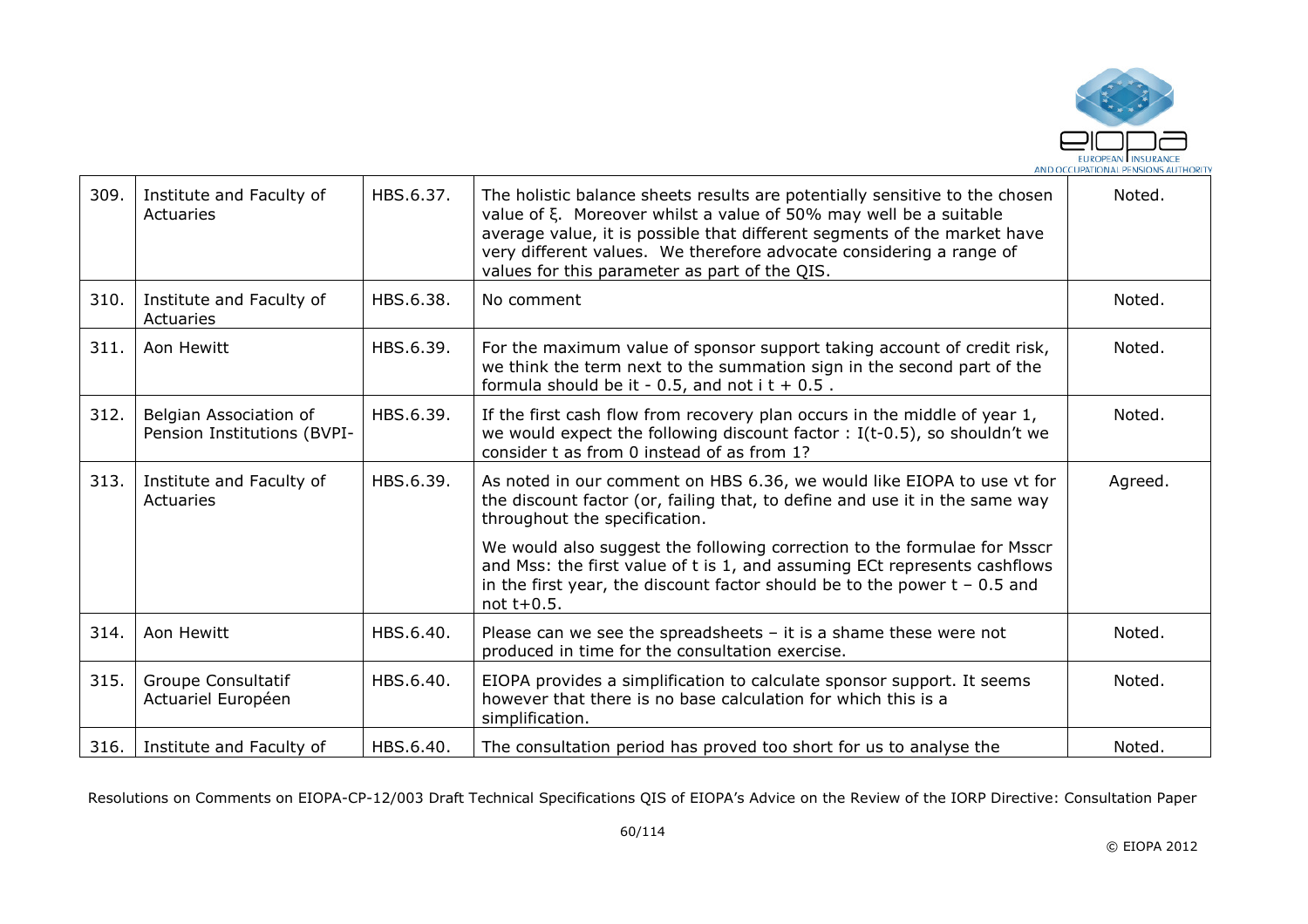

|      | Actuaries                                             |           | proposed stochastic valuation of sponsor support. We doubt that this<br>approach will be cost effective for UK IORPs.                                                                                                                                                                                                                                                                                                                                                                              |                                                               |
|------|-------------------------------------------------------|-----------|----------------------------------------------------------------------------------------------------------------------------------------------------------------------------------------------------------------------------------------------------------------------------------------------------------------------------------------------------------------------------------------------------------------------------------------------------------------------------------------------------|---------------------------------------------------------------|
| 317. | <b>Insurance Europe</b>                               | HBS.6.40. | Without the tool and further analysis and testing of the influence of the<br>parameters, no final comments on the quality of the results and the<br>calibration can be made.                                                                                                                                                                                                                                                                                                                       | Noted.                                                        |
| 318. | Belgian Association of<br>Pension Institutions (BVPI- | HBS.6.41. | Please clarify term « run off value ».                                                                                                                                                                                                                                                                                                                                                                                                                                                             | Noted.                                                        |
| 319. | Federation of the Dutch<br>Pension Funds              | HBS.6.41. | The simplification is already asking for four steps (and a lot of<br>calculations).                                                                                                                                                                                                                                                                                                                                                                                                                | Noted.                                                        |
| 320. | Institute and Faculty of<br>Actuaries                 | HBS.6.41. | The consultation period has proved too short for us to analyse the<br>proposed stochastic valuation of sponsor support. We doubt that this<br>approach will be cost effective for UK IORPs.                                                                                                                                                                                                                                                                                                        | Noted.                                                        |
| 321. | AEIP - The European                                   | HBS.6.42. | Do Level A TP include the risk margin?                                                                                                                                                                                                                                                                                                                                                                                                                                                             | Noted.                                                        |
|      | Association of Paritarian<br>Inst                     |           | either the risk margin is included in level A TP and sponsor<br>support includes capitalizing an insurance company                                                                                                                                                                                                                                                                                                                                                                                 |                                                               |
|      |                                                       |           | or it is not included in level A TP and as long as there are less<br>invested assets than TP, the HBS will be in deficit.                                                                                                                                                                                                                                                                                                                                                                          |                                                               |
| 322. | Aon Hewitt                                            | HBS.6.42. | Please provide supporting information on the figures for "relative<br>standard deviation of assets", "relative standard deviation of technical<br>provisions", "expected correlation between assets and liabilities". The<br>default values appear to have been plucked out of the air, so, given the<br>significance of this item, it is important the pensions industry is able to<br>understand the rationale behind these figures, and when they may be<br>inappropriate for particular IORPs. | Noted. This will<br>be made<br>available at a<br>later stage. |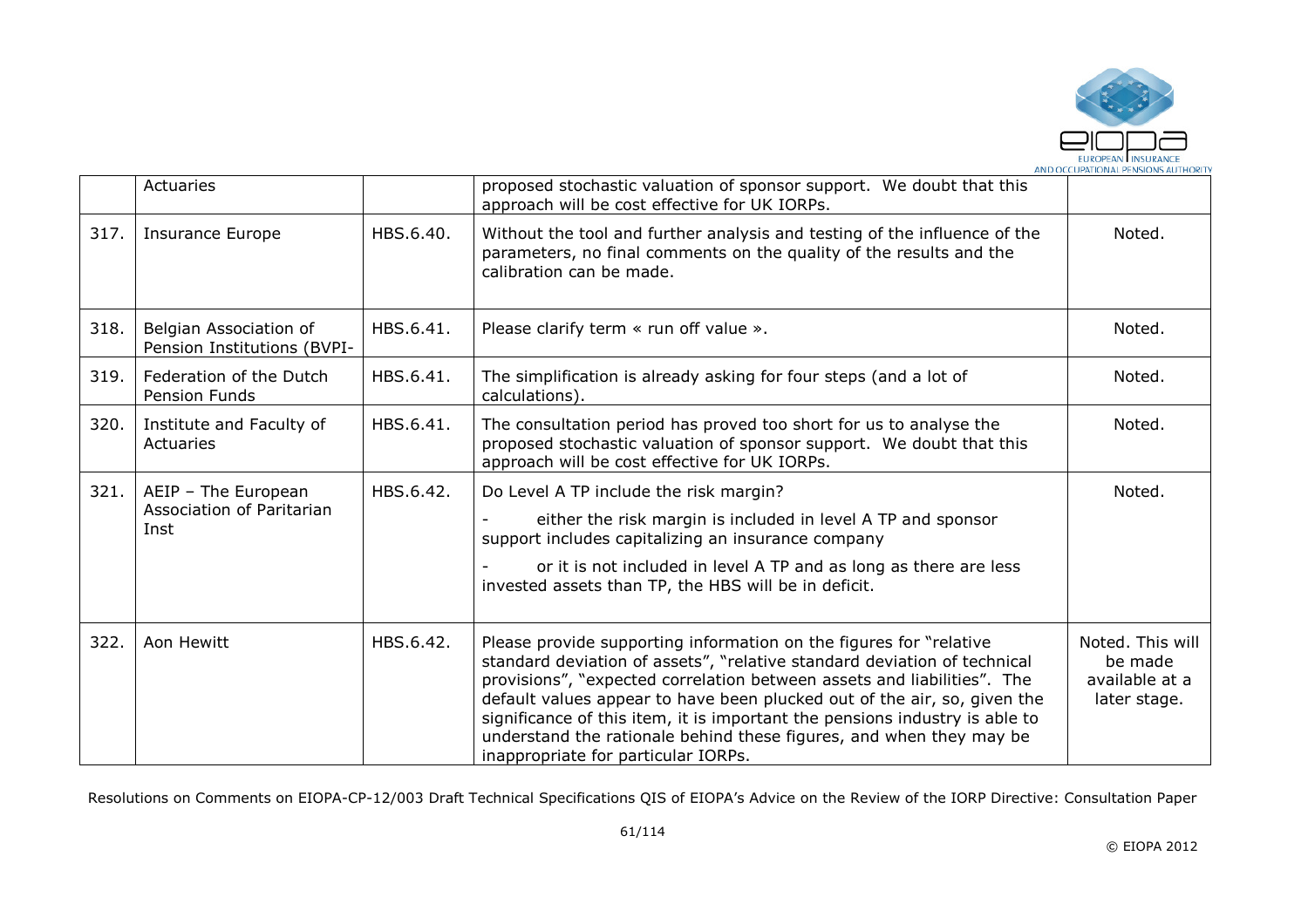

|      |                                          |           | We are surprised that the recovery for the IORP on sponsor default has<br>been set to be 50% of the IORP shortfall, irrespective of the actual or<br>projected sponsor asset value, whereas the annual sponsor support<br>absent sponsor default has been limited by reference to sponsor value.                                                                                                                                                                                                                                                                                                                                                                                                                                                                                                                                                                                                                   |        |
|------|------------------------------------------|-----------|--------------------------------------------------------------------------------------------------------------------------------------------------------------------------------------------------------------------------------------------------------------------------------------------------------------------------------------------------------------------------------------------------------------------------------------------------------------------------------------------------------------------------------------------------------------------------------------------------------------------------------------------------------------------------------------------------------------------------------------------------------------------------------------------------------------------------------------------------------------------------------------------------------------------|--------|
| 323. | Dexia Asset Management                   | HBS.6.42. | Does the value of level A TP include the risk margin?<br>In the case the answer is positive, it implies that security<br>a.<br>mechanisms implicitely include the financing of the cost of capital of an<br>insurance company, and relation between security mechanisms and<br>recovery plans becomes less clear. Moreover, In this case do level B TP<br>also include a risk margin?<br>If the answer is negative, as long as invested assets do not cover<br>b.<br>all the liability side of the balance sheet, the HBS will be in deficit.                                                                                                                                                                                                                                                                                                                                                                      | Noted. |
| 324. | Groupe Consultatif<br>Actuariel Européen | HBS.6.42. | The description of rho in the formula seems to be different from what is<br>intended. The value of assets and pension liabilities always has some co-<br>movement if a market-consistent risk-free interest rate is used to<br>discount the pension liabilities. The intended correlation seems to be the<br>correlation between assets and projected benefit cashflows to<br>participants. In a pure DB scheme, these cashflows shouldn't change if<br>the value of assets changes (although their present value will fluctuate<br>because of changes in market interest rates). However, this does not<br>mean that the correlation is necessarily 0, as part of the assets can be<br>subject to the same changes as the liabilities, e.g. when the IORP is<br>investing in offsetting fixed income or undertakes a liability hedging<br>programme. The value of rho should in that case be substantially higher | Noted. |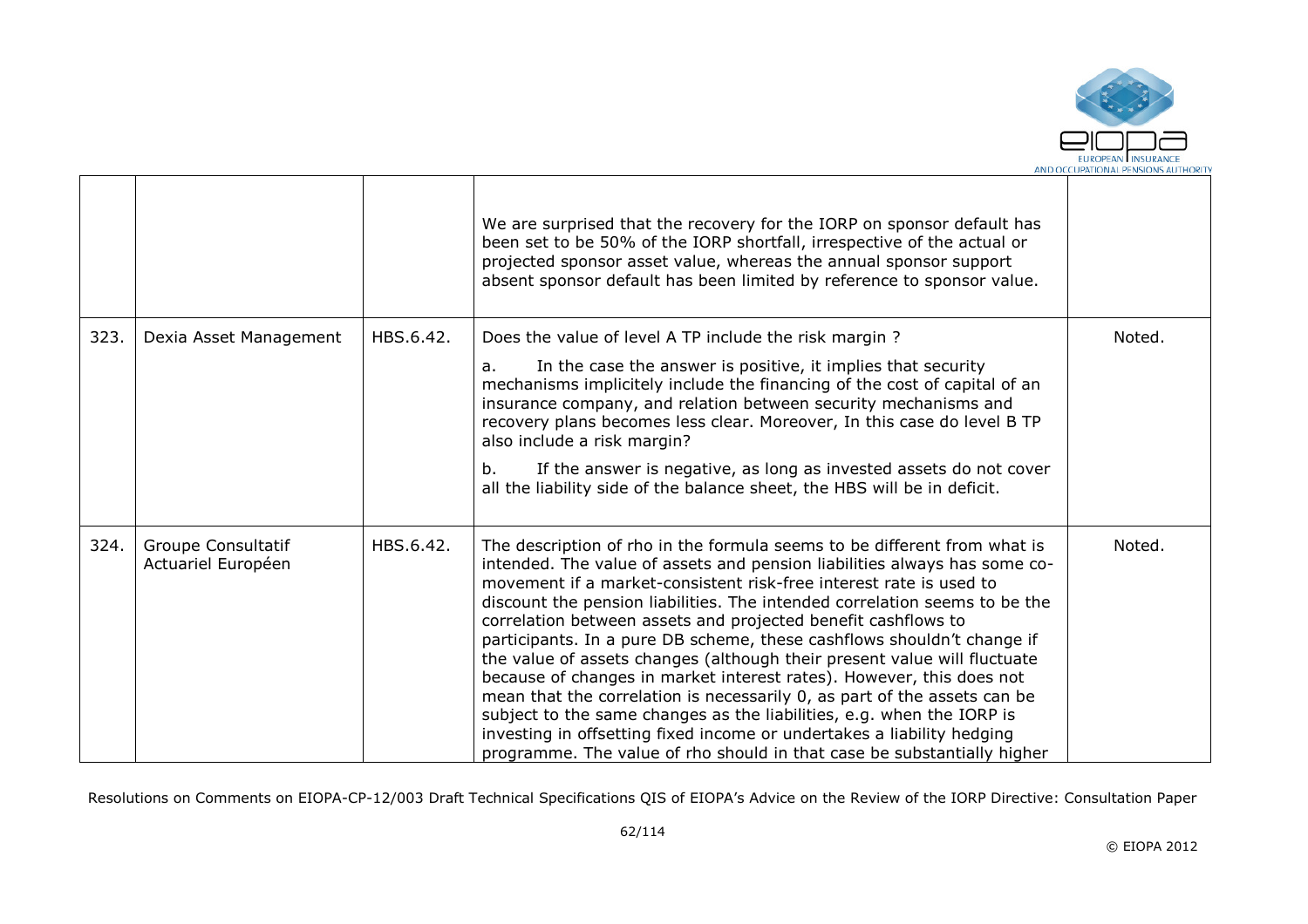

|      |                                       |           | than 0. Indeed, an IORP with a DB scheme could choose to hedge all of<br>its liability risk, in which case rho approaches 1 if some minor basis risk<br>would still be assumed.                                                                                                                                                     |        |
|------|---------------------------------------|-----------|-------------------------------------------------------------------------------------------------------------------------------------------------------------------------------------------------------------------------------------------------------------------------------------------------------------------------------------|--------|
| 325. | Institute and Faculty of<br>Actuaries | HBS.6.42. | The consultation period has proved too short for us to analyse the<br>proposed stochastic valuation of sponsor support. We doubt that this<br>approach will be cost effective for UK IORPs.                                                                                                                                         | Noted. |
| 326. | <b>Insurance Europe</b>               | HBS.6.42. | Regarding the relative standard deviation of assets, Insurance Europe<br>believes that a value of 30% is underestimating the actual deviation. As<br>such Insurance Europe believes that a sensitivity analysis is very<br>important when assessing the results.                                                                    | Noted. |
|      |                                       |           | It is unclear how to calculate the standard deviation from the technical<br>provisions. Therefore, Insurance Europe believes that a sensitivity<br>analysis is very important when assessing the results.                                                                                                                           |        |
| 327. | Aon Hewitt                            | HBS.6.43. | Please can we see the spreadsheets $-$ it is a shame these were not<br>produced in time for the consultation exercise. Please note that, in the<br>time available and given that there is no spreadsheet, we have not been<br>able to review this formula. We may want to make comments once we<br>have seen the EIOPA spreadsheet. | Noted. |
| 328. | Institute and Faculty of<br>Actuaries | HBS.6.43. | The consultation period has proved too short for us to analyse the<br>proposed stochastic valuation of sponsor support. We doubt that this<br>approach will be cost effective for UK IORPs.                                                                                                                                         | Noted. |
| 329. | Institute and Faculty of<br>Actuaries | HBS.6.44. | The consultation period has proved too short for us to analyse the<br>proposed stochastic valuation of sponsor support. We doubt that this<br>approach will be cost effective for UK IORPs.                                                                                                                                         | Noted. |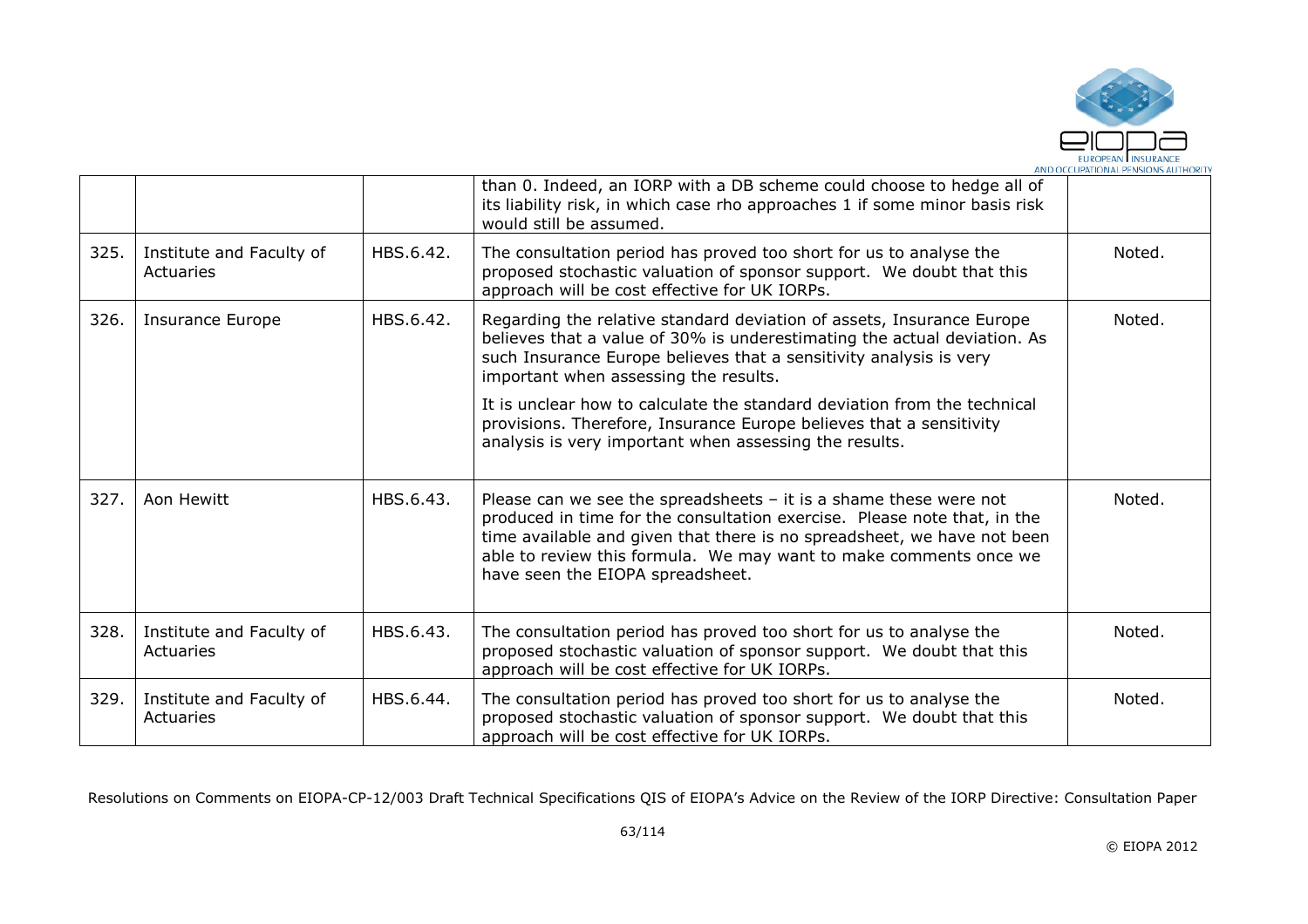

| 330. | Institute and Faculty of<br>Actuaries                 | HBS.6.45. | It would be helpful if EIOPA were to make clear that « default risk »<br>refers to a default by the sponsor on its obligations to the IORP, which<br>may not be the same as the risk of a sponsor insolvency event.                                                                              | Noted.                                                         |
|------|-------------------------------------------------------|-----------|--------------------------------------------------------------------------------------------------------------------------------------------------------------------------------------------------------------------------------------------------------------------------------------------------|----------------------------------------------------------------|
| 331. | Belgian Association of<br>Pension Institutions (BVPI- | HBS.6.46. | Why only symmetric in the determenistic approach and not in the<br>stochastic.                                                                                                                                                                                                                   | Noted.                                                         |
| 332. | Institute and Faculty of<br><b>Actuaries</b>          | HBS.6.46. | Although we do not comment further on the use of risk-free rates it<br>would be wrong to infer that we accept the principle of using Solvency II<br>as a basis for a robust solvency regime for IORPs.                                                                                           | Noted.                                                         |
| 333. | Belgian Association of<br>Pension Institutions (BVPI- | HBS.6.47. | How to understand $\ll$ surplus $\gg$ as we are in the context of a recovery<br>plan.                                                                                                                                                                                                            | Noted.                                                         |
| 334. | Institute and Faculty of<br>Actuaries                 | HBS.6.47. | We think this is a reasonable approach for the QIS but note that these<br>arrangements are in practice rarely completely symmetric for UK IORPs.                                                                                                                                                 | Noted.                                                         |
| 335. | Aon Hewitt                                            | HBS.6.48. | The discount factor i ought to be term-dependent<br>Also the annual probability of default could also be term-dependent (as is<br>the case in HBS.7.41 for valuing recoverables from insurance contracts).                                                                                       | Noted and will<br>be developed<br>further at a<br>later stage. |
|      |                                                       |           | We are surprised that the recovery for the IORP on sponsor default has<br>been set to be 50% of the IORP shortfall, irrespective of the actual or<br>projected sponsor asset value, whereas the annual sponsor support<br>absent sponsor default has been limited by reference to sponsor value. |                                                                |
| 336. | Institute and Faculty of<br>Actuaries                 | HBS.6.48. | As noted in our comment on HBS 6.36, it would be helpful if i were<br>defined as the discount rate rather than the discount factor. It may be<br>clearer to define ij as the spot risk free rate for duration j for use in                                                                       | Noted.                                                         |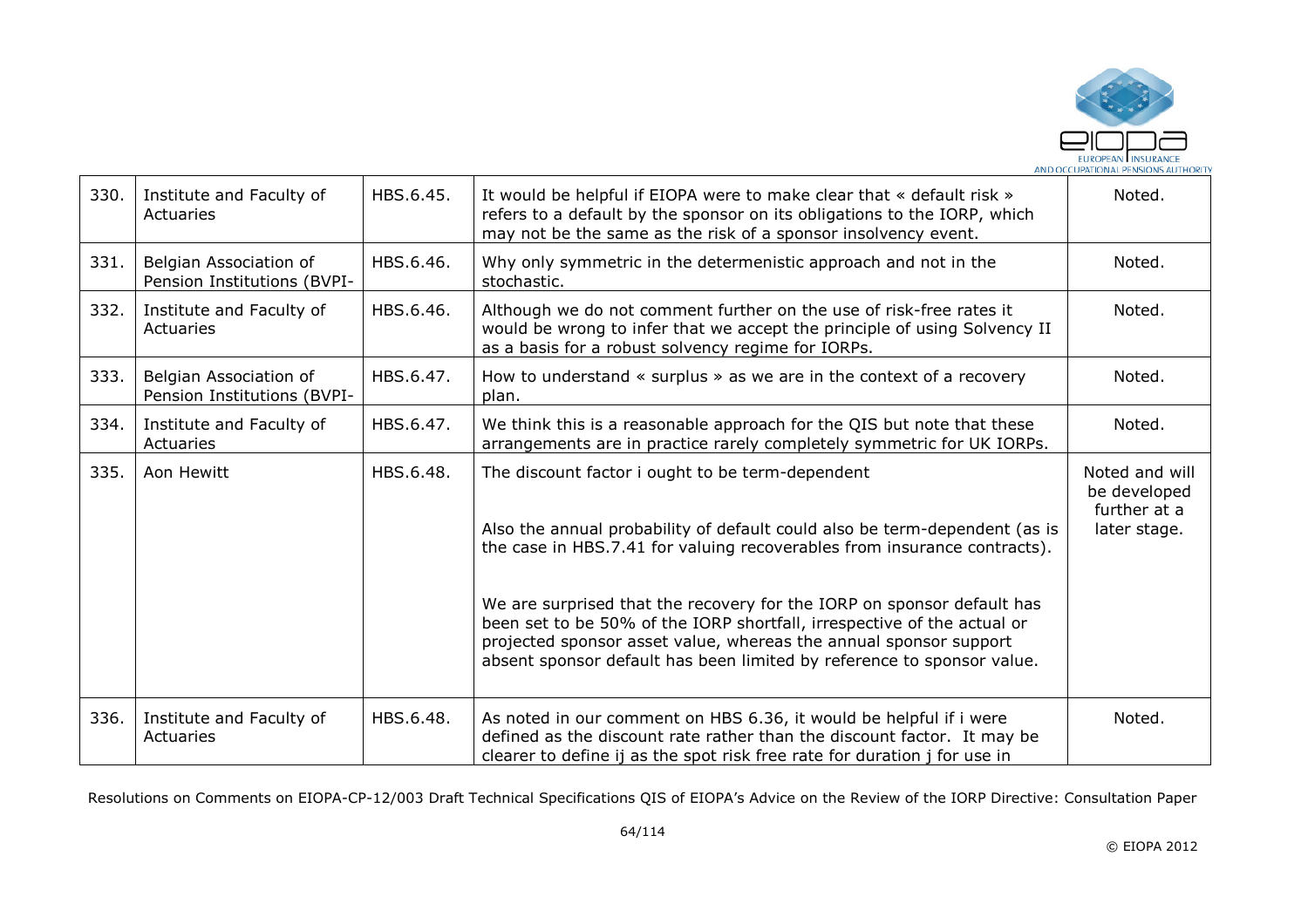

|      |                                                       |           | summing the cashflows CFj in HBS 6.52. A corresponding change would<br>then be required to the formula in HBS 6.50.                                                                                                                                                                                                                 |                                             |
|------|-------------------------------------------------------|-----------|-------------------------------------------------------------------------------------------------------------------------------------------------------------------------------------------------------------------------------------------------------------------------------------------------------------------------------------|---------------------------------------------|
|      |                                                       |           | The results of the holistic balance sheet calculations are potentially<br>sensitive to the value of RR. We therefore advocate analysing the effect<br>of varying this parameter. We have a concern that limiting the recovery<br>rate will result in the QIS misrepresenting the impact for asset-rich<br>sponsors.                 |                                             |
| 337. | <b>Insurance Europe</b>                               | HBS.6.48. | The individual setting of the recovery rate will be different from 50%.<br>Furthermore, arguments for this deviation require additional effort of the<br>IORP. Moreover, it might lead to arbitrariness of the results.                                                                                                             | Noted.                                      |
|      |                                                       |           | Without the tool and further analysis and testing of the influence of the<br>parameters, no final comments on the quality of the results and the<br>calibration can be made.                                                                                                                                                        |                                             |
| 338. | Aon Hewitt                                            | HBS.6.49. | Please can we see the spreadsheets $-$ it is a shame these were not<br>produced in time for the consultation exercise. Please note that, in the<br>time available and given that there is no spreadsheet, we have not been<br>able to review this formula. We may want to make comments once we<br>have seen the EIOPA spreadsheet. | Noted.                                      |
| 339. | Institute and Faculty of<br>Actuaries                 | HBS.6.49. | No comment                                                                                                                                                                                                                                                                                                                          | Noted.                                      |
| 340. | Belgian Association of<br>Pension Institutions (BVPI- | HBS.6.50. | What is regarded as a recovery plan? When is a recovery plan needed?<br>What is the duration of the settlement?                                                                                                                                                                                                                     | Noted. These<br>are defined in<br>the text. |
|      |                                                       |           | The use of $\ast$ i $\ast$ is confusing, once it is used as a discount factor (see                                                                                                                                                                                                                                                  | Agreed.                                     |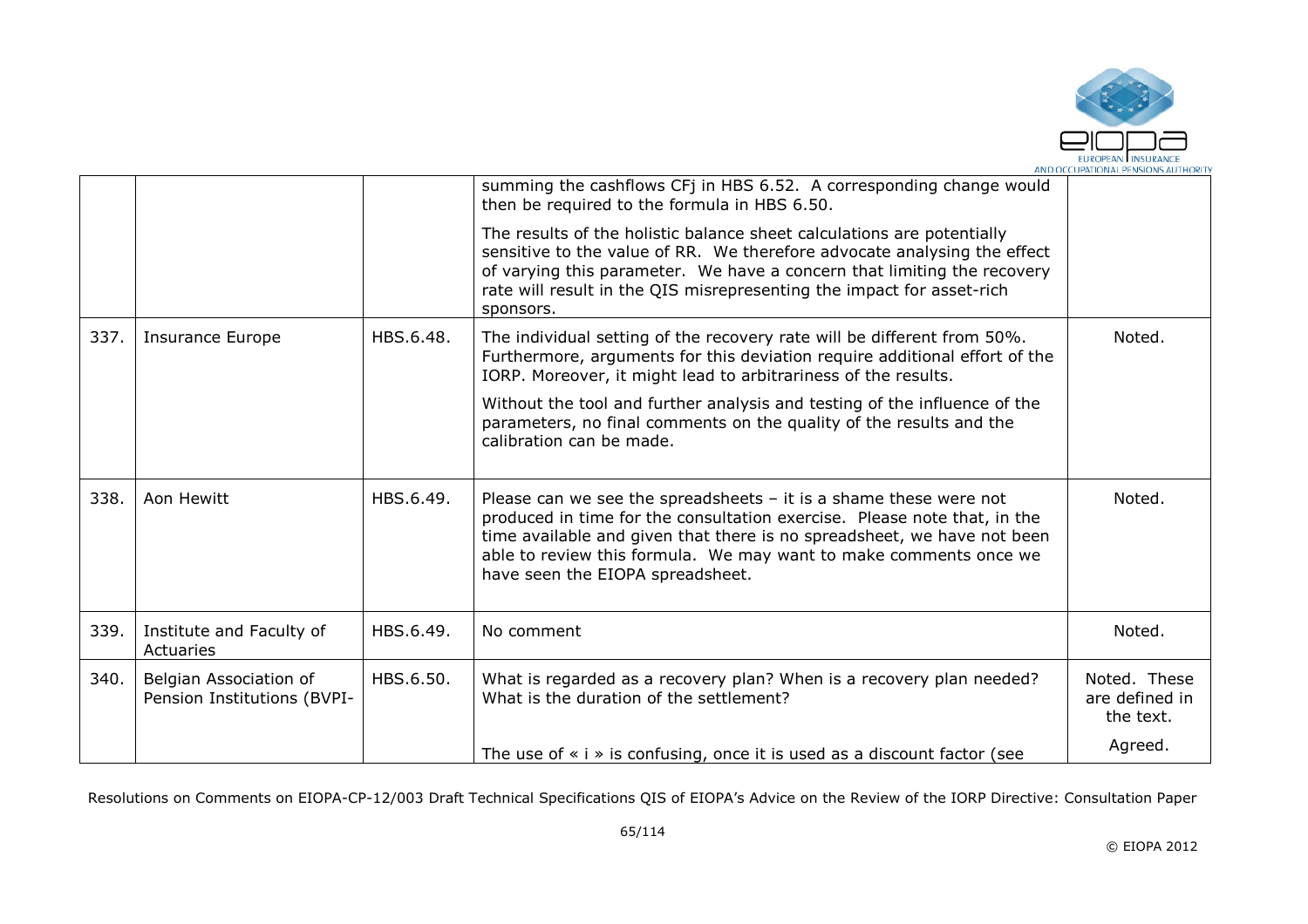

|      |                                       |           | 6.36 and 6.39), other times it is used as an discount rate (see 6.48 and<br>6.50). Better to use discount factor $v = 1/(1+i)$ in 6.36 and 6.39, and to<br>use $\le$ i $\ge$ discount rate in 6.48.                                                                                                                                                          |         |
|------|---------------------------------------|-----------|--------------------------------------------------------------------------------------------------------------------------------------------------------------------------------------------------------------------------------------------------------------------------------------------------------------------------------------------------------------|---------|
| 341. | Institute and Faculty of<br>Actuaries | HBS.6.50. | It would be helpful if EIOPA were to make clear that this formula defines<br>CFt for $t = 1$ to d and that CF0 = 0 and to specify that d should be<br>rounded to the nearest integer.                                                                                                                                                                        | Agreed. |
|      |                                       |           | Treating payments as annually in arrear simplifies the formulae but is<br>potentially unduly penal for sponsors with a high pdef.                                                                                                                                                                                                                            |         |
|      |                                       |           | We also think it would be helpful if the QIS analysed the effect of varying<br>the period over which payments are made as the duration d is not<br>necessarily representative.                                                                                                                                                                               |         |
| 342. | Institute and Faculty of<br>Actuaries | HBS.6.51. | No comment                                                                                                                                                                                                                                                                                                                                                   | Noted.  |
| 343. | Institute and Faculty of<br>Actuaries | HBS.6.52. | We think this formula would be much easier to read if the $(1+i)$ -t were<br>taken inside the square bracket and used to cancel out the $(1+i)t$ terms<br>although we accept it may be easier to understand in the form specified.                                                                                                                           | Agreed. |
| 344. | Aon Hewitt                            | HBS.6.53. | We think the total value of sponsor support (SSFV) should be restricted<br>so that it cannot exceed the Maximum Value (Mss). This is not entirely<br>obvious from the way it is currently drafted. The absence of any<br>limitation on the amount recoverable by reference to sponsor value can<br>lead to the total here exceeding the Maximum Value (Mss). | Noted.  |
| 345. | Institute and Faculty of<br>Actuaries | HBS.6.53. | No comment                                                                                                                                                                                                                                                                                                                                                   | Noted.  |
| 346. | Institute and Faculty of<br>Actuaries | HBS.6.54. | The consultation period has not been long enough for us to review this<br>diagram.                                                                                                                                                                                                                                                                           | Noted.  |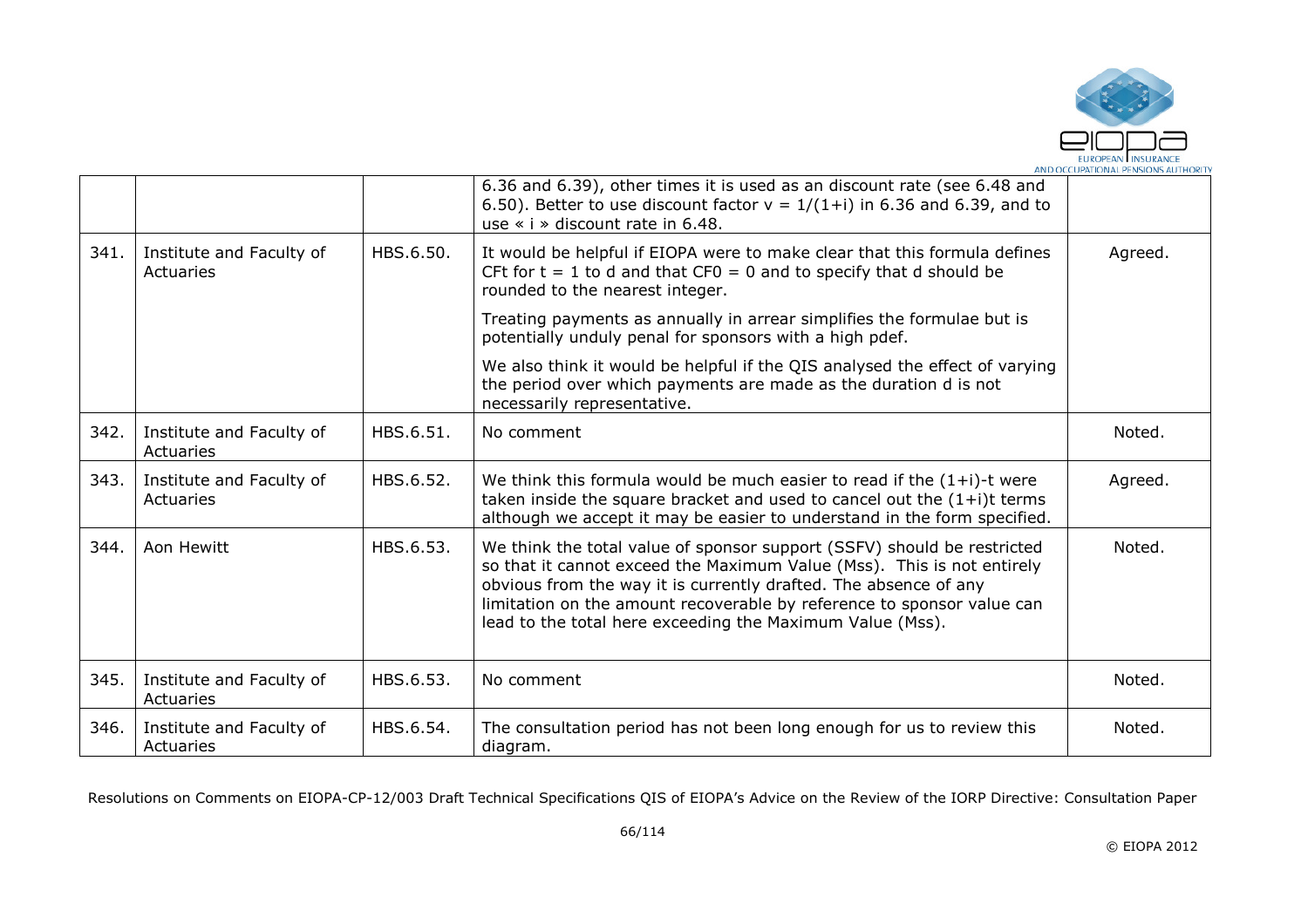

| 347. | Institute and Faculty of<br>Actuaries     | HBS.6.55. | Agreed                                                                                                                                                                  | Noted. |
|------|-------------------------------------------|-----------|-------------------------------------------------------------------------------------------------------------------------------------------------------------------------|--------|
| 348. | Institute and Faculty of<br>Actuaries     | HBS.6.56. | No comment                                                                                                                                                              | Noted. |
| 349. | Institute and Faculty of<br>Actuaries     | HBS.6.57. | The consultation period has not been long enough for us to consider the<br>implications of taking account of sponsor support as an ancillary own<br>fund item.          | Noted. |
| 350. | Institute and Faculty of<br>Actuaries     | HBS.6.58. | The consultation period has not been long enough for us to consider the<br>implications of taking account of sponsor support as an ancillary own<br>fund item.          | Noted. |
| 351. | <b>Insurance Europe</b>                   | HBS.6.58. | Insurance Europe does not consider the valuation of the sponsor<br>covenant as an ancillary own fund risk based. Therefore, it should not be<br>used.                   | Noted. |
| 352. | Institute and Faculty of<br>Actuaries     | HBS.6.59. | No comment                                                                                                                                                              | Noted. |
| 354. | <b>Association of British</b><br>Insurers | HBS.6.60. | For most IORPs the pension protection scheme will be a liability rather<br>than an asset, due to the contributions that are payable to the pension<br>protection scheme | Noted. |
| 355. | Federation of the Dutch<br>Pension Funds  | HBS.6.60. | The section on PPS is not relevant for the Netherlands. We leave<br>commenting to other countries.                                                                      | Noted. |
| 356. | Institute and Faculty of<br>Actuaries     | HBS.6.60. | No comment                                                                                                                                                              | Noted. |
| 357. | Insurance Europe                          | HBS.6.60. | The value of pension protection schemes has to be included as an asset<br>on the holistic balance sheet. As pension protection schemes are                              | Noted. |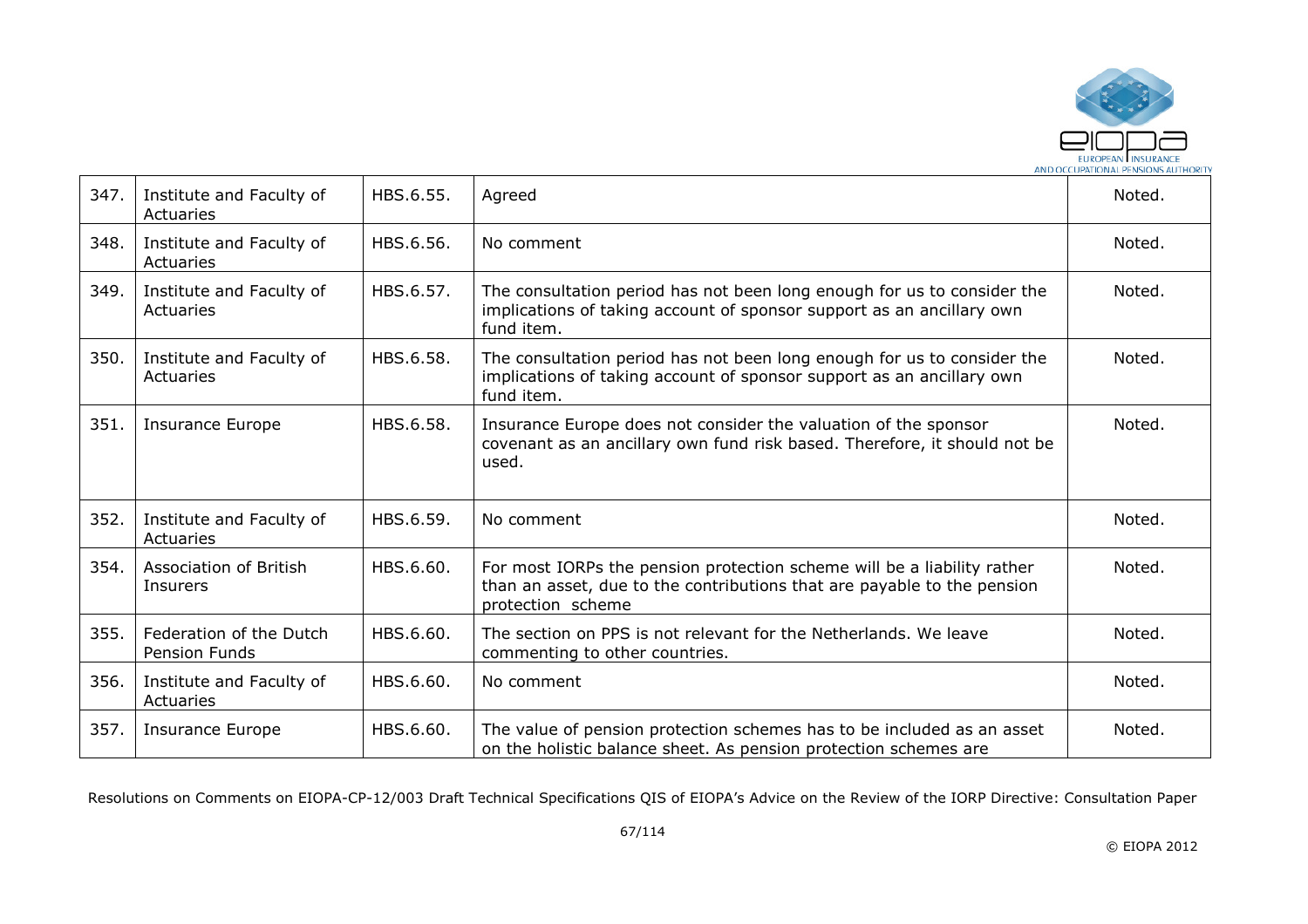

|      |                                       |           | designed differently in the different member states, at least for the<br>purpose of this QIS, it should be detailed on national level which pension<br>protection mechanisms to include, reflecting the economic reality.                                                                                                                                                                                                                                                                                      |        |
|------|---------------------------------------|-----------|----------------------------------------------------------------------------------------------------------------------------------------------------------------------------------------------------------------------------------------------------------------------------------------------------------------------------------------------------------------------------------------------------------------------------------------------------------------------------------------------------------------|--------|
| 358. | Institute and Faculty of<br>Actuaries | HBS.6.61. | Agreed                                                                                                                                                                                                                                                                                                                                                                                                                                                                                                         | Noted. |
| 359. | Institute and Faculty of<br>Actuaries | HBS.6.62. | No comment                                                                                                                                                                                                                                                                                                                                                                                                                                                                                                     | Noted. |
| 360. | Institute and Faculty of<br>Actuaries | HBS.6.63. | No comment                                                                                                                                                                                                                                                                                                                                                                                                                                                                                                     | Noted. |
| 361. | Institute and Faculty of<br>Actuaries | HBS.6.64. | We suggest EIOPA take account of the nature of the events that give rise<br>to a payment from a pension protection scheme, which may be<br>somewhat different from sponsor insolvency events and which would<br>then have different probabilities of occurrence and, potentially, different<br>recovery rates.                                                                                                                                                                                                 | Noted. |
| 362. | Institute and Faculty of<br>Actuaries | HBS.6.65. | No comment                                                                                                                                                                                                                                                                                                                                                                                                                                                                                                     | Noted. |
| 363. | Insurance Europe                      | HBS.6.65. | Insurance Europe wants to highlight that not all pension protection<br>schemes are similar, including those for insurance and IORPs<br>Comparable pension protection schemes should be treated in a<br>comparable way in order to avoid an unlevel playing field between<br>different institutions providing occupational pensions. According to<br>Insurance Europe, at least for the purpose of this QIS, it should be<br>detailed on national discretion which pension protection mechanisms to<br>include. | Noted. |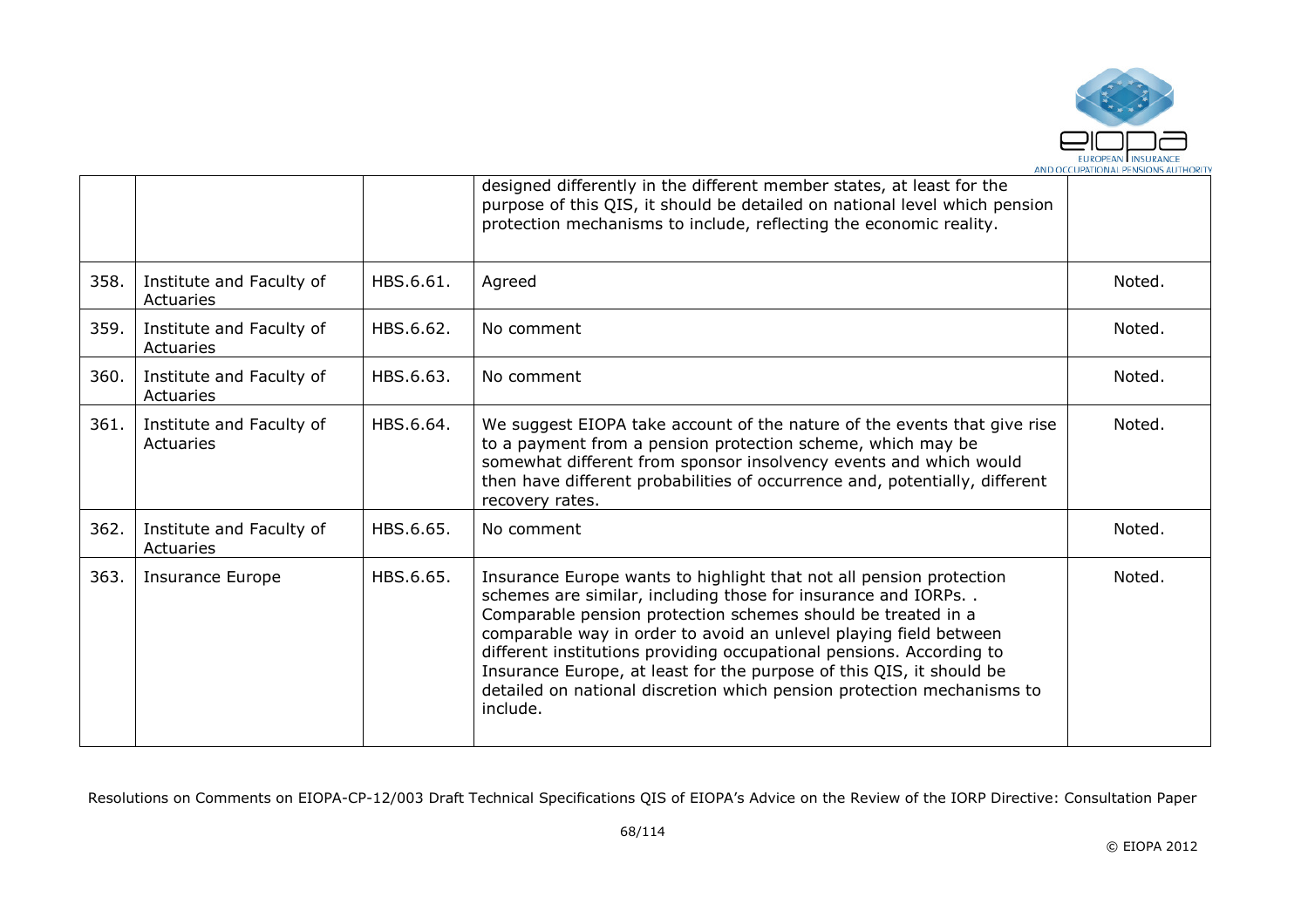

| 364. | Institute and Faculty of<br>Actuaries | HBS.6.66. | No comment                                                                                                                                                                                                                                                                                                                                                                                                                                                 | Noted. |
|------|---------------------------------------|-----------|------------------------------------------------------------------------------------------------------------------------------------------------------------------------------------------------------------------------------------------------------------------------------------------------------------------------------------------------------------------------------------------------------------------------------------------------------------|--------|
| 365. | Institute and Faculty of<br>Actuaries | HBS.6.67. | No comment                                                                                                                                                                                                                                                                                                                                                                                                                                                 | Noted. |
| 367. | Institute and Faculty of<br>Actuaries | HBS.6.68. | In our view, although this is a sensible approach for the QIS, EIOPA<br>should consider carefully whether the probability of a sponsor default is<br>the appropriate probability to apply to the probability of a payment from<br>the pension protection scheme.                                                                                                                                                                                           | Noted. |
| 368. | Insurance Europe                      | HBS.6.68. | As indicated in HBS.6.65, Insurance Europe believes that there exist<br>many different types of pension protection schemes. Therefore,<br>Insurance Europe believes that there are more options to take into<br>account of the valuation. For example, a pension protection scheme can<br>make a pay-out to an IORP before the sponsor actually defaults or a<br>reduction in the benefit provision based on the status of the pension<br>protection fund. | Noted. |
| 369. | Institute and Faculty of<br>Actuaries | HBS.6.69. | No comment                                                                                                                                                                                                                                                                                                                                                                                                                                                 | Noted. |
| 370. | Institute and Faculty of<br>Actuaries | HBS.6.70. | We think this is a sensible approach for the purpose of the QIS.                                                                                                                                                                                                                                                                                                                                                                                           | Noted. |
| 372. | Institute and Faculty of<br>Actuaries | HBS.6.71. | We think this is a sensible approach for the purpose of the QIS.                                                                                                                                                                                                                                                                                                                                                                                           | Noted. |
| 373. | <b>Insurance Europe</b>               | HBS.6.71. | Insurance Europe agrees that when the pension protection scheme would<br>cover 100% of the benefits and it is sufficiently strong, its value is equal<br>to the funding gap that would appear in the holistic balance sheet.<br>However, Insurance Europe questions how to objectively assess the                                                                                                                                                          | Noted. |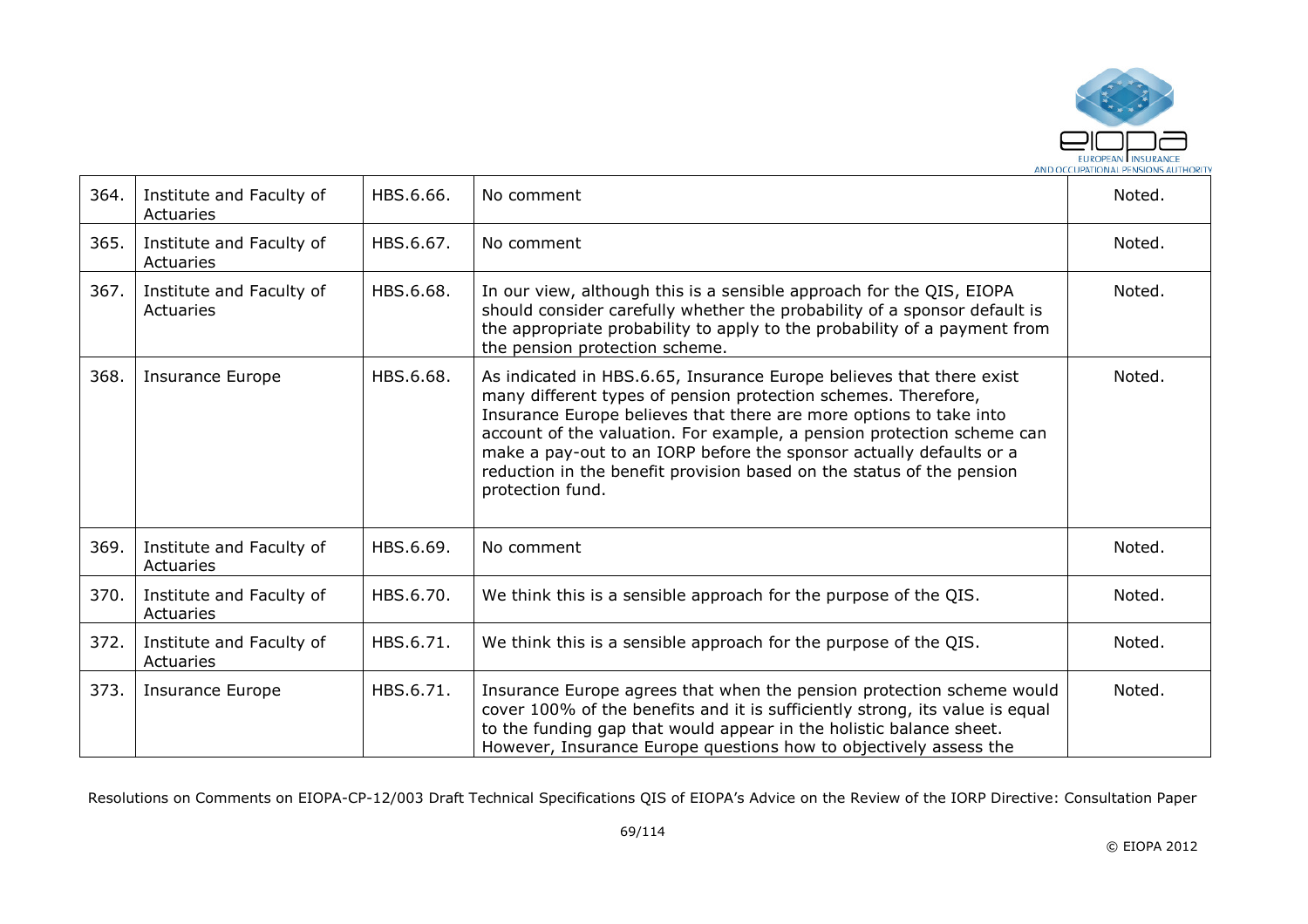

|      |                                       |           | strength of the pension protection scheme. Moreover, it should also be<br>defined what is understood under "sufficiently".                                                                                                                                                                                                                                                                                                                                                                                                              |        |
|------|---------------------------------------|-----------|-----------------------------------------------------------------------------------------------------------------------------------------------------------------------------------------------------------------------------------------------------------------------------------------------------------------------------------------------------------------------------------------------------------------------------------------------------------------------------------------------------------------------------------------|--------|
|      |                                       |           | The gap closing ability of pension protection schemes should be<br>restricted to the parts of the IORP where the pension protection scheme<br>is effective. For example, in some member states pension protection<br>schemes are limited to the maximum amount of benefits, or some<br>beneficiaries of the IORP are excluded due to special rules of labour law.<br>In that case it is most appropriate to separate the business in the parts<br>where the pension protection scheme is effective -and apply HBS 6.71 to<br>that part. |        |
|      |                                       |           | The evaluation of the strength of a pension protection scheme however<br>might be different for the best estimate calculation and for the SCR<br>calculation (see SCR 2.6).                                                                                                                                                                                                                                                                                                                                                             |        |
|      |                                       |           |                                                                                                                                                                                                                                                                                                                                                                                                                                                                                                                                         |        |
| 374. | Institute and Faculty of<br>Actuaries | HBS.6.72. | No comment                                                                                                                                                                                                                                                                                                                                                                                                                                                                                                                              | Noted. |
| 375. | Institute and Faculty of<br>Actuaries | HBS.6.73. | No comment                                                                                                                                                                                                                                                                                                                                                                                                                                                                                                                              | Noted. |
| 376. | Aon Hewitt                            | HBS.6.74. | Deriving a "suitable approximation" for the coverage rate of the pension<br>protection scheme, reflecting the difference between possible future<br>differences between the value of protection benefits and the value of<br>scheme assets could be extremely complicated. It is likely to be scheme<br>specific (especially in the UK, where there is a cap on benefits payable<br>from the Pension Protection Fund and different levels of pension<br>increases are payable).                                                         | Noted. |
|      | 377. Institute and Faculty of         | HBS.6.74. | No comment                                                                                                                                                                                                                                                                                                                                                                                                                                                                                                                              | Noted. |
|      |                                       |           |                                                                                                                                                                                                                                                                                                                                                                                                                                                                                                                                         |        |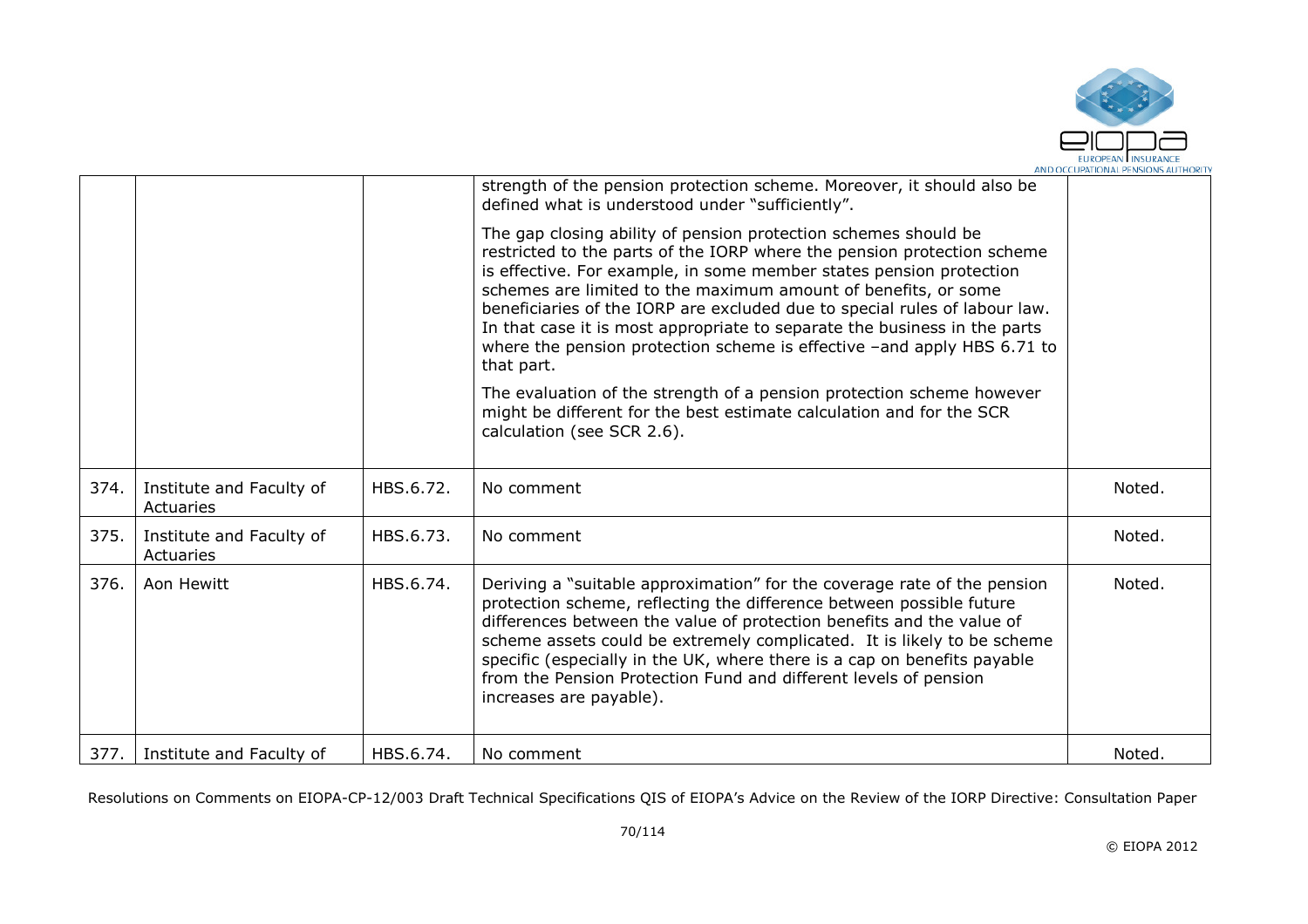

|      | Actuaries                             |           |                                                                                                                                                                                                                                                                                                                                                                                                                                                                                                                                                                                                                                                                                                                                                                                                                                                                                                                                                                                                                                                                                                                                                                                                                     |                                                                 |
|------|---------------------------------------|-----------|---------------------------------------------------------------------------------------------------------------------------------------------------------------------------------------------------------------------------------------------------------------------------------------------------------------------------------------------------------------------------------------------------------------------------------------------------------------------------------------------------------------------------------------------------------------------------------------------------------------------------------------------------------------------------------------------------------------------------------------------------------------------------------------------------------------------------------------------------------------------------------------------------------------------------------------------------------------------------------------------------------------------------------------------------------------------------------------------------------------------------------------------------------------------------------------------------------------------|-----------------------------------------------------------------|
| 378. | Institute and Faculty of<br>Actuaries | HBS.6.75. | No comment                                                                                                                                                                                                                                                                                                                                                                                                                                                                                                                                                                                                                                                                                                                                                                                                                                                                                                                                                                                                                                                                                                                                                                                                          | Noted.                                                          |
| 379. | <b>Insurance Europe</b>               | HBS.6.75. | In combination with HBS.6.68, Insurance Europe would question if a<br>scheme only pays in case of an actual default of the sponsor.                                                                                                                                                                                                                                                                                                                                                                                                                                                                                                                                                                                                                                                                                                                                                                                                                                                                                                                                                                                                                                                                                 | Noted.                                                          |
| 380. | Institute and Faculty of<br>Actuaries | HBS.6.76. | No comment                                                                                                                                                                                                                                                                                                                                                                                                                                                                                                                                                                                                                                                                                                                                                                                                                                                                                                                                                                                                                                                                                                                                                                                                          | Noted.                                                          |
| 381. | Aon Hewitt                            | HBS.6.77. | The formula for PPFFV looks at the difference between the PPS liabilities<br>and assets at each date, and then reduces the difference to allow for<br>amounts recovered from the sponsor (RECt). We think that the<br>projected assets also need to allow for contributions paid into the<br>scheme up to the point of default, so should also be reduced by the<br>summation of cash flows item included at the end of the RECt definition.<br>If this change is not made, the value of the Pension Protection Scheme is<br>then overstated.<br>It is not entirely clear why the cash flow items in the formula is based on<br>the annual payments that the sponsor would need to make based on the<br>Level A Technical Provisions. Without a requirement to pay these<br>contributions into the fund, this is mean the calculations are being based<br>on a "notional contribution" level rather than an "actual contribution"<br>level, and so over-state the expected level of assets in the IORP upon<br>default. Surely it would be more appropriate to base the cash flows for<br>this calculation using the recovery plan contributions used in the<br>calculation of Maximum Sponsor Support in HBS.6.36? | Noted. And will<br>be further<br>developed at a<br>later stage. |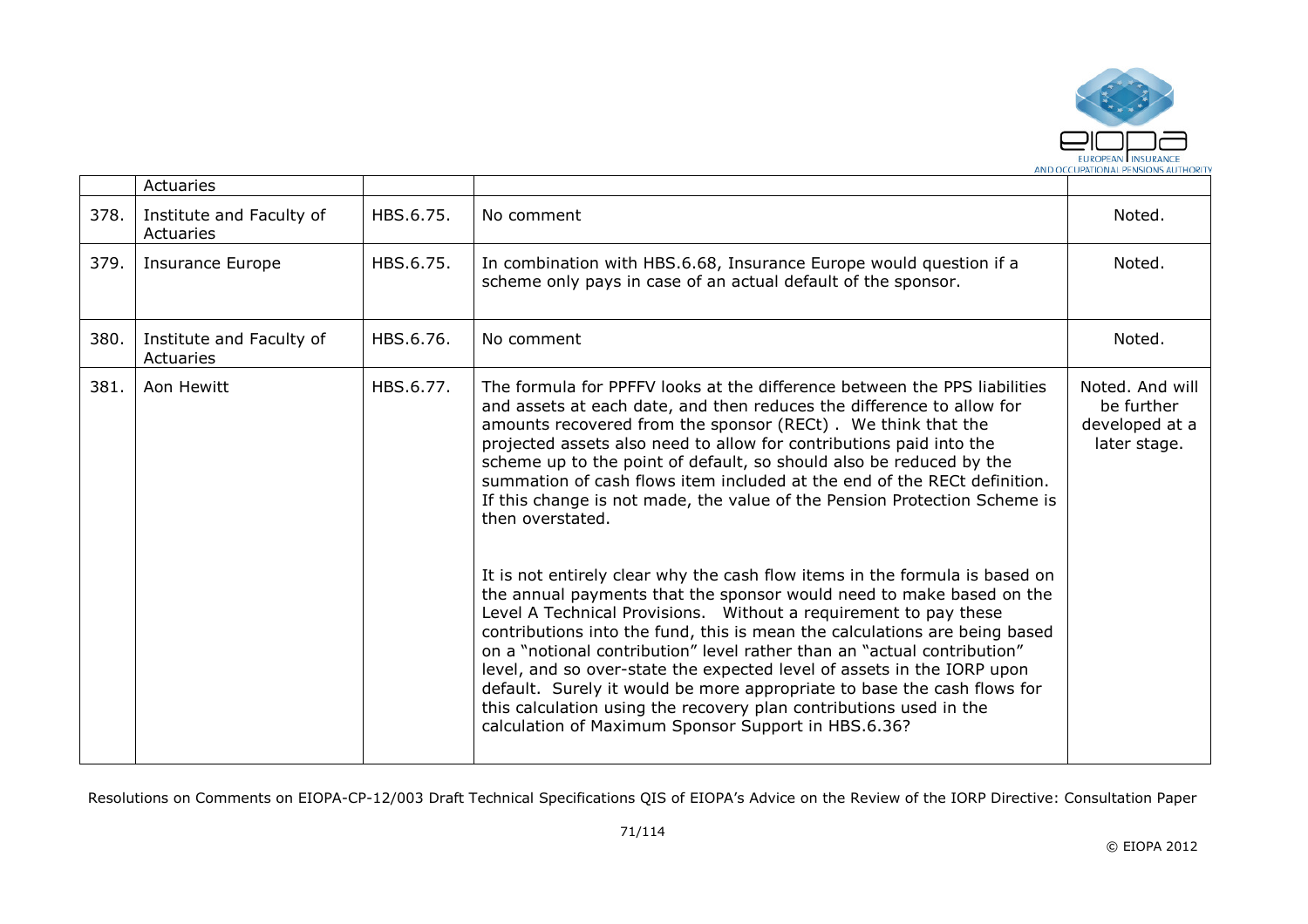

| 382. | <b>Financial Reporting Council</b><br>- staff response | HBS.6.77. | There appears to be an error in the formula for PPFfv $-$ should there<br>should be a summation of RECt?                                                                                                                                                                           | Agreed. |
|------|--------------------------------------------------------|-----------|------------------------------------------------------------------------------------------------------------------------------------------------------------------------------------------------------------------------------------------------------------------------------------|---------|
| 383. | Institute and Faculty of<br>Actuaries                  | HBS.6.77. | These formulae would be considerably simplified if RECt was defined as<br>an amount discounted to time $t = 0$ . The $(1+i)t$ terms could then be<br>cancelled out of both formulae. However we accept it may be easier to<br>understand in the form specified.                    | Noted.  |
|      |                                                        |           | We support the comment in the Financial Reporting Council's response<br>that there is an error in the formula for PPFFV. We too believe that it<br>should allow for payments, CFj made by the sponsor in the years before<br>default.                                              |         |
| 384. | Institute and Faculty of<br>Actuaries                  | HBS.6.78. | The consultation period has not been long enough for us to review this<br>diagram.                                                                                                                                                                                                 | Noted.  |
| 385. | Aon Hewitt                                             | HBS.6.79. | This simplification appears attractive, given the complexity of allowing for<br>the pension protection scheme explicitly. However, it is very difficult to<br>know how to derive the appropriate adjustment unless the pension<br>protection scheme protects benefits in full.     | Noted.  |
| 386. | Institute and Faculty of<br>Actuaries                  | HBS.6.79. | We question whether changing the probability of the sponsor defaulting<br>on its pension obligations is the best simplification for taking account of a<br>pension protection scheme. We suggest that EIOPA also consider<br>changing the recovery rate as an alternative approach | Noted.  |
| 387. | <b>Insurance Europe</b>                                | HBS.6.79. | For transparency reasons in this QIS, Insurance Europe suggests<br>showing sponsors support and the effect of pension protection scheme<br>separately as assets in the HBS                                                                                                         | Noted.  |
| 388. | Institute and Faculty of                               | HBS.6.80. | No comment                                                                                                                                                                                                                                                                         | Noted.  |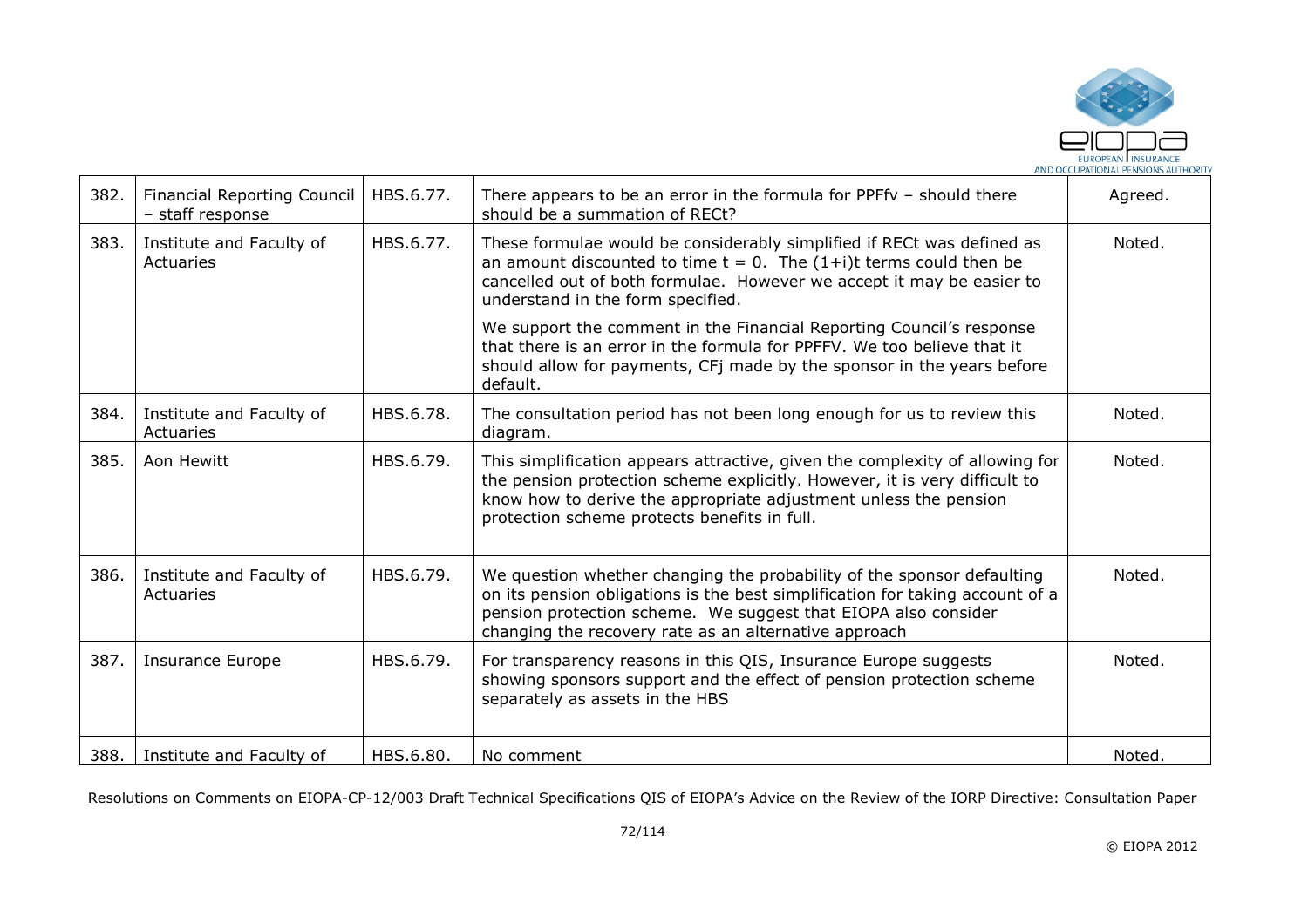

|      | Actuaries                             |           |                                                                                                                                                                                                               |                                                                |
|------|---------------------------------------|-----------|---------------------------------------------------------------------------------------------------------------------------------------------------------------------------------------------------------------|----------------------------------------------------------------|
| 389. | Institute and Faculty of<br>Actuaries | HBS.6.81. | It is not clear to us how the appropriate reduction to credit risk should be<br>calculated and anticipate that EIOPA will need to issue further guidance<br>to ensure consistent application of this option.  | Noted.                                                         |
| 390. | Institute and Faculty of<br>Actuaries | HBS.6.82. | No comment                                                                                                                                                                                                    | Noted.                                                         |
| 391. | Institute and Faculty of<br>Actuaries | HBS.6.83. | No comment                                                                                                                                                                                                    | Noted.                                                         |
| 392. | Dexia Asset Management                | HBS.6.84. | How to calculate the loss absorbing capacity of the SCR for sponsor<br>default by the PPS? The proposed approach is unclear since PPF value<br>only depends on the difference between invested assets and TP. | Noted and will<br>be further<br>developed at a<br>later stage. |
| 393. | Institute and Faculty of<br>Actuaries | HBS.6.84. | We wonder whether this loss absorbency should extend to reducing the<br>Risk Margin too, but the consultation period has proved too short for us<br>to consider this.                                         | Noted.                                                         |
| 394. | Institute and Faculty of<br>Actuaries | HBS.6.85. | No comment                                                                                                                                                                                                    | Noted.                                                         |
| 395. | Institute and Faculty of<br>Actuaries | HBS.6.86. | No comment                                                                                                                                                                                                    | Noted.                                                         |
| 396. | Institute and Faculty of<br>Actuaries | HBS.6.87. | We wonder whether this loss absorbency should extend to reducing the<br>Risk Margin too, but the consultation period has proved too short for us<br>to consider this.                                         | Noted.                                                         |
| 397. | Institute and Faculty of<br>Actuaries | HBS.6.88. | No comment                                                                                                                                                                                                    | Noted.                                                         |
| 398. | Institute and Faculty of<br>Actuaries | HBS.6.89. | No comment                                                                                                                                                                                                    | Noted.                                                         |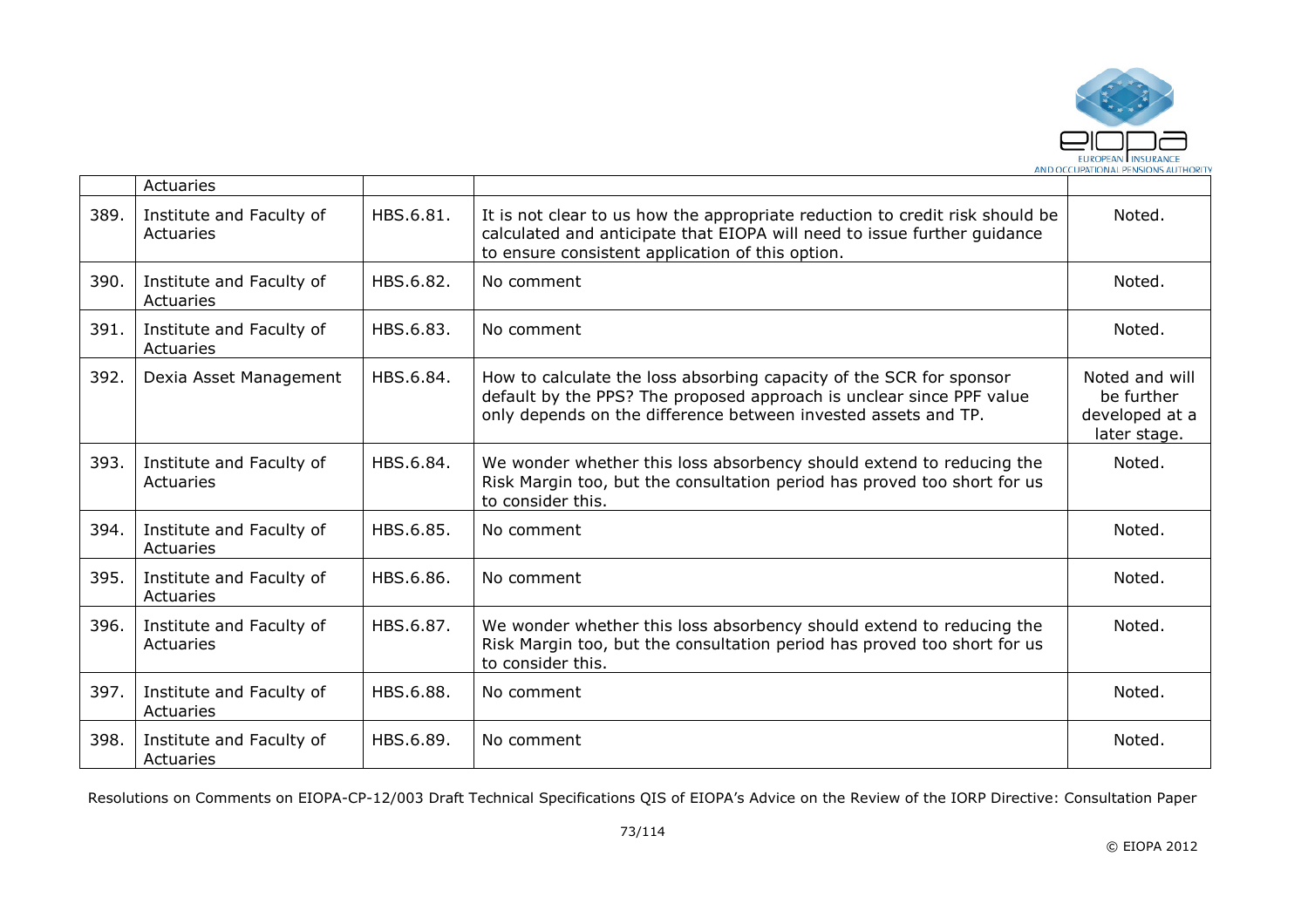

| 399. | <b>Insurance Europe</b>               | HBS.6.89. | Insurance Europe stresses that t shall completely depend on the nature<br>of the pension protection scheme to determine whether it can be taken<br>into account. Comparable pension schemes with those of insurance<br>companies should be treated in a comparable way for IORPs in order to<br>avoid an unlevel playing field between different institutions providing<br>occupational pensions.            | Noted. |
|------|---------------------------------------|-----------|--------------------------------------------------------------------------------------------------------------------------------------------------------------------------------------------------------------------------------------------------------------------------------------------------------------------------------------------------------------------------------------------------------------|--------|
| 400. | Institute and Faculty of<br>Actuaries | HBS.6.90. | The consultation period has proved too short for us to consider the<br>implications of excluding pension protection schemes.                                                                                                                                                                                                                                                                                 | Noted. |
|      |                                       |           | In our view EIOPA needs to make clear whether levies/premiums payable<br>in respect of pension protection schemes ought to be omitted from the<br>expenses component of the Best Estimate when considering this option.                                                                                                                                                                                      |        |
| 402. | Barnett Waddingham LLP                | HBS.7.1.  | Does this section also apply in the case of recoverables from an SPV that<br>is not in relation to (re)insurance? An example would be an employer<br>setting up an SPV to pass the cashflows from a property or trademark to<br>its pension scheme. We would prefer the principles set down in section<br>2.9 to apply to these situations. Alternatively they might be considered<br>under sponsor support. | Noted. |
| 403. | Institute and Faculty of<br>Actuaries | HBS.7.1.  | No comment                                                                                                                                                                                                                                                                                                                                                                                                   | Noted. |
| 404. | <b>Insurance Europe</b>               | HBS.7.1.  | Regarding the treatment of recoverables from insurance contracts we<br>would recommend that products as for example the German<br>"Rückdeckungsversicherungen" are not subject to counterparty default<br>risk, since:                                                                                                                                                                                       | Noted. |
|      |                                       |           | The counterparty is an insurance company regulated by Solvency<br>II with a confidence level of 99,5%;                                                                                                                                                                                                                                                                                                       |        |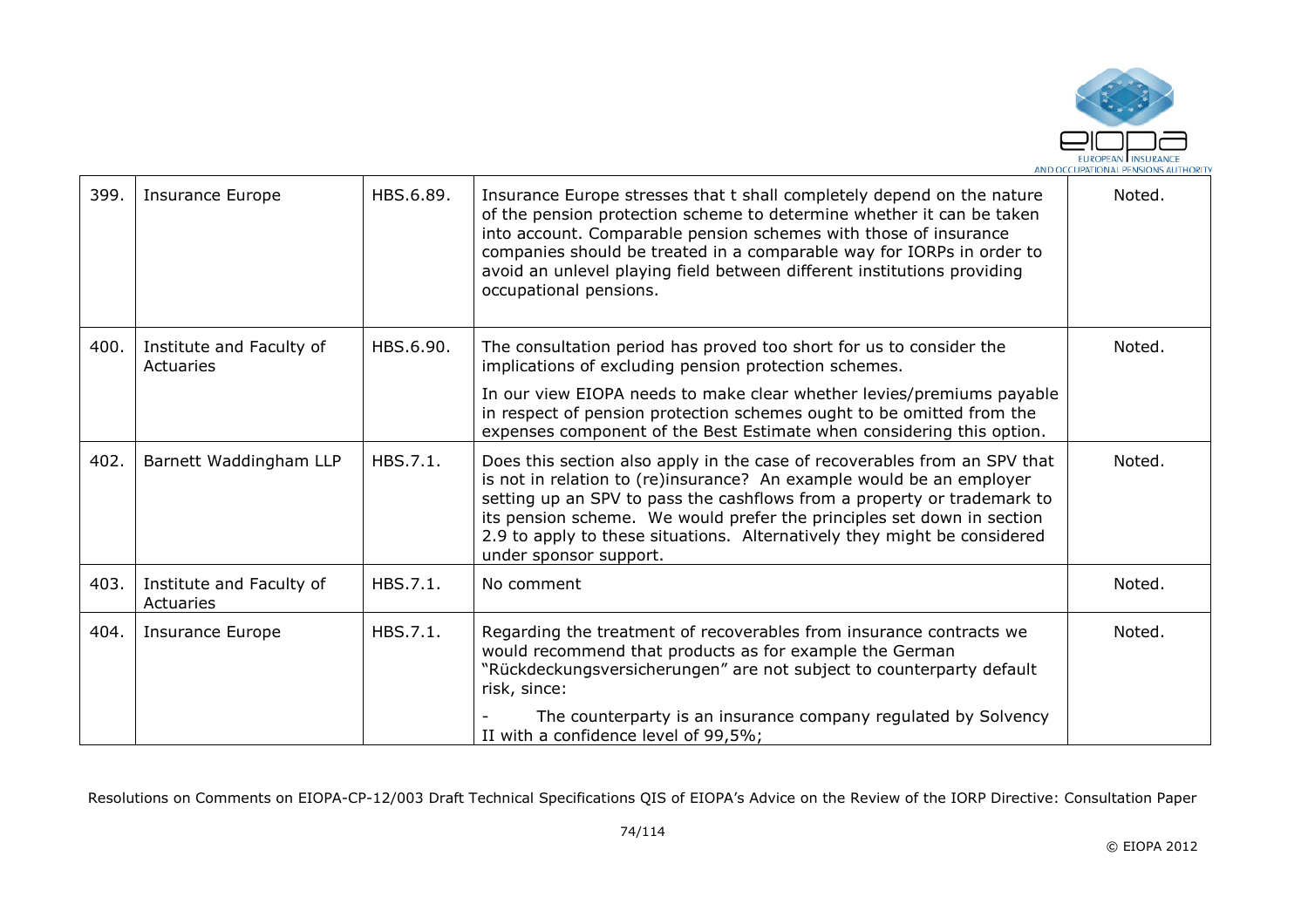

|      |                                       |          | The additional protection schemes available should be taken into<br>account in case of insolvency of these insurance companies;<br>Technical provisions, according local GAAP, are highly protected<br>under national law and have priority in case of insolvency.                                                                                                                                                                                                                                                           |        |
|------|---------------------------------------|----------|------------------------------------------------------------------------------------------------------------------------------------------------------------------------------------------------------------------------------------------------------------------------------------------------------------------------------------------------------------------------------------------------------------------------------------------------------------------------------------------------------------------------------|--------|
| 405. | Institute and Faculty of<br>Actuaries | HBS.7.2. | No comment                                                                                                                                                                                                                                                                                                                                                                                                                                                                                                                   | Noted. |
| 406. | Institute and Faculty of<br>Actuaries | HBS.7.3. | In our view, it would be helpful to cross-reference this section in the<br>section about risk margin and to state simply that the risk margin should<br>be calculated for the liabilities not covered by such insurance<br>arrangements.                                                                                                                                                                                                                                                                                     | Noted. |
| 407. | Institute and Faculty of<br>Actuaries | HBS.7.4. | No comment                                                                                                                                                                                                                                                                                                                                                                                                                                                                                                                   | Noted. |
| 408. | Institute and Faculty of<br>Actuaries | HBS.7.5. | No comment                                                                                                                                                                                                                                                                                                                                                                                                                                                                                                                   | Noted. |
| 409. | Institute and Faculty of<br>Actuaries | HBS.7.6. | No comment                                                                                                                                                                                                                                                                                                                                                                                                                                                                                                                   | Noted. |
| 410. | Institute and Faculty of<br>Actuaries | HBS.7.7. | No comment                                                                                                                                                                                                                                                                                                                                                                                                                                                                                                                   | Noted. |
| 411. | <b>Insurance Europe</b>               | HBS.7.7. | The technical specifications state that the calculation of the amounts<br>recoverable from (re)insurance contracts and special purpose vehicles<br>should only take into account payments in relation to compensation of<br>pension obligations. Insurance Europe wants to highlight that it is<br>unclear what is meant with "pension obligation". In many cases, pension<br>schemes also offer protection against death or premium waivers. In<br>some cases, even disability is taken into account. It is unclear whether | Noted. |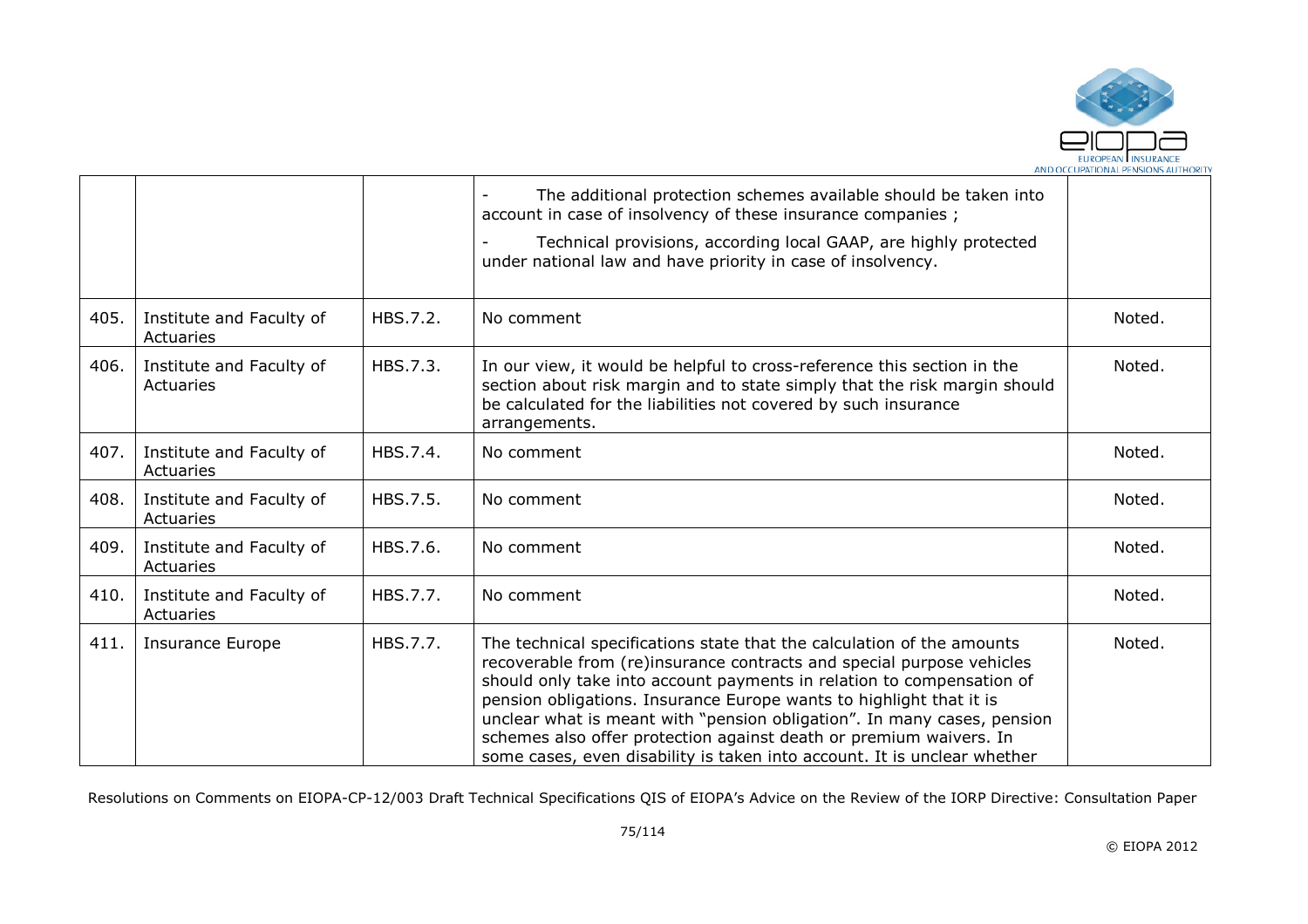

|      |                                       |           | these should be taken into account in the definition of "pension"<br>obligation".                                                                                     |        |
|------|---------------------------------------|-----------|-----------------------------------------------------------------------------------------------------------------------------------------------------------------------|--------|
|      |                                       |           | Insurance Europe would strongly suggest that these should be taken into<br>account when reinsured to have a correct view of the financial situation<br>of the entity. |        |
| 412. | Institute and Faculty of<br>Actuaries | HBS.7.8.  | No comment                                                                                                                                                            | Noted. |
| 413. | Institute and Faculty of<br>Actuaries | HBS.7.9.  | No comment                                                                                                                                                            | Noted. |
| 414. | Institute and Faculty of<br>Actuaries | HBS.7.10. | No comment                                                                                                                                                            | Noted. |
| 415. | Institute and Faculty of<br>Actuaries | HBS.7.11. | In our view this paragraph would be clearer if it specified which previous<br>section.                                                                                | Noted. |
| 416. | Institute and Faculty of<br>Actuaries | HBS.7.12. | The consultation period has proved too short to consider this section<br>thoroughly.                                                                                  | Noted. |
| 417. | Institute and Faculty of<br>Actuaries | HBS.7.13. | The consultation period has proved too short to consider this section<br>thoroughly.                                                                                  | Noted. |
| 418. | Institute and Faculty of<br>Actuaries | HBS.7.14. | The consultation period has proved too short to consider this section<br>thoroughly.                                                                                  | Noted. |
| 419. | Institute and Faculty of<br>Actuaries | HBS.7.15. | The consultation period has proved too short to consider this section<br>thoroughly.                                                                                  | Noted. |
| 421. | Institute and Faculty of<br>Actuaries | HBS.7.16. | The consultation period has proved too short to consider this section<br>thoroughly.                                                                                  | Noted. |
|      | 422. Institute and Faculty of         | HBS.7.17. | The consultation period has proved too short to consider this section                                                                                                 | Noted. |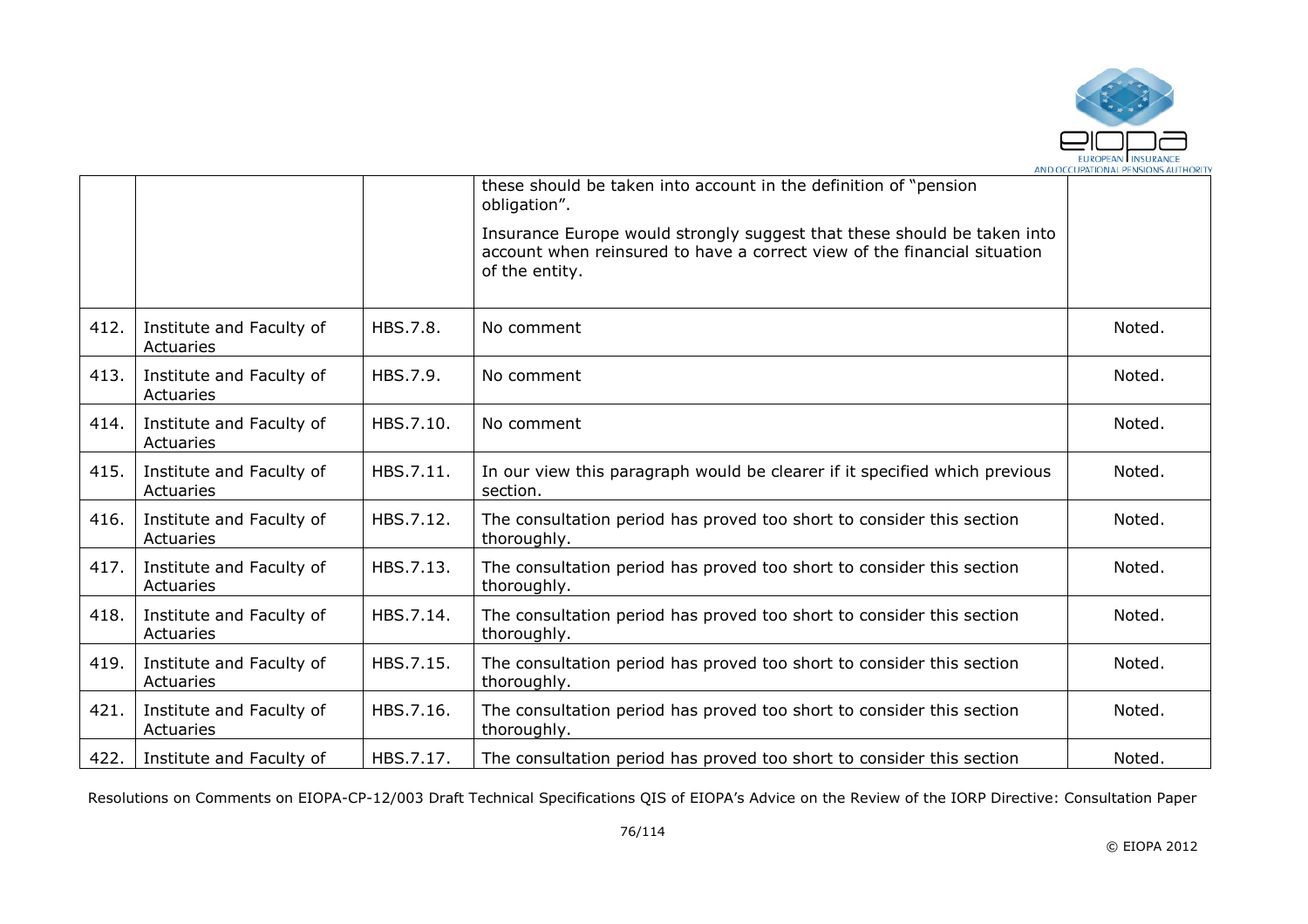

|      | Actuaries                             |           | thoroughly.                                                                                                                                                                                                                                                                                                                                                                     |        |
|------|---------------------------------------|-----------|---------------------------------------------------------------------------------------------------------------------------------------------------------------------------------------------------------------------------------------------------------------------------------------------------------------------------------------------------------------------------------|--------|
| 423. | Institute and Faculty of<br>Actuaries | HBS.7.18. | The consultation period has proved too short to consider this section<br>thoroughly.                                                                                                                                                                                                                                                                                            | Noted. |
| 424. | Institute and Faculty of<br>Actuaries | HBS.7.19. | The consultation period has proved too short to consider this section<br>thoroughly.                                                                                                                                                                                                                                                                                            | Noted. |
| 425. | Institute and Faculty of<br>Actuaries | HBS.7.20. | The consultation period has proved too short to consider this section<br>thoroughly.                                                                                                                                                                                                                                                                                            | Noted. |
| 426. | Institute and Faculty of<br>Actuaries | HBS.7.21. | The consultation period has proved too short to consider this section<br>thoroughly.                                                                                                                                                                                                                                                                                            | Noted. |
| 427. | Institute and Faculty of<br>Actuaries | HBS.7.22. | The consultation period has proved too short to consider this section<br>thoroughly.                                                                                                                                                                                                                                                                                            | Noted. |
| 428. | Institute and Faculty of<br>Actuaries | HBS.7.23. | The consultation period has proved too short to consider this section<br>thoroughly.                                                                                                                                                                                                                                                                                            | Noted. |
| 429. | Institute and Faculty of<br>Actuaries | HBS.7.24. | The consultation period has proved too short to consider this section<br>thoroughly.                                                                                                                                                                                                                                                                                            | Noted. |
| 430. | Institute and Faculty of<br>Actuaries | HBS.7.25. | The consultation period has proved too short to consider this section<br>thoroughly however we understand that the treatment of SPVs may be<br>material to the holistic balance sheet results of a small number of some<br>large UK IORPs.                                                                                                                                      | Noted. |
| 431. | Aon Hewitt                            | HBS.7.26. | We are surprised that there are several paragraphs in this section<br>concerning the most appropriate default probabilities (ie HBS.7.26 to<br>HBS 7.31) to use, whereas in the section for sponsor support very little<br>explanation is given (cf HBS.6.15), even though we expect default<br>probabilities to be far more material to the calculation of sponsor<br>support. | Noted. |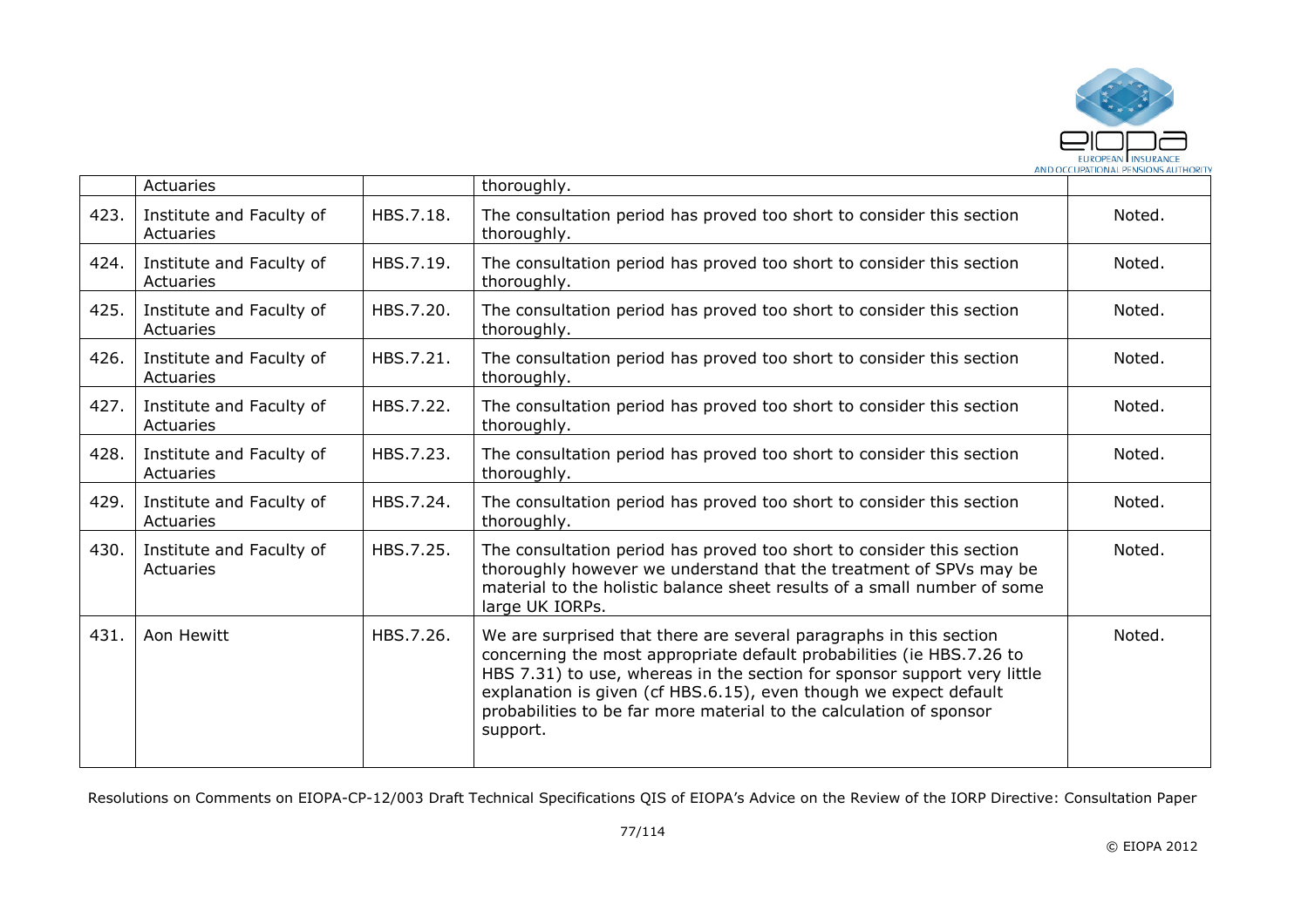

| 432. | Institute and Faculty of<br>Actuaries                 | HBS.7.26. | The consultation period has proved too short to consider this section<br>thoroughly.                                                                                                                         | Noted. |
|------|-------------------------------------------------------|-----------|--------------------------------------------------------------------------------------------------------------------------------------------------------------------------------------------------------------|--------|
| 433. | Institute and Faculty of<br>Actuaries                 | HBS.7.27. | The consultation period has proved too short to consider this section<br>thoroughly.                                                                                                                         | Noted. |
| 434. | Institute and Faculty of<br>Actuaries                 | HBS.7.28. | The consultation period has proved too short to consider this section<br>thoroughly.                                                                                                                         | Noted. |
| 435. | Institute and Faculty of<br>Actuaries                 | HBS.7.29. | The consultation period has proved too short to consider this section<br>thoroughly.                                                                                                                         | Noted. |
| 436. | Institute and Faculty of<br>Actuaries                 | HBS.7.30. | The consultation period has proved too short to consider this section<br>thoroughly.                                                                                                                         | Noted. |
| 437. | Institute and Faculty of<br>Actuaries                 | HBS.7.31. | The consultation period has proved too short to consider this section<br>thoroughly however we observe that t-1 should be a superscript.                                                                     | Noted. |
| 438. | Institute and Faculty of<br>Actuaries                 | HBS.7.32. | The consultation period has proved too short to consider this section<br>thoroughly.                                                                                                                         | Noted. |
| 439. | Belgian Association of<br>Pension Institutions (BVPI- | HBS.7.33. | Why not taking into account any collateral in the recovery rate?                                                                                                                                             | Noted. |
| 440. | Institute and Faculty of<br>Actuaries                 | HBS.7.33. | The consultation period has proved too short to consider this section<br>thoroughly.                                                                                                                         | Noted. |
| 441. | Institute and Faculty of<br>Actuaries                 | HBS.7.34. | The consultation period has proved too short to consider this section<br>thoroughly however we think that EIOPA will need to be more specific<br>about how to decide whether or not an estimate is reliable. | Noted. |
| 442. | Barnett Waddingham LLP                                | HBS.7.35. | We believe this is exactly the sort of area where professional judgement<br>will be required and we would not like to see such advice fettered.                                                              | Noted. |
| 443. | Groupe Consultatif<br>Actuariel Européen              | HBS.7.35. | This article is unclear. In our view, where there are very few objective<br>data on which to estimate default probabilities, it seems unavoidable to                                                         | Noted. |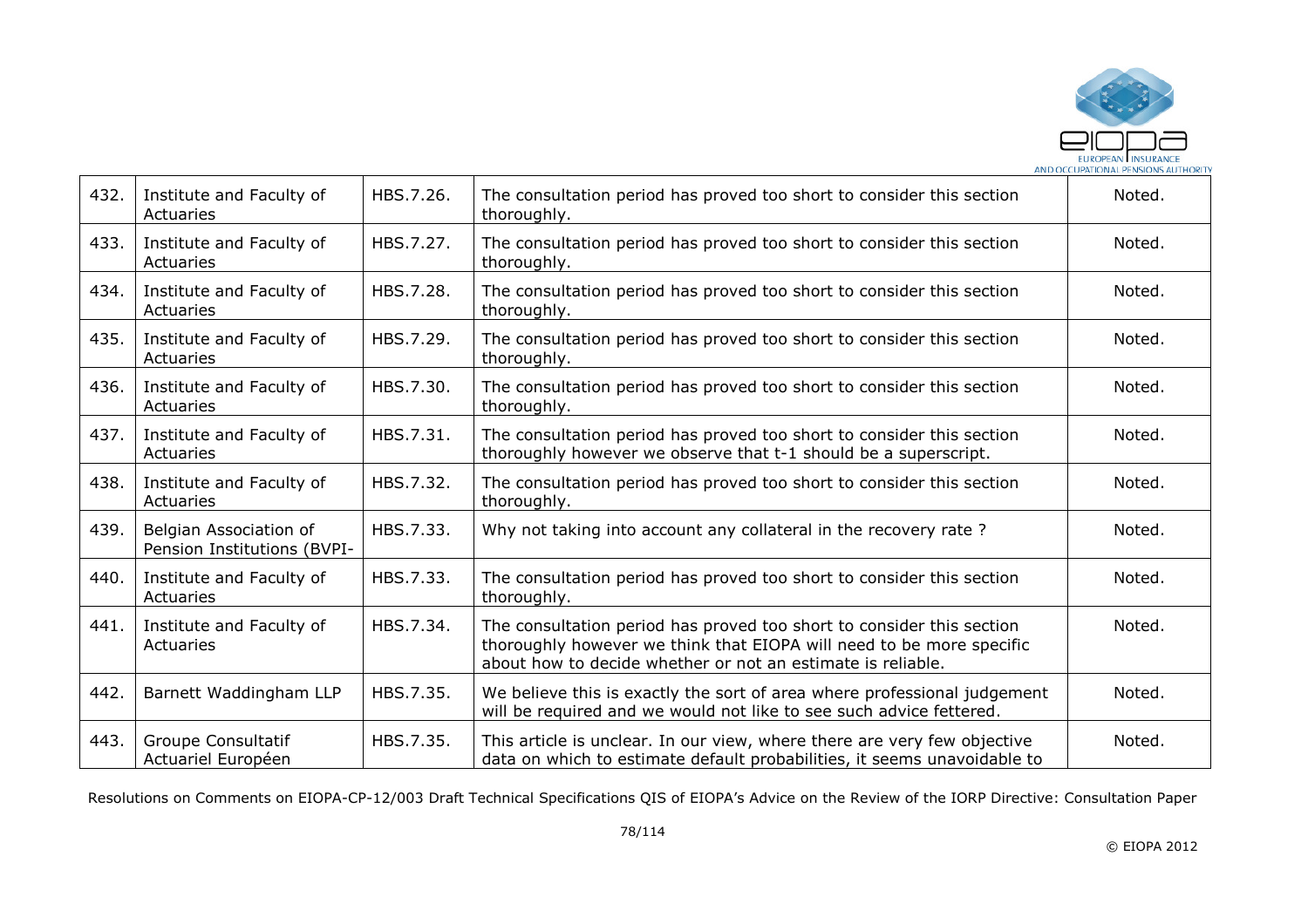

|      |                                       |           | have to rely on judgement. In other cases, where there is sufficient<br>objective data, the reliance on judgement should be restricted.                                                                                                           |        |
|------|---------------------------------------|-----------|---------------------------------------------------------------------------------------------------------------------------------------------------------------------------------------------------------------------------------------------------|--------|
| 444. | Institute and Faculty of<br>Actuaries | HBS.7.35. | The consultation period has proved too short to consider this section<br>thoroughly.                                                                                                                                                              | Noted. |
| 445. | Institute and Faculty of<br>Actuaries | HBS.7.36. | The consultation period has proved too short to consider this section<br>thoroughly.                                                                                                                                                              | Noted. |
| 446. | Institute and Faculty of<br>Actuaries | HBS.7.37. | The consultation period has proved too short to consider this section<br>thoroughly.                                                                                                                                                              | Noted. |
| 447. | Institute and Faculty of<br>Actuaries | HBS.7.38. | The consultation period has proved too short to consider this section<br>thoroughly.                                                                                                                                                              | Noted. |
| 448. | Institute and Faculty of<br>Actuaries | HBS.7.39. | The consultation period has proved too short to consider this section<br>thoroughly however it appears that it is missing a formula.                                                                                                              | Noted. |
| 449. | Institute and Faculty of<br>Actuaries | HBS.7.40. | The consultation period has proved too short to consider this section<br>thoroughly.                                                                                                                                                              | Noted. |
| 450. | Aon Hewitt                            | HBS.7.41. | As noted above, the probability of defaults in HBS.6.15 are not<br>consistent with those quoted in HBS.7.41.                                                                                                                                      | Noted. |
| 451. | Association of British<br>Insurers    | HBS.7.41. | It should be clear that in the case of insurance recoverables the credit<br>rating and default analysis should be based on the status of the<br>insurance policy, not the credit rating of an unsecured creditor of the<br>insurance undertaking. | Noted. |
| 452. | Institute and Faculty of<br>Actuaries | HBS.7.41. | The consultation period has proved too short to consider this section<br>thoroughly but it would be helpful if EIOPA were to explain the derivation<br>or source of these probabilities.                                                          | Noted. |
| 453. | Institute and Faculty of              | HBS.7.42. | The consultation period has proved too short to consider what alternative                                                                                                                                                                         | Noted. |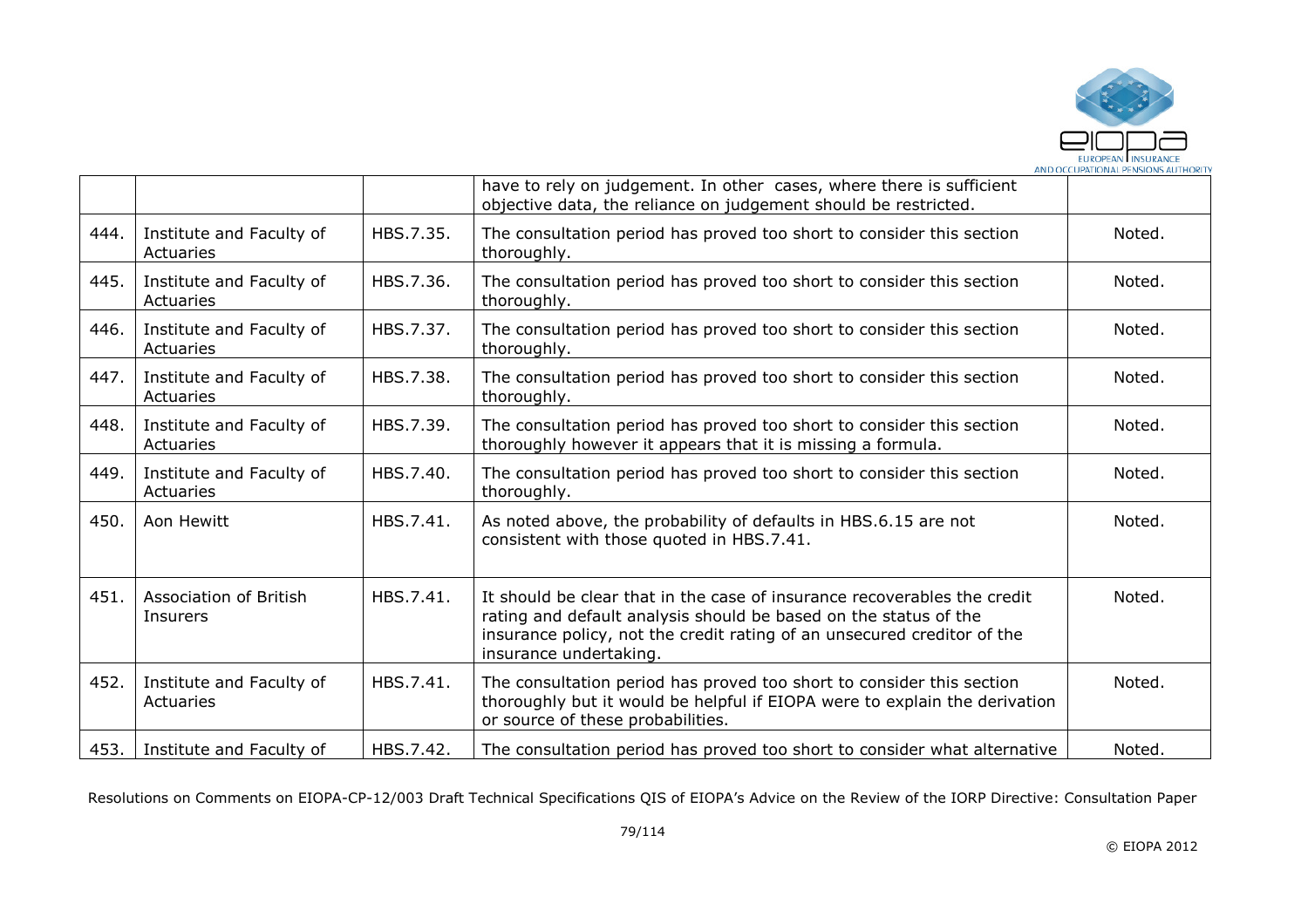

|      | Actuaries                                                                       |          | methods may be more justifiable and in what circumstances.                                                                                                                                                                                                                                                                                                                                                                      |        |
|------|---------------------------------------------------------------------------------|----------|---------------------------------------------------------------------------------------------------------------------------------------------------------------------------------------------------------------------------------------------------------------------------------------------------------------------------------------------------------------------------------------------------------------------------------|--------|
| 455. | Institute and Faculty of<br>Actuaries                                           | HBS.8.1. | No comment                                                                                                                                                                                                                                                                                                                                                                                                                      | Noted. |
| 456. | <b>Insurance Europe</b>                                                         | HBS.8.1. | The calculation of the technical provisions should be with a level A<br>discount rate only. The discounting method of expected cash-flows<br>should be the same as in Solvency II. In particular the extrapolation<br>method is essential for the long term business of IORP's. Discounting<br>rates derived by level B method in a low-interest-rate phase are not<br>adequate for the long term character of IORP liabilities | Noted. |
| 457. | Institute and Faculty of<br>Actuaries                                           | HBS.8.2. | No comment                                                                                                                                                                                                                                                                                                                                                                                                                      | Noted. |
| 458. | Institute and Faculty of<br>Actuaries                                           | HBS.8.3. | No comment                                                                                                                                                                                                                                                                                                                                                                                                                      | Noted. |
| 459. | Federation of the Dutch<br>Pension Funds                                        | HBS.8.4. | This is even more stringent than the curve Solvency II will apply to<br>insurance companies.                                                                                                                                                                                                                                                                                                                                    | Noted. |
| 460. | Institute and Faculty of<br>Actuaries                                           | HBS.8.4. | No comment                                                                                                                                                                                                                                                                                                                                                                                                                      | Noted. |
| 461. | <b>Academic Community</b><br>Group<br>Prof. David Blake<br>$\mathsf{L}$<br>(Cit | HBS.8.5. | We suggest to add as a criterion that the determination of the risk-free<br>term structure be such that market impact of the regulation is<br>minimized. Also, the word 'prudent' needs clarification. As we will argue<br>below, the proposed method is neither prudent nor does it minimize<br>market impact. See HBS.8.7 and HBS.8.11.                                                                                       | Noted. |
| 462. | Institute and Faculty of<br>Actuaries                                           | HBS.8.5. | No comment                                                                                                                                                                                                                                                                                                                                                                                                                      | Noted. |
| 463. | <b>Academic Community</b>                                                       | HBS.8.6. | We support the use of an ultimate forward rate for those interest rate                                                                                                                                                                                                                                                                                                                                                          | Noted. |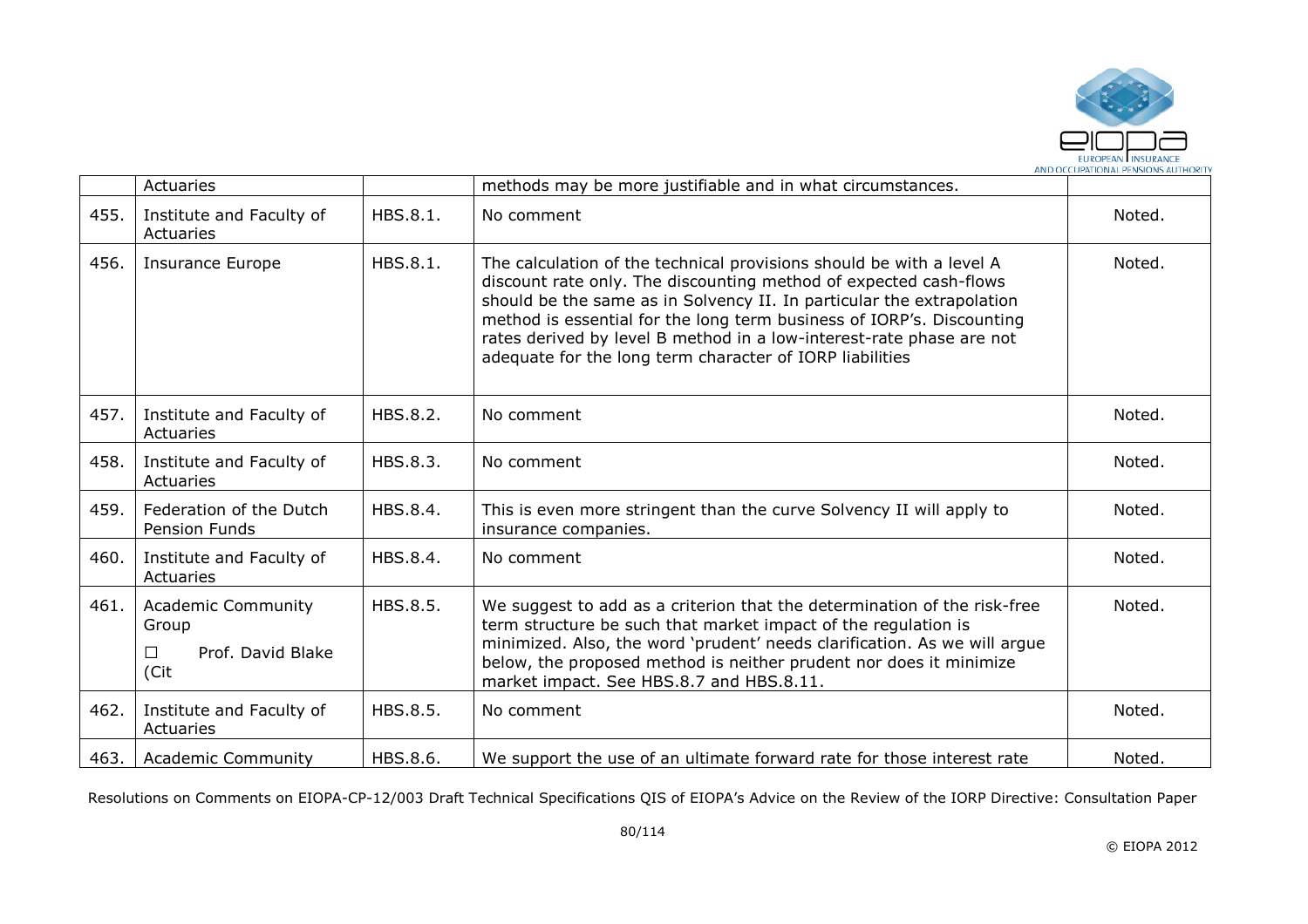

|                                              | AND OCCUPATIONAL PENSIONS AUTHORI                                                                                                                                                                                                                                                                                                                                                                                                                                                                                   |
|----------------------------------------------|---------------------------------------------------------------------------------------------------------------------------------------------------------------------------------------------------------------------------------------------------------------------------------------------------------------------------------------------------------------------------------------------------------------------------------------------------------------------------------------------------------------------|
| Group<br>Prof. David Blake<br>$\Box$<br>(Cit | points that do not meet the criterion of "deep, liquid and transparent" as<br>defined in 3.13.                                                                                                                                                                                                                                                                                                                                                                                                                      |
|                                              | We advise to revisit the use of a subjectively determined, off-market<br>Ultimate Forward Rate. History shows that interest rates fluctuate<br>considerably over time with no clear mean reversion patterns and at<br>some future date these parameters will have to be adjusted. The fact<br>that the UFR level of Japan is lower reveals that a sustained period of low<br>interest rates may result in lowering the UFR level. It is worrisome that<br>the procedures to decide on such changes are unspecified. |
|                                              | The 4.2% is far from market consistent and in the current proposal, a<br>very liquid 30 year bond on the asset side will be priced much higher<br>than the same cashflow on the liability side, creating a entirely wrong<br>view of the health of an insurance company. It violates the criteria of<br>prudency (and objectivity) because at current low market rates, liabilities<br>are valued much lower and so capital much higher than under liquid (e.g.<br>30 year) market rates would be the case.         |
|                                              | It creates serious amounts of basis risk: In case of sustained low<br>interest rates, adjustments to the UFR level will come as a surprise and<br>will be unhedged (compared to the current situation where insurance<br>companies hedge their economic interest rate risk).                                                                                                                                                                                                                                        |
|                                              | These future changes are a kind of regulatory risk that replaces<br>economic risk (in fact it is delayed economic information). The reduction<br>in hedging due to the method chosen can be considerable (over 30% of                                                                                                                                                                                                                                                                                               |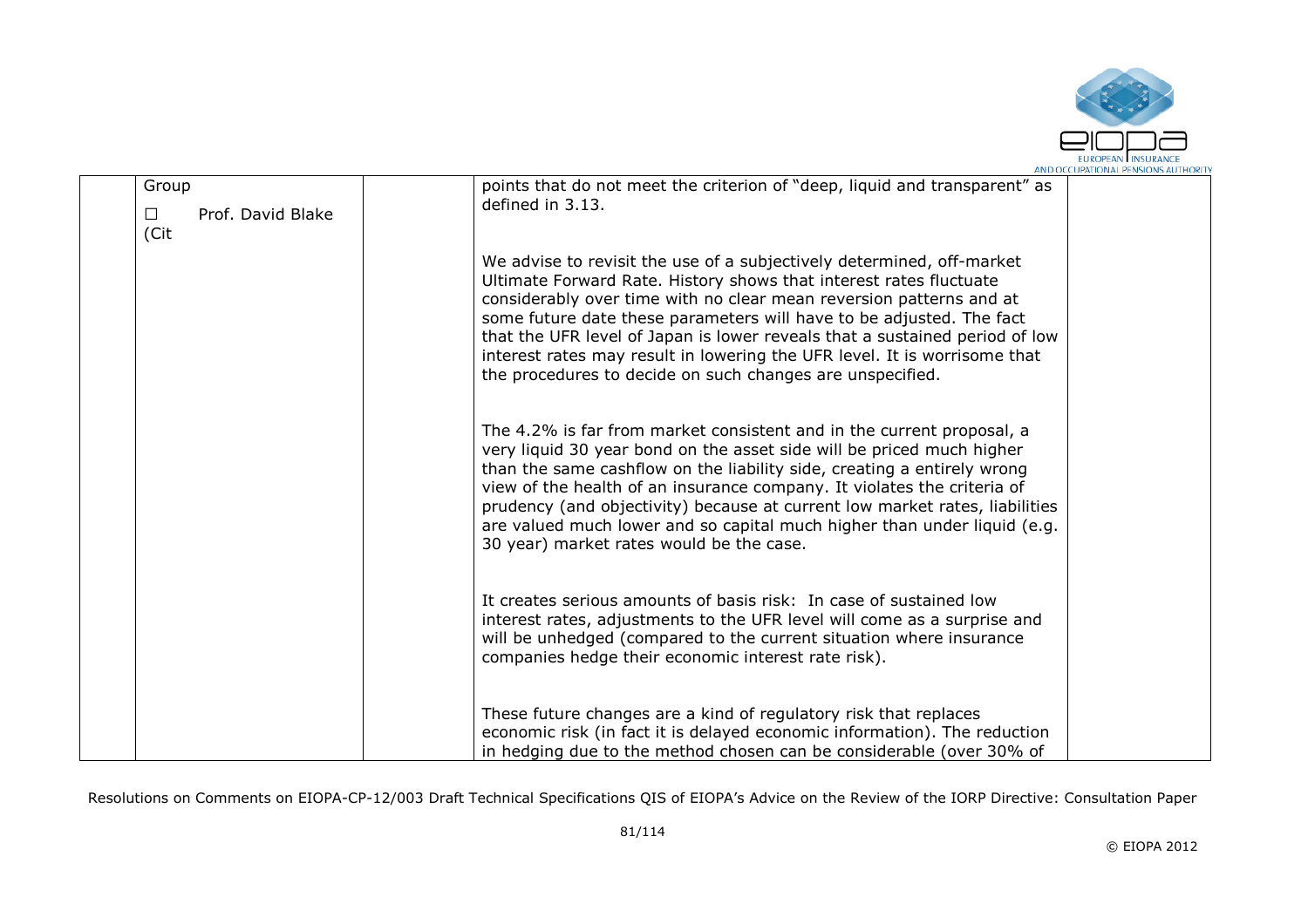

|      |                                       |          | total interest rate sensitivity). Such a procedure thus violates the criteria<br>stated in HBS.8.5. The approach in fact increases economic risk for<br>insurance companies that are seeking to minimise their economic risk as<br>much as possible.<br>We propose a more prudent and objective procedure in HBS 8.7.                                                                                                                                                                                                                |        |
|------|---------------------------------------|----------|--------------------------------------------------------------------------------------------------------------------------------------------------------------------------------------------------------------------------------------------------------------------------------------------------------------------------------------------------------------------------------------------------------------------------------------------------------------------------------------------------------------------------------------|--------|
| 464. | Barnett Waddingham LLP                | HBS.8.6. | We are concerned that the same ultimate forward rate is to be used for<br>liabilities denominated in three separate currencies where other<br>parameters, such as the last liquid point, vary. We believe the use of the<br>ultimate forward rate could give rise to rates which are not consistent<br>with market pricing, particularly given the long duration of pension<br>liabilities, and produce counter-intuitive results that are difficult for an                                                                          | Noted. |
|      |                                       |          | end user to understand.                                                                                                                                                                                                                                                                                                                                                                                                                                                                                                              |        |
| 465. | Institute and Faculty of<br>Actuaries | HBS.8.6. | No comment                                                                                                                                                                                                                                                                                                                                                                                                                                                                                                                           | Noted. |
| 466. | <b>Insurance Europe</b>               | HBS.8.6. | HBS.8.6 - 8.8: Generally, it must be ensured that the same solutions<br>apply to both the IORPs and Insurers. In line with our positions on<br>Solvency II, we have the following view on the various elements:                                                                                                                                                                                                                                                                                                                      | Noted. |
|      |                                       |          | We believe that a convergence period of 10 years to the UFR instead of<br>the 40 years suggested in this consultation is more appropriate. As a<br>general point, the extrapolation methodology should not introduce<br>artificial volatility in itself. In this context, having a 10 year convergence<br>period would ensure a stable interest rate term structure over time for<br>those maturities which are ten years or more beyond the beginning of<br>extrapolation. Additionally, the choice of a 10 year convergence period |        |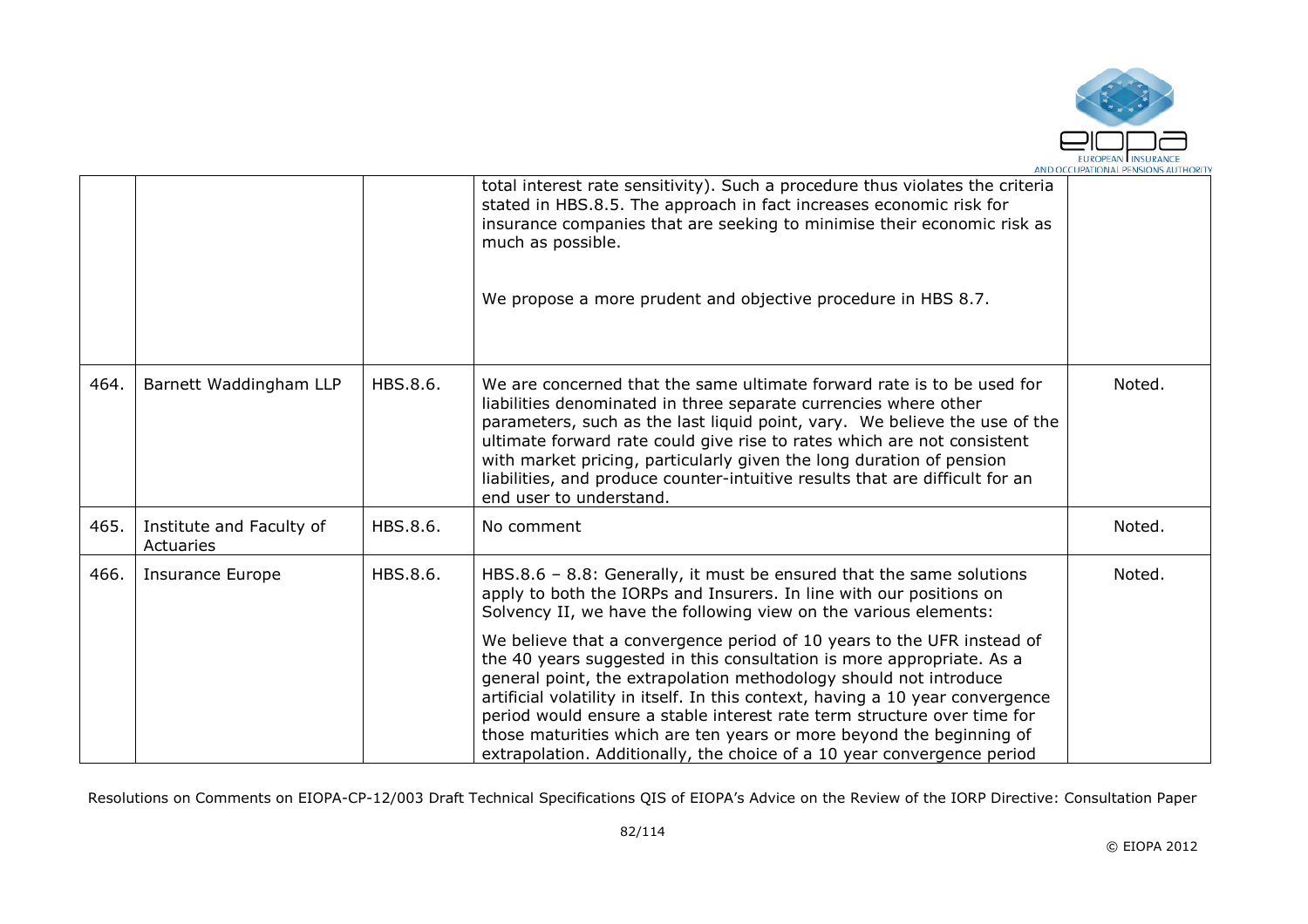

|  | would better reflect the current Omnibus II trialogue discussions.                                                                                                                                                                                                                         |  |
|--|--------------------------------------------------------------------------------------------------------------------------------------------------------------------------------------------------------------------------------------------------------------------------------------------|--|
|  | We note that the speed of convergence set at 0.1 in these specifications<br>should be in line with the convergence period. Consequently we<br>understand that this is the starting point for calibration and should be<br>adapted to be consistent with the maximum period of convergence. |  |
|  | Regarding the ultimate forward rate (UFR), it is important that a solution<br>depending on currencies, or at least on buckets of currencies, is<br>implemented, as historic inflation (as well as inflation targets of central<br>banks) and historic growth rates depend on currencies.   |  |
|  | Also, the use of swap mid rates instead of swap bid rates would be more<br>appropriate in our view, since:                                                                                                                                                                                 |  |
|  | The position of an undertaking might not always be that of a fixed<br>rate receiver.                                                                                                                                                                                                       |  |
|  | This is a market standard; hence technical provisions should be<br>valued using mid rates in order to avoid inconsistencies between the<br>valuation of assets and liabilities. Also, from an ALM perspective, mid<br>rates seem more appropriate.                                         |  |
|  | We also note that the speed of convergence is set at 0.1. We understand<br>that this is the starting point for calibration and that it should be changed<br>to be consistent with the maximum period of convergence.                                                                       |  |
|  | Regarding the ultimate forward rate (UFR), it is important that a solution<br>depending on currencies, or at least on buckets of currencies, is<br>implemented, as historic inflation (as well as inflation targets of central<br>banks) and historic growth rates depend on currencies.   |  |
|  | On all these issues, it must be ensured that such solutions should apply<br>both the IORPs and Insurers and that solutions found should be<br>addressed within the context of Solvency II.                                                                                                 |  |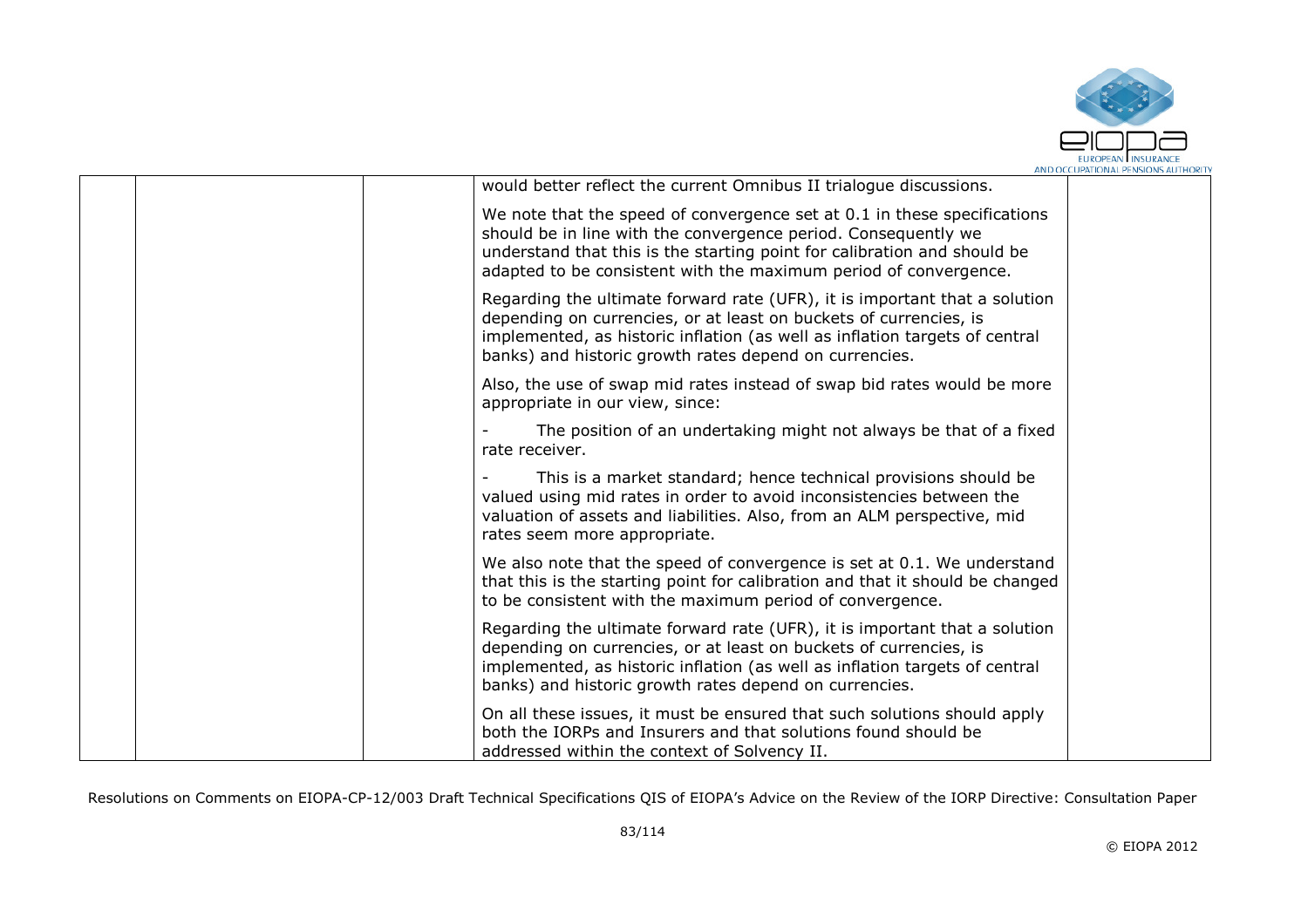

| 467. | <b>Academic Community</b><br>Group<br>Prof. David Blake<br>$\Box$<br>(Cit | HBS.8.7. | It is not clear why the 20 year interest rate is viewed as a last liquid<br>point. It is obvious that there is a very limited market after 30 years.<br>E.g. notionals outstanding in Euroswaps reduce to only a few percent of<br>the outstanding amount in the range 10-20 years. However, the<br>outstanding swaps in the range 20-30 years seem to be around 50-60%<br>of the very liquid 10-20 years market. For the AAA Eurobond market, the<br>observation is the same: AAA bonds in large liquid countries (Germany,<br>Netherlands, France) show equal volumes outstanding and equal bid-<br>offer spreads in the 10-20 years range as in the 20-30 years range.<br>The plain Smith-Wilson procedure forces institutions to hedge their<br>liabilities exceeding 20 years of maturity via the 20 years hedge<br>instruments (bonds and swaps), concentrating large "buy" activities in<br>this single point. This will automatically lead to illiquidity, volatile pricing<br>and low yields around this point, and discontinuities in the swap and<br>bond market after 20 years,<br>The Last Liquid Point method also entails annual rebalancing of the<br>hedge that is concentrated in the 20 year point. Every year this hedge<br>will drift from the 20 year point (in the direction of the 19 year point),<br>but the regulatory interest rate sensitivity will remain in the 20 years<br>point causing mismatches and higher capital requirements. This will<br>induce high annual rebalancing market transactions and therefore high<br>unnecessary transaction costs | Noted. |
|------|---------------------------------------------------------------------------|----------|-----------------------------------------------------------------------------------------------------------------------------------------------------------------------------------------------------------------------------------------------------------------------------------------------------------------------------------------------------------------------------------------------------------------------------------------------------------------------------------------------------------------------------------------------------------------------------------------------------------------------------------------------------------------------------------------------------------------------------------------------------------------------------------------------------------------------------------------------------------------------------------------------------------------------------------------------------------------------------------------------------------------------------------------------------------------------------------------------------------------------------------------------------------------------------------------------------------------------------------------------------------------------------------------------------------------------------------------------------------------------------------------------------------------------------------------------------------------------------------------------------------------------------------------------------------------------------------------|--------|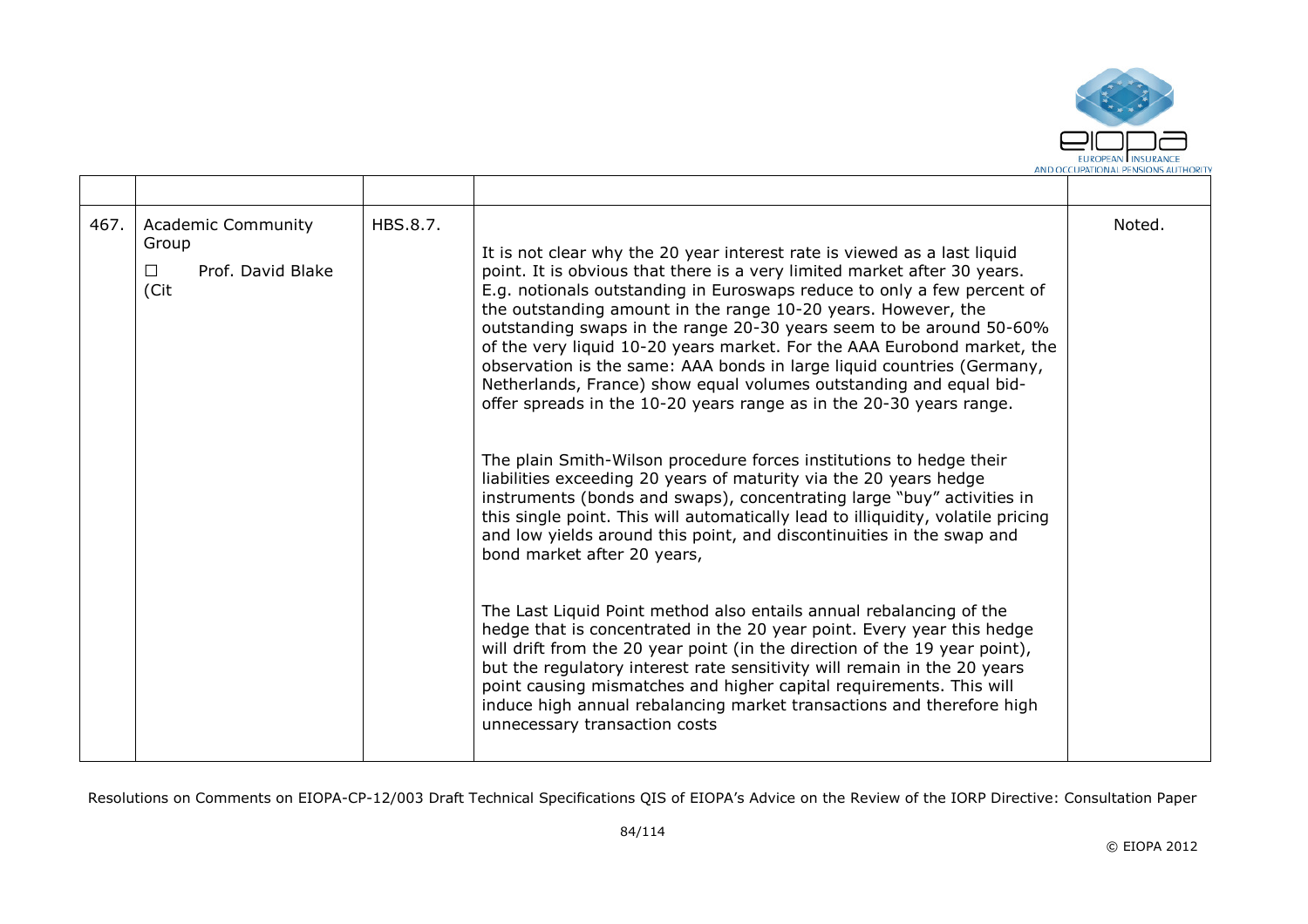

|  | A small but essential adjustment in the Smith-Wilson procedure,<br>suggested below, will strongly reduce disruptive market impact, high<br>rebalancing costs and support balanced supply and demand in long-<br>maturity markets.                                                                                                                                                                                                                                                                                                                                                                                                                                                                                                                                                                                                                                                                                                                                                                                                       |  |
|--|-----------------------------------------------------------------------------------------------------------------------------------------------------------------------------------------------------------------------------------------------------------------------------------------------------------------------------------------------------------------------------------------------------------------------------------------------------------------------------------------------------------------------------------------------------------------------------------------------------------------------------------------------------------------------------------------------------------------------------------------------------------------------------------------------------------------------------------------------------------------------------------------------------------------------------------------------------------------------------------------------------------------------------------------|--|
|  | We advise to revise two parts of the process (see also document<br>http://www.cardano.com/cms/upload/20120713_-_working_paper_-<br>$UFR.pdf$ :                                                                                                                                                                                                                                                                                                                                                                                                                                                                                                                                                                                                                                                                                                                                                                                                                                                                                          |  |
|  | 1) Replace the subjective (semi-)fixed 4.2% Ultimate Forward Rate by an<br>automated, transparent, prudent and objective method that uses the<br>liquid market information of, say, the 10-30 years points and possibly<br>adds a (small) spread representing the (normally) upward sloping<br>character of the long end of the yield curve. This spread parameter may<br>vary somewhat between currencies. Concretely, the Ultimate Forward<br>Rate would periodically be determined as a liquidity and maturity<br>weighted average market yield of 10-30 years instruments, plus possibly<br>the above-mentioned small spread at the long end of the curve. This<br>leads to variability in the Ultimate Forward Rate that matches market<br>movements and, thus, is truly market consistent. Also, changes in this<br>Ultimate Forward Rate are hedgeable. It also avoids serious economic<br>basis risk and material underhedging by insurance companies that<br>violates prudency and good incentives for proper risk management. |  |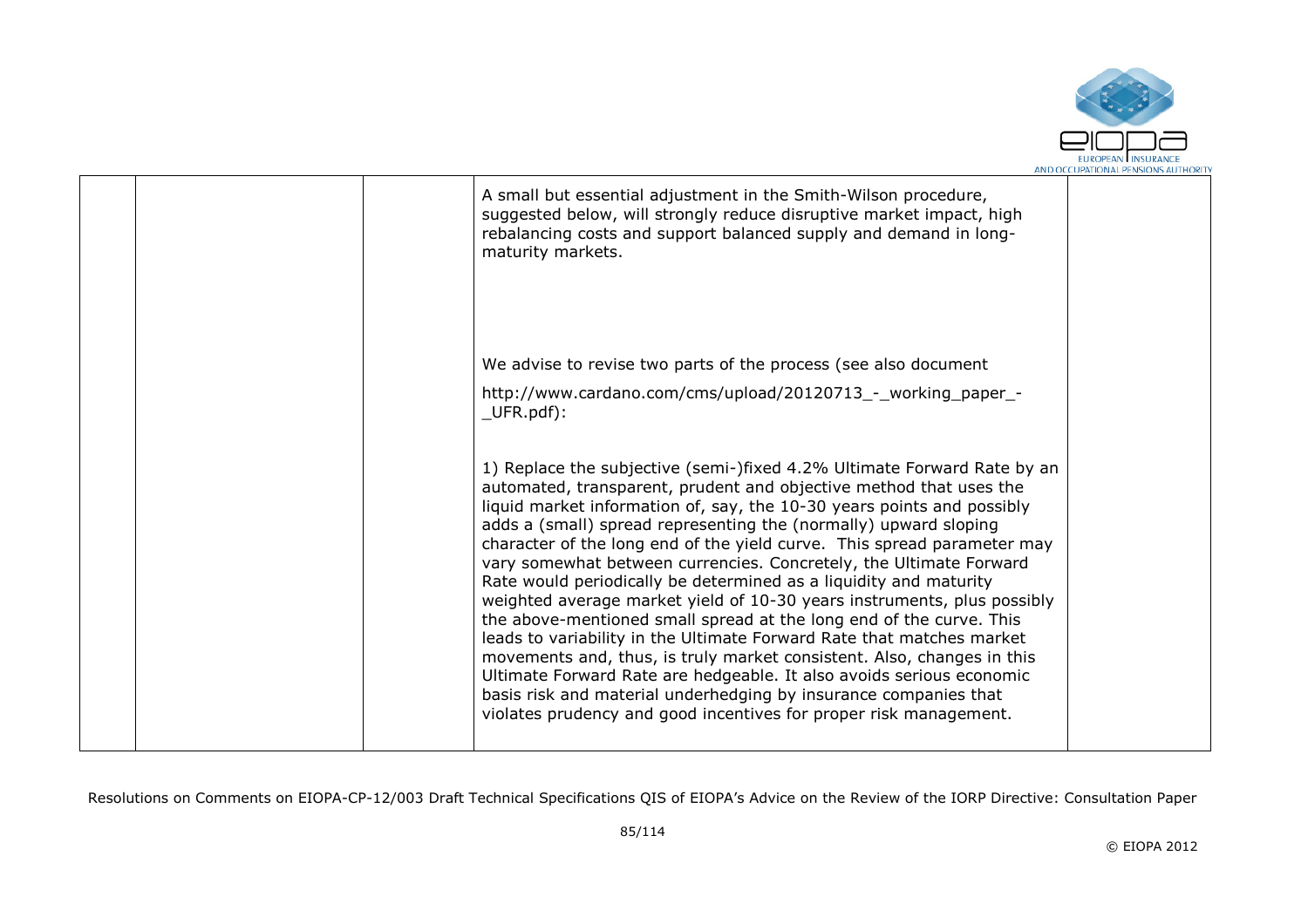

|  | 2) Avoid working with a degenerated 20-years Last Liquid Point which<br>will result in extreme "pin risk" in the market and serious market<br>disruption.                                                                                                                                                                                                                                                                                                                                                                                                                                                                                                        |  |
|--|------------------------------------------------------------------------------------------------------------------------------------------------------------------------------------------------------------------------------------------------------------------------------------------------------------------------------------------------------------------------------------------------------------------------------------------------------------------------------------------------------------------------------------------------------------------------------------------------------------------------------------------------------------------|--|
|  | We suggest to use a Smoothed Smith-Wilson procedure, using available<br>market data in a decreasing manner as liquidity decreases, but in such a<br>manner that interest rate sensitivity is still linked to many more (liquid)<br>maturities and not degenerated in one single point.                                                                                                                                                                                                                                                                                                                                                                           |  |
|  | The idea is that, rather than abruptly switching from fully relying on<br>market data to fully discarding all market data beyond the LLP, we<br>continue to rely on market data beyond the 20 year point (so it's the last<br>fully used point, not last liquid point. The curve construction is again<br>separated into two parts - before and after the $LLP_1$ . Before, the<br>constructed curve again coincides with the market swap curve. After the<br>LLP, curve construction is based on the forward curve which again<br>converges to the UFR determined according to our proposal 1) above,<br>using the speed of convergence in an identical manner. |  |
|  | The difference between our proposed method and the original method<br>relates to the model which determines the one year forward rates<br>beyond the 20 year point:                                                                                                                                                                                                                                                                                                                                                                                                                                                                                              |  |
|  |                                                                                                                                                                                                                                                                                                                                                                                                                                                                                                                                                                                                                                                                  |  |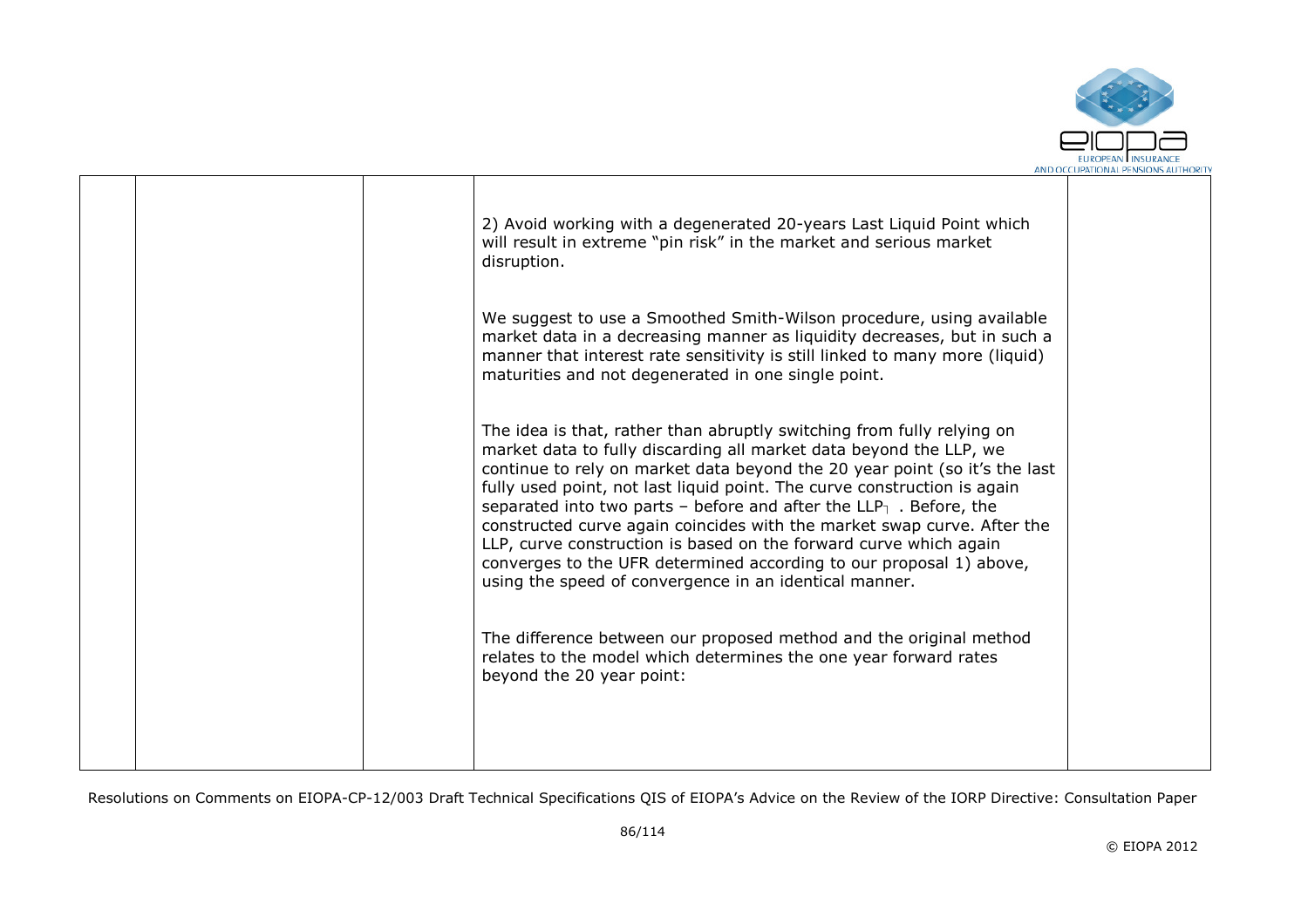

|  | This model continues to use new market forward rates beyond the 20<br>year point, rather than focusing on the 20-year forward rate only.<br>Because we basically choose the same recipe, both the constructed curve<br>itself and the valuation effect on the liabilities are largely similar to the<br>original SW method. Yet, there is a pronounced difference in terms of<br>sensitivity to various segments of the interest rate curve. There is no<br>longer a concentration (degeneration) of interest rate sensitivity in the<br>20 year point. The interest rate sensitivity is still significant - but lower<br>than is the case without the UFR method - in the maturities between 20<br>and 30 years. This avoids concentration in the 20 year point, market<br>disruption, and high annual rebalancing costs |  |
|--|---------------------------------------------------------------------------------------------------------------------------------------------------------------------------------------------------------------------------------------------------------------------------------------------------------------------------------------------------------------------------------------------------------------------------------------------------------------------------------------------------------------------------------------------------------------------------------------------------------------------------------------------------------------------------------------------------------------------------------------------------------------------------------------------------------------------------|--|
|  | The figure below shows how interest rate sensitivities vary according to<br>the current use of                                                                                                                                                                                                                                                                                                                                                                                                                                                                                                                                                                                                                                                                                                                            |  |
|  | 1) the risk free rate (called "swap curve"; can also be the AAA gov<br>curve),                                                                                                                                                                                                                                                                                                                                                                                                                                                                                                                                                                                                                                                                                                                                            |  |
|  | 2) the UFR proposed in HBS 8.7 (UFR 20-60) and,                                                                                                                                                                                                                                                                                                                                                                                                                                                                                                                                                                                                                                                                                                                                                                           |  |
|  | 3) the alternative presented above using the forward rates in year 21,<br>22, etc but with a decreasing weight in line with the convergence<br>parameter in SW.                                                                                                                                                                                                                                                                                                                                                                                                                                                                                                                                                                                                                                                           |  |
|  | The UFR 20-60 shows a concentration of hedge activities in the 20 year<br>point. It also reveals an opposite sensitivity in the 15 year bucket. This<br>latter phenomenon is due to the fact that if the interest rate in the 15                                                                                                                                                                                                                                                                                                                                                                                                                                                                                                                                                                                          |  |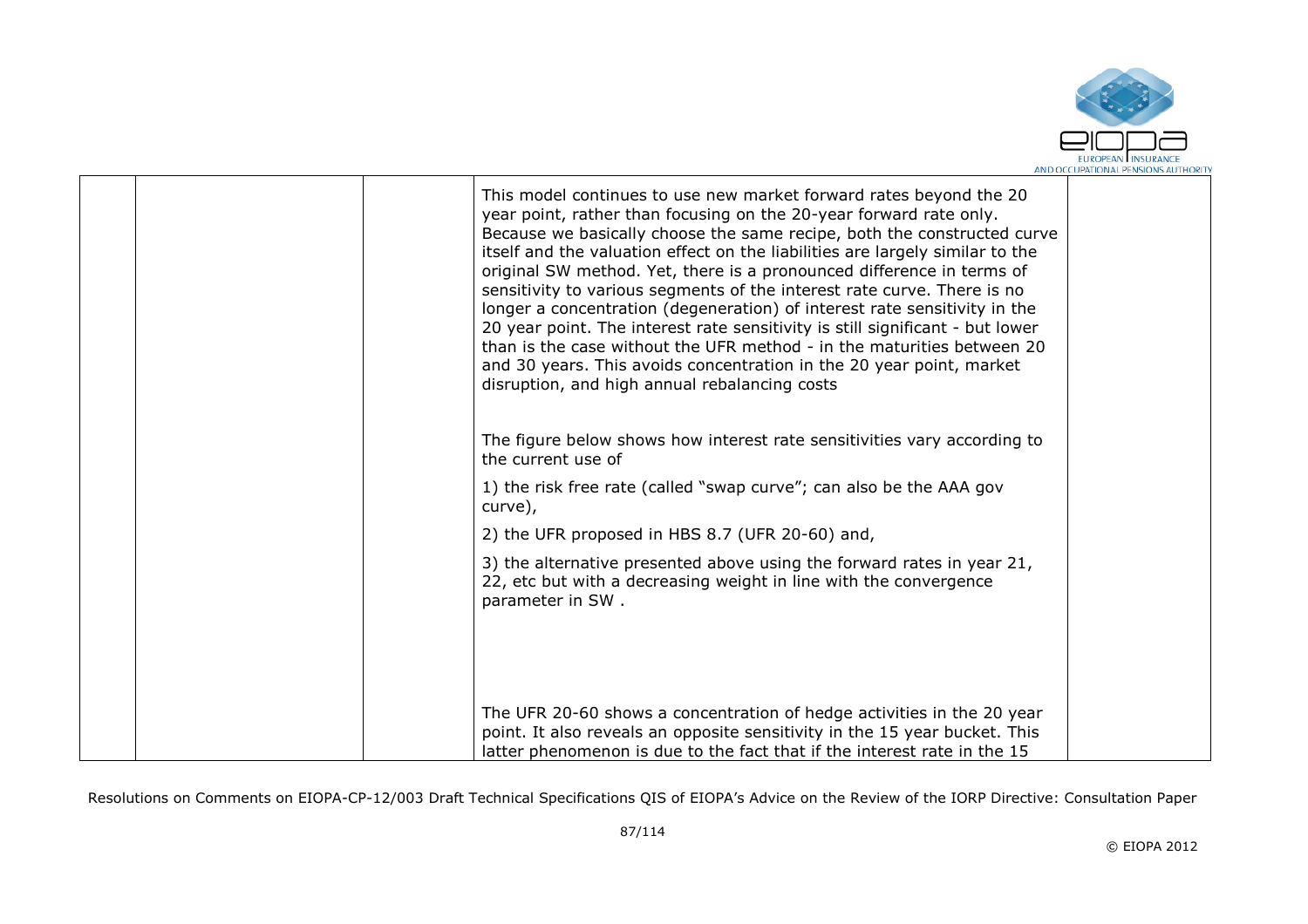

|  | year point goes up and 20 year remains the same, the forward rate in<br>year 20 will go down and thereby the market value of the liabilities<br>increases. (This is based on a world in which people hedge themselves<br>with very liquid 10, 15, 20, 25 and 30 year swaps and we linearly<br>interpolate the rates in between, but the same applies if annual buckets<br>are used) This is another unintended consequence of using a Last Liquid<br>Point. This is a huge concern to risk managers at insurance companies.                                                                                                                                                                                                                                                                                                                                                                                                                                                                                                                                                                                                          |  |
|--|--------------------------------------------------------------------------------------------------------------------------------------------------------------------------------------------------------------------------------------------------------------------------------------------------------------------------------------------------------------------------------------------------------------------------------------------------------------------------------------------------------------------------------------------------------------------------------------------------------------------------------------------------------------------------------------------------------------------------------------------------------------------------------------------------------------------------------------------------------------------------------------------------------------------------------------------------------------------------------------------------------------------------------------------------------------------------------------------------------------------------------------|--|
|  | The assumption that for the euro interest rate curve the 20 years point is<br>the Last Liquid Point (LLP) is not an observation we recognize. The AAA<br>government bond market has higher volumes outstanding in the 20-30<br>year segment than in the 10-20 years segment. For Germany,<br>Netherlands and France, around 3 thousand billion Euro of the AAA<br>bonds is in the 20-30 year segment versus 2.5 thousand in the 10-20<br>years segment. The OTC derivatives market is even bigger and has<br>slightly lower volumes in the 20-30 year market than in the 10-20 year<br>market. From non-public information we received from London Clearing<br>House (LCH) we see that liquidity in the 20-30 year Euro market is not<br>much different from the 10-20 years Euro market (Figures may be<br>provided by LCH). In addition to that data, the publicly available report<br>of Trioptima also shows that beyond the 20 years point there is a<br>voluminous and liquid market, especially up to the 30 years point.<br>http://www.trioptima.com/uploading_images/pdf/Rates_Repository_Indu<br>stry Report 20120420.pdf) |  |
|  | The Trioptima report shows aggregated data from all major currencies<br>and the euro denominated derivatives contracts account for<br>approximately 35% of the total. From this report the 10-30 year euro                                                                                                                                                                                                                                                                                                                                                                                                                                                                                                                                                                                                                                                                                                                                                                                                                                                                                                                           |  |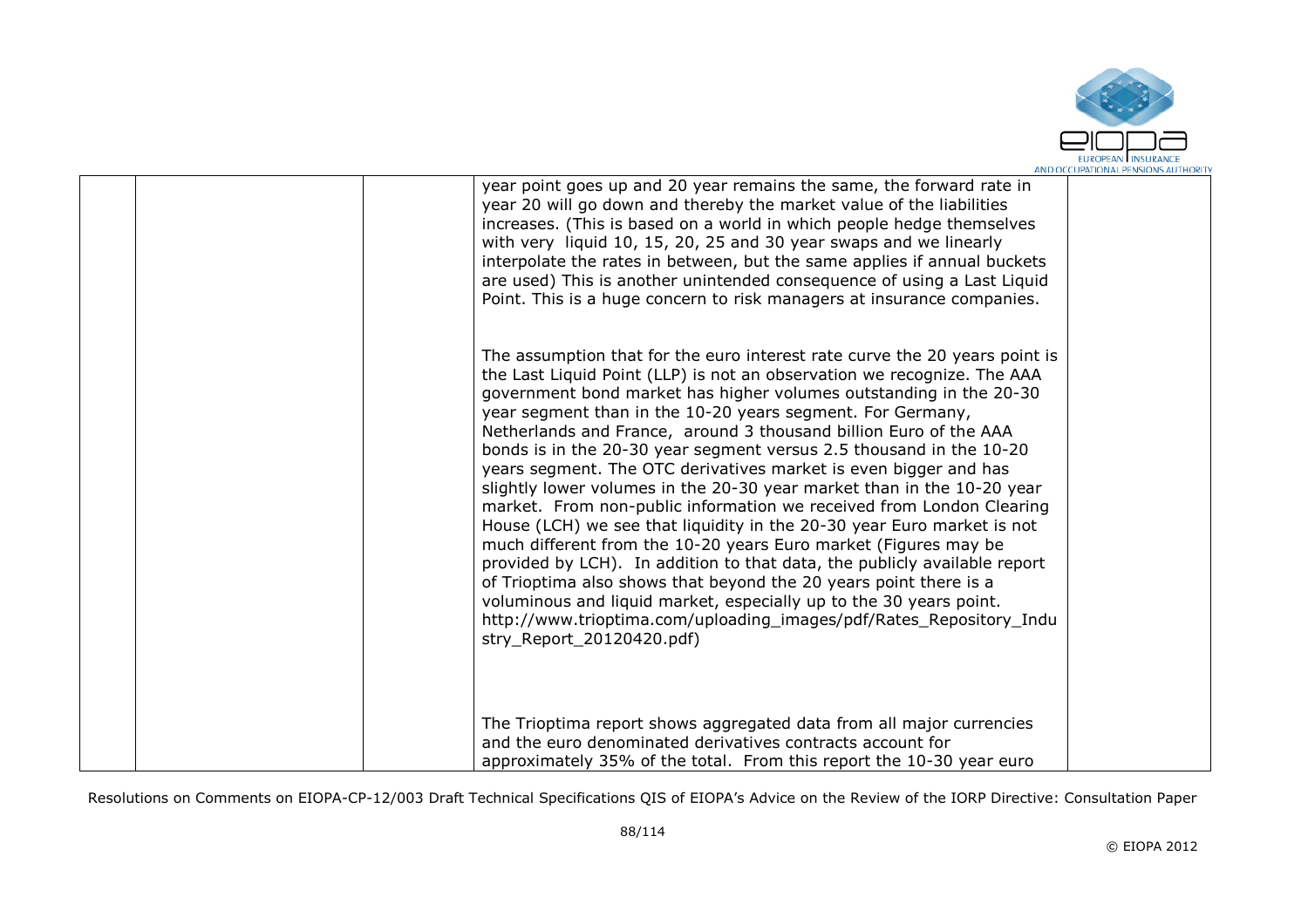

|      |            |          | swapmarket is estimated to be approximately 10 thousand billion Euro.<br>In the 20-30 years segment, the volumes are 65% of the outstanding<br>volumes in the 10-20 years segment. The number of trades is equally<br>high in the 20-30 segment as the 10-20 segment. Of course the Euro<br>data cannot be derived exactly from this public set but non-public<br>information reveals roughly similar profiles. More specific figures may be<br>provided by the DTCC (the successor of TriOptima in maintaining the<br>OTC Trade Repository Database, per April 2012).<br>After the 30 years point, the outstanding volumes and traded volumes<br>are less than 10% of the 10-30 year market, indicating low liquidity that<br>gave rise to the UFR discussion.<br>In summary, the outstanding swap volumes are big in the 10-30 years<br>segment compared to the (roughly) 1 to 2 thousand billion Euro of<br>insurance and pension liabilities in the 10-30+ year segment that are<br>(potentially) being hedged with swaps (a high percentage of the interest<br>rate hedge at insurance companies is implemented with Government<br>Bonds via the investment portfolio). The 20-30 years Euro bond and<br>swap market doesn't show any sign of being significantly less liquid than<br>the 10-20 years Euro bond and swap market. The discussion should<br>concentrate on the 30+ year segment as it comes to replacing this with a<br>UFR interest rate. |        |
|------|------------|----------|---------------------------------------------------------------------------------------------------------------------------------------------------------------------------------------------------------------------------------------------------------------------------------------------------------------------------------------------------------------------------------------------------------------------------------------------------------------------------------------------------------------------------------------------------------------------------------------------------------------------------------------------------------------------------------------------------------------------------------------------------------------------------------------------------------------------------------------------------------------------------------------------------------------------------------------------------------------------------------------------------------------------------------------------------------------------------------------------------------------------------------------------------------------------------------------------------------------------------------------------------------------------------------------------------------------------------------------------------------------------------------------------------------------------------------------------------------------|--------|
| 468. | Aon Hewitt | HBS.8.7. | What is the source of the data for the swap curves? Will it be curves<br>produced by individual banks (which will vary by bank), or some<br>composite curve (eq Bloomberg; or a curve produced by EIOPA)?                                                                                                                                                                                                                                                                                                                                                                                                                                                                                                                                                                                                                                                                                                                                                                                                                                                                                                                                                                                                                                                                                                                                                                                                                                                     | Noted. |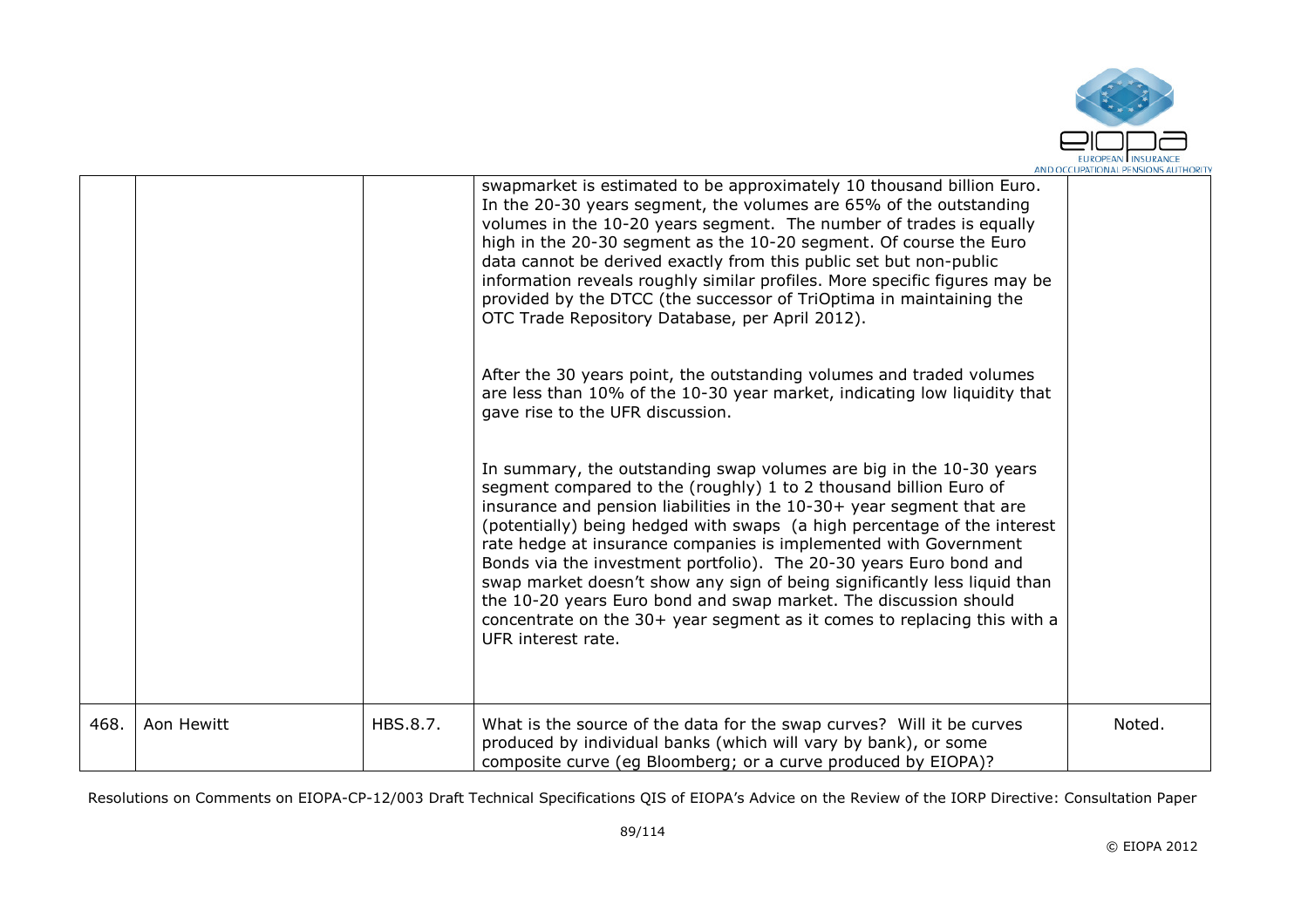

|  | What is the 10bp credit risk adjustment for? Given that, elsewhere in the<br>document, there is no risk charge in respect of government bonds issued<br>by EEA member states, it is not clear why an adjustment is being made<br>here.                                                                                                                                                                                                                                                                                                                                                                                                                                                                                                                                                                 |  |
|--|--------------------------------------------------------------------------------------------------------------------------------------------------------------------------------------------------------------------------------------------------------------------------------------------------------------------------------------------------------------------------------------------------------------------------------------------------------------------------------------------------------------------------------------------------------------------------------------------------------------------------------------------------------------------------------------------------------------------------------------------------------------------------------------------------------|--|
|  | EIOPA states the last liquid point for Euro-zone is after 20 years.<br>However, we note that De Nederlandsche Bank (DNB) publishes interest<br>rate term structure (zero coupon swap rate) curves for durations of up to<br>60 years, and that this curve is constructed using European swap rates<br>for up to 50 year maturities as they are listed by Bloomberg. Therefore<br>why is only a 20 year period being used for the EIOPA's Euro-zone swap<br>curve, when there is data for longer periods available and published on<br>DNB's website?                                                                                                                                                                                                                                                   |  |
|  | What is the justification for an Ultimate Forward Rate of 4.2%? We note<br>that this was used by EIOPA for the Solvency II QIS5 at end December<br>2009. Since then long-term interest rates have fallen considerably at<br>long durations. For example, the 50 year UK swap forward rate has<br>reduced from 4.2% to 3.2% between end 2009 and end 2011 (over the<br>same period 30 year UK rates have also fallen from 4.5% to 3.4%).<br>Therefore, although an Ultimate Forward Rate of 4.2% appeared sensible<br>for the UK and end 2009, it seems to be significantly higher than what<br>the market is implying at end 2011. Therefore, why does EIOPA think<br>forward rates in 90 years time will be significantly higher than the 50<br>year forward rate when this was not the case in 2009? |  |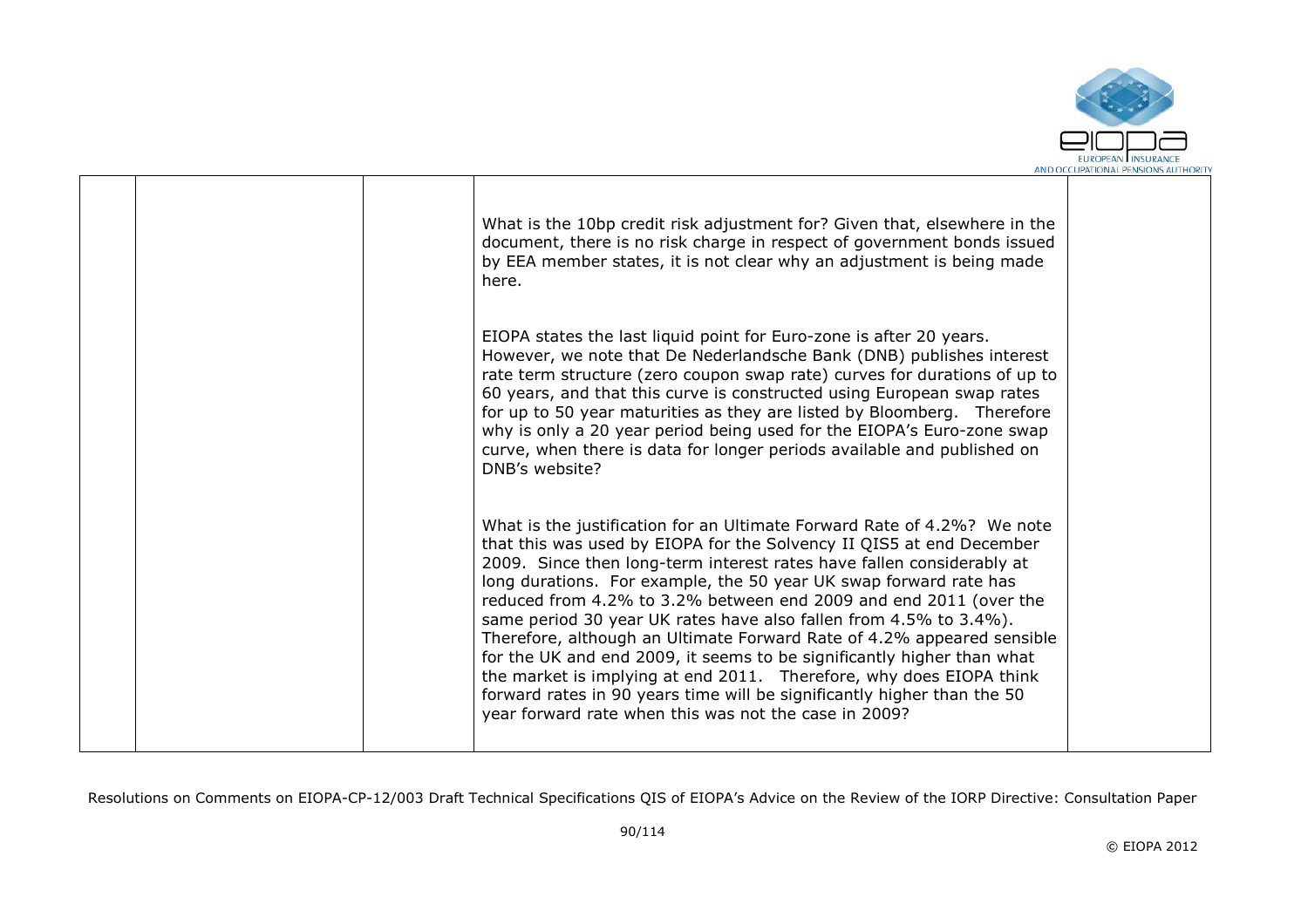

|  | Similarly, in the Euro-zone, 30 year swap yields fell from 4% at end<br>2009 to 2.6% at end 2011. This is bigger than the corresponding<br>reduction in the UK. The 50 year-rate on the DNB interest rate term<br>structure curve was 2.7% at end 2011 and 3.6% at end 2009. Therefore<br>why does EIOPA think Euro-zone rates in 60 years' time will be<br>significantly above the 50 year level when this was not the case in 2009?<br>In summary, we are puzzled as to why the Ultimate Forward Rate has<br>remained unchanged at 4.2% since end 2009 for QIS5, since this does<br>not appear to be support by market-related data at 50 year durations in<br>both the UK and Euro-zone.  Please can EIOPA explain its thinking and<br>be more transparent on this point. At the moment, the document gives<br>a potential impression that EIOPA is conjuring up long-term discount<br>rates without any reference at all to actual long-term (ie 50 year)<br>market-data and recognising the significant drop in long-term yields<br>since end 2009. |  |
|--|----------------------------------------------------------------------------------------------------------------------------------------------------------------------------------------------------------------------------------------------------------------------------------------------------------------------------------------------------------------------------------------------------------------------------------------------------------------------------------------------------------------------------------------------------------------------------------------------------------------------------------------------------------------------------------------------------------------------------------------------------------------------------------------------------------------------------------------------------------------------------------------------------------------------------------------------------------------------------------------------------------------------------------------------------------|--|
|  | Given this, we believe it is inappropriate to assume a maximum period of<br>convergence of 40 years from the last liquid point. As currently drafted,<br>this would mean the Ultimate Forward Rate will be attained after 50<br>years in Sweden; 60 years in Euro-zone but 90 years in the UK. Given<br>the drop in the UK swap curve for data points up to 50 years, it seems<br>unreasonable to assume that in other currencies yields would climb up to<br>4.2% over the same time period.                                                                                                                                                                                                                                                                                                                                                                                                                                                                                                                                                            |  |
|  | Under the proposed approach, IORPs in Sweden and the Euro-zone will<br>also be treated more favourably than the UK, since UK will not be able to<br>benefit from the much higher Ultimate Forward Rate for the best part of                                                                                                                                                                                                                                                                                                                                                                                                                                                                                                                                                                                                                                                                                                                                                                                                                              |  |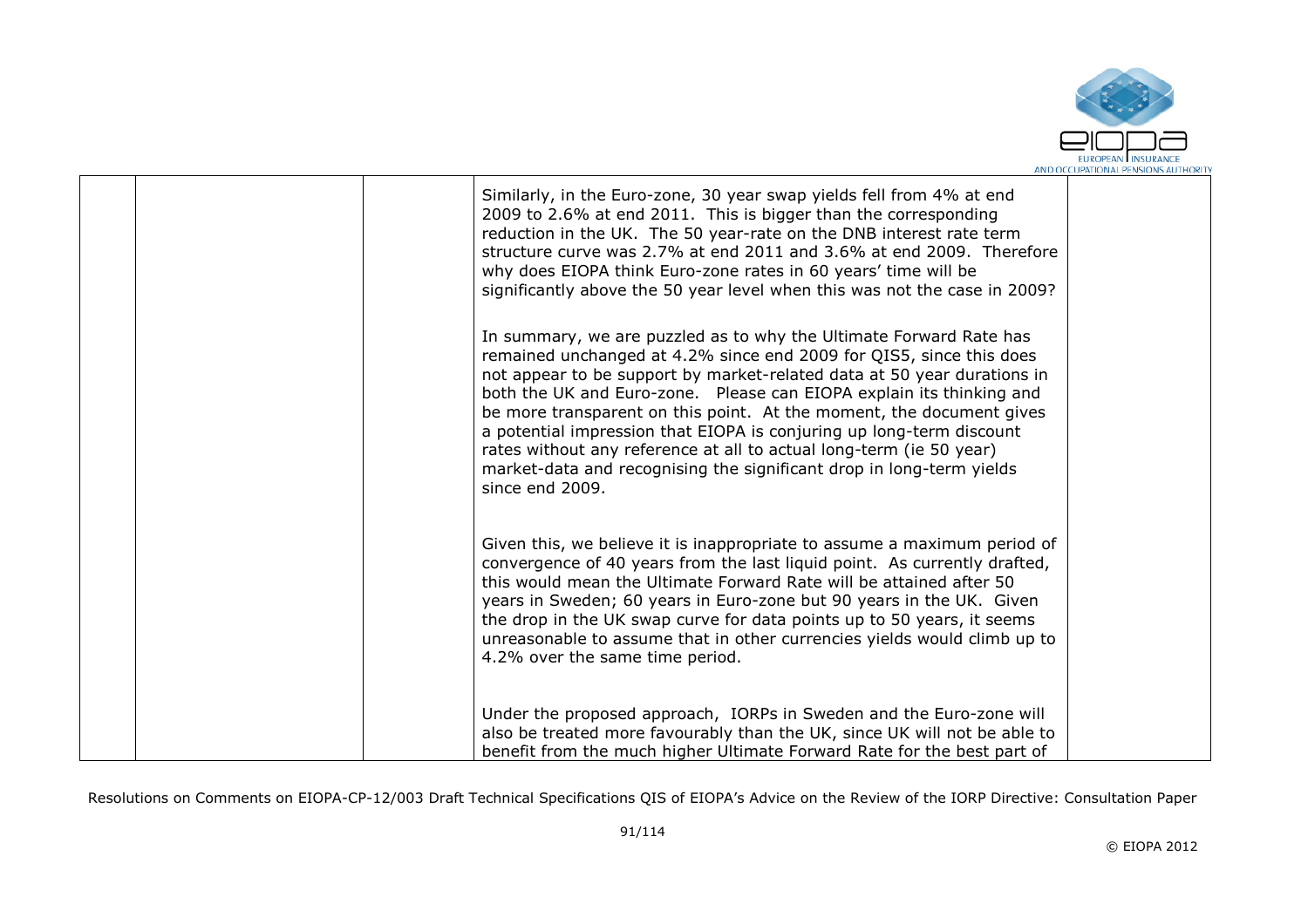

|      |                                                 |          | a century, whereas other countries will benefit within half a century. It<br>seems unfair to penalise the UK in this way, especially when it is the only<br>country where long-term data exists.                                                                                                                                                                                                                                                                                                                                                                                                                                                                                                                                                                                                                                   |        |
|------|-------------------------------------------------|----------|------------------------------------------------------------------------------------------------------------------------------------------------------------------------------------------------------------------------------------------------------------------------------------------------------------------------------------------------------------------------------------------------------------------------------------------------------------------------------------------------------------------------------------------------------------------------------------------------------------------------------------------------------------------------------------------------------------------------------------------------------------------------------------------------------------------------------------|--------|
|      |                                                 |          | Finally, the Smith-Wilson method requires a subjective decision over the<br>appropriate point at where an interest curve should be extrapolated, and<br>what the Ultimate Forward Rate should be. Other methods exist, eg the<br>Cairns model, which could be equally or more appropriate, so EIOPA<br>should provide some clarity on why it is using the Smith-Wilson method<br>rather than other methods.                                                                                                                                                                                                                                                                                                                                                                                                                        |        |
| 469. | Barnett Waddingham LLP                          | HBS.8.7. | Pension schemes in the UK tend to invest their bond portfolio in a<br>mixture of fixed interest and index-linked bonds, depending on factors<br>including the nature of their liabilities. The market for index-linked<br>bonds is less deep and liquid than that for fixed interest bonds and we<br>consider that the last liquid point for liabilities expressed in sterling<br>should be shorter.                                                                                                                                                                                                                                                                                                                                                                                                                               | Noted. |
| 470. | Federation of the Dutch<br><b>Pension Funds</b> | HBS.8.7. | Next to the approximation of the so-called matching premium and<br>countercyclical premium, we would also like to draw attention to the<br>third measure that is suggested to account for the long-term nature of<br>pension liabilities, the use of the UFR as extrapolation method where the<br>interest rate markets are less liquid and distorted. We fully support the<br>need for an extrapolation method. Such a method also provides stability<br>to the illiquid part of the interest rate curve. Experience in among others<br>the Netherlands has shown that without such a method, large volatility<br>can result from small transactions in the markets, with substantial<br>consequences for the valuation of technical provisions. As to the<br>question, whether the proposed UFR-method is the best extrapolation | Noted. |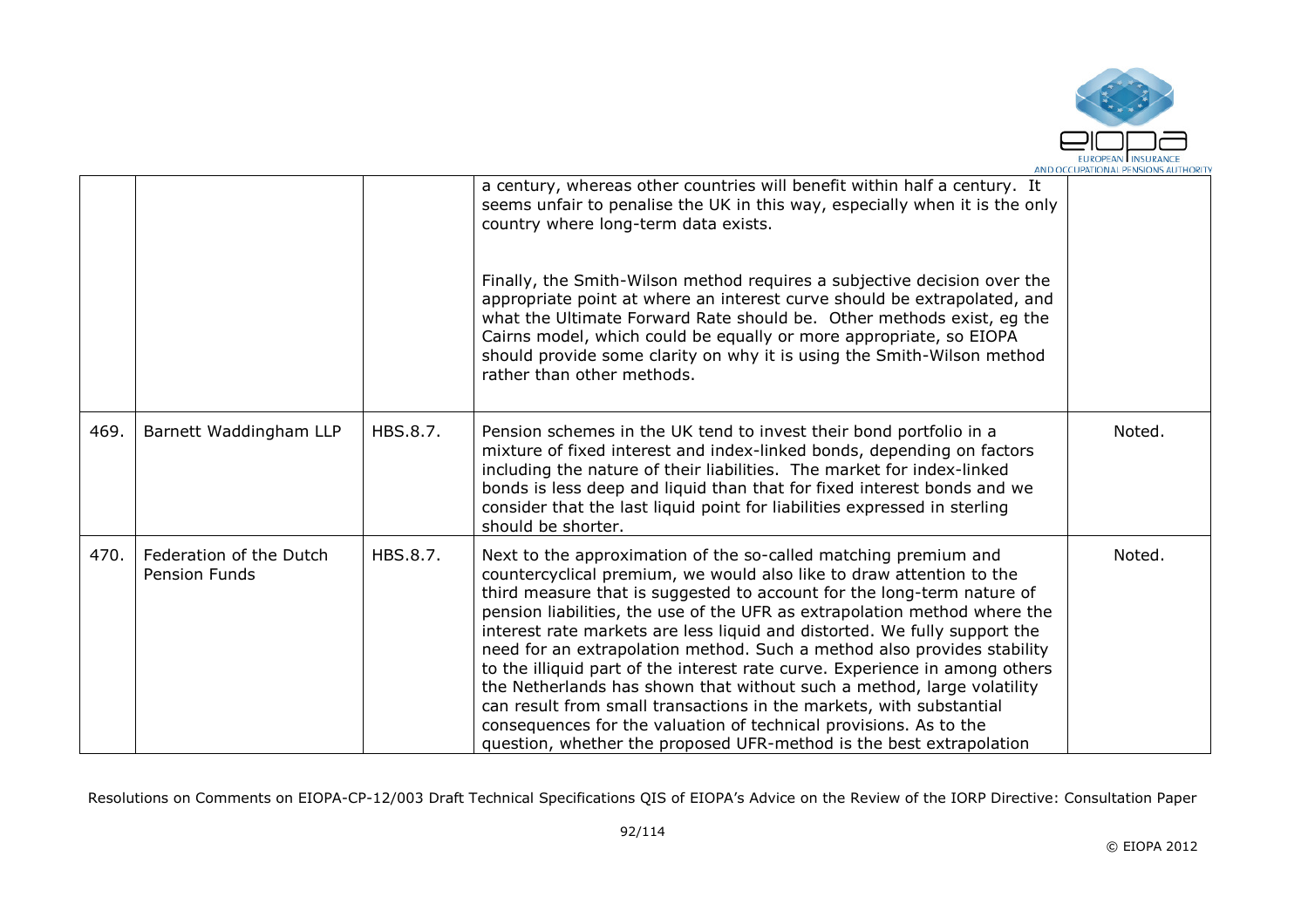

|      |                                                 |          | method, there are some concerns with respect to the tension between<br>'regulatory' and 'economic' hedging, the possibly severe market<br>imbalances due to the huge demand for fixed income assets around the<br>last liquid point (and selling of shorter and longer dated assets), the<br>negative consequences for economic hedges already set up and the<br>complex methodology. Therefore, more research should be done on the<br>UFR-method.              |        |
|------|-------------------------------------------------|----------|------------------------------------------------------------------------------------------------------------------------------------------------------------------------------------------------------------------------------------------------------------------------------------------------------------------------------------------------------------------------------------------------------------------------------------------------------------------|--------|
| 471. | <b>Groupe Consultatif</b><br>Actuariel Européen | HBS.8.7. | The parameters here are copy pasted from Solvency II but are still the<br>subject of debate and we would urge EIOPA to take into account the<br>feedback from the consultation on risk free rates for the purpose of the<br>QIS.                                                                                                                                                                                                                                 | Noted. |
| 472. | Institute and Faculty of<br>Actuaries           | HBS.8.7. | We would like EIOPA to explain how the proposed ultimate forward rate<br>of 4.2%pa can be reconciled to a market consistent approach.                                                                                                                                                                                                                                                                                                                            | Noted. |
| 473. | Insurance Europe                                | HBS.8.7. | Generally, it must be ensured that the same solutions should apply to<br>both the IORPs and Insurers.<br>In line with our positions on Solvency II, we believe that the future<br>inflation assumption used in the calculations should be consistent with<br>the target inflation for each currency's central bank. These assumptions<br>cannot be the same for all member states. It should allow for the<br>national trends in salary increases and inflation. | Noted. |
| 474. | Towers Watson B.V.                              | HBS.8.7. | We would argue for an approach that takes movements in interest rate<br>markets into account. An approach that doesn't do this would limit the<br>efficiency of interest rate hedges and could therefore be an incentive for<br>risk management behavior that is suboptimal. It has been argued that<br>this is even the case for the currently proposed design of the Ultimate                                                                                  | Noted. |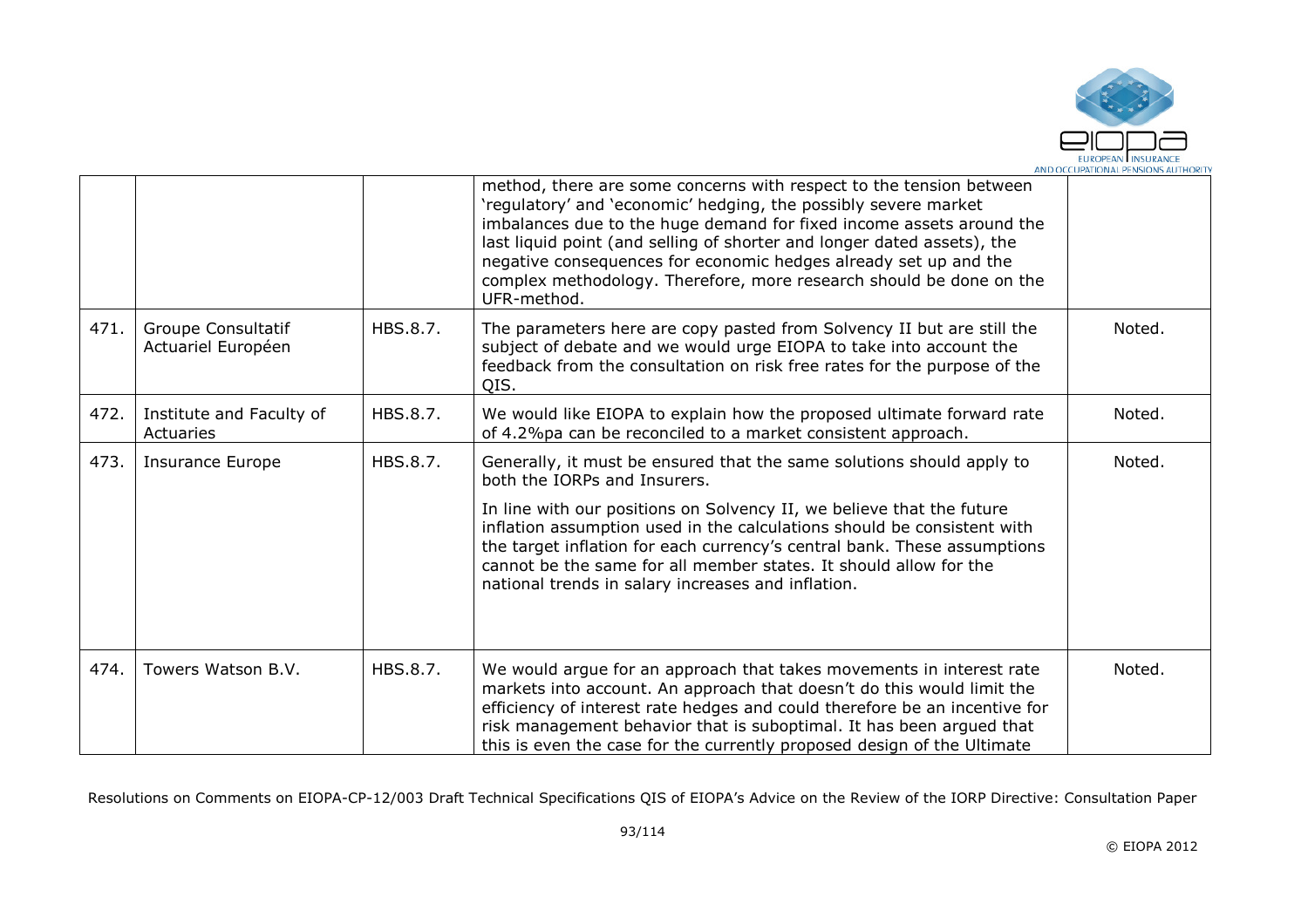

|      |                                       |           | Forward Rate, which creates unhedgeable basis risks.                                                                                                                                                                                                                                                                                                                  |        |
|------|---------------------------------------|-----------|-----------------------------------------------------------------------------------------------------------------------------------------------------------------------------------------------------------------------------------------------------------------------------------------------------------------------------------------------------------------------|--------|
|      |                                       |           | We refer to the response by the Academic community group for an<br>alternative that meets our criteria.                                                                                                                                                                                                                                                               |        |
| 475. | <b>Academic Community</b>             | HBS.8.8.  | In view of HBS.8.7 the relevant parameters are:                                                                                                                                                                                                                                                                                                                       | Noted. |
|      | Group                                 |           | 1) The starting point of "less liquid points"                                                                                                                                                                                                                                                                                                                         |        |
|      | Prof. David Blake<br>$\Box$<br>(Cit   |           | 2) The speed of convergence from these less liquid points to the UFR                                                                                                                                                                                                                                                                                                  |        |
|      |                                       |           | 3) The parameters used to average the liquid yield points in order to<br>determine the UFR                                                                                                                                                                                                                                                                            |        |
|      |                                       |           | 4) The spread on top of the average liquid long-maturity yields to<br>determine the UFR                                                                                                                                                                                                                                                                               |        |
| 476. | Institute and Faculty of<br>Actuaries | HBS.8.8.  | No comment                                                                                                                                                                                                                                                                                                                                                            | Noted. |
| 477. | Barnett Waddingham LLP                | HBS.8.9.  | We consider that the deduction made to interest rates to allow for credit<br>risk should vary by country to better reflect the risk likely to apply given<br>the IORP's local investment opportunities.                                                                                                                                                               | Noted. |
| 478. | Institute and Faculty of<br>Actuaries | HBS.8.9.  | No comment                                                                                                                                                                                                                                                                                                                                                            | Noted. |
| 479. | Aon Hewitt                            | HBS.8.10. | In I.5.5, it is stated that EIOPA will provide the risk-free interest rate<br>curves. However here EIOPA states they will only provide a tool in order<br>for IORPS to apply the Smith-Wilson procedure themselves. Can EIOPA<br>confirm that they will be producing the risk-free curves and that it will<br>not be necessary for IORPs to produce their own curves? | Noted. |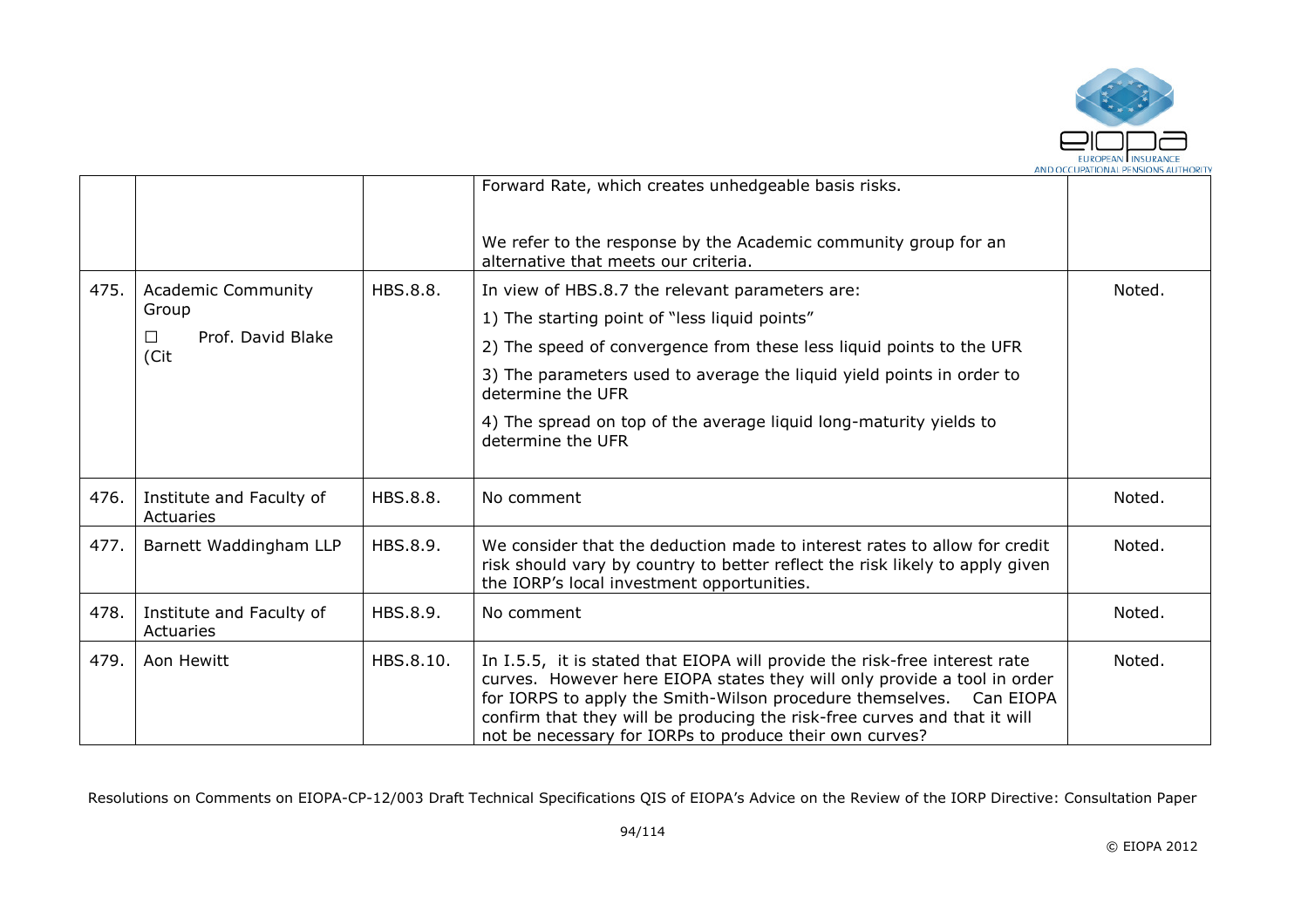

| 480. | Institute and Faculty of<br>Actuaries                        | HBS.8.10. | No comment                                                                                                                                                                                                                                                                                                                                                                                                                                                                                               | Noted. |
|------|--------------------------------------------------------------|-----------|----------------------------------------------------------------------------------------------------------------------------------------------------------------------------------------------------------------------------------------------------------------------------------------------------------------------------------------------------------------------------------------------------------------------------------------------------------------------------------------------------------|--------|
| 481. | <b>Academic Community</b><br>Group<br>Prof. David Blake<br>П | HBS.8.11. | See HBS 8.7 with respect to the liquidity up to 30 years and the advice<br>not to use one single Last Liquid Point.                                                                                                                                                                                                                                                                                                                                                                                      | Noted. |
|      | (Cit                                                         |           |                                                                                                                                                                                                                                                                                                                                                                                                                                                                                                          |        |
| 483. | Aon Hewitt                                                   | HBS.8.11. | This option appears to be spurious. Either change the last liquid point<br>and convergence period in HBS.8.7 or don't do this at all.                                                                                                                                                                                                                                                                                                                                                                    | Noted. |
|      |                                                              |           | If an option is to be given, we think it makes much more sense to include<br>the option introduced by the US government in July 2012 for US pension<br>plans, where the discount rate can be set based on a corridor of average<br>bond yields over the last 25 years. This will then allow the Commission<br>to make a direct comparison to methods used in the US and those used<br>in the EEA, and allow them to make an overall assessment of the<br>competitiveness of pension costs in both areas. |        |
| 484. | Institute and Faculty of<br>Actuaries                        | HBS.8.11. | No comment                                                                                                                                                                                                                                                                                                                                                                                                                                                                                               | Noted. |
| 485. | <b>RWE Pensionsfonds AG</b>                                  | HBS.8.11. | Not being a participant in QIS 5, it would be an additional burden to get<br>the right understanding of QIS5. We would appreciate a direct<br>description of the content without such reference.                                                                                                                                                                                                                                                                                                         | Noted. |
| 486. | <b>Academic Community</b><br>Group                           | HBS.8.12. | We advise to be very cautious using a 50 basis points spread. Funding<br>pension or insurance promises with illiquid assets leads to illiquidity risk                                                                                                                                                                                                                                                                                                                                                    | Noted. |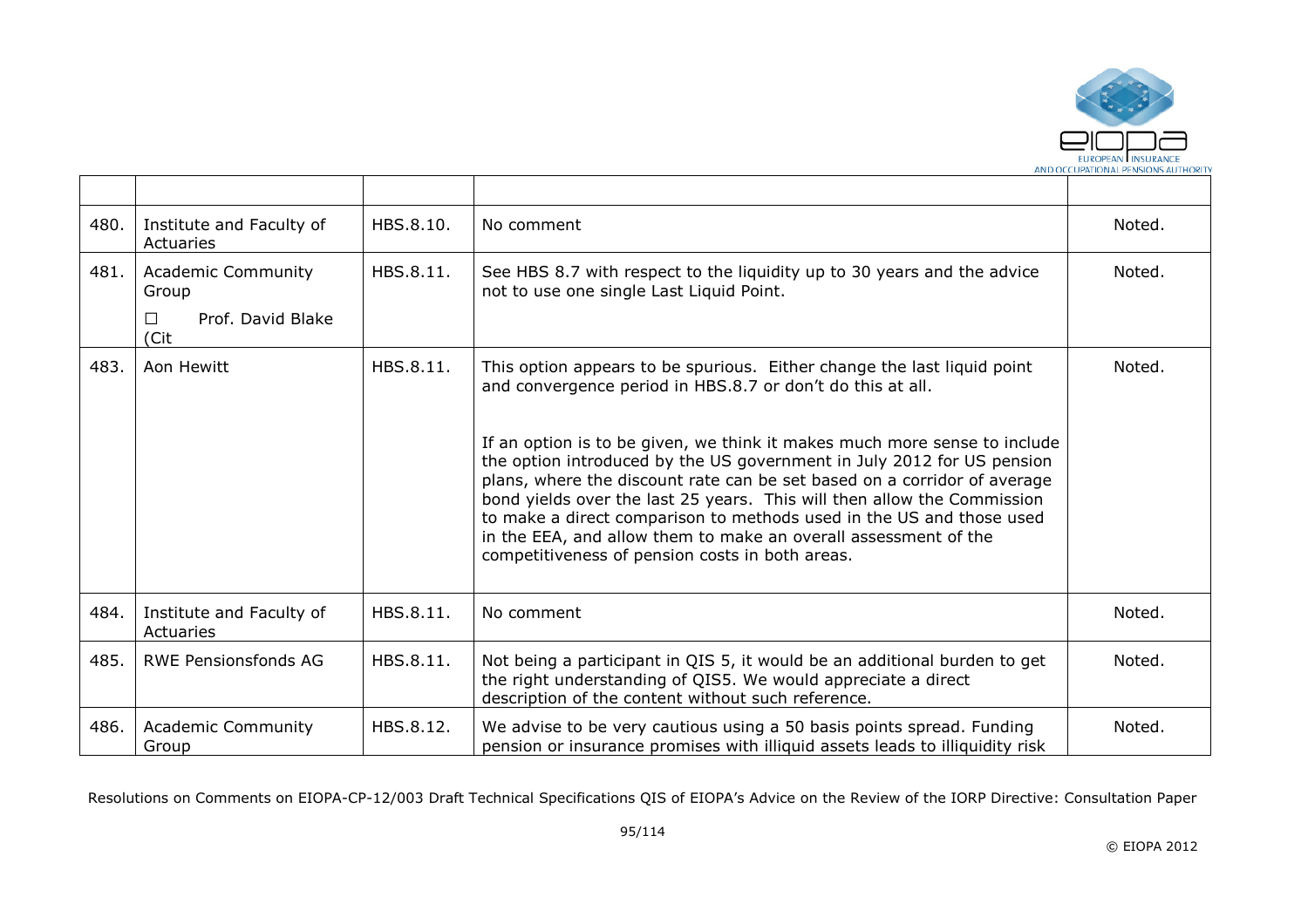

|      | Prof. David Blake<br>$\Box$<br>(Cit      |           | mismatch that is generally fully on the balance sheet of the IORP and<br>thus should lead to a capital reserve, not to a lower valuation of the<br>promises. Furthermore, situations of liquidation may entail that the<br>illiquidity premium cannot be collected and the insurance company ends<br>up with a deficit. It is questionable if this approach is prudent.                                |        |
|------|------------------------------------------|-----------|--------------------------------------------------------------------------------------------------------------------------------------------------------------------------------------------------------------------------------------------------------------------------------------------------------------------------------------------------------------------------------------------------------|--------|
|      |                                          |           | We do not see empirical evidence to use a Counter Cyclical Premium<br>(CCP) in default-free interest rates. Market consistent valuation should<br>not use future expected interest rates but current market interest rates<br>for the relevant maturity. These represent the market price for buying<br>(deferred) annuities, which is exactly the product that the supervisor is<br>trying to secure. |        |
| 488. | Aon Hewitt                               | HBS.8.12. | Why is the adjustment 50 bp? Why not 100bp? Please explain.                                                                                                                                                                                                                                                                                                                                            | Noted. |
| 489. | Barnett Waddingham LLP                   | HBS.8.12. | As for HBS.8.9. above, the counter cyclical premium adjustment could<br>vary by country to reflect local conditions.                                                                                                                                                                                                                                                                                   | Noted. |
| 490. | Federation of the Dutch<br>Pension Funds | HBS.8.12. | We suggest to define this as default option.                                                                                                                                                                                                                                                                                                                                                           | Noted. |
| 491. | Groupe Consultatif<br>Actuariel Européen | HBS.8.12. | We note that the Commission has requested EIOPA to obtain an<br>approximation for the impact of the counter cyclical premium, but no<br>justification is given for the use of a vertical 50 bps shift for this purpose.                                                                                                                                                                                | Noted. |
| 492. | Institute and Faculty of<br>Actuaries    | HBS.8.12. | No comment                                                                                                                                                                                                                                                                                                                                                                                             | Noted. |
| 493. | <b>Insurance Europe</b>                  | HBS.8.12. | We note that the CCP is tested without considering a CCP risk module.<br>We welcome this approach, as if there was such a module, the CCP risk<br>module should be negatively correlated with other market risk modules                                                                                                                                                                                | Noted. |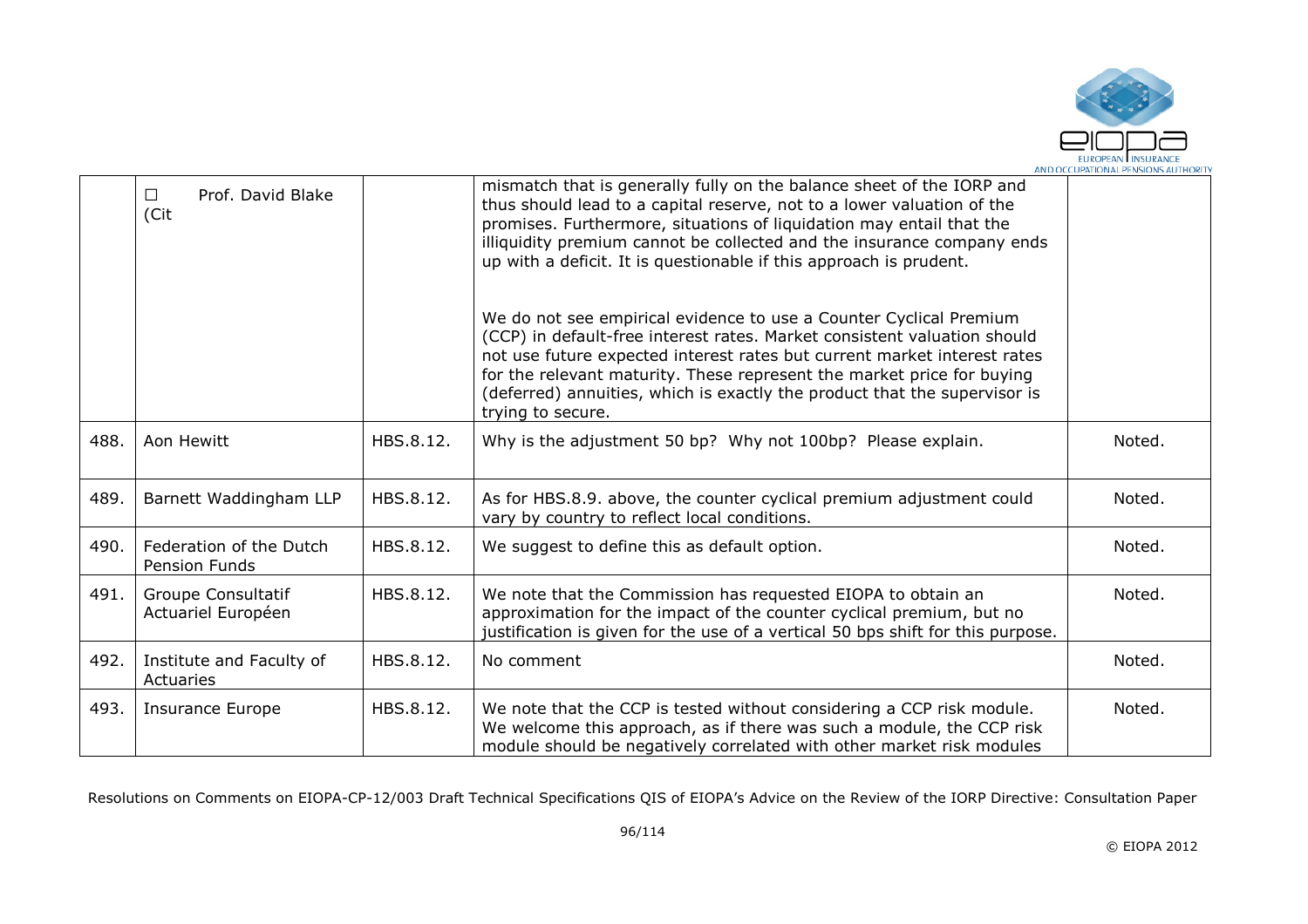

|      |                    |           | to reflect the fact that the CCP is a counter-cyclical tool which is<br>activated when financial markets come under stress. Therefore, for<br>simplicity reasons, we welcome not to include a CCP risk sub-module<br>altogether.                                                                                                                                                                                                                                                                                                                                                        |        |
|------|--------------------|-----------|-----------------------------------------------------------------------------------------------------------------------------------------------------------------------------------------------------------------------------------------------------------------------------------------------------------------------------------------------------------------------------------------------------------------------------------------------------------------------------------------------------------------------------------------------------------------------------------------|--------|
|      |                    |           | However, as a CCP risk module is currently considered in Solvency II, it<br>must be ensured that such solutions should apply both the IORPs and<br>Insurers and that solutions found should be addressed within the context<br>of Solvency II.                                                                                                                                                                                                                                                                                                                                          |        |
|      |                    |           | Additionally it would be helpful to provide clarity on how the level of<br>50bps was determined as it seems to be very low in the current market<br>conditions.                                                                                                                                                                                                                                                                                                                                                                                                                         |        |
| 494. | Towers Watson B.V. | HBS.8.12. | The 50 bp adjustment to allow for the illiquidity premium seems to be<br>arbitrarily determined.                                                                                                                                                                                                                                                                                                                                                                                                                                                                                        | Noted. |
| 495. | Aon Hewitt         | HBS.8.13. | In order to use a Matching Premium, Annex 2 contains a number of<br>conditions, including that the assigned portfolio of assets are ring-fenced<br>and managed separately from the rest of the obligations. This appears<br>to be overly restrictive. Many IORPs, especially in the UK, back part of<br>their obligations (eg pensioners) with bonds and other assets with similar<br>characteristics. However these are not separately ring-fenced within the<br>IORP, and so it may not be possible to benefit from the matching<br>premium based on the current drafting of Annex 2. | Noted. |
|      |                    |           | We recommend that EIOPA considers further how this can be applied to<br>IORPs in order that they can potentially benefit from this approach.                                                                                                                                                                                                                                                                                                                                                                                                                                            |        |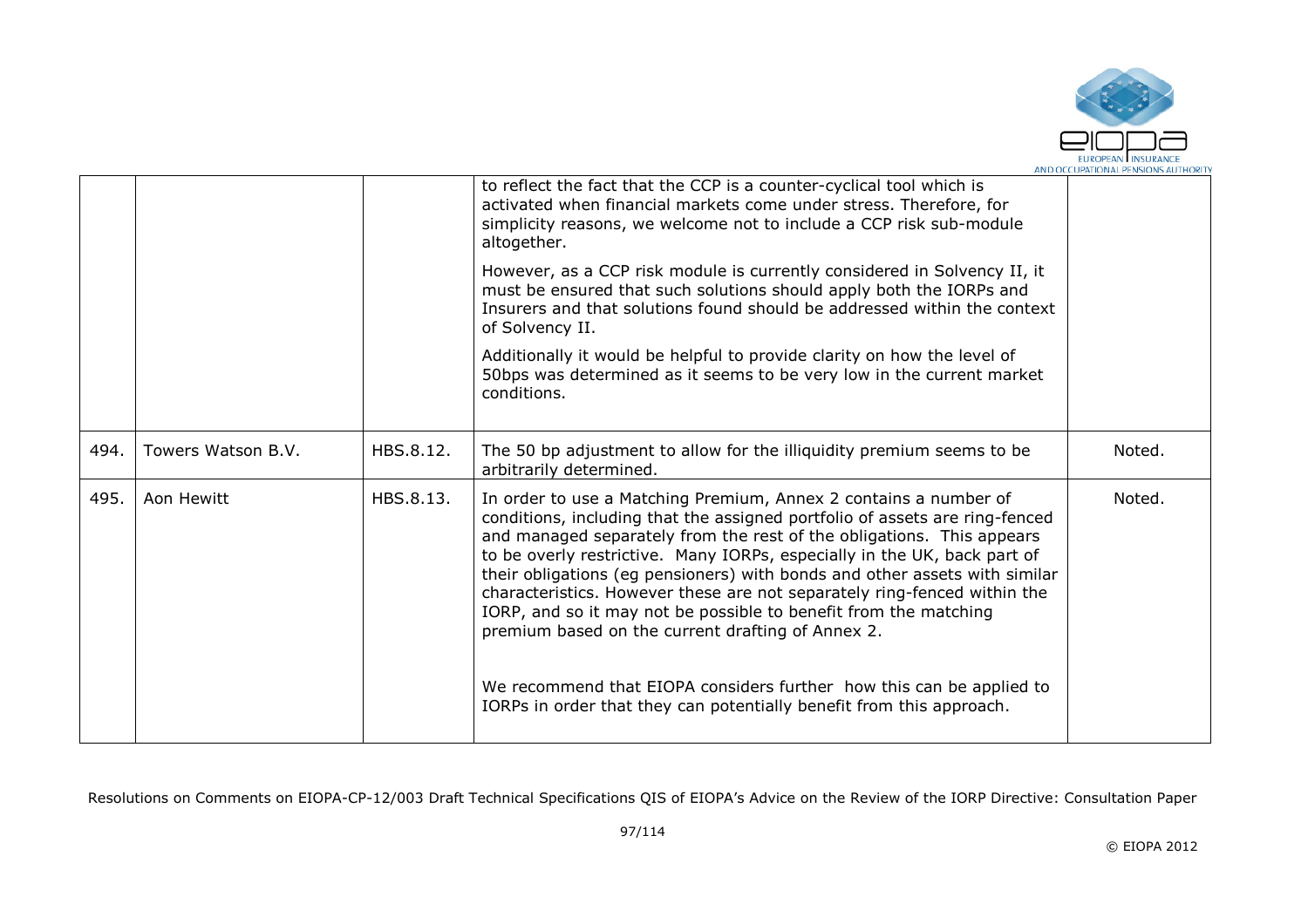

| 496. | Barnett Waddingham LLP                | HBS.8.13. | Many IORPs in the UK operate liability-driven investment strategies<br>which aim to match certain portions of their liabilities to some extent.<br>We believe that the conditions set out in Annex 2 should be relaxed (for<br>example, by removing the requirement to ringfence such assets) to<br>recognise such responsible strategies without imposing stringent<br>conditions on the management of the IORP.                                         | Noted. |
|------|---------------------------------------|-----------|-----------------------------------------------------------------------------------------------------------------------------------------------------------------------------------------------------------------------------------------------------------------------------------------------------------------------------------------------------------------------------------------------------------------------------------------------------------|--------|
| 497. | Institute and Faculty of<br>Actuaries | HBS.8.13. | The consultation period has proved too short to consider the matching<br>premium however it appears to us that few, if any, UK IORPs would<br>satisfy the conditions set out in Part 1 of Annex 2, in particular, the<br>requirement for ring-fencing. It therefore seems to us that rather than<br>levelling the playing field, a solvency regime for pensions in this form<br>would create incentives to transfer IORP pension liabilities to insurers. | Noted. |
|      |                                       |           | In addition, it would be helpful if the purpose of the 24 month period in<br>paragraph 6 of Part 1 of Annex 2 could be explained.                                                                                                                                                                                                                                                                                                                         |        |
| 498. | <b>Insurance Europe</b>               | HBS.8.13. | We welcome that EIOPA will develop approximations for the calibration of<br>the fundamental spread for the matching premium and would welcome<br>to have more insight in the technical work carried out.                                                                                                                                                                                                                                                  | Noted. |
| 500. | Institute and Faculty of<br>Actuaries | HBS.8.14. | We would like EIOPA to say whether or not it will delay finalising the QIS<br>specification until these issues have been resolved.                                                                                                                                                                                                                                                                                                                        | Noted. |
| 501. | Aon Hewitt                            | HBS.8.15. | Is it necessary to do sensitivity calculations with a 50bp adjustment to<br>the discount rate, given HBS.8.12 already requires a calculation with a<br>50bp adjustment? Given HBS.8.12, we suggest these are HBS.8.15 is<br>unnecessary, or replaced with a 100bp sensitivity adjustment.                                                                                                                                                                 | Noted. |
| 502. | Institute and Faculty of              | HBS.8.15. | We consider that EIOPA should consider the sensitivity to pivoting yield                                                                                                                                                                                                                                                                                                                                                                                  | Noted. |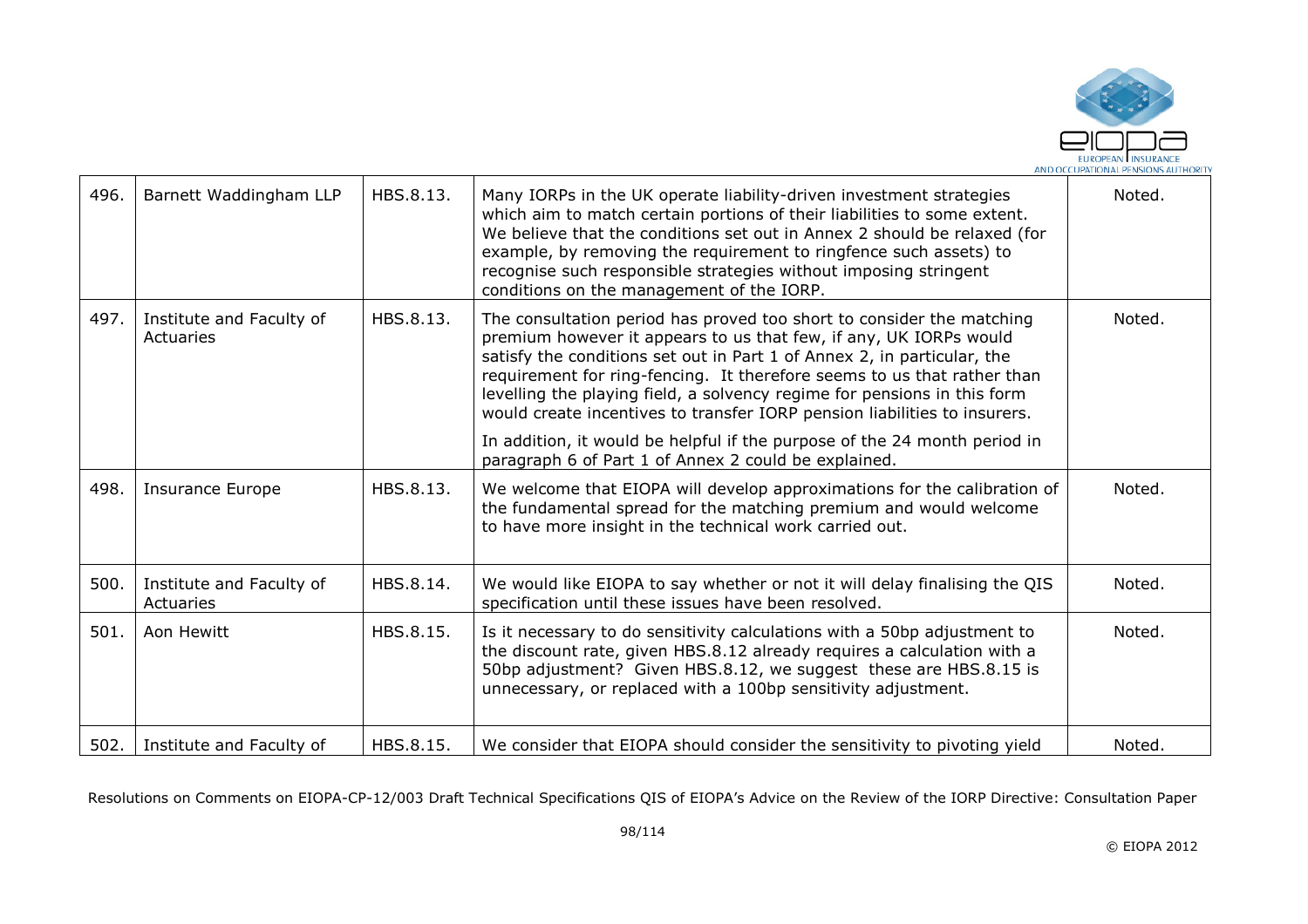

|      | Actuaries                                       |           | curves and that it should investigate how the sensitivity varies if the<br>term of sponsor payments is varied.                                                                                                                                                                                                                                                                                                                                                                                                                                                                                                                                                                                                                                                                          |                                                                                                                                                     |
|------|-------------------------------------------------|-----------|-----------------------------------------------------------------------------------------------------------------------------------------------------------------------------------------------------------------------------------------------------------------------------------------------------------------------------------------------------------------------------------------------------------------------------------------------------------------------------------------------------------------------------------------------------------------------------------------------------------------------------------------------------------------------------------------------------------------------------------------------------------------------------------------|-----------------------------------------------------------------------------------------------------------------------------------------------------|
| 503. | <b>Insurance Europe</b>                         | HBS.8.15. | As the sensitivity analysis can be provided by the interest rate risk<br>module, Insurance Europe does not see the use to test separate 50bps<br>up and down shifts of the interest rate term structure.                                                                                                                                                                                                                                                                                                                                                                                                                                                                                                                                                                                | Noted.                                                                                                                                              |
| 505. | Aon Hewitt                                      | HBS.8.16. | How should IORPs take account of any planned changes to investment<br>strategy in the future (eg strategies or stated policies where the<br>proportion invested in fixed-income will increase over time, as part of de-<br>risking activities)?                                                                                                                                                                                                                                                                                                                                                                                                                                                                                                                                         | Noted.                                                                                                                                              |
| 506. | <b>Groupe Consultatif</b><br>Actuariel Européen | HBS.8.16. | We think that including both a Level A and a level B computation may in<br>many cases overcomplicate the QIS. A higher return as per Level B<br>based on an assumed simplified strategic asset mix implicitly involves<br>higher risk of non-delivery other than in relation to conditional benefits<br>that are themselves dependent on asset returns. So reducing the value<br>placed on the accrued liabilities by using a higher discount rate implicitly<br>involves placing a greater reliance on other security mechanisms, i.e.<br>reduces the value we should place on sponsor support and any applicable<br>pension protection scheme in the HBS.<br>It would be helpful if EIOPA could provide more guidance on the way it<br>intends to use the different Liability levels. | Noted. The<br>potential use of<br>the level B best<br>estimate of<br>technical<br>provisions is<br>explained in the<br>technical<br>specifications. |
| 507. | Institute and Faculty of<br>Actuaries           | HBS.8.16. | No comment                                                                                                                                                                                                                                                                                                                                                                                                                                                                                                                                                                                                                                                                                                                                                                              | Noted.                                                                                                                                              |
| 508. | Insurance Europe                                | HBS.8.16. | HBS.8.16 - HBS.8.21: It is important that the same underlying principles                                                                                                                                                                                                                                                                                                                                                                                                                                                                                                                                                                                                                                                                                                                | Noted.                                                                                                                                              |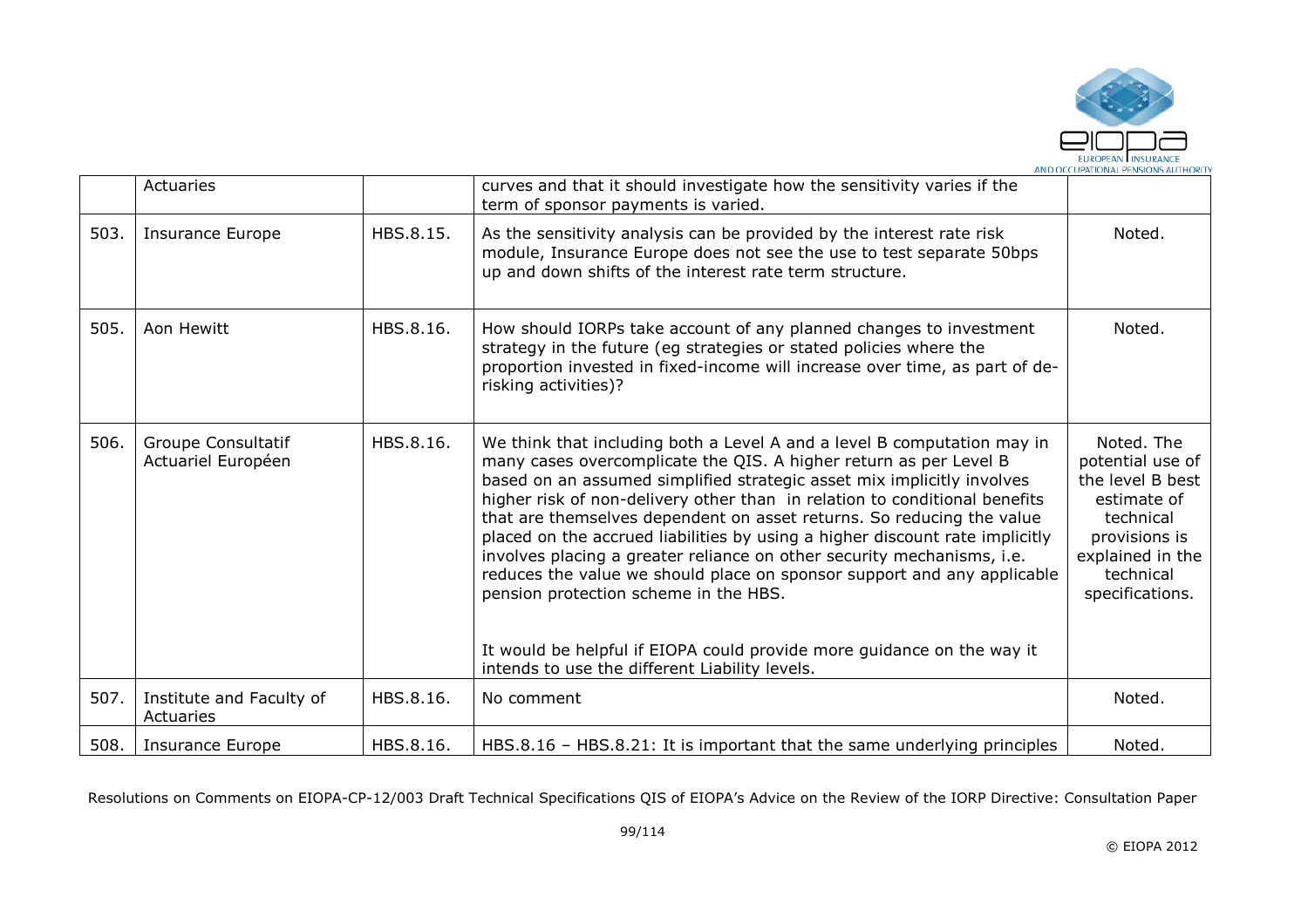

| 512. | Actuaries<br><b>Academic Community</b> | HBS.8.18. |                                                                                                                                                                                                                                                                                                                                                                                                                                                                    | Noted. For the                                                                                                                                                                                |
|------|----------------------------------------|-----------|--------------------------------------------------------------------------------------------------------------------------------------------------------------------------------------------------------------------------------------------------------------------------------------------------------------------------------------------------------------------------------------------------------------------------------------------------------------------|-----------------------------------------------------------------------------------------------------------------------------------------------------------------------------------------------|
| 511. | Institute and Faculty of               | HBS.8.17. | See our comment on HBS 8.18                                                                                                                                                                                                                                                                                                                                                                                                                                        | Noted.                                                                                                                                                                                        |
| 510. | Barnett Waddingham LLP                 | HBS.8.17. | Consideration should be given to innovative investment strategies with,<br>for example, targets that reference bank base rates or inflation. The<br>asset allocation of such funds can vary widely and at short notice, and<br>may not necessarily have a benchmark asset allocation which is free of<br>tactical deviations.                                                                                                                                      | Noted. For the<br>purpose of this<br>QIS EIOPA<br>proposes to<br>stick to a<br>simplified<br>approach while<br>recognising that<br>the level B<br>discount rate<br>needs further<br>analysis. |
| 509. | Towers Watson B.V.                     | HBS.8.16. | We appreciate that based on macro-economic considerations, there may<br>be arguments to prefer the level B approach over the level A approach.<br>Other than in other legislations, if the level B approach would come to<br>apply for benefits accrued under Dutch legislation, this would lead to<br>sizeable redistributions.                                                                                                                                   | Noted.                                                                                                                                                                                        |
|      |                                        |           | apply to IORPs and Insurers. Therefore Insurance Europe does not see<br>the use to test the "level B discount rate" based on the expected return<br>as such a solution is not being considered in the Solvency II framework.<br>The matching premium mechanism is in our view a more reliable way to<br>achieve the same objective of recognising that insurers and IORPs can<br>mitigate spread risk through their liability features and investment<br>strategy. |                                                                                                                                                                                               |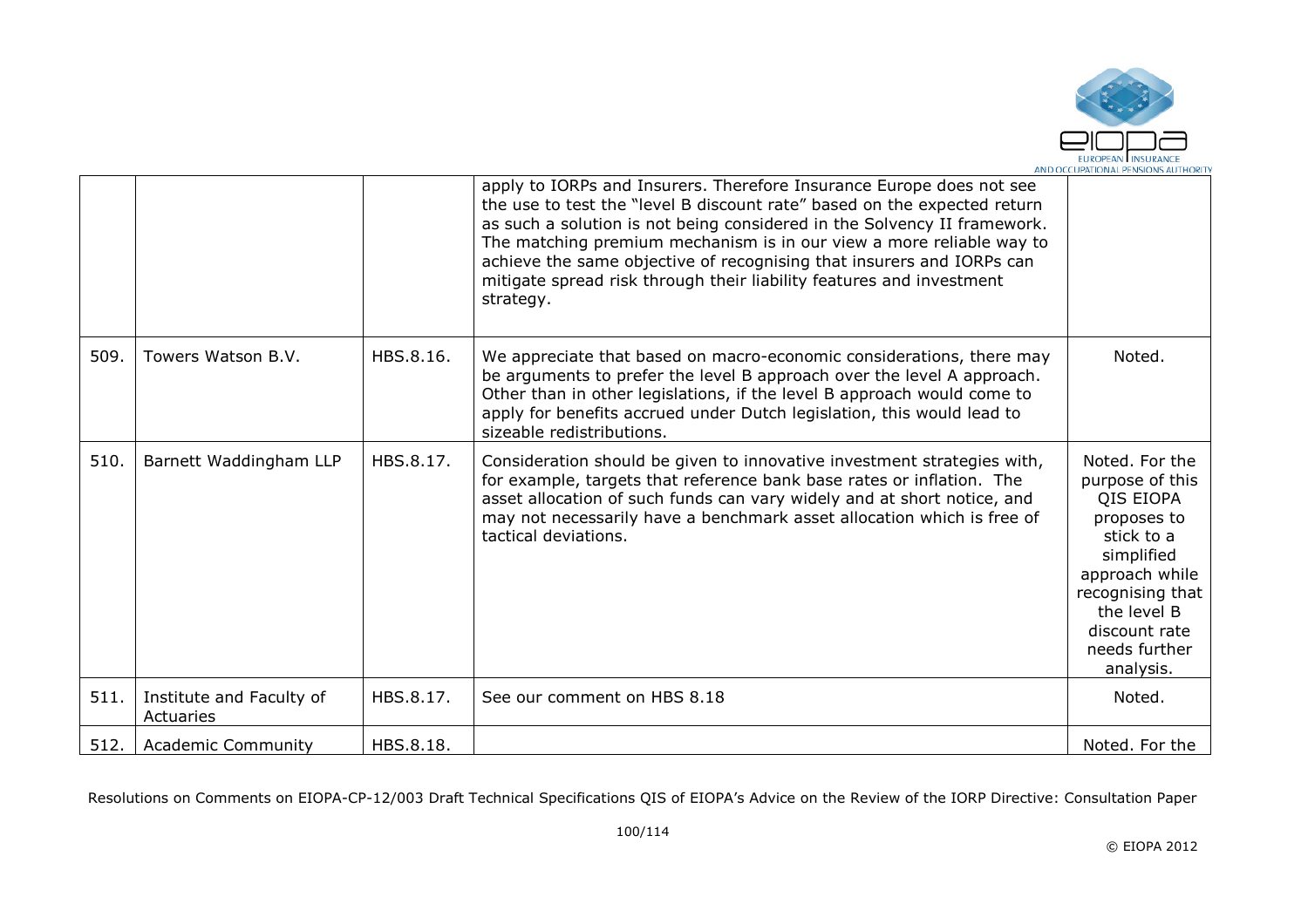

|      | Group<br>Prof. David Blake<br>$\Box$<br>(Cit |           | It is important to adjust the expected return on bond portfolios if interest<br>rates change. We assume therefore that the reference to December 2011<br>is for completeness only and that this date is automatically adjusted<br>when the regulation will be implemented. As an alternative to<br>approximating the expected return using interest rates at specific<br>maturities, one can also set the expected return for a n-maturity bond<br>equal to the prevailing n-maturity default-free interest rate. This<br>effectively assumes unpredictable changes in the interest rates which is<br>consistent with empirical results. In case of lower-rated bonds, credit<br>spreads may be added to expected returns, but these should be based<br>on market data (i.e. be frequently adjusted) and not set<br>deterministically. | purpose of this<br>QIS EIOPA<br>proposes to<br>stick to a<br>simplified<br>approach while<br>recognising that<br>the level B<br>discount rate<br>needs further<br>analysis. |
|------|----------------------------------------------|-----------|----------------------------------------------------------------------------------------------------------------------------------------------------------------------------------------------------------------------------------------------------------------------------------------------------------------------------------------------------------------------------------------------------------------------------------------------------------------------------------------------------------------------------------------------------------------------------------------------------------------------------------------------------------------------------------------------------------------------------------------------------------------------------------------------------------------------------------------|-----------------------------------------------------------------------------------------------------------------------------------------------------------------------------|
| 513. | Aon Hewitt                                   | HBS.8.18. | The rates listed in $(a)$ to $(d)$ may not be appropriate if the duration or<br>components of the underlying indices are different from those of the<br>fixed-income assets of the IORP.                                                                                                                                                                                                                                                                                                                                                                                                                                                                                                                                                                                                                                               | Noted. For the<br>purpose of this<br>QIS EIOPA<br>proposes to<br>stick to a                                                                                                 |
|      |                                              |           | It may be better to state that IORPs can set bond yields based on the<br>actual bonds held by the IORP. IORPs are used to following this type of<br>approach for IAS19 accounting and funding purposes.                                                                                                                                                                                                                                                                                                                                                                                                                                                                                                                                                                                                                                | simplified<br>approach while<br>recognising that<br>the level B<br>discount rate                                                                                            |
|      |                                              |           | Any remaining part of the fixed income portfolio should have a yield<br>based on the actual portfolio $-$ it may not be appropriate to assume the<br>yield equals the average yield of the rest of the portfolio.                                                                                                                                                                                                                                                                                                                                                                                                                                                                                                                                                                                                                      | needs further<br>analysis.                                                                                                                                                  |
|      |                                              |           | The assumed return for corporate bonds ought to allow for default risk<br>(ie the expected return will be less than the underlying yield on these                                                                                                                                                                                                                                                                                                                                                                                                                                                                                                                                                                                                                                                                                      |                                                                                                                                                                             |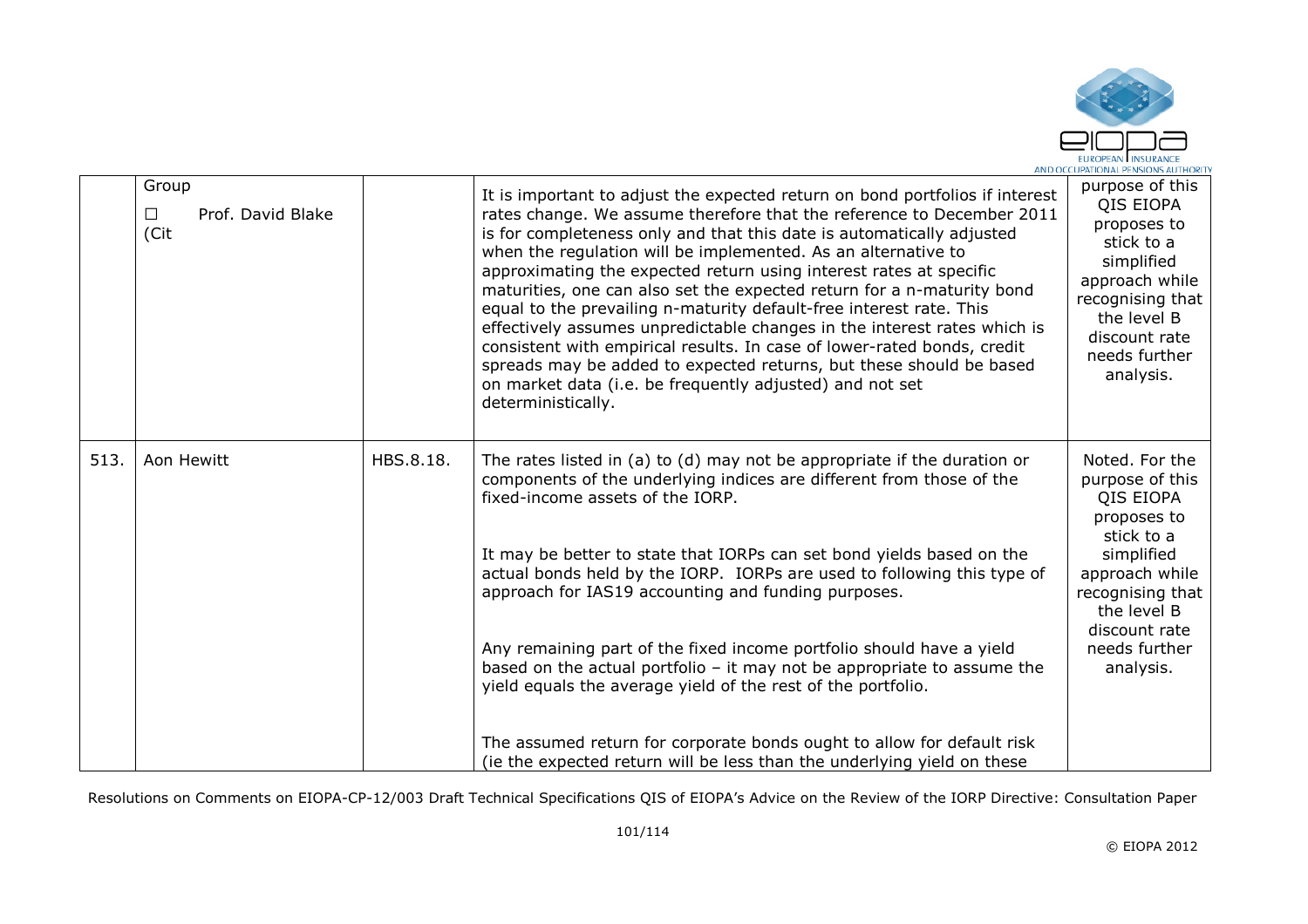

|      |                                       |           | bonds given the risk of default).<br>If yields are to be provided, EIOPA should also provide the yields that it<br>would like to see used in other currencies (especially UK and Sweden) in<br>order to ensure there is a consistent approach.                                         |                                                                                                                                                                                               |
|------|---------------------------------------|-----------|----------------------------------------------------------------------------------------------------------------------------------------------------------------------------------------------------------------------------------------------------------------------------------------|-----------------------------------------------------------------------------------------------------------------------------------------------------------------------------------------------|
| 514. | Association of British<br>Insurers    | HBS.8.18. | This bucket approach seems too simplistic and should be linked to the<br>returns achieved by each IORP.                                                                                                                                                                                | Noted. For the<br>purpose of this<br>QIS EIOPA<br>proposes to<br>stick to a<br>simplified<br>approach while<br>recognising that<br>the level B<br>discount rate<br>needs further<br>analysis. |
| 515. | Institute and Faculty of<br>Actuaries | HBS.8.18. | In our view this parameterisation is oversimplified and risks<br>misrepresenting the impact of the Level B approach. We consider that it<br>would be much better to specify that the approach already followed for<br>the sponsor's pensions accounting disclosures should be adopted. | Noted. For the<br>purpose of this<br>QIS EIOPA<br>proposes to<br>stick to a<br>simplified<br>approach while<br>recognising that<br>the level B<br>discount rate                               |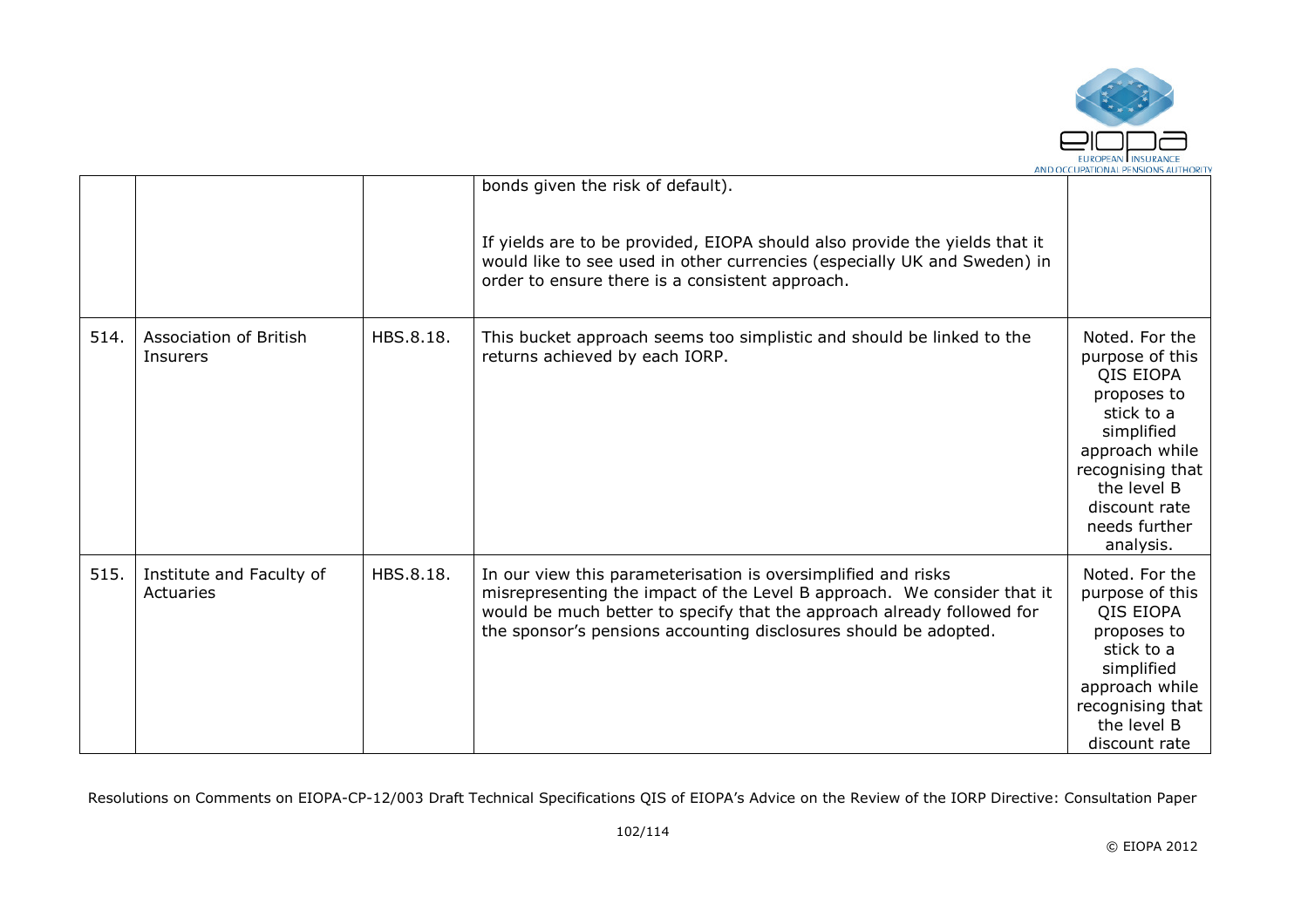

|      |                    |           |                                                                                                                                                                                                                                                                                                                                                                                                                                                                                                                                                        | needs further<br>analysis.                                                                                                                                                                    |
|------|--------------------|-----------|--------------------------------------------------------------------------------------------------------------------------------------------------------------------------------------------------------------------------------------------------------------------------------------------------------------------------------------------------------------------------------------------------------------------------------------------------------------------------------------------------------------------------------------------------------|-----------------------------------------------------------------------------------------------------------------------------------------------------------------------------------------------|
| 516. | Insurance Europe   | HBS.8.18. | Insurance Europe does not understand the distinction being made<br>between corporate bonds and bonds issued by banks. In our<br>understanding, corporate bonds include bonds issued by banks                                                                                                                                                                                                                                                                                                                                                           | Noted.                                                                                                                                                                                        |
| 517. | Towers Watson B.V. | HBS.8.18. | The indices seem to be arbitrarily determined. It is unclear why only long<br>maturity bond indices are referred to.                                                                                                                                                                                                                                                                                                                                                                                                                                   | Noted. For the<br>purpose of this<br>QIS EIOPA<br>proposes to<br>stick to a<br>simplified<br>approach while<br>recognising that<br>the level B<br>discount rate<br>needs further<br>analysis. |
| 518. | Aon Hewitt         | HBS.8.19. | For a best estimate, we would suggest that the proposed assumption for<br>non-fixed income investments is too low under current financial<br>conditions. In addition, building a best estimate return for equities from<br>the underlying gilt yield is an outdated approach which does not work in<br>the current environment.<br>It is not clear whether non fixed income assets should be 3% above the<br>yield for AAA government bonds (so will vary by country) or should be<br>5.98% in all countries. We assume it should be country specific? | Noted. For the<br>purpose of this<br>QIS EIOPA<br>proposes to<br>stick to a<br>simplified<br>approach while<br>recognising that<br>the level B<br>discount rate<br>needs further              |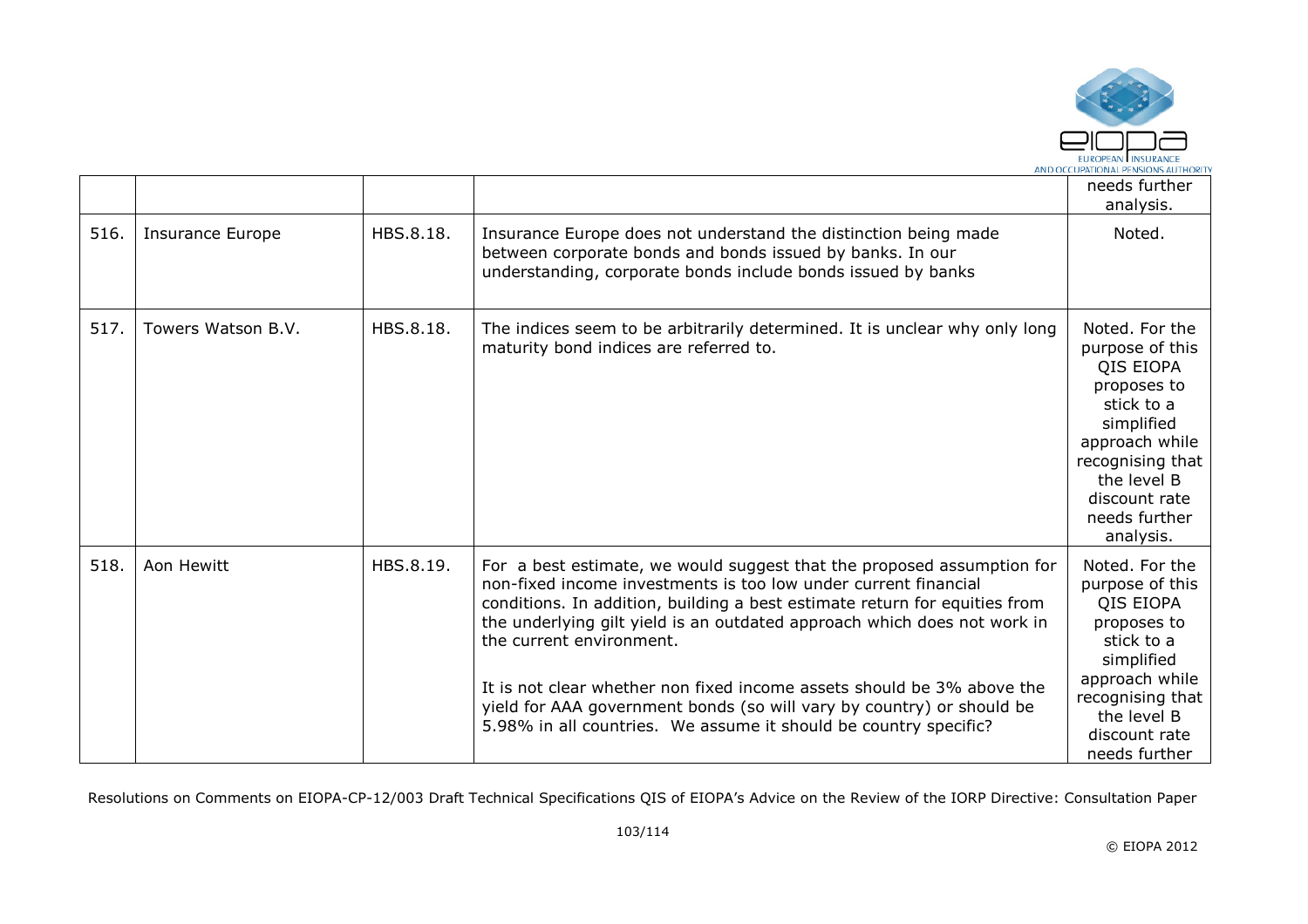

|      |                                    |           | We think a more appropriate best estimate equity risk premium should<br>be in the region of 4% to 5% (with a higher premium in the UK to allow<br>for end 2011 valuation levels of equities in the UK relative to the Euro-<br>zone). Different risk premiums should also be considered for other asset<br>classes eg property, infrastructure, and private equity. | analysis.                                                                                                                                                                                     |
|------|------------------------------------|-----------|---------------------------------------------------------------------------------------------------------------------------------------------------------------------------------------------------------------------------------------------------------------------------------------------------------------------------------------------------------------------|-----------------------------------------------------------------------------------------------------------------------------------------------------------------------------------------------|
| 519. | Association of British<br>Insurers | HBS.8.19. | The rate of return for non-fixed income again seems arbitrary. This<br>should be linked to the return achieved for each IORP.                                                                                                                                                                                                                                       | Noted. For the<br>purpose of this<br>QIS EIOPA<br>proposes to<br>stick to a<br>simplified<br>approach while<br>recognising that<br>the level B<br>discount rate<br>needs further<br>analysis. |
| 520. | Barnett Waddingham LLP             | HBS.8.19. | Our historic analysis indicates that, in the UK, an average risk premium<br>of 4% over AAA government bonds would be more appropriate for a best<br>estimate of expected returns. Consideration should be given to allowing<br>this parameter to vary by country.                                                                                                   | Noted. For the<br>purpose of this<br>QIS EIOPA<br>proposes to<br>stick to a<br>simplified<br>approach while<br>recognising that<br>the level B<br>discount rate<br>needs further              |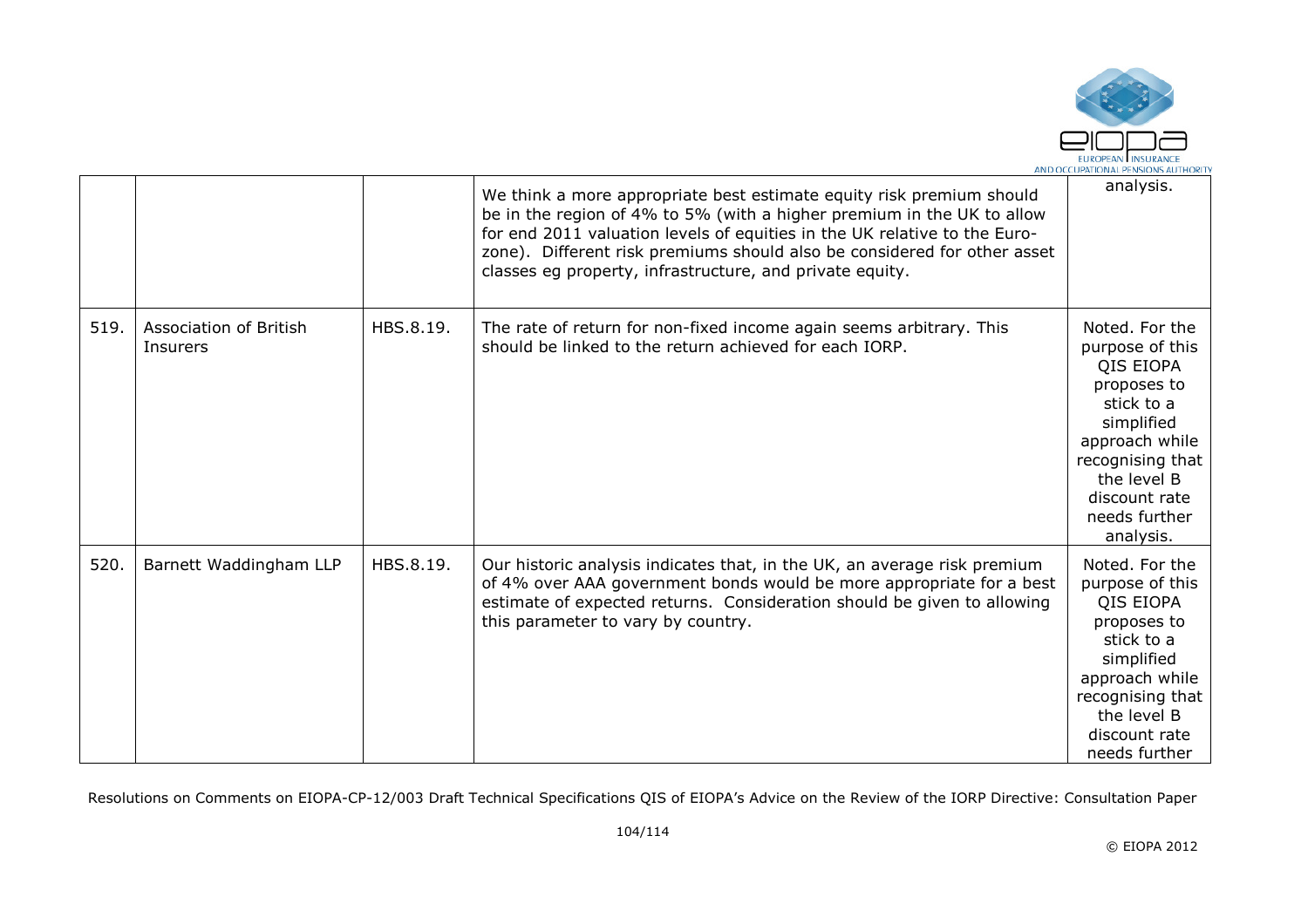

|      |                                       |           |                                                                                                                                                                                                                                                                                                                                                                                     | analysis.                                                                                                                                                                                     |
|------|---------------------------------------|-----------|-------------------------------------------------------------------------------------------------------------------------------------------------------------------------------------------------------------------------------------------------------------------------------------------------------------------------------------------------------------------------------------|-----------------------------------------------------------------------------------------------------------------------------------------------------------------------------------------------|
| 521  | Institute and Faculty of<br>Actuaries | HBS.8.19. | See our comment on HBS 8.18                                                                                                                                                                                                                                                                                                                                                         | Noted.                                                                                                                                                                                        |
| 522. | Aon Hewitt                            | HBS.8.20. | We also suggest that an alternative option for Level B is considered. This<br>should be the discount rate calculated in accordance with IFRS under<br>IAS19, and will allow direct comparability to the calculated value of the<br>obligation under international accounting standards. This measure is<br>often used by some plan sponsors as a reference point for funding levels | Noted. For the<br>purpose of this<br>QIS EIOPA<br>proposes to<br>stick to a<br>simplified<br>approach while<br>recognising that<br>the level B<br>discount rate<br>needs further<br>analysis. |
| 523. | Institute and Faculty of<br>Actuaries | HBS.8.20. | See our comment on HBS 8.18                                                                                                                                                                                                                                                                                                                                                         | Noted.                                                                                                                                                                                        |
| 524. | Aon Hewitt                            | HBS.8.21. | As noted above for HBS.8.16, how should IORPs take account of planned<br>changes to investment strategy, or where there are policies to have<br>different assets to back non-pensioner and pensioner liabilities (and so<br>the asset mix will change over time as liabilities mature)?                                                                                             | Noted. For the<br>purpose of this<br>QIS EIOPA<br>proposes to<br>stick to a<br>simplified<br>approach while<br>recognising that<br>the level B<br>discount rate<br>needs further<br>analysis. |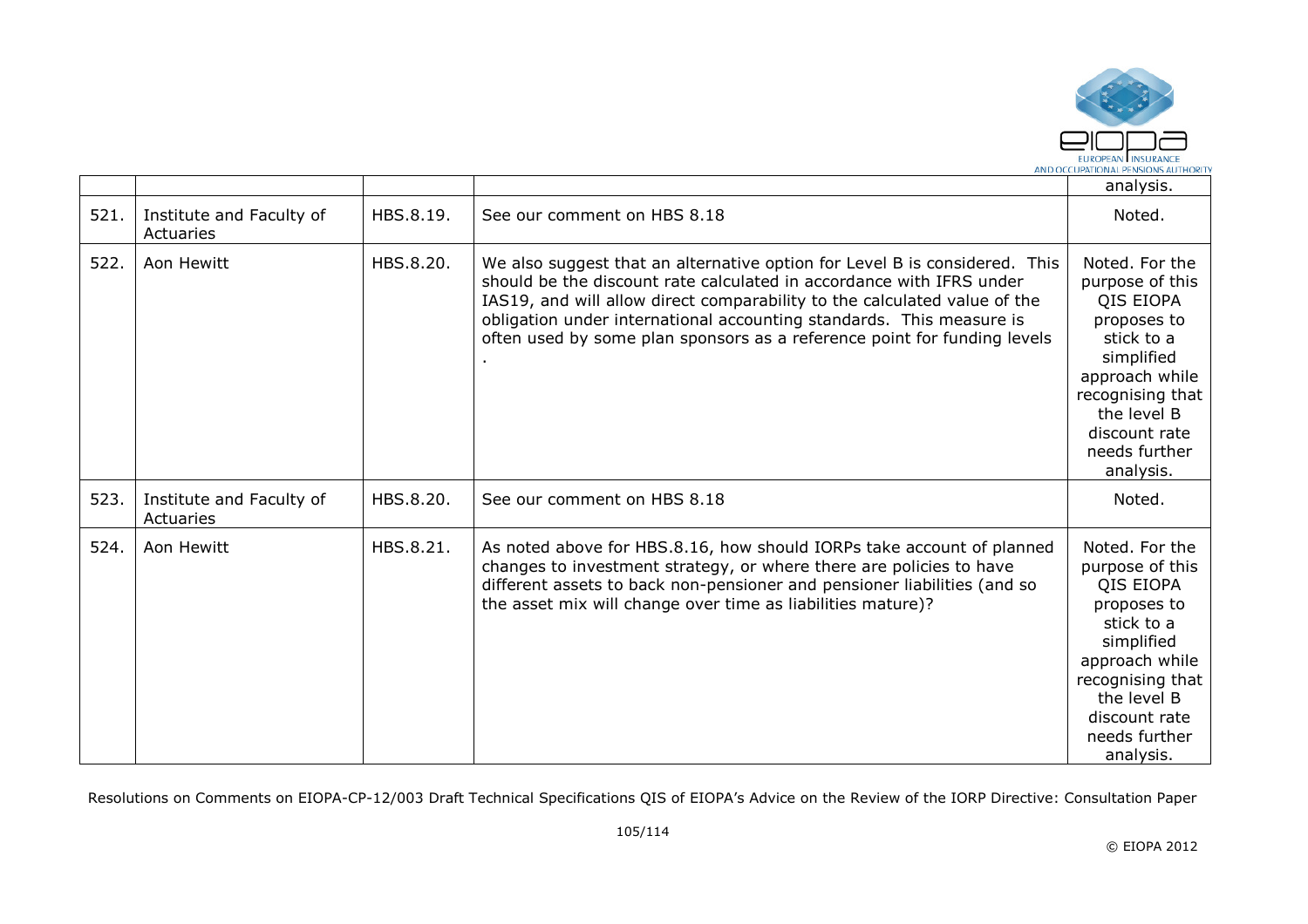

| 525. | Institute and Faculty of<br>Actuaries                                      | HBS.8.21. | See our comment on HBS 8.18                                                                                                                                                                                                                                                                                                                                                                                                                                                                                                                                                                                                                                                                                                                                                                                                                                                                                                                                                                                  | Noted.                                                                                   |
|------|----------------------------------------------------------------------------|-----------|--------------------------------------------------------------------------------------------------------------------------------------------------------------------------------------------------------------------------------------------------------------------------------------------------------------------------------------------------------------------------------------------------------------------------------------------------------------------------------------------------------------------------------------------------------------------------------------------------------------------------------------------------------------------------------------------------------------------------------------------------------------------------------------------------------------------------------------------------------------------------------------------------------------------------------------------------------------------------------------------------------------|------------------------------------------------------------------------------------------|
| 526. | Institute and Faculty of<br>Actuaries                                      | HBS.8.22. | No comment                                                                                                                                                                                                                                                                                                                                                                                                                                                                                                                                                                                                                                                                                                                                                                                                                                                                                                                                                                                                   | Noted.                                                                                   |
| 527. | <b>Academic Community</b><br>Group<br>Prof. David Blake<br>$\perp$<br>(Cit | HBS.8.23. | We favour market rates (Break Even Inflation in Inflation-linked bonds),<br>possibly with adjustments for local inflation characteristics.                                                                                                                                                                                                                                                                                                                                                                                                                                                                                                                                                                                                                                                                                                                                                                                                                                                                   | Partially<br>agreed. The<br>section on<br>inflation and<br>salary growth<br>was changed. |
| 529. | Aon Hewitt                                                                 | HBS.8.23. | Given the level of complexity of other elements of the holistic balance<br>sheet, and the importance of the inflation assumption, using a fixed<br>inflation rate across all countries appears extremely simplistic. In<br>practice inflation can vary significantly between countries and between<br>economic scenarios under consideration. The assumptions should be<br>market driven, based on observable market information on breakeven<br>inflation expectations.<br>Also, there are different levels of inflation in each country. For example,<br>in the UK, there is inflation measured with reference to the Consumers<br>Price Index and that measured with reference to the Retail Prices Index.<br>In the UK, we think a more appropriate inflation assumption (for Retail<br>Price Index inflation) would be just above 3% at end 2011. This would<br>then be consistent with what UK companies used as a best estimate<br>inflation assumption for IAS19 accounting disclosures at end 2011. | Partially<br>agreed. The<br>section on<br>inflation and<br>salary growth<br>was changed. |
|      |                                                                            |           | We also note that another critical assumption is pension increases, and                                                                                                                                                                                                                                                                                                                                                                                                                                                                                                                                                                                                                                                                                                                                                                                                                                                                                                                                      |                                                                                          |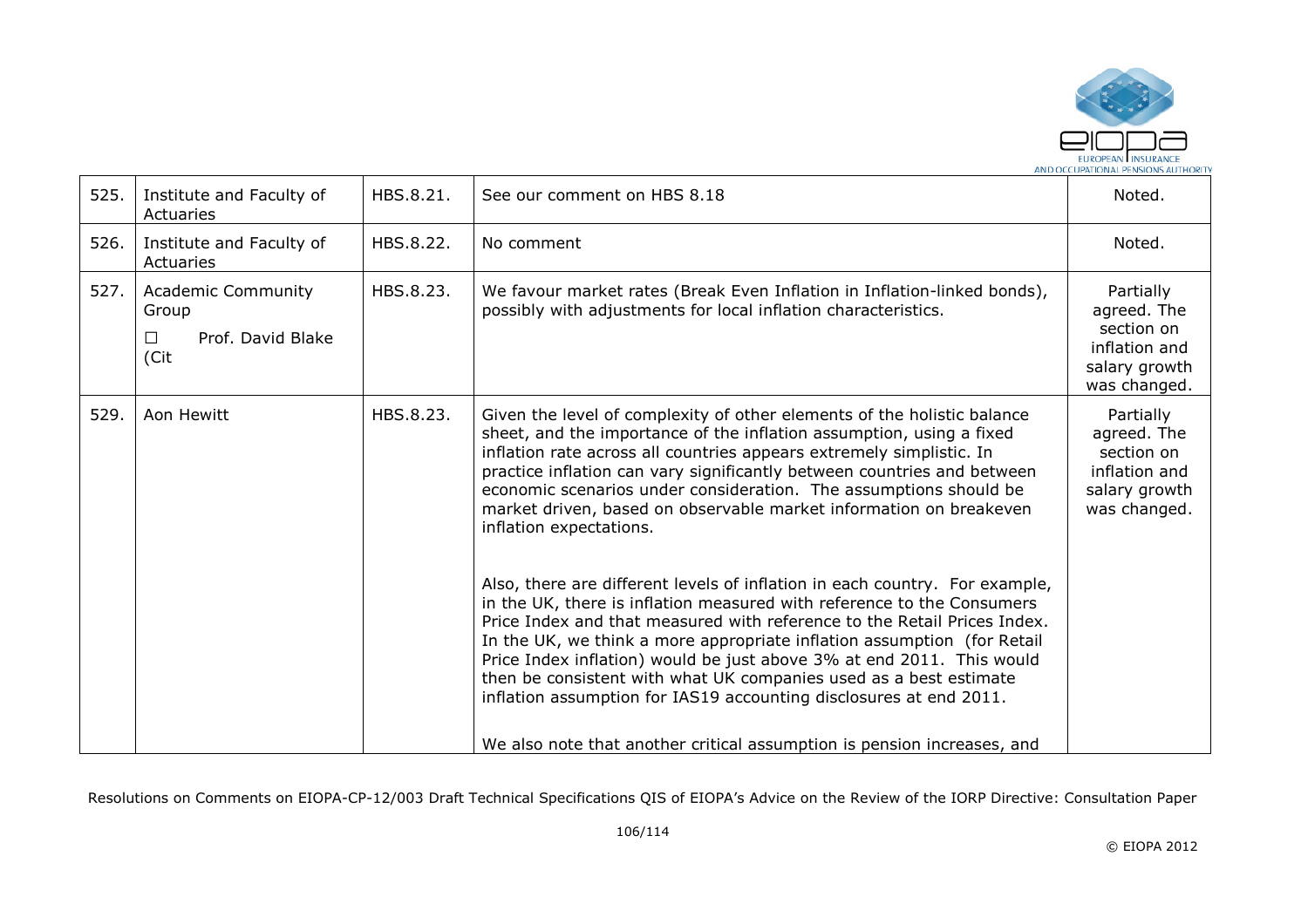

|      |                                                 |           | revaluation of accrued benefits. For cash balance plans, a critical<br>assumption is the annual rate of increase to cash balance accounts.<br>These increases are often linked to inflation but are not the same as<br>inflation (eg in the UK, there are maximum limits for some type of<br>pension increases). EIOPA should provide additional guidance on how to<br>set assumptions for increases to benefits. |                                                                                          |
|------|-------------------------------------------------|-----------|-------------------------------------------------------------------------------------------------------------------------------------------------------------------------------------------------------------------------------------------------------------------------------------------------------------------------------------------------------------------------------------------------------------------|------------------------------------------------------------------------------------------|
| 530. | Association of British<br><b>Insurers</b>       | HBS.8.23. | Please see the response to Q15. Using static inflation and salary increase<br>assumptions are unrealistic.                                                                                                                                                                                                                                                                                                        | Partially<br>agreed. The<br>section on<br>inflation and<br>salary growth<br>was changed. |
| 531. | Barnett Waddingham LLP                          | HBS.8.23. | EIOPA should clarify whether this fixed inflation assumption is intended<br>to represent all inflation measures, or simply those published under the<br>harmonised rules (HICPs). We would recommend that EIOPA considers<br>making this assumption country-specific, perhaps to reflect the member<br>state's target for inflation, and allowing room for professional judgement.                                | Partially<br>agreed. The<br>section on<br>inflation and<br>salary growth<br>was changed. |
| 532. | Federation of the Dutch<br><b>Pension Funds</b> | HBS.8.23. | We suggest using break-even inflation.                                                                                                                                                                                                                                                                                                                                                                            | Partially<br>agreed. The<br>section on<br>inflation and<br>salary growth<br>was changed. |
| 533. | Groupe Consultatif<br>Actuariel Européen        | HBS.8.23. | Ideally these should not be constant but where possible set by reference<br>to suitable market observables and/or consistent with other economic<br>factors such as the discount yield curve applicable to the member state                                                                                                                                                                                       | Partially<br>agreed. The<br>section on                                                   |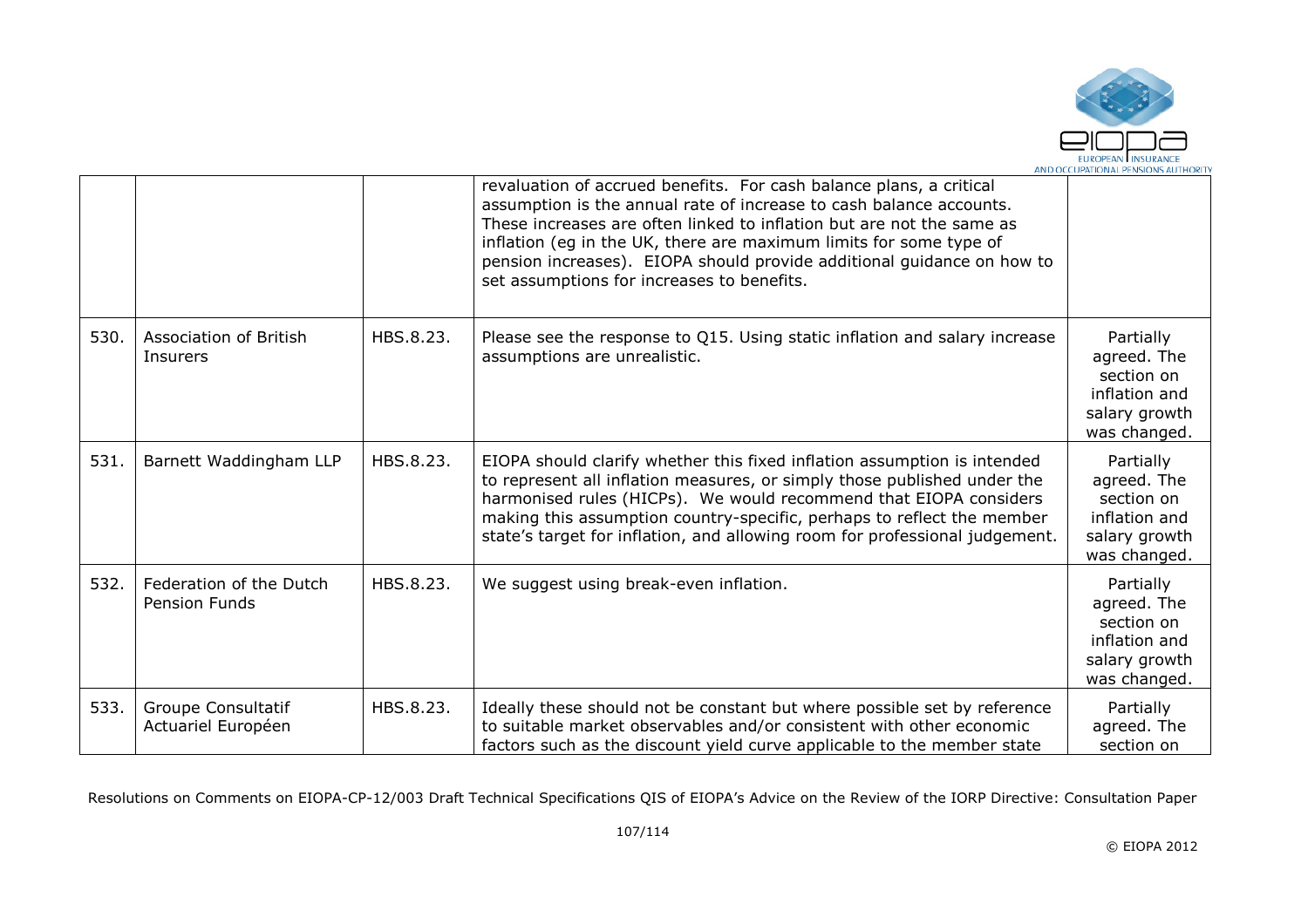

|      |                                       |           | in question. We suggest taking break-even inflations implied by financial<br>markets. These will lead to valuations consistent with financial markets,<br>a requirement that EIOPA itself asks of IORPs in HBS.3.1, HBS.3.8 and<br>further.<br>However, we understand that using break-even inflation may lead to<br>valuation issues as there is not always a liquid market available for all<br>inflation rates. We therefore suggest EIOPA to prescribe a procedure<br>much like the Smith-Wilson procedure used for the interest rate curve for<br>break-even inflation. | inflation and<br>salary growth<br>was changed.                                           |
|------|---------------------------------------|-----------|------------------------------------------------------------------------------------------------------------------------------------------------------------------------------------------------------------------------------------------------------------------------------------------------------------------------------------------------------------------------------------------------------------------------------------------------------------------------------------------------------------------------------------------------------------------------------|------------------------------------------------------------------------------------------|
| 534. | Institute and Faculty of<br>Actuaries | HBS.8.23. | We are strongly of the view that the valuation of inflation-linked pensions<br>would not be market-consistent if IORPs were not expected to adopt<br>assumptions consistent with market-implied inflation. Consistent with<br>this, if there is to be an SCR we believe that it should include a<br>component for inflation stress (although we remain unclear what<br>purpose the SCR would serve).                                                                                                                                                                         | Partially<br>agreed. The<br>section on<br>inflation and<br>salary growth<br>was changed. |
| 535. | Insurance Europe                      | HBS.8.23. | The future inflation assumption used in the calculations should be<br>consistent with the target inflation for each currency's central bank.<br>These assumptions cannot be the same for all member states. It should<br>allow for the national trends in salary increases and inflation.<br>In any case it is important to apply a similar approach for pension funds<br>and insurers providing long term products.                                                                                                                                                         | Partially<br>agreed. The<br>section on<br>inflation and<br>salary growth<br>was changed. |
| 536. | Towers Watson B.V.                    | HBS.8.23. | The inflation assumptions determined.<br>The fixing of these variables is in stark contrast to the highly-detailed                                                                                                                                                                                                                                                                                                                                                                                                                                                           | Partially<br>agreed. The<br>section on<br>inflation and                                  |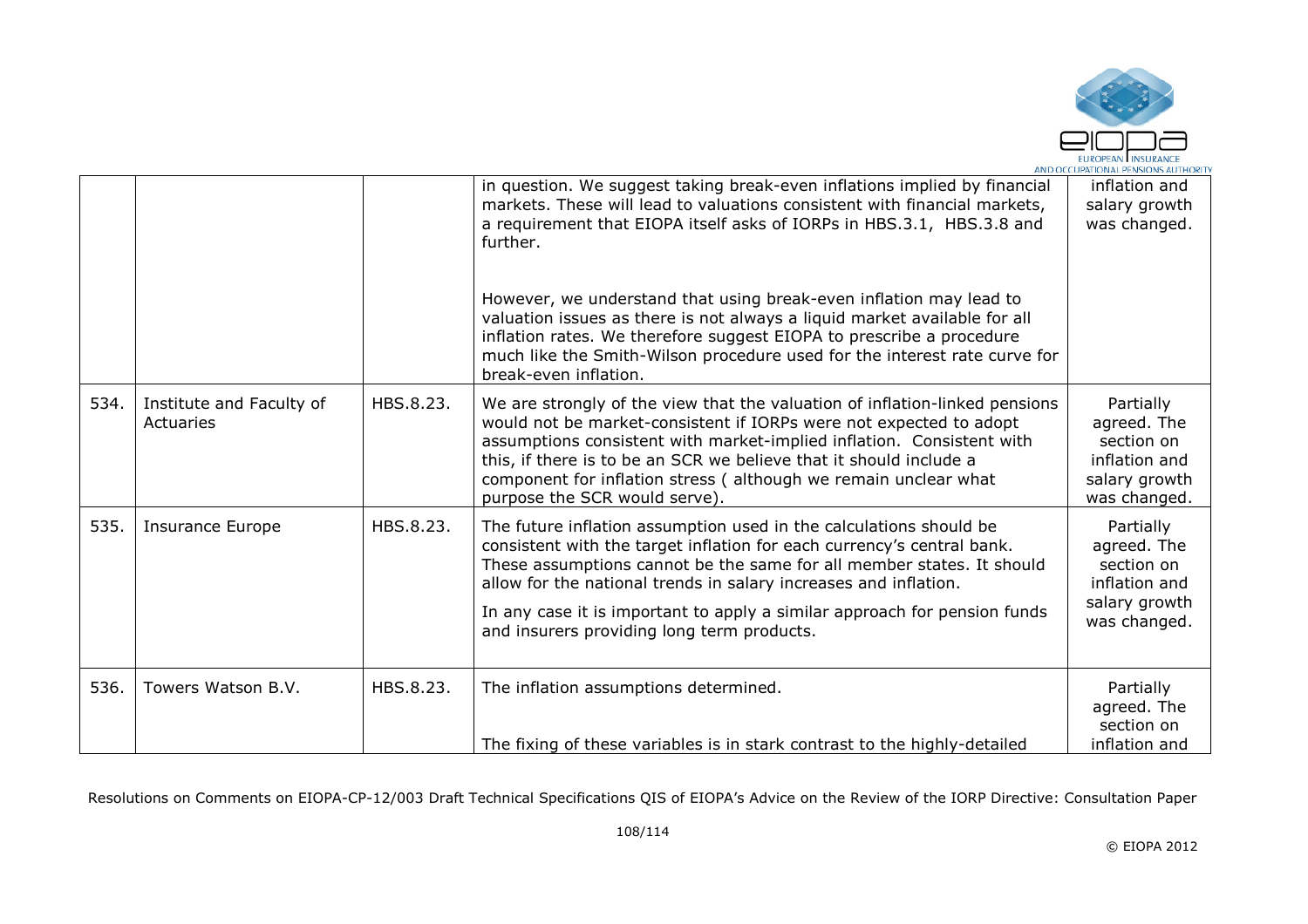

|      |                                                                           |           | approach adopted in other areas of the specification in the name of<br>achieving market consistency. It is unclear why IORPs are not required<br>to set their inflation assumption in a market-consistent way to the extent<br>that market information is available.                                                                                                                                                                                                                               | salary growth<br>was changed.                                                            |
|------|---------------------------------------------------------------------------|-----------|----------------------------------------------------------------------------------------------------------------------------------------------------------------------------------------------------------------------------------------------------------------------------------------------------------------------------------------------------------------------------------------------------------------------------------------------------------------------------------------------------|------------------------------------------------------------------------------------------|
| 537. | <b>Academic Community</b><br>Group<br>Prof. David Blake<br>$\Box$<br>(Cit | HBS.8.24. | We favour market rates (Break Even Inflation in Inflation-linked bonds),<br>possibly with adjustments for local inflation characteristics.                                                                                                                                                                                                                                                                                                                                                         | Partially<br>agreed. The<br>section on<br>inflation and<br>salary growth<br>was changed. |
| 539. | Aon Hewitt                                                                | HBS.8.24. | It is not clear whether Level A Technical Provisions should allow for<br>salary increases. If the purpose of Level A is come up with an estimate<br>of the value of accrued benefits, then it is important to note that, in<br>many countries, accrued benefits are often regarded as those payable<br>based on salary at the calculation date; plus any increases that are<br>required to be given by statute/regulations/scheme rules between date<br>of leaving and the date benefits commence. | Noted. The<br>section on<br>inflation and<br>salary growth<br>was changed.               |
|      |                                                                           |           | As such, a number of countries do not require accrued benefits to include<br>an allowance for future salary increases.                                                                                                                                                                                                                                                                                                                                                                             |                                                                                          |
|      |                                                                           |           | The issue of whether to include an allowance for salary increases is when<br>that has been discussed at length by accounting standard setters for<br>many years, and EIOPA should at least acknowledge that it has<br>considered this in formulating its proposals (and if it hasn't we<br>recommend this issue is explored in more detail)                                                                                                                                                        |                                                                                          |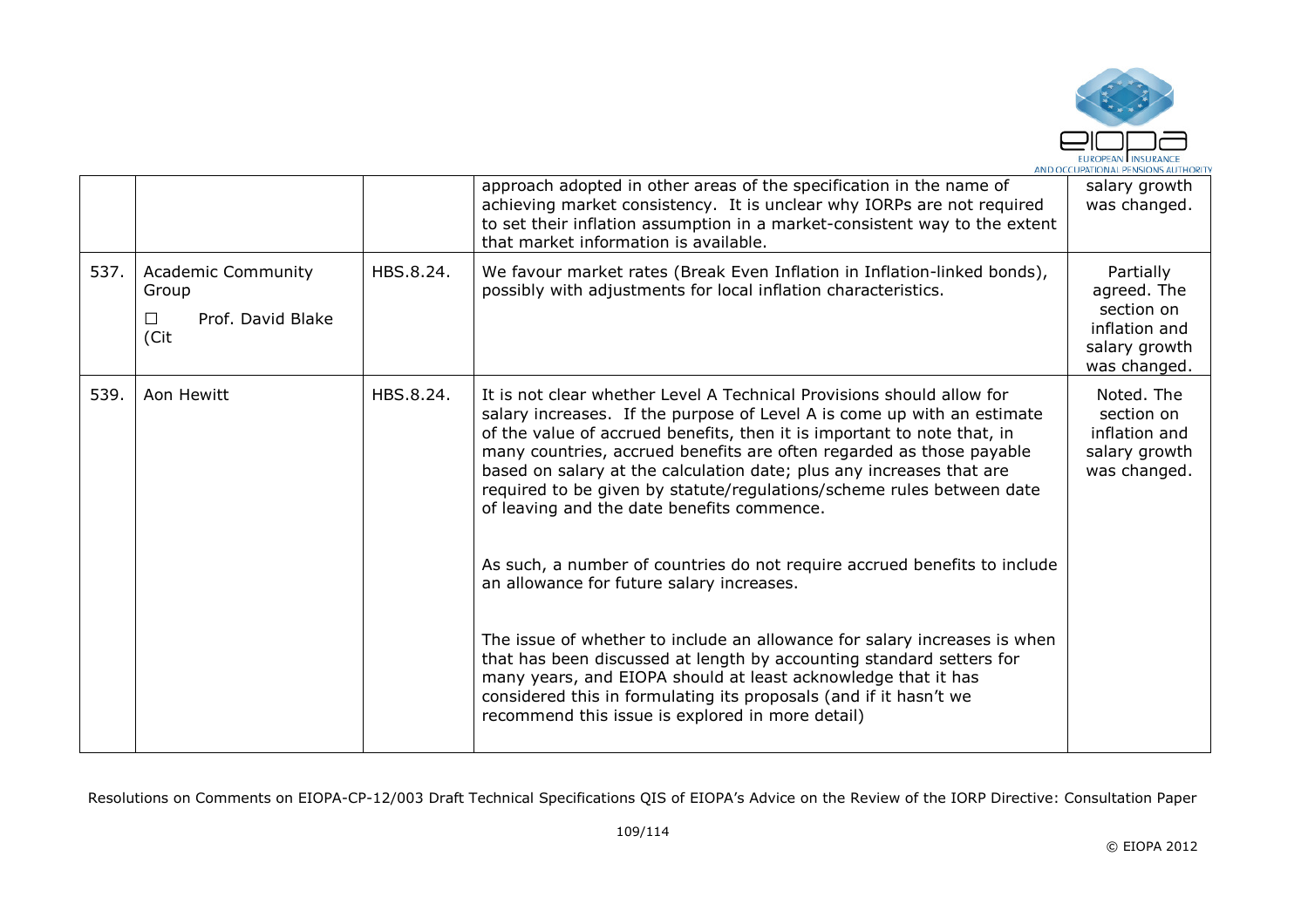

|      |                                                 |           | Given the level of complexity of other elements of the holistic balance<br>sheet, and the importance of the salary increase assumption, using a<br>fixed rate across all countries appears extremely simplistic. In practice,<br>salary growth expectations can vary significantly between countries and<br>between economic scenarios under consideration. Also, salary growth<br>usually includes an element for general salary increases and an element<br>for promotional salary increases. The latter is often considered as a<br>demographic assumption, with an explicit salary scale for promotional<br>salary increases, as well as the general salary increase assumption. |                                                                                          |
|------|-------------------------------------------------|-----------|--------------------------------------------------------------------------------------------------------------------------------------------------------------------------------------------------------------------------------------------------------------------------------------------------------------------------------------------------------------------------------------------------------------------------------------------------------------------------------------------------------------------------------------------------------------------------------------------------------------------------------------------------------------------------------------|------------------------------------------------------------------------------------------|
| 540. | Barnett Waddingham LLP                          | HBS.8.24. | The level of salary increases varies widely over time, country and<br>employment industry. In the UK we would normally seek information<br>from different sources to arrive at an assumption for salary increases<br>which is appropriate for the IORP concerned.                                                                                                                                                                                                                                                                                                                                                                                                                    | Partially<br>agreed. The<br>section on<br>inflation and<br>salary growth<br>was changed. |
| 541. | Federation of the Dutch<br><b>Pension Funds</b> | HBS.8.24. | We suggest using break-even inflation for prices, adjusted with e.g. x% (<br>where the value of $x$ is decided per country) to compensate for the<br>difference between wage and price inflation.                                                                                                                                                                                                                                                                                                                                                                                                                                                                                    | Partially<br>agreed. The<br>section on<br>inflation and<br>salary growth<br>was changed. |
| 542. | Groupe Consultatif<br>Actuariel Européen        | HBS.8.24. | For wage inflation an add-on of 1% on price inflation seems reasonable,<br>but it seems logical that Member State specific differences can occur. We<br>therefore suggest that this specific add-on is to be set by the national<br>supervisor.                                                                                                                                                                                                                                                                                                                                                                                                                                      | Partially<br>agreed. The<br>section on<br>inflation and<br>salary growth<br>was changed. |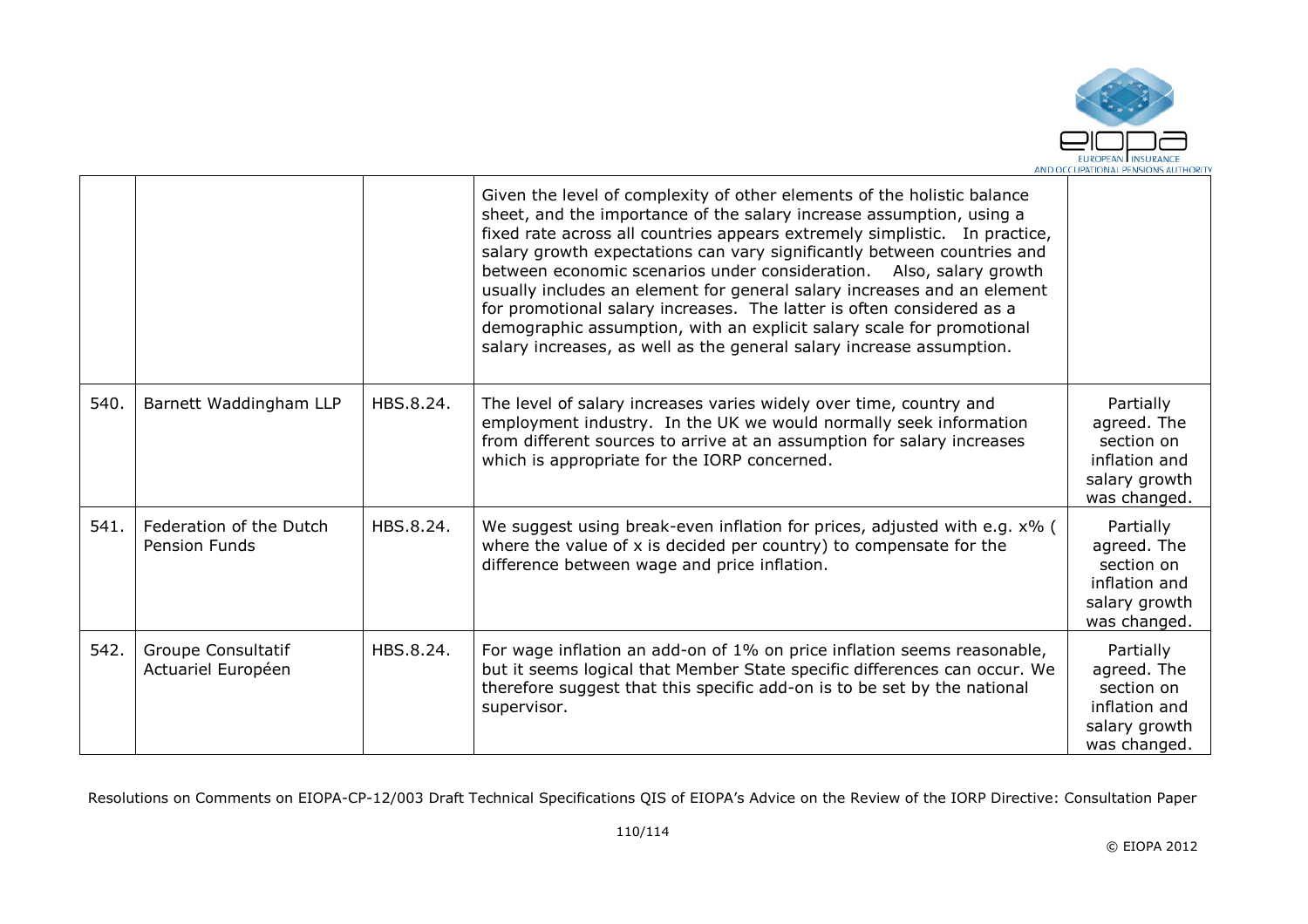

| 543. | Institute and Faculty of<br>Actuaries | HBS.8.24. | We are also strongly of the view that salary growth should only be<br>allowed for to the extent that salaries are guaranteed to increase and<br>benefits are guaranteed to remain linked to them.                                                                                                                                                                                                                                                                                                                                                                            | Noted. The<br>section on<br>inflation and<br>salary growth<br>was changed.               |
|------|---------------------------------------|-----------|------------------------------------------------------------------------------------------------------------------------------------------------------------------------------------------------------------------------------------------------------------------------------------------------------------------------------------------------------------------------------------------------------------------------------------------------------------------------------------------------------------------------------------------------------------------------------|------------------------------------------------------------------------------------------|
| 544. | <b>Insurance Europe</b>               | HBS.8.24. | Insurance Europe believes that the salary increases should reflect the<br>actual expected salary increases of a company. It is also unclear whether<br>the salary increase is already taken into account the expected inflation or<br>is coming on top of it.<br>Furthermore, equalising the expected salary increases for the whole<br>Eurozone does not seem to be appropriate or consistent in a prudent<br>framework. For example in Belgium, the long term salary increase rate is<br>similar to the expected inflation rate due to its salary indexation<br>mechanism. | Partially<br>agreed. The<br>section on<br>inflation and<br>salary growth<br>was changed. |
| 545. | Towers Watson B.V.                    | HBS.8.24. | The salary increase assumptions seem to be arbitrarily determined.<br>The fixing of these variables is in stark contrast to the highly-detailed<br>approach adopted in other areas of the specification in the name of<br>achieving market consistency. It is unclear why IORPs are not required<br>to set their inflation assumption in a market-consistent way to the extent<br>that market information is available.                                                                                                                                                      | Partially<br>agreed. The<br>section on<br>inflation and<br>salary growth<br>was changed. |
| 546. | Aon Hewitt                            | HBS.9.1.  | It is not entirely clear whether EIOPA is expecting bid market prices to be<br>used, or whether mid market prices could be acceptable. For the<br>avoidance of doubt, we suggest making this clear.                                                                                                                                                                                                                                                                                                                                                                          | Noted.                                                                                   |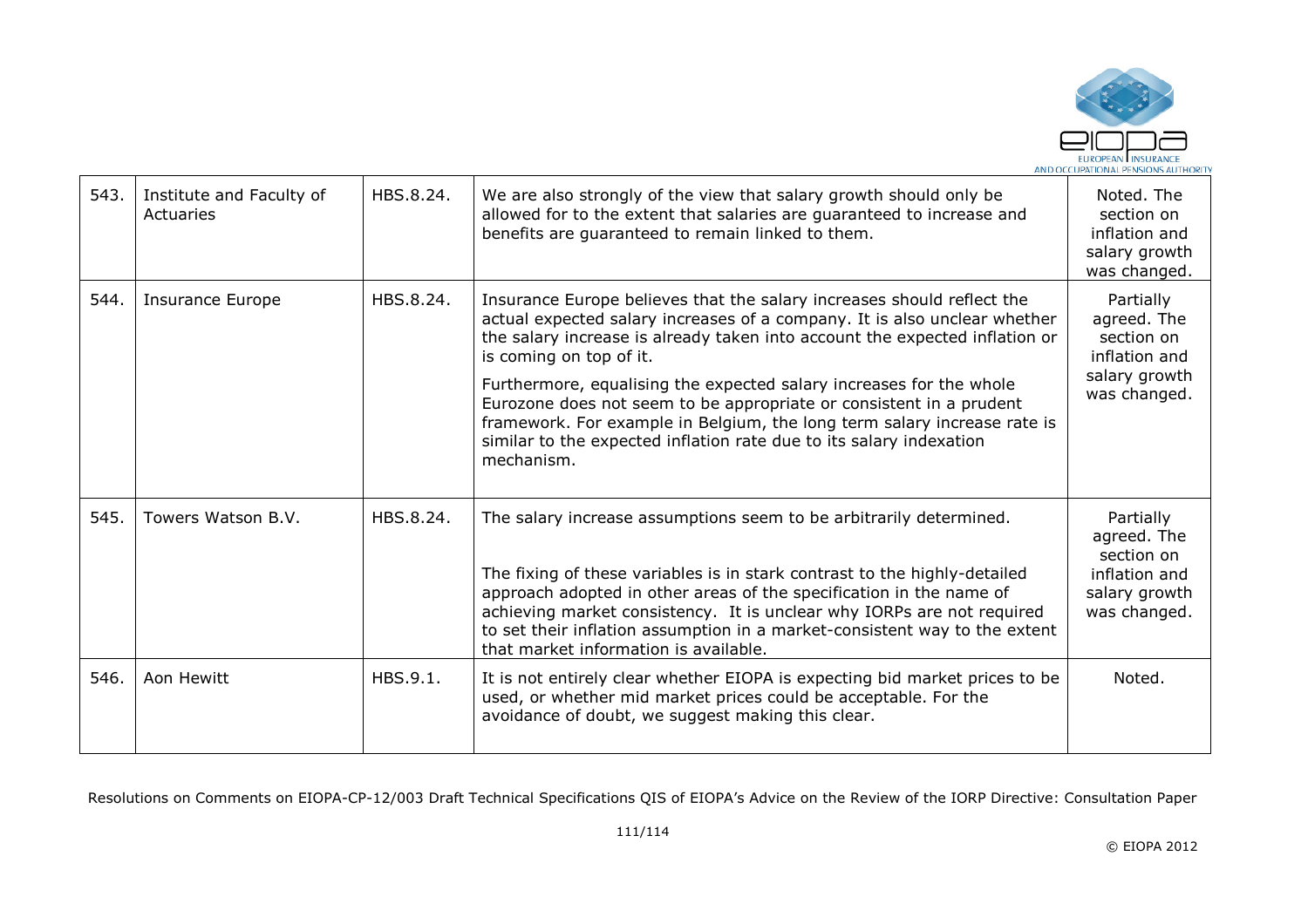

| 547. | <b>British Airways Pension</b><br><b>Investment Management</b><br>Limi | HBS.9.1. | While it makes complete sense to value assets on a consistent basis to<br>avoid different IORPS valuing the same type of asset on a different basis,<br>it surely does not mean that all asset classes should be valued in the<br>same way. If the asset classes share similar characteristics, then that is<br>one thing, but where the characteristics and risks of an asset class are<br>quite different, then surely the logic would be for all those assets to be<br>valued on a basis which is consistent with market practice for that asset<br>class? | Noted. |
|------|------------------------------------------------------------------------|----------|---------------------------------------------------------------------------------------------------------------------------------------------------------------------------------------------------------------------------------------------------------------------------------------------------------------------------------------------------------------------------------------------------------------------------------------------------------------------------------------------------------------------------------------------------------------|--------|
|      |                                                                        |          | Private equity is an unquoted asset class, hence the investments are not<br>traded on a market and so have no market value. Consequently, the<br>concept of "market value" makes little sense in private equity.                                                                                                                                                                                                                                                                                                                                              |        |
|      |                                                                        |          | The value of private equity investments is known very clearly when the<br>unquoted investment is sold or floated on the stock market (an "IPO").<br>In private equity there are long-established market standards for<br>calculating interim valuations based on the concept of "fair value" for<br>investments which have not yet been realized. The International Private<br>Equity Valuation guidelines have long been accepted by investors as<br>providing a suitable market standard for valuation in private equity.                                   |        |
| 548. | Institute and Faculty of<br>Actuaries                                  | HBS.9.1. | No comment                                                                                                                                                                                                                                                                                                                                                                                                                                                                                                                                                    | Noted. |
| 549. | Institute and Faculty of<br>Actuaries                                  | HBS.9.2. | In our view, more guidance may be required on materiality. Our<br>members have found that in some cases the holistic balance sheet<br>results can be highly geared. This gearing makes it difficult to be sure<br>that simplifications/approximations are not material without checking<br>against the fully detailed calculations.                                                                                                                                                                                                                           | Noted. |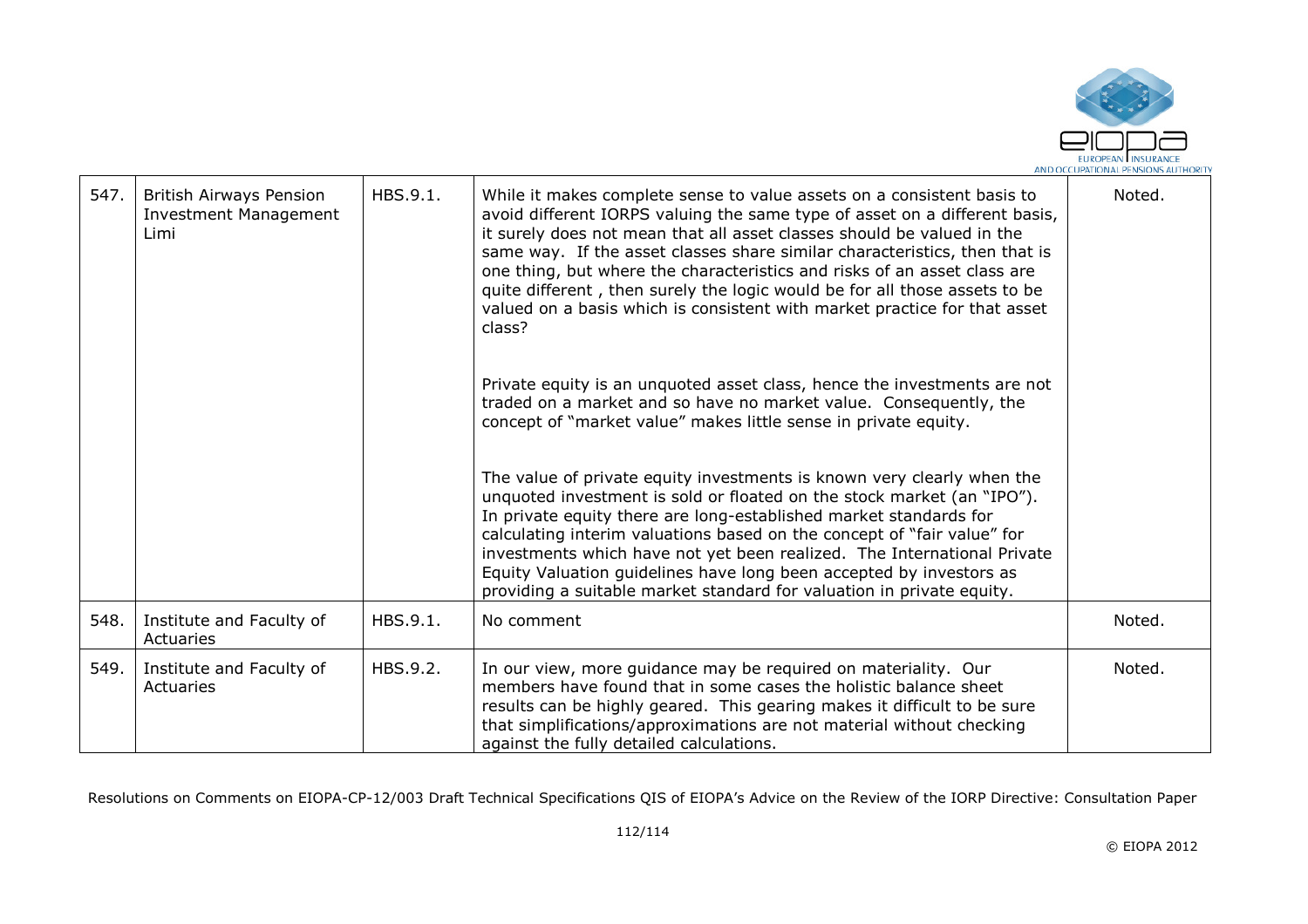

| 550. | Institute and Faculty of<br>Actuaries                 | HBS.9.3. | No comment                                                                                                                                                                                                                                                                                                                      | Noted. |
|------|-------------------------------------------------------|----------|---------------------------------------------------------------------------------------------------------------------------------------------------------------------------------------------------------------------------------------------------------------------------------------------------------------------------------|--------|
| 551. | Belgian Association of<br>Pension Institutions (BVPI- | HBS.9.4. | How to understand « other liabilities » ? How to understand in Belgian<br>context?                                                                                                                                                                                                                                              | Noted. |
| 552. | Institute and Faculty of<br>Actuaries                 | HBS.9.4. | No comment                                                                                                                                                                                                                                                                                                                      | Noted. |
| 553. | Institute and Faculty of<br>Actuaries                 | HBS.9.5. | No comment                                                                                                                                                                                                                                                                                                                      | Noted. |
| 554. | Institute and Faculty of<br>Actuaries                 | HBS.9.6. | No comment                                                                                                                                                                                                                                                                                                                      | Noted. |
| 555. | Barnett Waddingham LLP                                | HBS.9.7. | Further consideration should be given to the valuation of intangible<br>assets. The nature of these can vary widely and it can be difficult to find<br>a comparable market price, although the asset could be sold if<br>necessary. EIOPA should be willing to accept an expert's assessment as<br>to the value of such assets. | Noted. |
| 556. | Institute and Faculty of<br>Actuaries                 | HBS.9.7. | No comment                                                                                                                                                                                                                                                                                                                      | Noted  |
| 557. | Institute and Faculty of<br>Actuaries                 | HBS.9.8. | No comment                                                                                                                                                                                                                                                                                                                      | Noted. |
| 558. | Institute and Faculty of<br>Actuaries                 | HBS.9.9. | No comment                                                                                                                                                                                                                                                                                                                      | Noted. |
| 559. | European Private Equity &<br>Venture Capital Associat | HBS.9.1. | EVCA agrees with EIOPA that assets should be valued on a market<br>consistent basis.                                                                                                                                                                                                                                            | Noted. |
|      |                                                       |          | However, EVCA stresses that a market-consistent basis should not be                                                                                                                                                                                                                                                             |        |